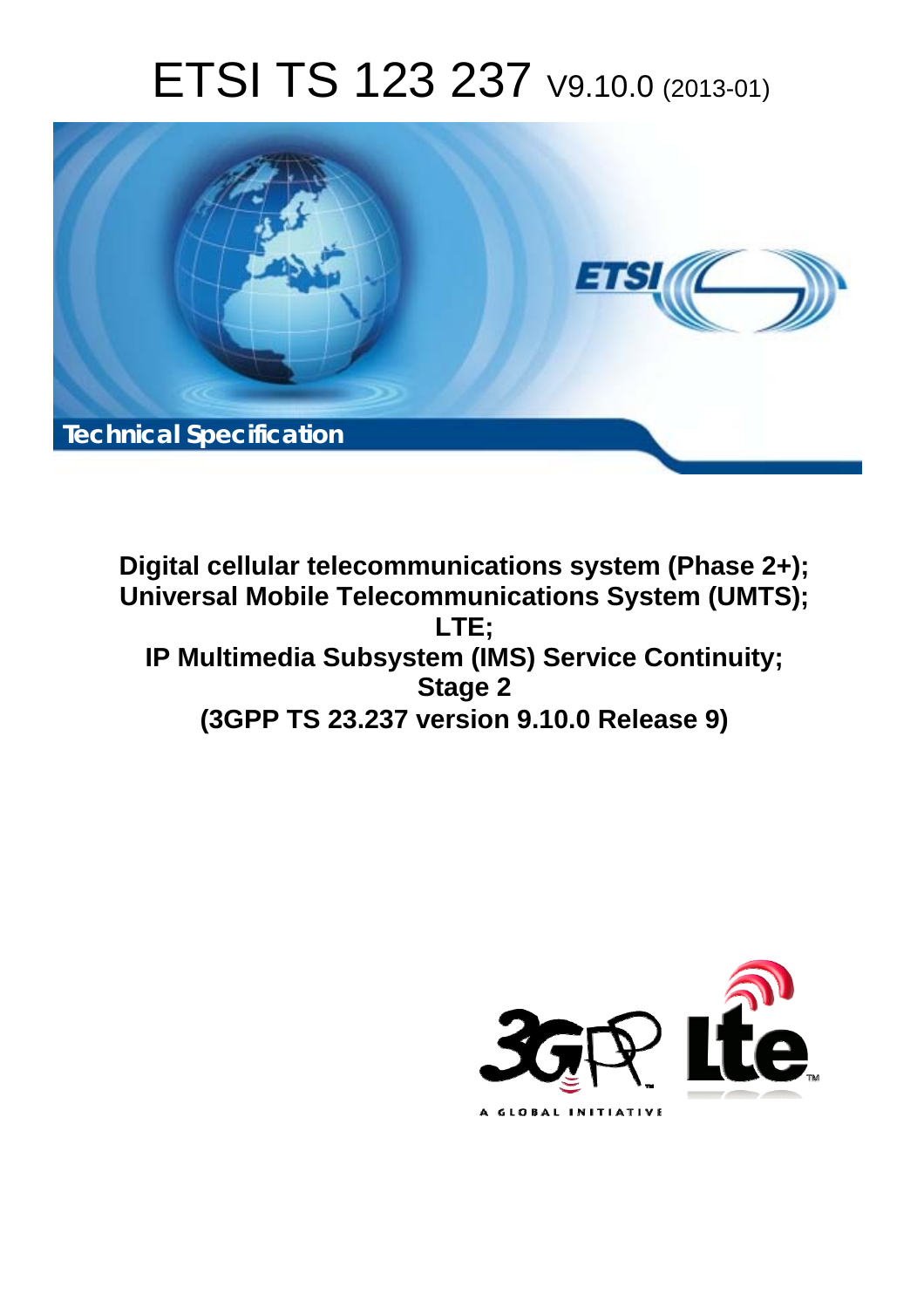Reference RTS/TSGS-0223237v9a0

> Keywords GSM,LTE,UMTS

#### *ETSI*

#### 650 Route des Lucioles F-06921 Sophia Antipolis Cedex - FRANCE

Tel.: +33 4 92 94 42 00 Fax: +33 4 93 65 47 16

Siret N° 348 623 562 00017 - NAF 742 C Association à but non lucratif enregistrée à la Sous-Préfecture de Grasse (06) N° 7803/88

#### *Important notice*

Individual copies of the present document can be downloaded from: [http://www.etsi.org](http://www.etsi.org/)

The present document may be made available in more than one electronic version or in print. In any case of existing or perceived difference in contents between such versions, the reference version is the Portable Document Format (PDF). In case of dispute, the reference shall be the printing on ETSI printers of the PDF version kept on a specific network drive within ETSI Secretariat.

Users of the present document should be aware that the document may be subject to revision or change of status. Information on the current status of this and other ETSI documents is available at <http://portal.etsi.org/tb/status/status.asp>

If you find errors in the present document, please send your comment to one of the following services: [http://portal.etsi.org/chaircor/ETSI\\_support.asp](http://portal.etsi.org/chaircor/ETSI_support.asp)

#### *Copyright Notification*

No part may be reproduced except as authorized by written permission. The copyright and the foregoing restriction extend to reproduction in all media.

> © European Telecommunications Standards Institute 2013. All rights reserved.

DECT<sup>™</sup>, PLUGTESTS<sup>™</sup>, UMTS<sup>™</sup> and the ETSI logo are Trade Marks of ETSI registered for the benefit of its Members. **3GPP**TM and **LTE**™ are Trade Marks of ETSI registered for the benefit of its Members and of the 3GPP Organizational Partners.

**GSM**® and the GSM logo are Trade Marks registered and owned by the GSM Association.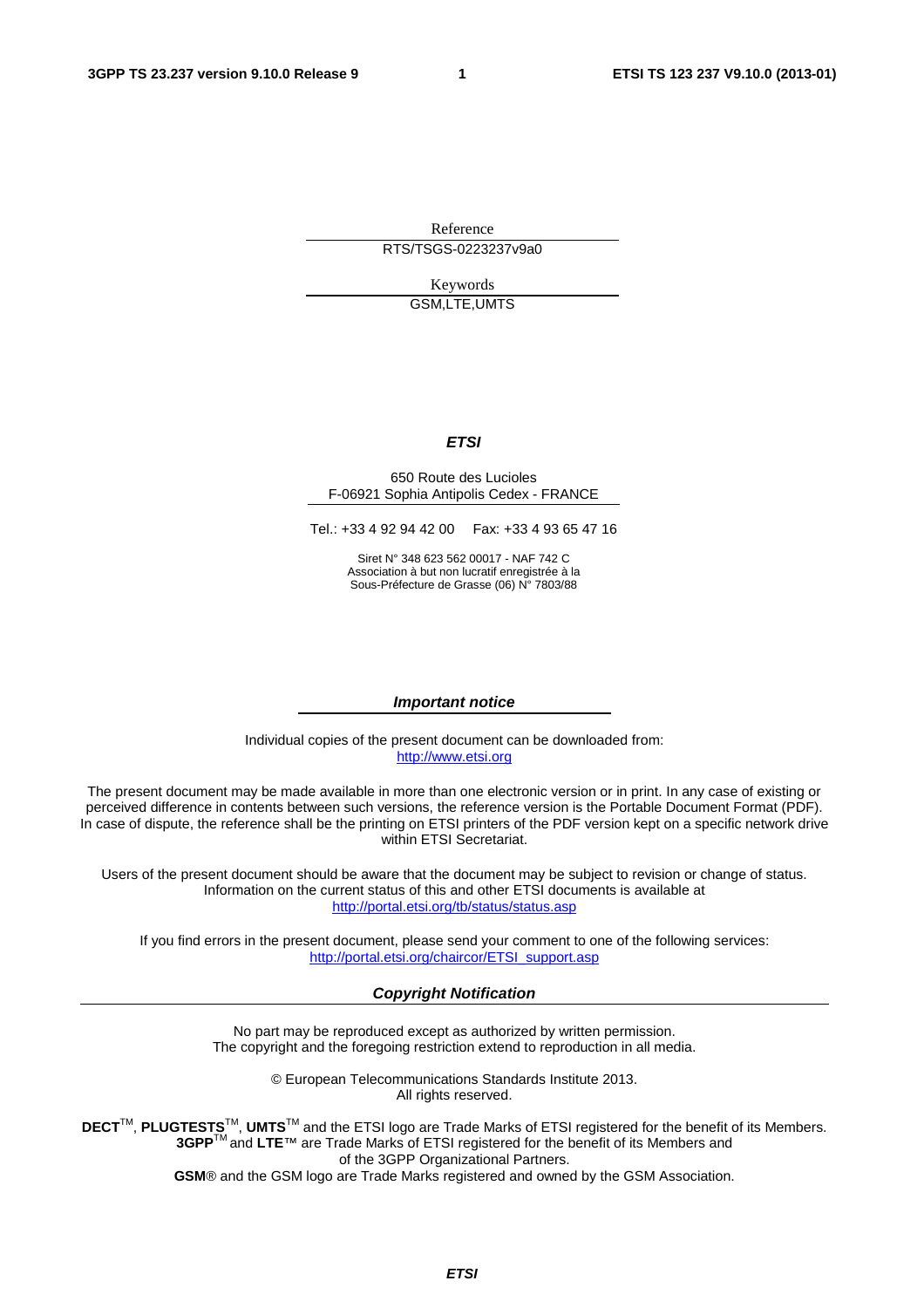# Intellectual Property Rights

IPRs essential or potentially essential to the present document may have been declared to ETSI. The information pertaining to these essential IPRs, if any, is publicly available for **ETSI members and non-members**, and can be found in ETSI SR 000 314: *"Intellectual Property Rights (IPRs); Essential, or potentially Essential, IPRs notified to ETSI in respect of ETSI standards"*, which is available from the ETSI Secretariat. Latest updates are available on the ETSI Web server ([http://ipr.etsi.org\)](http://webapp.etsi.org/IPR/home.asp).

Pursuant to the ETSI IPR Policy, no investigation, including IPR searches, has been carried out by ETSI. No guarantee can be given as to the existence of other IPRs not referenced in ETSI SR 000 314 (or the updates on the ETSI Web server) which are, or may be, or may become, essential to the present document.

# Foreword

This Technical Specification (TS) has been produced by ETSI 3rd Generation Partnership Project (3GPP).

The present document may refer to technical specifications or reports using their 3GPP identities, UMTS identities or GSM identities. These should be interpreted as being references to the corresponding ETSI deliverables.

The cross reference between GSM, UMTS, 3GPP and ETSI identities can be found under [http://webapp.etsi.org/key/queryform.asp.](http://webapp.etsi.org/key/queryform.asp)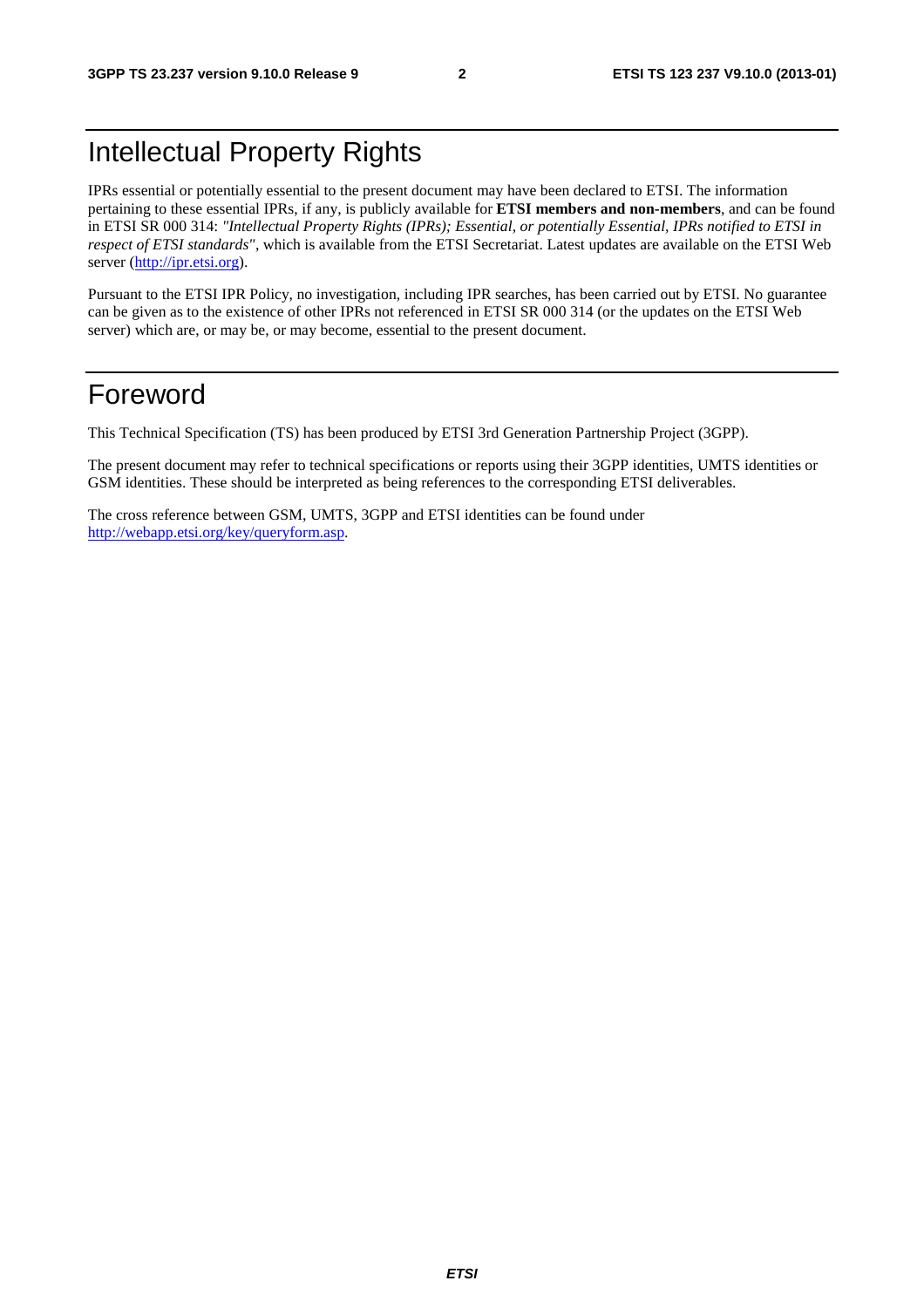#### $\mathbf{3}$

# Contents

| 1            |          |  |  |  |
|--------------|----------|--|--|--|
| 2            |          |  |  |  |
| 3            |          |  |  |  |
| 3.1<br>3.2   |          |  |  |  |
| 4            |          |  |  |  |
| 4.1<br>4.1.0 |          |  |  |  |
| 4.1.1        |          |  |  |  |
| 4.1.2        |          |  |  |  |
| 4.1.3        |          |  |  |  |
| 4.2          |          |  |  |  |
| 4.2.1        |          |  |  |  |
| 4.2.2        |          |  |  |  |
| 4.2.3        |          |  |  |  |
| 4.3          |          |  |  |  |
| 4.3.1        |          |  |  |  |
| 4.3.1.1      |          |  |  |  |
| 4.3.1.2      |          |  |  |  |
| 4.3.1.2.1    |          |  |  |  |
| 4.3.1.2.2    |          |  |  |  |
| 4.3.1.2.3    |          |  |  |  |
| 4.3.1.3      |          |  |  |  |
| 4.3.1.3.1    |          |  |  |  |
| 4.3.1.3.2    |          |  |  |  |
| 4.3.1.3.2.1  |          |  |  |  |
| 4.3.2        |          |  |  |  |
| 4.3.3        |          |  |  |  |
| 5            |          |  |  |  |
| 5.1          | Overview |  |  |  |
| 5.2          |          |  |  |  |
| 5.3          |          |  |  |  |
| 5.3.1        |          |  |  |  |
| 5.3.2        |          |  |  |  |
| 5.3.2.1      |          |  |  |  |
| 5.3.2.2      |          |  |  |  |
| 5.3.2.2.1    |          |  |  |  |
| 5.3.2.2.2    |          |  |  |  |
| 5.3.2.2.3    |          |  |  |  |
| 5.3.3<br>5.4 |          |  |  |  |
| 5.4.1        |          |  |  |  |
| 5.4.2        |          |  |  |  |
| 5.4.3        |          |  |  |  |
| 5.5          |          |  |  |  |
| 5.6          |          |  |  |  |
| 6            |          |  |  |  |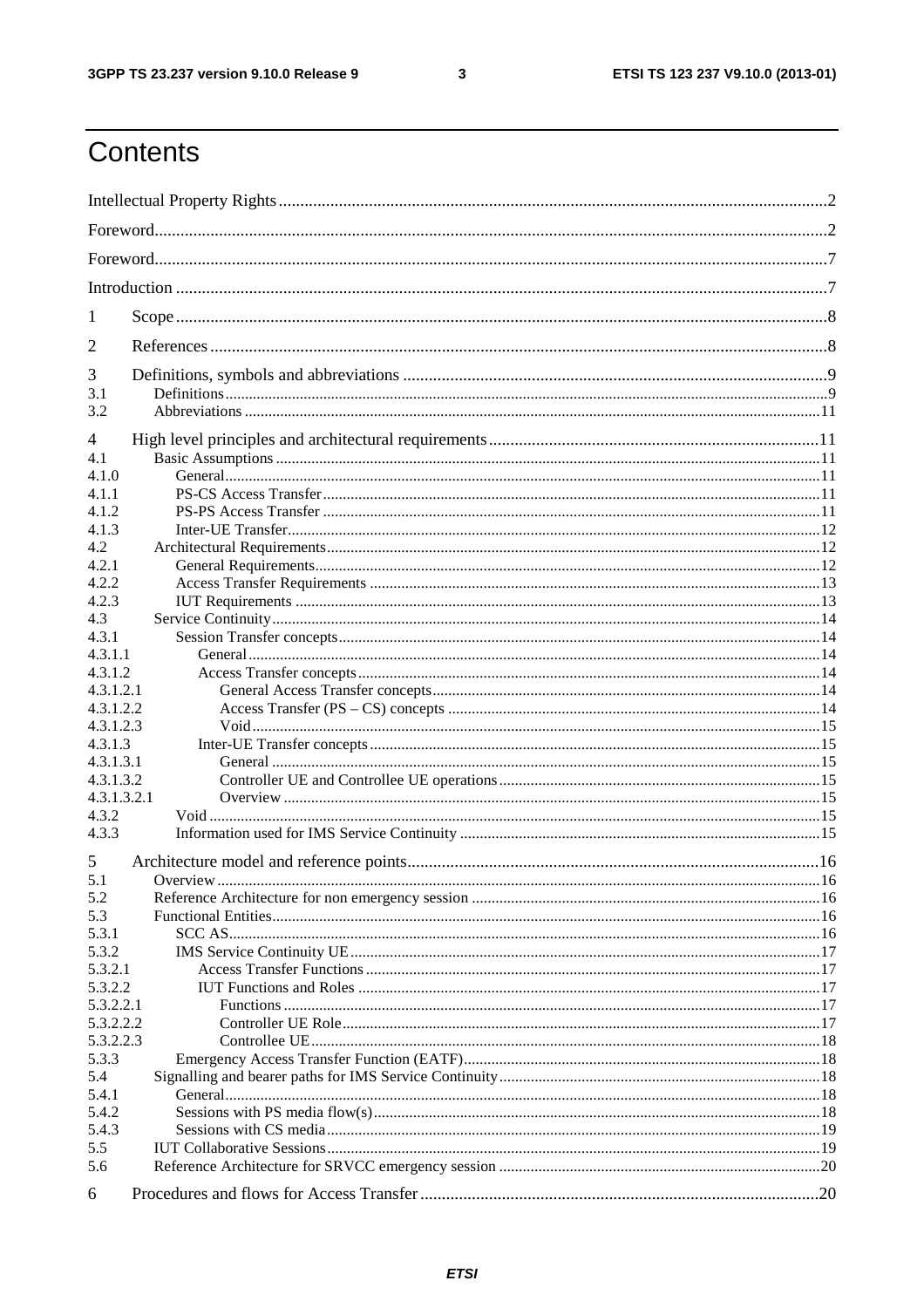$\overline{\mathbf{4}}$ 

| 6.0        |                                                                                             |  |  |  |
|------------|---------------------------------------------------------------------------------------------|--|--|--|
| 6.1        |                                                                                             |  |  |  |
| 6.2        |                                                                                             |  |  |  |
| 6.2.1      |                                                                                             |  |  |  |
| 6.2.1.1    |                                                                                             |  |  |  |
| 6.2.1.2    |                                                                                             |  |  |  |
| 6.2.1.3    |                                                                                             |  |  |  |
| 6.2.2      |                                                                                             |  |  |  |
| 6.2.2.1    |                                                                                             |  |  |  |
| 6.2.2.2    |                                                                                             |  |  |  |
| 6.2.2.3    |                                                                                             |  |  |  |
| 6.2.2.4    | Terminating sessions over Gm where speech media is not accepted by the UE23                 |  |  |  |
| 6.3        |                                                                                             |  |  |  |
| 6.3.1      |                                                                                             |  |  |  |
| 6.3.1.1    |                                                                                             |  |  |  |
| 6.3.1.2    |                                                                                             |  |  |  |
| 6.3.1.3    |                                                                                             |  |  |  |
| 6.3.1.4    |                                                                                             |  |  |  |
| 6.3.1.5    |                                                                                             |  |  |  |
| 6.3.1.6    |                                                                                             |  |  |  |
| 6.3.2      |                                                                                             |  |  |  |
| 6.3.2.0    |                                                                                             |  |  |  |
| 6.3.2.1    |                                                                                             |  |  |  |
| 6.3.2.1.1  |                                                                                             |  |  |  |
| 6.3.2.1.1a |                                                                                             |  |  |  |
| 6.3.2.1.2  |                                                                                             |  |  |  |
| 6.3.2.1.2a |                                                                                             |  |  |  |
| 6.3.2.1.3  |                                                                                             |  |  |  |
| 6.3.2.1.4  |                                                                                             |  |  |  |
| 6.3.2.1.4a |                                                                                             |  |  |  |
| 6.3.2.1.4b | PS to CS Access Transfer: PS to CS – Single Radio; using I1 reference point30               |  |  |  |
| 6.3.2.1.5  |                                                                                             |  |  |  |
| 6.3.2.1.6  | PS – CS Access Transfer: PS to CS – Dual Radio, mid-call service with an active speech and  |  |  |  |
|            |                                                                                             |  |  |  |
| 6.3.2.1.7  | PS – CS Access Transfer: PS to CS – Dual Radio, mid-call service with one inactive speech   |  |  |  |
|            |                                                                                             |  |  |  |
| 6.3.2.1.8  |                                                                                             |  |  |  |
| 6.3.2.2    |                                                                                             |  |  |  |
| 6.3.2.2.1  |                                                                                             |  |  |  |
| 6.3.2.2.2  |                                                                                             |  |  |  |
| 6.3.2.3    |                                                                                             |  |  |  |
| 6.3.2.3.1  | PS - PS in conjunction with PS - CS Access Transfer: PS to CS for UEs not using ICS         |  |  |  |
|            |                                                                                             |  |  |  |
| 6.3.2.3.2  | PS - PS in conjunction with PS - CS Access Transfer: CS to PS for UEs not using ICS         |  |  |  |
|            |                                                                                             |  |  |  |
| 6.3.2.3.3  | PS - PS in conjunction with PS - CS Access Transfer: PS to CS for UEs with ICS capabilities |  |  |  |
|            |                                                                                             |  |  |  |
| 6.3.2.3.4  | PS - PS in conjunction with PS - CS Access Transfer: CS to PS for UEs with ICS capabilities |  |  |  |
|            |                                                                                             |  |  |  |
| 6.3.2.3.5  | PS - PS in conjunction with PS - CS Access Transfer: Active/Held sessions - Using Gm        |  |  |  |
|            |                                                                                             |  |  |  |
| 6.3.2.3.6  | PS - PS in conjunction with PS - CS Access Transfer: Explicit Communication Transfer -      |  |  |  |
|            |                                                                                             |  |  |  |
| 6.3.2.3.7  | PS - PS in conjunction with PS - CS Access Transfer: Conferencing - Using Gm reference      |  |  |  |
|            |                                                                                             |  |  |  |
| 6.3.2.3.8  | PS – PS in conjunction with PS – CS Access Transfer: PS to CS – using I1 reference point40  |  |  |  |
| 6.3.2.3.9  | PS - PS in conjunction with PS - CS Access Transfer: CS to PS - using I1 reference point 41 |  |  |  |
| 6.3.2.3.10 | PS - PS in conjunction with PS - CS Access Transfer: PS to CS for Active/Held sessions -    |  |  |  |
|            |                                                                                             |  |  |  |
| 6.3.2.3.11 | PS - PS in conjunction with PS - CS Access Transfer: CS to PS for Active/Held sessions -    |  |  |  |
|            |                                                                                             |  |  |  |
| 6.3.3      |                                                                                             |  |  |  |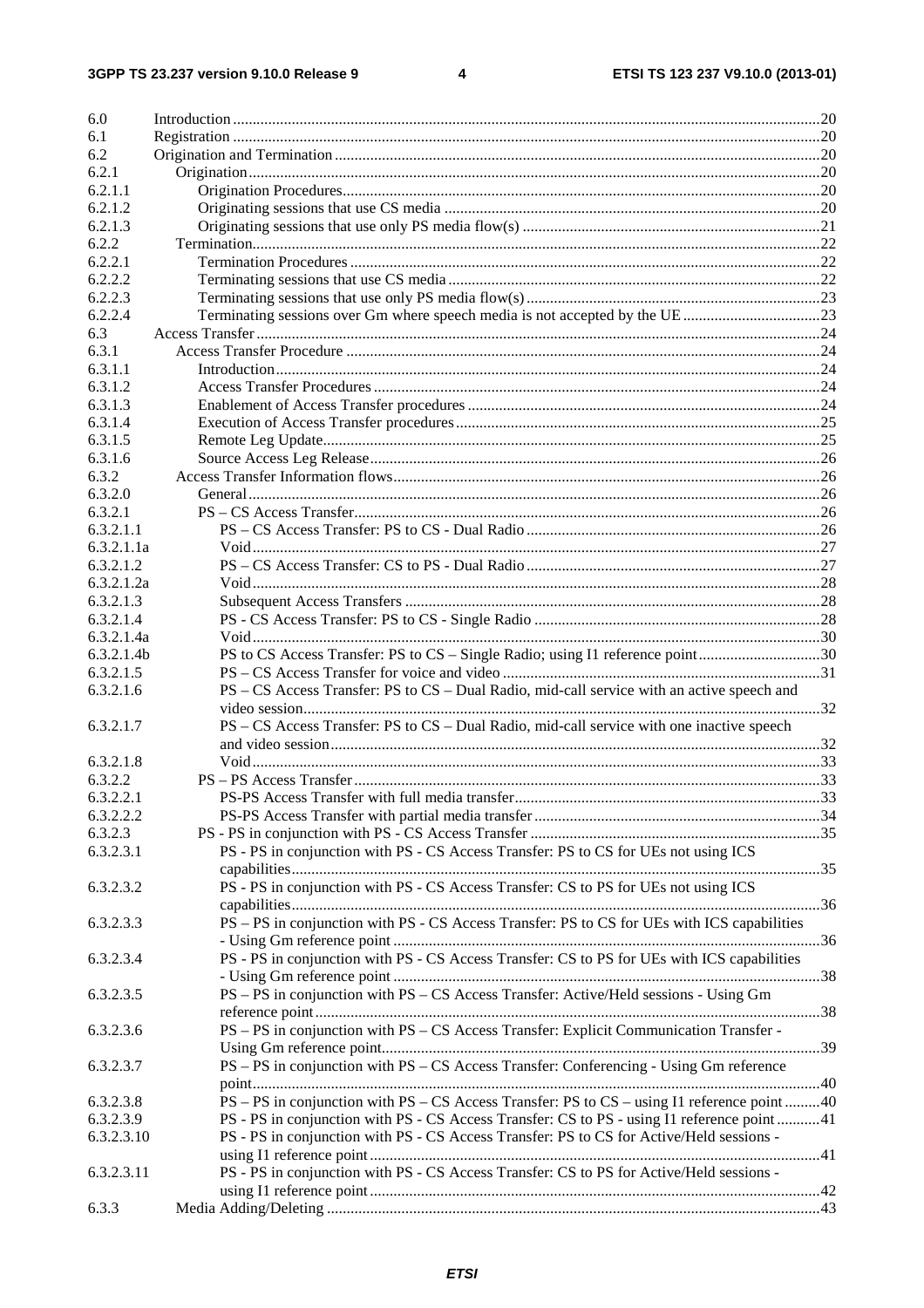| 6.3.3.1        |                                                                                              |  |
|----------------|----------------------------------------------------------------------------------------------|--|
| 6.3.3.2        | Local End Initiation case: Incorporating existing CS media in new IMS Session and Gm Service |  |
|                |                                                                                              |  |
| 6.3.3.3        |                                                                                              |  |
| 6.3.3.4        |                                                                                              |  |
| 6.3.3.5        | Remote End Initiation case: Incorporating existing CS media in new IMS Session and Gm        |  |
|                |                                                                                              |  |
| 6.3.3.6        |                                                                                              |  |
| 6.3.3.7        |                                                                                              |  |
| 6.3.3.8        |                                                                                              |  |
| 6.3.3.9        |                                                                                              |  |
| 6.3.3.10       |                                                                                              |  |
| 6.3.3.11       |                                                                                              |  |
| 6.3.3.12       |                                                                                              |  |
| 6.3.4          |                                                                                              |  |
| 6.4            |                                                                                              |  |
| 6.5            |                                                                                              |  |
| 6.5.1<br>6.5.2 |                                                                                              |  |
| 6.5.3          |                                                                                              |  |
| 6.5.4          |                                                                                              |  |
| 6.5.5          |                                                                                              |  |
| 6.5.6          |                                                                                              |  |
| 6.5.7          |                                                                                              |  |
| 6.5.8          |                                                                                              |  |
|                |                                                                                              |  |
| 6.5.9          |                                                                                              |  |
| 6.5.10         |                                                                                              |  |
| 6.5.11         |                                                                                              |  |
| 6.5.12         |                                                                                              |  |
| 6.5.13         |                                                                                              |  |
| 6.5.14         |                                                                                              |  |
| 6.5.15         |                                                                                              |  |
| 6.5.16         |                                                                                              |  |
| 6.5.17         | Completion of Communications to Busy Subscriber (CCBS)/Completion of Communications by No    |  |
| 6.5.18         |                                                                                              |  |
| 6.5.19         |                                                                                              |  |
| 6.5.20         |                                                                                              |  |
| 6.5.21         |                                                                                              |  |
| 6.5.22         |                                                                                              |  |
|                |                                                                                              |  |
| 6a             |                                                                                              |  |
| 6a.0           |                                                                                              |  |
| 6a.0.1         |                                                                                              |  |
| 6a.1           |                                                                                              |  |
| 6a.1.1         |                                                                                              |  |
| 6a.1.2         |                                                                                              |  |
| 6a.2           |                                                                                              |  |
| 6a.2.1         |                                                                                              |  |
| 6a.2.2         |                                                                                              |  |
| 6a.3           |                                                                                              |  |
| 6a.3.1         |                                                                                              |  |
| 6a.3.2         |                                                                                              |  |
| 6a.3.3         | Controller UE initiated media transfer from Controllee UE to another Controllee UE 58        |  |
| 6a.3.4         |                                                                                              |  |
| 6a.4           |                                                                                              |  |
| 6a.4.1         |                                                                                              |  |
| 6a.4.2         |                                                                                              |  |
| 6a.4.3         |                                                                                              |  |
| 6a.4.4         |                                                                                              |  |
| 6a.4.5         |                                                                                              |  |
| 6a.4.6         |                                                                                              |  |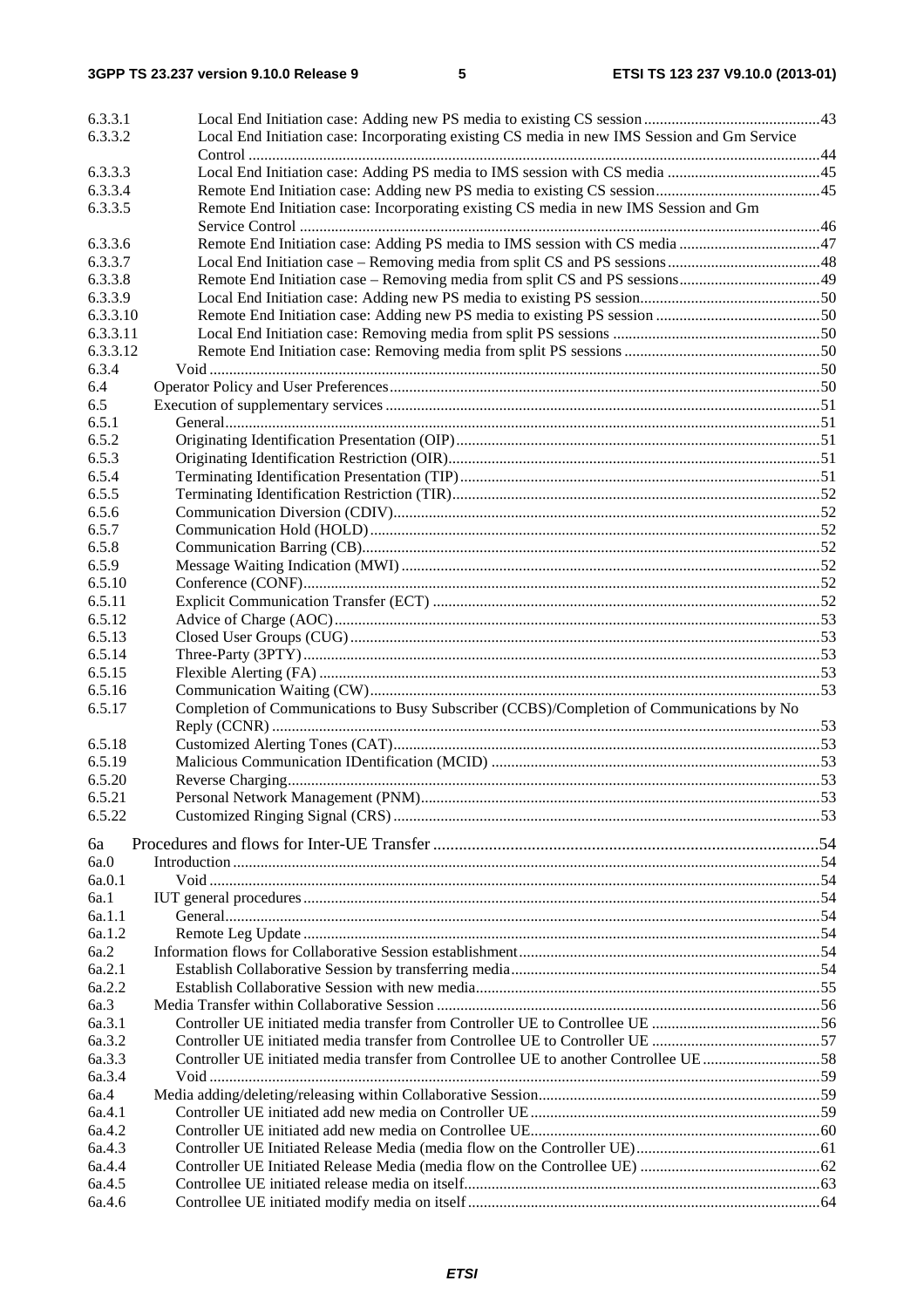$\bf 6$ 

| 6a.4.7   |                                                                                           |  |
|----------|-------------------------------------------------------------------------------------------|--|
| 6a.4.8   |                                                                                           |  |
| 6a.4.9   |                                                                                           |  |
| 6a.5     |                                                                                           |  |
| 6a.5.1   |                                                                                           |  |
| 6a.5.2   |                                                                                           |  |
| 6a.6     |                                                                                           |  |
| 6a.7     |                                                                                           |  |
| 6a.7.1   |                                                                                           |  |
| 6a.7.2   |                                                                                           |  |
| 6a.7.3   |                                                                                           |  |
| 6a.7.4   |                                                                                           |  |
| 6a.7.5   |                                                                                           |  |
| 6a.7.6   |                                                                                           |  |
| 6a.7.7   |                                                                                           |  |
| 6a.7.7.1 |                                                                                           |  |
| 6a.7.8   |                                                                                           |  |
| 6a.7.9   |                                                                                           |  |
| 6a.7.10  |                                                                                           |  |
| 6a.7.11  |                                                                                           |  |
| 6a.7.12  |                                                                                           |  |
| 6a.7.13  |                                                                                           |  |
| 6a.7.14  |                                                                                           |  |
| 6a.7.15  |                                                                                           |  |
| 6a.7.16  |                                                                                           |  |
| 6a.7.17  | Completion of Communications to Busy Subscriber (CCBS)/Completion of Communications by No |  |
|          |                                                                                           |  |
| 6a.7.18  |                                                                                           |  |
| 6a.7.19  |                                                                                           |  |
| 6a.7.20  |                                                                                           |  |
| 6a.7.21  |                                                                                           |  |
| 6a.7.22  |                                                                                           |  |
| 6a.8     |                                                                                           |  |
| 6a.8.1   |                                                                                           |  |
| 6a.8.2   |                                                                                           |  |
| 6b       |                                                                                           |  |
|          |                                                                                           |  |
| 6c       |                                                                                           |  |
| 6c.1     |                                                                                           |  |
| 6c.2     |                                                                                           |  |
| 6c.3     |                                                                                           |  |
| 6c.4     |                                                                                           |  |
| 7        |                                                                                           |  |
| 7.1      |                                                                                           |  |
| 7.2      |                                                                                           |  |
| 7.3      |                                                                                           |  |
|          |                                                                                           |  |
| 8        |                                                                                           |  |
| 8.1      |                                                                                           |  |
| 8.2      |                                                                                           |  |
|          | <b>Annex A (informative):</b>                                                             |  |
| A.1      |                                                                                           |  |
|          | <b>Annex B</b> (informative):                                                             |  |
|          |                                                                                           |  |
|          |                                                                                           |  |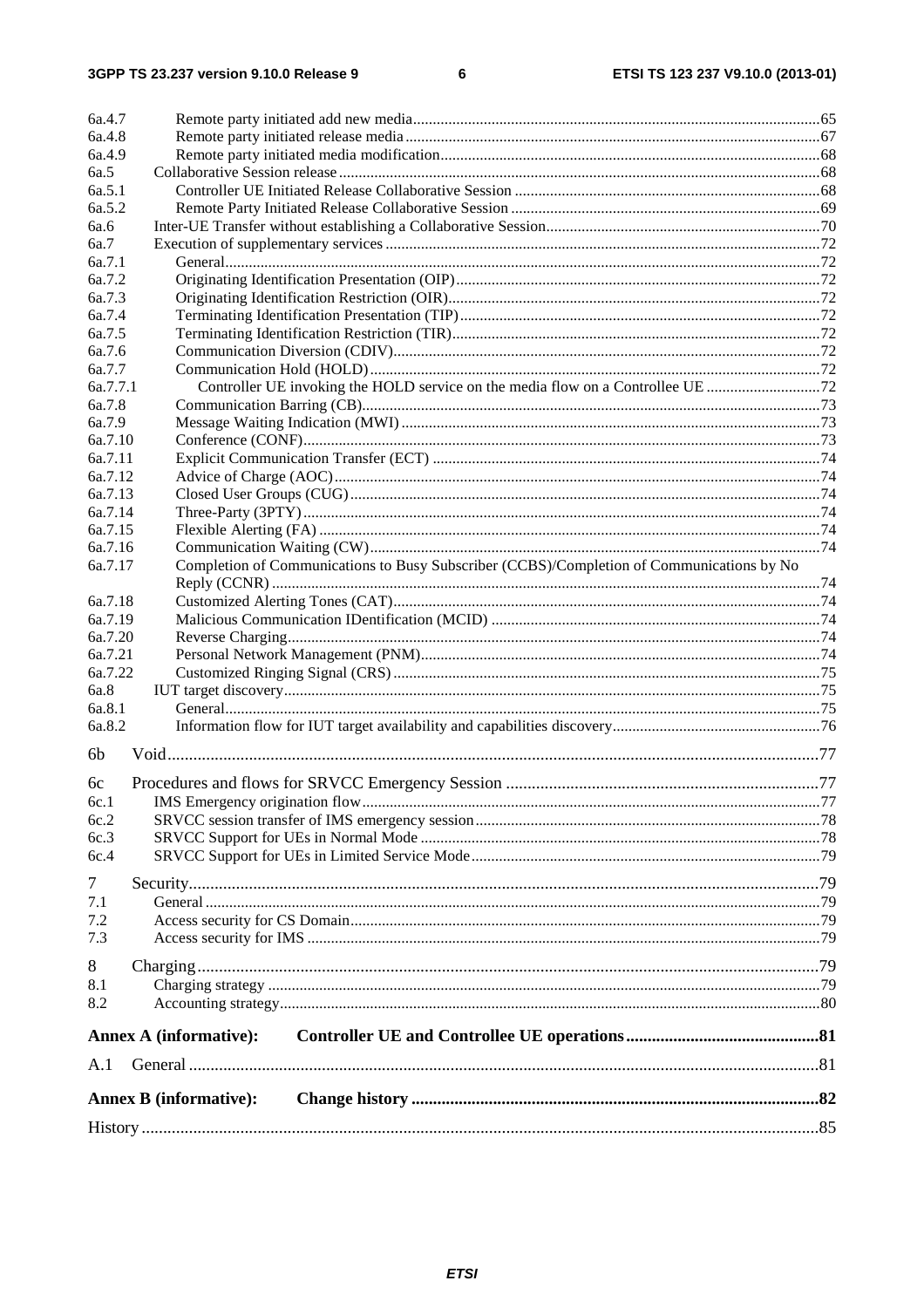# Foreword

This Technical Report has been produced by the 3rd Generation Partnership Project (3GPP).

The contents of the present document are subject to continuing work within the TSG and may change following formal TSG approval. Should the TSG modify the contents of the present document, it will be re-released by the TSG with an identifying change of release date and an increase in version number as follows:

Version x.y.z

where:

- x the first digit:
	- 1 presented to TSG for information;
	- 2 presented to TSG for approval;
	- 3 or greater indicates TSG approved document under change control.
- y the second digit is incremented for all changes of substance, i.e. technical enhancements, corrections, updates, etc.
- z the third digit is incremented when editorial only changes have been incorporated in the document.

# Introduction

IMS based services can be provided with use of PS bearers and CS bearers for the media. When using CS bearer for media transport of IMS sessions, interworking solutions for IMS Centralized Services as specified in TS 23.292 [5] are used. ICS allows IMS sessions using CS bearers to be treated as standard IMS sessions for the purpose of IMS Service Continuity. ICS defines signalling mechanisms between the UE and IMS for transport of information as needed for service continuity when using CS access for media transport.

Both IMS Centralized Services and IMS Service Continuity specify functions which are provided by a SIP application server.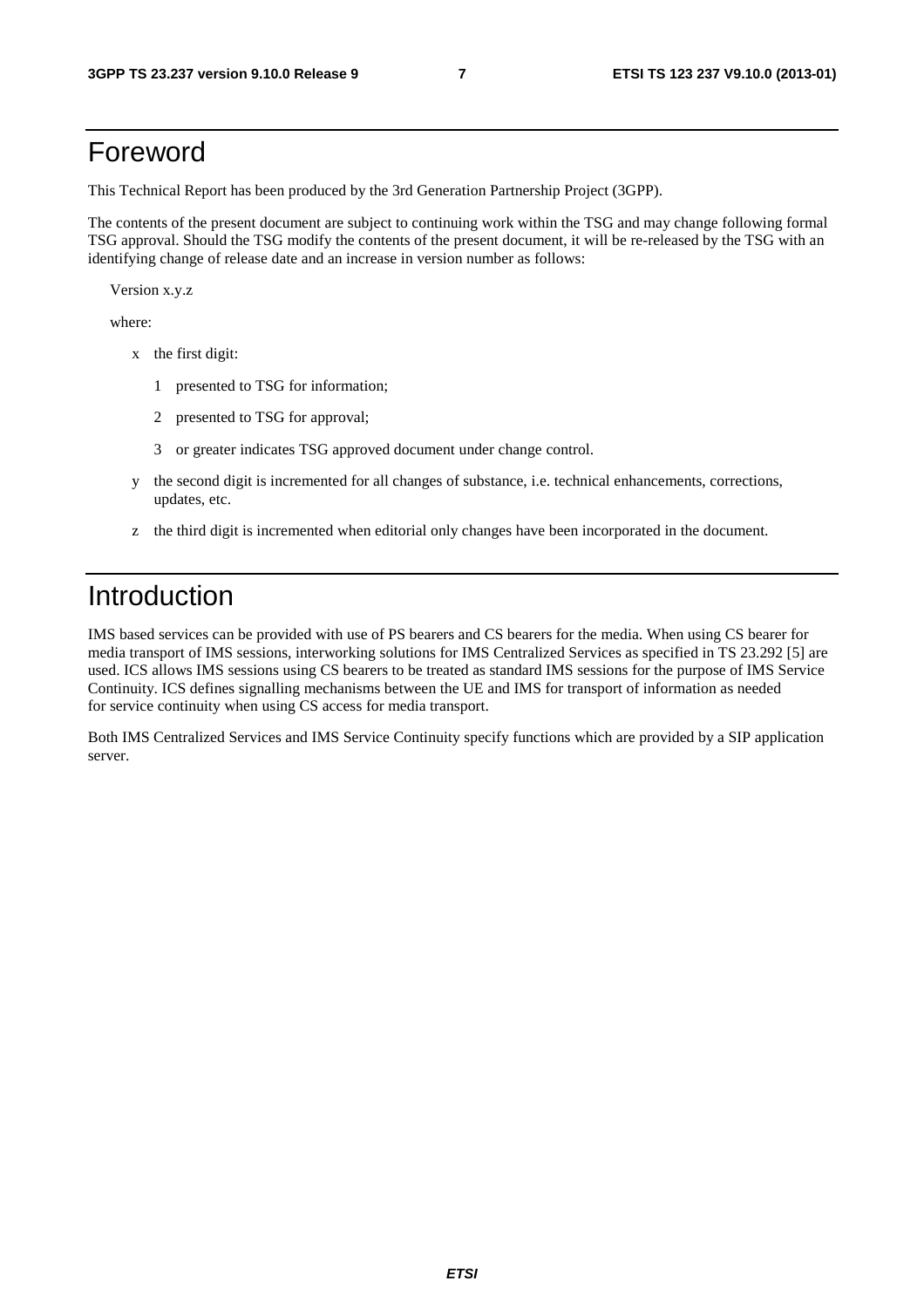# 1 Scope

The present document specifies the architectural requirements and procedures for delivery of IMS Service Continuity.

TS 23.206 [3] is migrated to this specification.

The scope of the specification includes:

- Access Transfer related functionality:
	- PS-CS Access Transfer;
	- PS-PS Access Transfer;
	- PS-PS Access Transfer in conjunction with PS-CS Access Transfer;
	- Adding and/or removing media flows to support service;
	- SRVCC session transfer of IMS emergency session.
- Inter-UE transfer related functionality:
	- Establishment and release of a Collaborative Session;
	- Addition of media flows to, modification of media flows in, and release of media flows from a Collaborative Session;
	- Transfer of media flows to a target UE whilst keeping Collaborative Session control in the Controller UE;
	- Transfer of all media flows to a target UE without establishing a Collaborative Session.

The solution is restricted to service continuity using IMS procedures, i.e. mobility mechanisms on the IP-CAN level are not within the scope of this specification.

# 2 References

The following documents contain provisions which, through reference in this text, constitute provisions of the present document.

- References are either specific (identified by date of publication, edition number, version number, etc.) or non-specific.
- For a specific reference, subsequent revisions do not apply.
- For a non-specific reference, the latest version applies. In the case of a reference to a 3GPP document (including a GSM document), a non-specific reference implicitly refers to the latest version of that document *in the same Release as the present document*.
- [1] 3GPP TR 21.905: "Vocabulary for 3GPP Specifications".
- [2] 3GPP TS 22.258: "Service requirements for the AIPN".
- [3] 3GPP TS 23.206: "Voice Call Continuity between CS and IMS".
- [4] 3GPP TS 23.228: "IP Multimedia Subsystem (IMS); Stage 2".
- [5] 3GPP TS 23.292: "IP Multimedia Subsystem (IMS) centralized services; Stage 2".
- [6] ITU-T Recommendation E.164: "The international public telecommunication numbering plan".
- [7] OMA-ERELD-DM-V1\_2-20060602-C: "Enabler Release Definition for OMA Device Management, Candidate Version 1.2".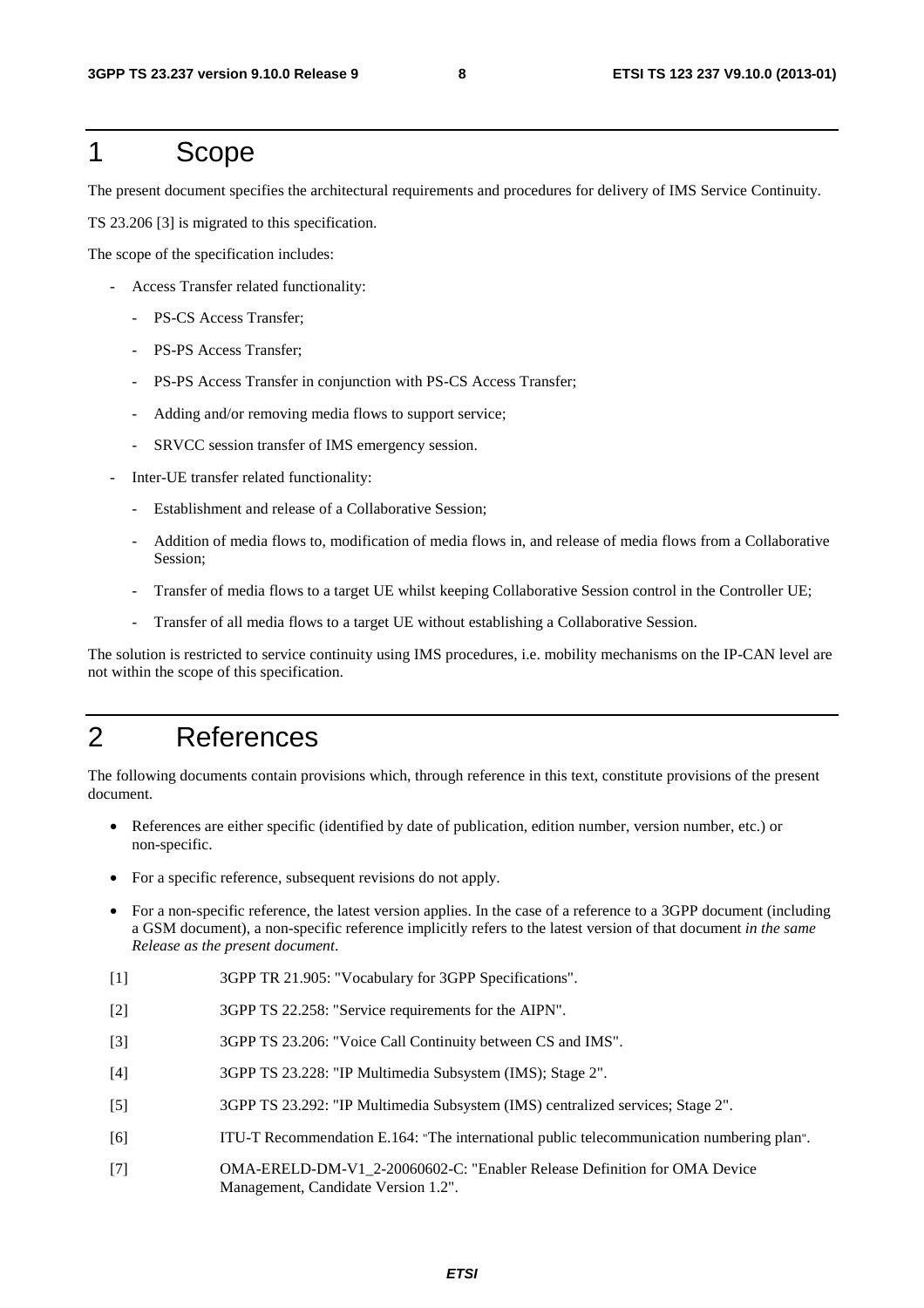- [8] IETF RFC 3261 (June 2002): "SIP: Session Initiation Protocol".
- [9] 3GPP TS 22.101: "Service aspects; Service principles".
- [10] 3GPP TS 23.216: " Single Radio Voice Call Continuity (SRVCC); Stage 2".
- [11] 3GPP TS 33.102: "3G security; Security architecture".
- [12] 3GPP TS 33.203: "Access security for IP-based services".
- [13] 3GPP TS 23.218: "IP Multimedia (IM) session handling; IM call model; Stage 2".
- [14] 3GPP TS 23.003: "Numbering, addressing and identification".
- [15] 3GPP TS 22.173: "IP Multimedia Core Network Subsystem (IMS) Multimedia Telephony Service and supplementary services; Stage 1".
- [16] 3GPP TS 24.610: "Communication HOLD (HOLD) using IP Multimedia (IM) Core Network (CN) subsystem; Protocol specification".
- [17] 3GPP TS 24.605: "Conference (CONF) using IP Multimedia (IM) Core Network (CN) subsystem; Protocol specification".
- [18] 3GPP TS 24.629: "Explicit Communication Transfer (ECT) using IP Multimedia (IM) Core Network (CN) subsystem; Protocol specification".
- [19] 3GPP TS 24.647: "Advice Of Charge (AOC) using IP Multimedia (IM)Core Network (CN) subsystem; Protocol Specification".
- [20] 3GPP TS 24.616: "Malicious Communication Identification (MCDI) using IP Multimedia (IM)Core Network (CN) subsystem; Protocol Specification".
- [21] 3GPP TS 24.604: "Communication Diversion (CDIV) using IP Multimedia (IM)Core Network (CN) subsystem; Protocol specification".
- [22] 3GPP TS 24.615: "Communication Waiting (CW) using IP Multimedia (IM) Core Network (CN) subsystem; Protocol Specification".
- [23] 3GPP TS 23.167: "IP Multimedia Subsystem (IMS) emergency sessions".
- [24] 3GPP TS 24.008: "Mobile radio interface Layer 3 specification; Core network protocols; Stage 3".
- [25] 3GPP TS 24.147: "Conferencing using the IP Multimedia (IM) Core Network (CN) subsystem; Stage 3".
- [26] 3GPP TS 24.229: "IP multimedia call control protocol based on Session Initiation Protocol (SIP) and Session Description Protocol (SDP); Stage 3".
- [27] 3GPP TS 23.060: "General Packet Radio Service (GPRS); Service description; Stage 2".
- [28] 3GPP TS 23.401: "General Packet Radio Service (GPRS) enhancements for Evolved Universal Terrestrial Radio Access Network (E-UTRAN) access".

# 3 Definitions, symbols and abbreviations

# 3.1 Definitions

For the purposes of the present document, the terms and definitions in TR 21.905 [1] and the following apply.

**Access Leg:** This is the call control leg between the UE and the SCC AS; also see TS 23.292 [5] for the definition of Access Leg for IMS sessions which use the CS media.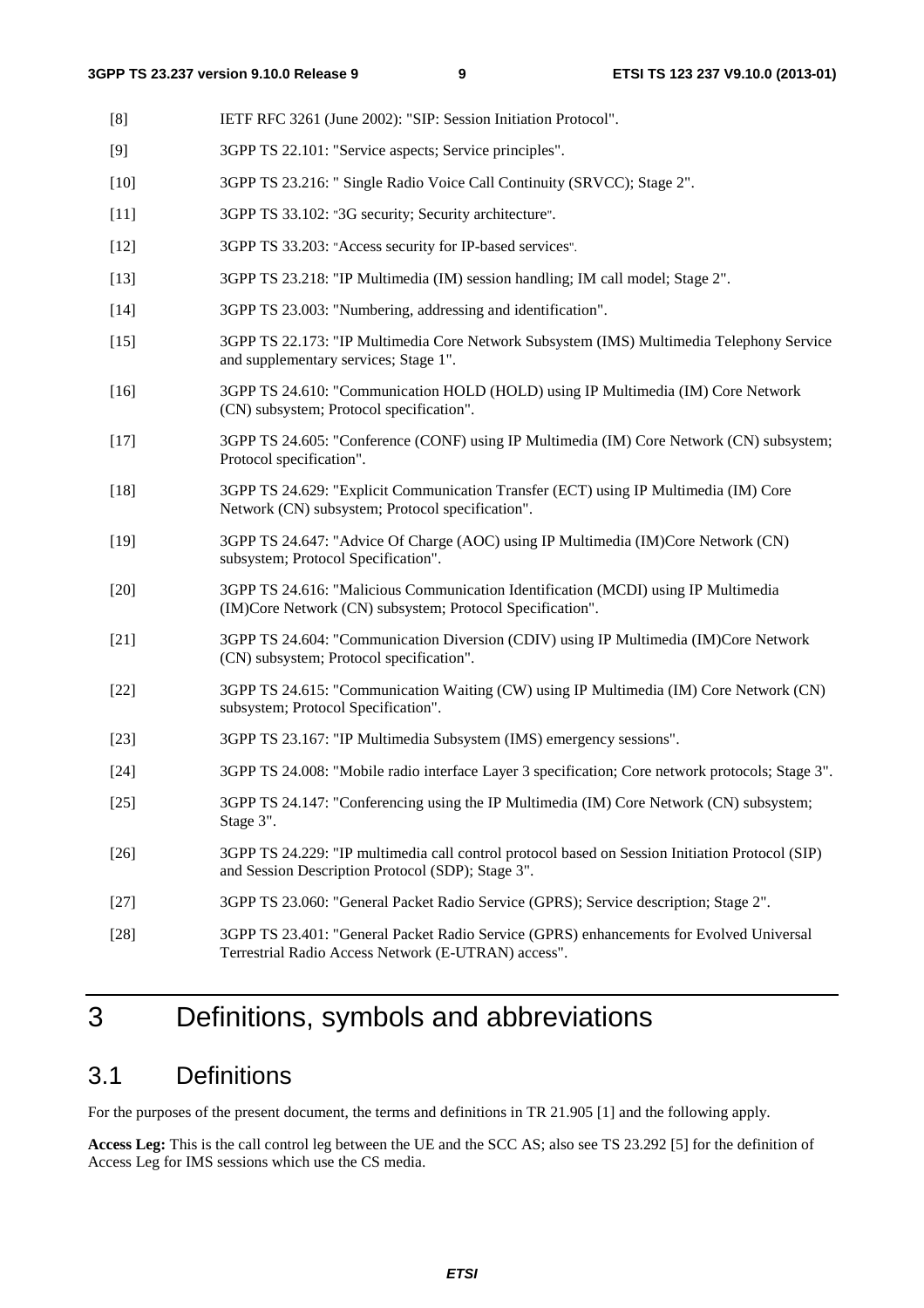**Access Transfer:** Transfer at the IMS-level of one or more media paths of an ongoing IMS session on one UE between PS to CS access; or transfer at the IMS-level of both the signalling and the media path of an ongoing IMS session on a UE between different IP-CANs.

**Collaborative Session:** A set of two or more Access Legs and related media on two or more UEs sharing the same IMS subscription that are presented as one Remote Leg by the SCC AS.

**Controllee UE:** A UE that provides media flows for a Collaborative Session, and is subordinate to the Controller UE for session control.

**Controller UE:** The UE that controls a Collaborative Session, and whose service profile determines the services on the remote leg. The Controller UE may also provide media flows for a Collaborative Session.

**Correlation MSISDN:** An MSISDN used for correlation of sessions. See TS 23.003 [14] for more information.

**IMS Service Continuity:** A service of the IMS which supports the use of Session Transfer mechanisms to maintain service continuity in the event of terminal mobility and/or mobility between terminals for the case when such events are not hidden from the IMS session layer and thus service continuity could not otherwise be maintained.

**Inter-UE Transfer:** Transfer at the IMS-level of some or all of the media flows and/or service control across a set of UEs sharing the same IMS subscription.

NOTE: The transfer of all media flows and the control signalling from one UE to another is also known as Session Mobility as defined in TS 22.258 [2].

**IP Multimedia Routing Number (IMRN):** An IP Multimedia Routeing Number (IMRN) is a routable number that points to an SCC AS in the IM CN subsystem. See TS 23.003 [14] for more information.

**Local Operating Environment Information:** This is a set of parameters, which can include access network(s) conditions and other parameters implementation specific, which describe the local environment in which the UE is operating.

**Remote Leg:** This is the call control leg between the SCC AS and the remote party from the subscriber's perspective; also see TS 23.292 [5] for the definition of Remote Leg for IMS sessions which use the CS media.

**Service Control Signalling Path:** As defined in TS 23.292 [5].

**Session Transfer:** Transfer at the IMS-level of one or more of the session signalling paths and/or associated media flow paths of an ongoing IMS session while maintaining service continuity. Session Transfer incorporates Access Transfer and / or Inter-UE Transfer.

**Session Transfer Identifier (STI):** An identifier used by the UE to request the SCC AS to perform Session Transfer. The STI is either statically configured on the UE or dynamically assigned. See TS 23.003 [14] for more information.

**Session Transfer Number (STN)**: A number used by the UE to request the SCC AS to perform Session Transfer from PS to CS access. The STN is statically configured on the UE. See TS 23.003 [14] for more information.

**Session Transfer Number for SRVCC (STN-SR)**: A STN used for SRVCC procedures as specified in TS 23.216 [10]. STN-SR is a subscription information provided to HSS provided to HSS for each subscriber if SRVCC service is allowed by hPLMN. STN-SR is a routing number indicating the SCC-AS. See TS 23.003 [14] for more information.

**Source Access Leg:** The Access Leg that exists in the transferred-out access before executing Access Transfer procedures.

**Target Access Leg:** The Access Leg that is established in the transferred-in access during Access Transfer procedures.

**Emergency Session Transfer Number for SRVCC:** A number used in the session transfer procedure for emergency calls, pointing toward the serving (visited if roaming) IMS EATF which handles the IMS emergency session transfer from PS to CS access.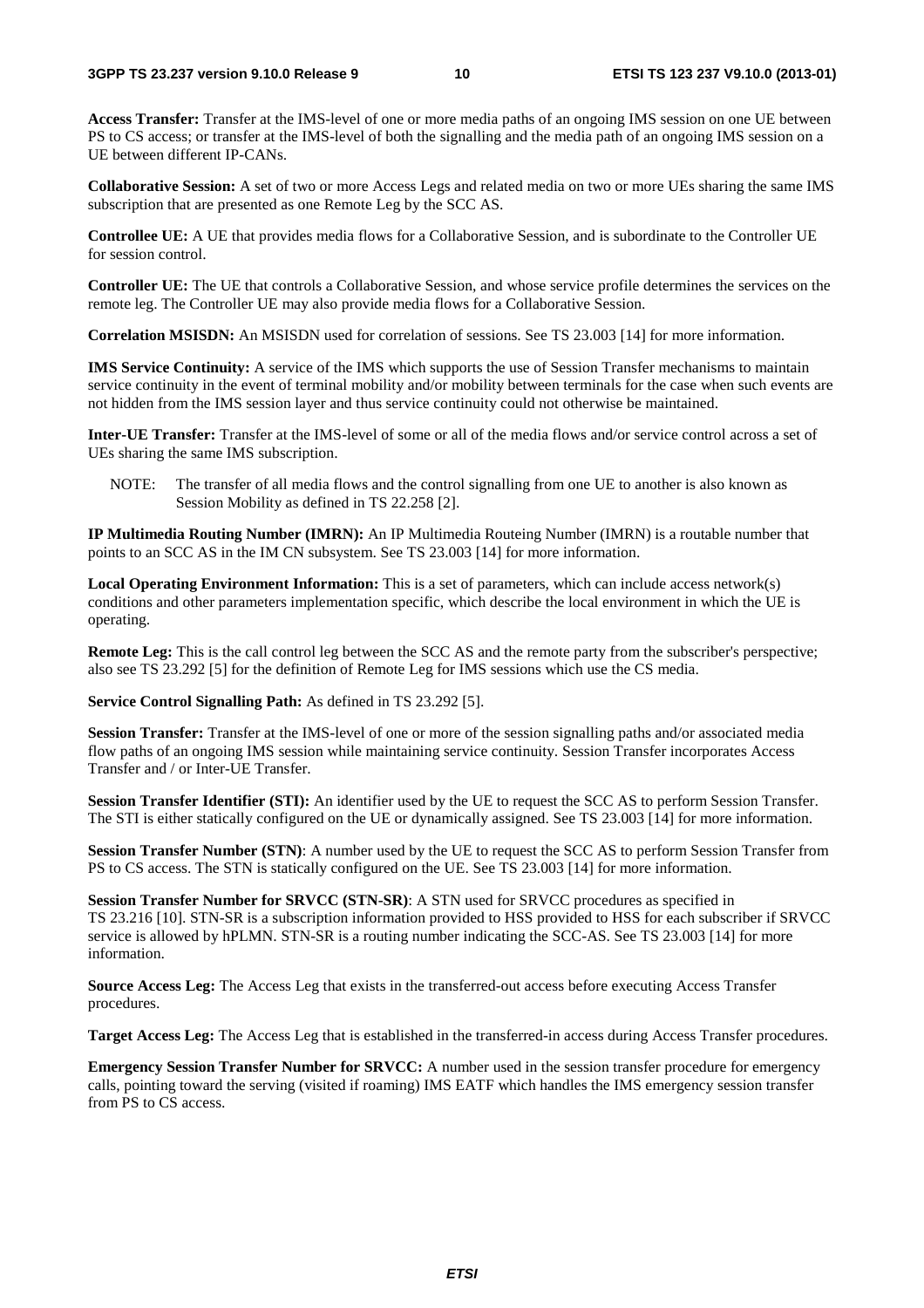# 3.2 Abbreviations

For the purposes of the present document, the abbreviations given in TR 21.905 [1] and the following apply. An abbreviation defined in the present document takes precedence over the definition of the same abbreviation, if any, in TR 21.905 [1].

| 3 <sub>pcc</sub> | 3rd party call control                                   |
|------------------|----------------------------------------------------------|
| <b>C-MSISDN</b>  | <b>Correlation MSISDN</b>                                |
| <b>EATF</b>      | <b>Emergency Access Transfer Function</b>                |
| iFC              | Initial Filter Criteria                                  |
| <b>IMRN</b>      | IP Multimedia Routing Number.                            |
| <b>IUT</b>       | Inter-UE Transfer                                        |
| <b>OCS</b>       | <b>Online Charging System</b>                            |
| SC.              | Service Continuity                                       |
| <b>SCC AS</b>    | Service Centralization and Continuity Application Server |
| <b>SRVCC</b>     | Single Radio Voice Call Continuity                       |
| <b>STI</b>       | <b>Session Transfer Identifier</b>                       |
| <b>STN</b>       | <b>Session Transfer Number</b>                           |
| STN-SR           | Session Transfer Number - Single Radio                   |
| E-STN-SR         | <b>Emergency Session Transfer Number for SRVCC</b>       |

# 4 High level principles and architectural requirements

# 4.1 Basic Assumptions

### 4.1.0 General

It is assumed that the UE may be capable of transmitting and receiving simultaneously in multiple Access Networks or it may be capable of transmitting and receiving in only one Access Network at a time.

### 4.1.1 PS-CS Access Transfer

The following assumptions apply for PS-CS Access Transfer:

- Functions of IMS Centralized Services and IMS Service Continuity are collocated in a single SCC AS. Not all functions are always required.
- IMS Centralized Services specifies functions and procedures for use of CS bearer for the media of the IMS sessions.
- If both UE and network supports the ICS UE capabilities described in TS 23.292 [5], these capabilities are used for communication of required information if needed for enablement of PS-CS Access Transfer of IMS multimedia sessions. During Access Transfer, the UE may decide to retain the use of the Gm reference point for service control of the real time media flow(s) in the old PS access (if available) or may decide to transfer the Gm service control for the real time media flow(s) to a new PS access. Support and use of the I1 interface in both the UE and SCC AS are subject to the requirements specified in clause 4.8 of TS 23.292 [5].
- When using the CS bearer for the media of the IMS session(s), multiple sessions can exist, but only one active session can be transferred over the CS bearer; one or more inactive sessions can be transferred.
- PS-CS Access Transfer with UE-based conferencing is not specified in this release.

# 4.1.2 PS-PS Access Transfer

If a UE has an ongoing multimedia session over an access system and moves to a different access system but its IMS contact address and its serving P-CSCF remains the same, then there is no need to activate any IMS Service Continuity mechanisms to transfer its multimedia session. The UE may update the session (e.g. remove media type(s) not supported by the target access system) based on the normal IMS procedures specified in TS 23.228 [4].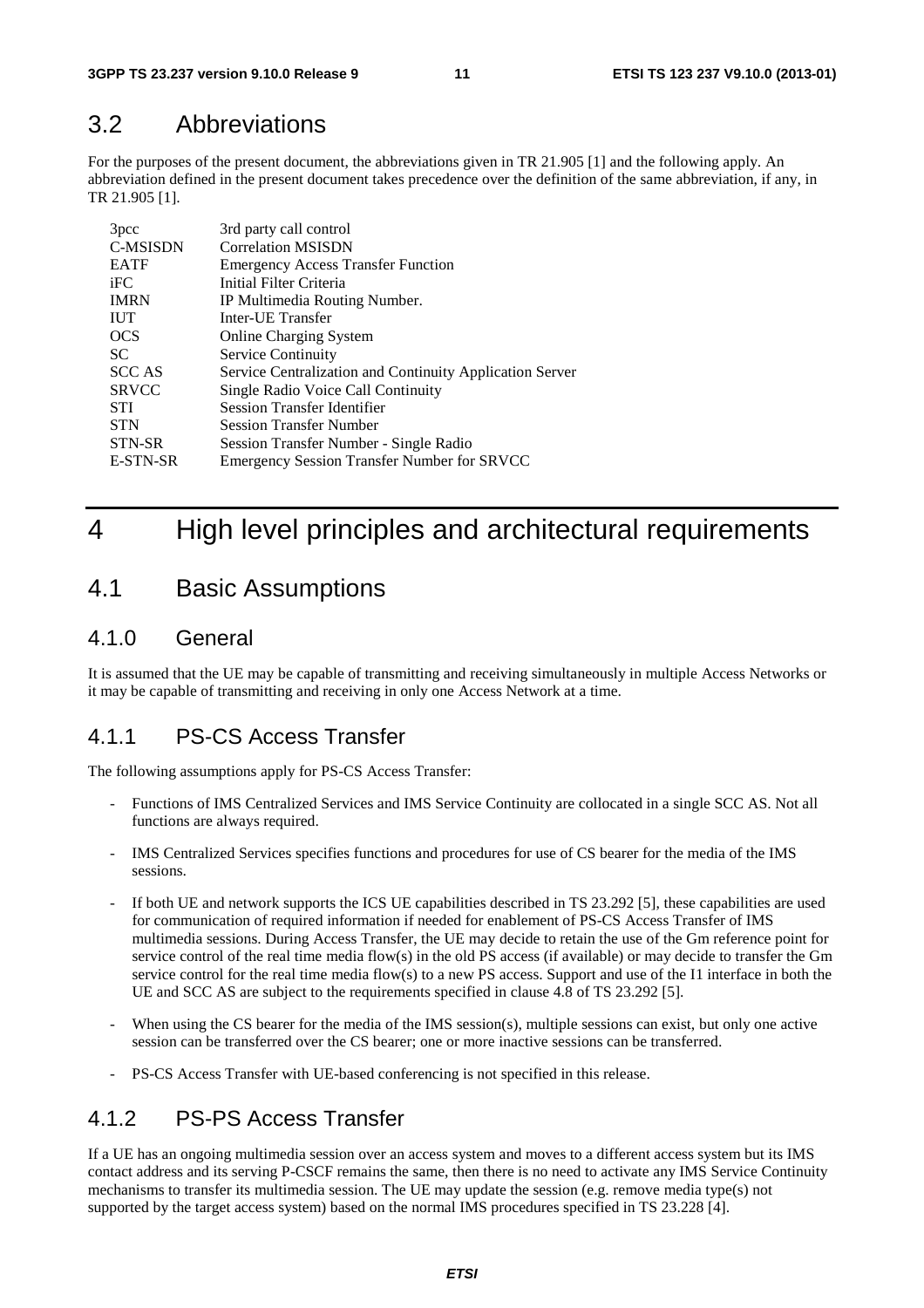When the Evolved Packet System mobility with IP address preservation is used, the assumption above also applies.

NOTE: If an ICS UE has an ongoing session using CS bearer and Gm reference point over an IP-CAN and performs an Access Transfer to a different IP-CAN, the Service Control Signalling Path can be transferred from the old IP-CAN to the new IP-CAN while retaining the media flow(s) in the CS access network, so that service continuity of the session is maintained.

# 4.1.3 Inter-UE Transfer

The following assumptions apply for Inter-UE Transfer:

- The UEs involved in Inter-UE Transfer share the same IMS subscription.
- The Collaborative Session control cannot be transferred between UEs.
- There is only one Controller UE within a Collaborative Session.
- A Controllee UE is not aware of its role within a Collaborative session and it is not aware of the Controller UE. In that respect any UE can undertake the role of Controllee UE.
- The Collaborative Session is transparent to the remote end, to which it appears that the session is with the Controller UE.
- The UEs involved in Inter-UE Transfer without establishing a Collaborative Session use Public User identities that share the same service profile.

NOTE: This Release does not provide a solution to enforce this assumption.

# 4.2 Architectural Requirements

# 4.2.1 General Requirements

- It shall be possible to perform multimedia session transfer between access systems regardless of whether network layer mobility is deployed or not.
- NOTE: The mechanism to avoid potential conflict between PS-PS Access Transfer and underlying network layer mobility (e.g. Evolved Packet System mobility, etc.) is not specified within this Release of the specification.
- The service disruption when session transfer occurs shall be minimized.
- There shall be no impact on the radio and transport layers and on the PS core network.
- UEs that do not support the functionality described in this specification shall not be impacted.
- All media flow(s) within a multimedia session or a subset of media flow(s) within a multimedia session could be subject to session transfer procedures.
- It shall be possible to register a Public User Identity with multiple contact addresses (at the same or via separate UEs) via IMS registration procedures as defined in TS 23.228 [4], clause 5.2.1. The number of allowed simultaneous registrations is defined by home operator policy.
- It shall be possible to perform correlation of charging data from different access networks when service continuity between these networks is performed.
- The UE shall be IMS registered before invoking any Session Transfer procedures.
- The filter criteria shall contain a condition that a 3rd-party registration is performed via the ISC interface for the SCC AS.
- It shall be possible to provide SR-VCC support for IMS emergency call.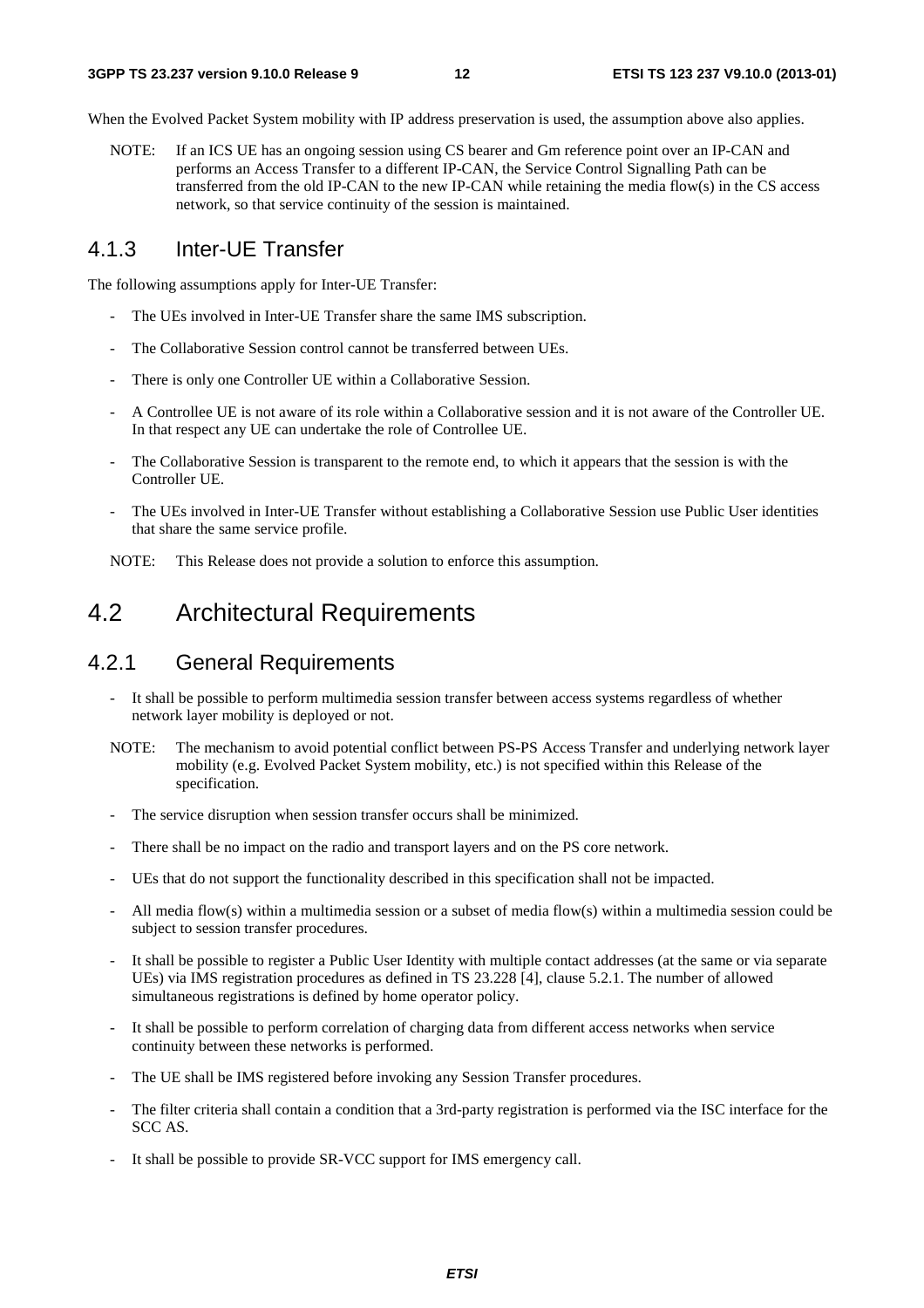# 4.2.2 Access Transfer Requirements

- It shall be possible to provide Access Transfer when the user is moving between 3GPP access systems.
- It shall be possible to provide Access Transfer when the user is moving between 3GPP and non-3GPP access systems.
- It shall be possible to provide Access Transfer when the user is moving between non-3GPP access systems.
- It shall be possible to provide Access Transfer between an Access Network that supports real-time media on the CS domain and non-real-time media on the PS domain, and an IP-CAN that supports transport of all media types.
- If it is not possible or not desired (e.g. due to user preferences and/or operator policies) to transfer all the media flow(s), then a subset of the media flow(s) shall be transferred (if possible) and the remaining flow(s) will be released or kept in the transferred out access.
- It shall be possible for the UE to add or remove one or more media flow(s) to/from an ongoing multimedia session that it controls during Access Transfer.
- It shall be possible to provide Access Transfer when the P-CSCF changes.
- It shall be possible for the UE to use IMS mechanisms to transfer its ongoing multimedia sessions to a target Access Network without requiring any new functionality on the remote party.
- It shall be possible for the UE to initiate an Access Transfer procedure based on operator policy provided by the network which may include restrictions of Access Transfer.
- It shall be possible for the SCC AS to update the operator policy in the UE.

# 4.2.3 IUT Requirements

- IUT shall apply only for sessions that are already established.
- It shall be possible for the Controller UE to apply IUT when a remote end adds media to an existing session.
- IUT shall be able to coexist with Access Transfer as specified in this specification and TS 23.292 [5].
- If the Collaborative Session control is lost for an active Collaborative Session, the SCC AS shall release all the Access Legs participating in that Collaborative Session.
- It shall be possible for the Controller UE to determine all other UEs under the same subscription that are currently available for IUT procedures.
- It shall be possible for the Controller UE to determine the media and service capabilities of each available UE.
- The network shall reject IUT between UEs that are not under same subscription.
- The SCC AS shall maintain the end-to-end session service state of a UE engaged in IUT.
- It shall be possible to execute IUT in any order, and any number of times, for a given session.
- The Controller UE shall maintain the Collaborative Session control for the session until the Collaborative Session is released.
- The media flow(s) on the target UE shall be established using IMS session setup procedures as specified in TS 23.228 [4].
- The Controller UE may transfer one or more media flow(s) to one or more target UEs (including itself).
- The selection of the media flows to be transferred may be based on the target UE(s) capabilities.
- The Controller UE shall have information about a Collaborative Session, which describes all media components currently existing in this session and the UEs associated with these media components.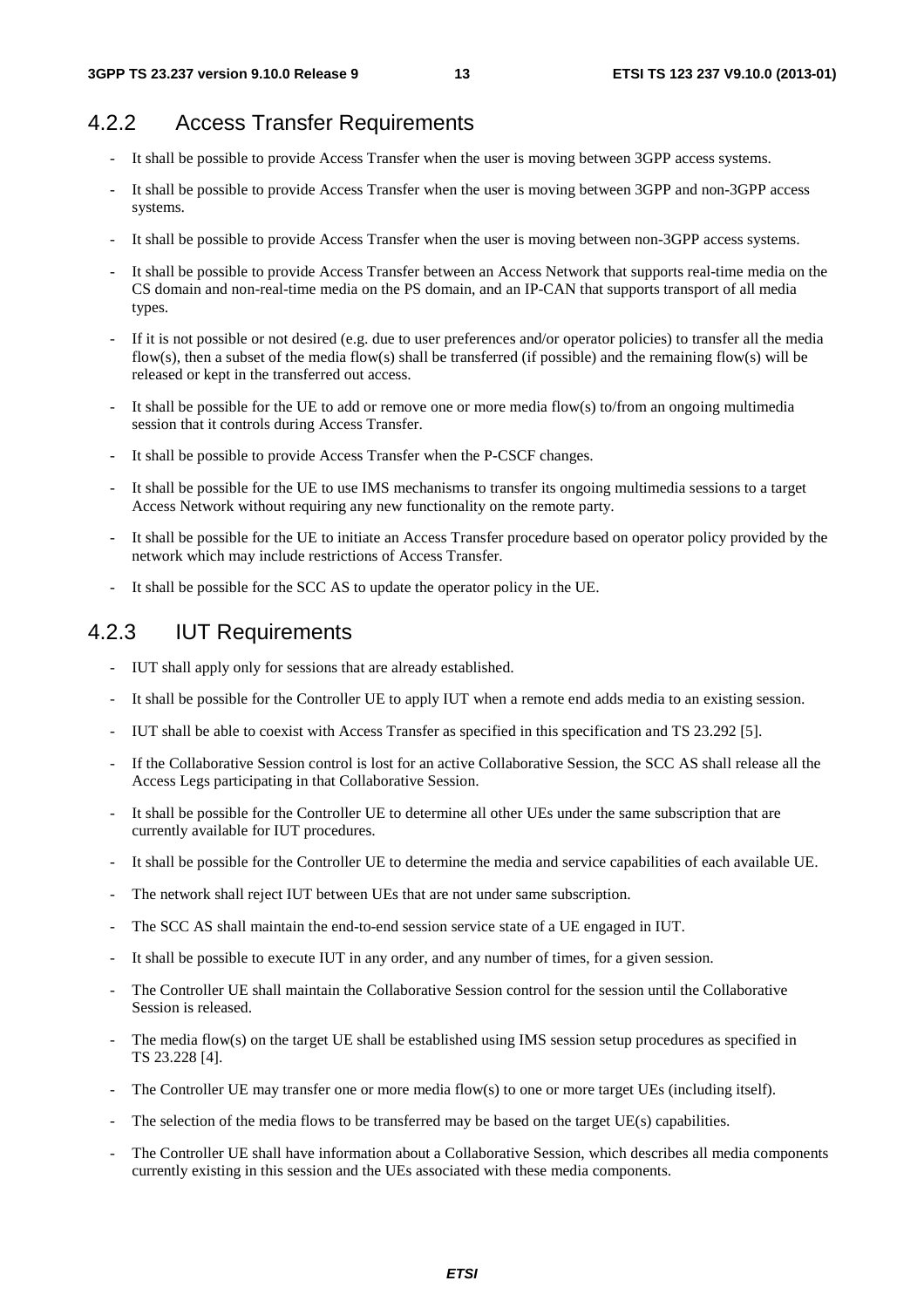- The Collaborative Session procedures for a Controllee UE shall not have any impact to the UE. Therefore any IMS UE shall be able to act a Controllee UE within a Collaborative Session.
- The SCC AS shall prevent the Controllee UE to perform actions that are not allowed for its role (e.g. to add media to an existing session).
- UEs using CS access interworked with IMS by an interworking node shall be provided with limited Controllee UE functionality based on the constraints of the interworking node.
- After the local end changes due to an IUT procedure without establishing a Collaborative Session, the SCC AS shall update the remote end that the session is continuing with a new local end.

# 4.3 Service Continuity

# 4.3.1 Session Transfer concepts

### 4.3.1.1 General

When an UE is active in an IMS session, the Session Transfer procedures provide service continuity between Access Networks and between UEs under the same subscription.

The initial and all subsequent Session Transfer procedures are initiated by the UE and are executed and controlled by the same SCC AS.

The SCC AS generates charging information for all Session Transfers for an IMS session for the purpose of billing and charging.

The UE sends information required by the SCC AS in order to execute Session Transfer procedures.

### 4.3.1.2 Access Transfer concepts

### 4.3.1.2.1 General Access Transfer concepts

IMS sessions from and to an UE are anchored at the SCC AS in the home IMS to provide service continuity for the user during transition between two Access Networks. Sessions are anchored at the SCC AS in the home IMS, based on iFC. A 3pcc (3rd party call control) function is employed at the SCC AS to facilitate inter-Access Network mobility through the use of Access Transfers between the two Access Networks. Access Transfers may be enabled in one or both directions as per network configuration requirements. The SCC AS has the capability to perform Access Transfers for a UE's sessions multiple times.

Initiation of Access Transfer procedures for ongoing multimedia session may be based on the operator policy received from the SCC AS.

### 4.3.1.2.2 Access Transfer (PS – CS) concepts

IMS sessions established in CS or PS Access Networks are anchored at the SCC AS. IMS sessions using CS bearer are established at session setup or upon Access Transfer using procedures specified in TS 23.292 [5].

PS-CS Access Transfer shall be provided according to the requirements specified in clause 22.3, Service Continuity, of TS 22.101 [9].

When using a UE that does not have, or that is unable to use, ICS UE capabilities as specified in TS 23.292 [5], Access Transfer of one active bi-directional speech or speech and video session and zero or one inactive bi-directional speech session shall be provided when transferring speech and/or video media flow between CS and PS access. For PS to CS (not CS to PS) access transfer, if the UE has more than one anchored active bi-directional session, the session that was most recently made active shall be transferred.

When using a UE that is able to use ICS capabilities as specified in TS 23.292 [5], Access Transfer of one active bidirectional speech or speech and video session and zero or more inactive bi-directional speech sessions shall be provided using the Gm reference point, or optionally the I1 reference point, of ICS to transport required information, as specified in TS 23.292 [5], when transferring speech and/or video media flow between CS and PS access. For PS to CS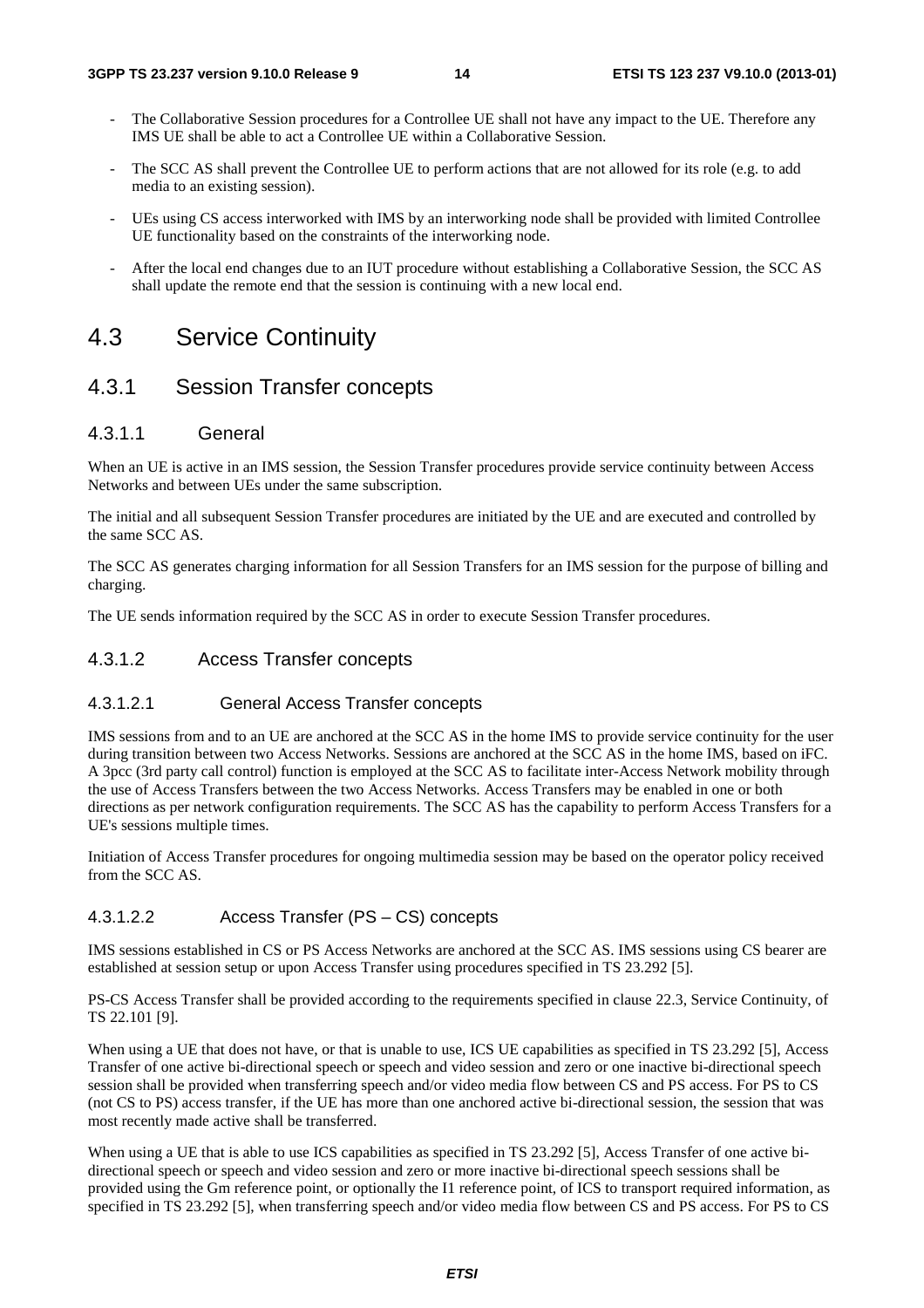(not CS to PS) access transfer, if the UE has more than one anchored active bi-directional sessions, then the UE shall first request transfer of one of the active bi-directional sessions, put the remaining active sessions on hold and then request the transfer of one of the remaining inactive bi-directional sessions. Access Transfer shall also be provided for one or more inactive bi-directional sessions if the UE has no active bi-directional sessions.

#### 4.3.1.2.3 Void

#### 4.3.1.3 Inter-UE Transfer concepts

#### 4.3.1.3.1 General

IMS sessions from and to a UE are anchored at the SCC AS in the home IMS to provide service continuity for the user when one or more media flows of an ongoing IMS multimedia session are transferred, added or deleted among different UEs under the same subscription.

A Collaborative Session, which is split on the local end across two or more UEs and anchored in the SCC AS, is established due to the Inter-UE transfer procedures. The UE which initiates the Inter-UE Transfer procedures to establish the Collaborative Session becomes the Controller UE of the Collaborative Session and the other UE(s) involved in the Collaborative Session become the Controllee UE(s). Subsequent Inter-UE Transfer procedures, initiated by the Controller UE, can also be performed within the Collaborative Session. The SCC AS provides the coordination of the Collaborative Session procedures which may involve both the Controller UE and the Controllee UE(s).

Inter-UE Transfer procedures can also be executed without establishing a Collaborative Session. In this case, the whole IMS multi-media session is transferred from one UE to the other UE, and the roles of the Controller and Controllee UEs are not applicable.

Inter-UE Transfer procedures may be initiated by the UE based on the information it gets from Target UE discovery.

#### 4.3.1.3.2 Controller UE and Controllee UE operations

#### 4.3.1.3.2.1 Overview

The operations of Controller UE and Controllee UE are described respectively in clauses 5.3.2.2.2 and 5.3.2.2.3.

### 4.3.2 Void

### 4.3.3 Information used for IMS Service Continuity

The following information may be provided between SCC AS and the UE.

Depending on the IMS Service Continuity scenario, the Access Transfer request may contain the following:

- session transfer indicator:
- details about the access and the media flow(s) being transferred / kept / released;
- optionally, an IMS Communication Service Identifier defined in TS 23.228 [4];
- which session is required to be replaced or updated;
- whether to merge the session(s).

The above addressed information are carried in various SIP/SDP and CS call control messages (specified in the applicable information flows), which provides the necessary details to enable IMS Service Continuity. The SCC AS and the UE analyze the included information and determine if and how a Session Transfer operation needs to be performed.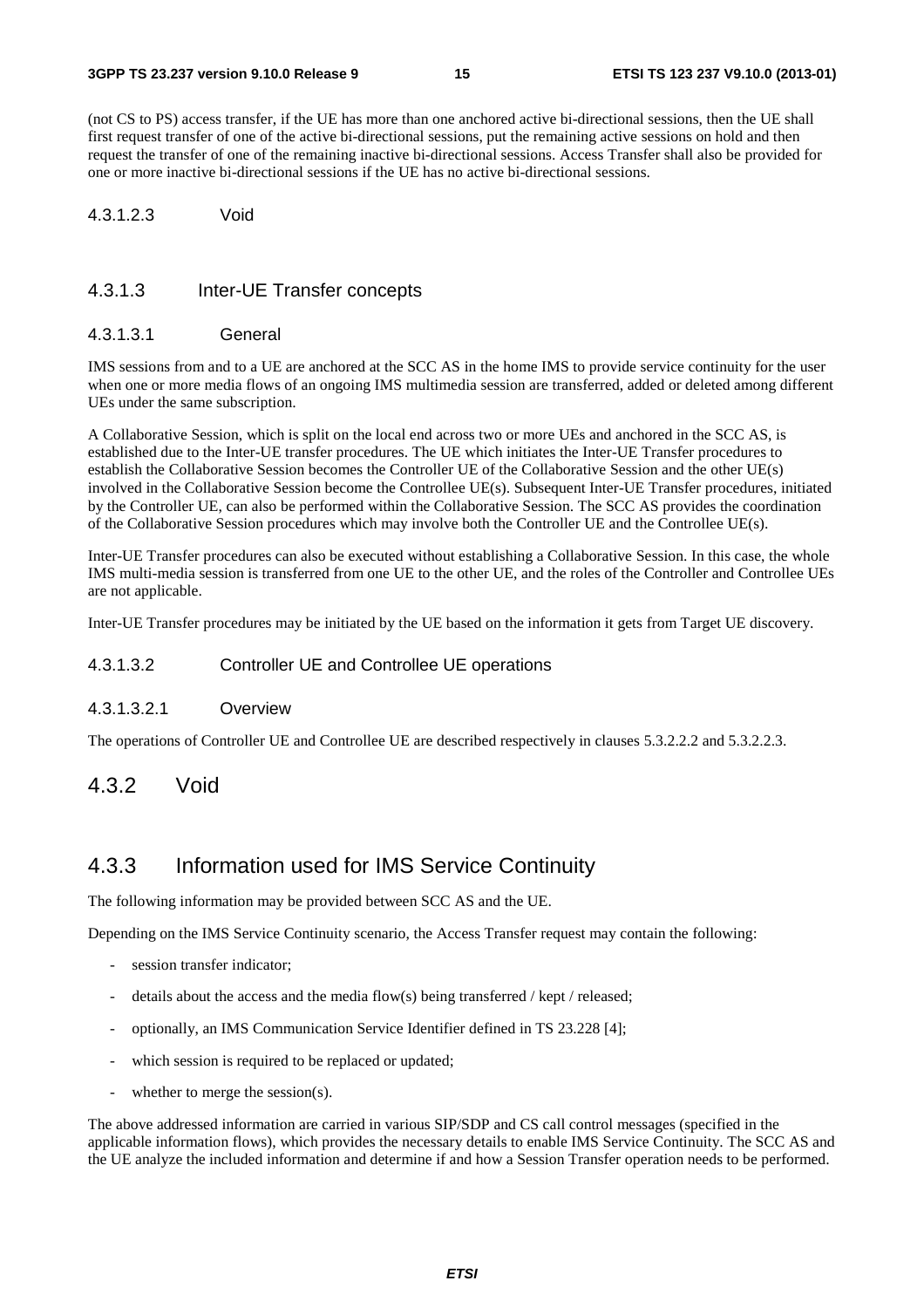# 5 Architecture model and reference points

# 5.1 Overview

IMS Service Continuity is a home network based IMS application which provides intra-UE transfers of one or more components of IMS multi media sessions across different Access Networks. In addition, Service Continuity enables adding, deleting, and transferring media flows of IMS multi-media sessions or transferring whole IMS multi-media sessions across multiple UEs belonging to the same IMS subscription.

NOTE: For IMS emergency service, IMS Service Continuity is a serving network (visited if roaming) based IMS application.

The UE shall not invoke Inter-UE Transfer procedures while engaged in an emergency call.

# 5.2 Reference Architecture for non emergency session

IMS Service Continuity requires a Service Centralization and Continuity (SCC) AS, which is an Application Server as described in TS 23.228 [4], and a UE with SC capabilities. For the support of IMS sessions with CS media, refer to the reference architecture in TS 23.292 [5], clause 5.2; the functions of ICS and SC are specified as optional functions colocated in the SCC AS in this release.

OMA Device Management [7] is used between the SCC AS and the UE for provisioning of operator policy for Access Transfer.

# 5.3 Functional Entities

# 5.3.1 SCC AS

The SCC AS provides IMS-based mechanisms for enabling service continuity of multimedia sessions.

For IMS Service Continuity, the SCC AS implements the following functionalities:

- **Access Transfer**: The SCC AS uses the ISC reference point towards the S-CSCF for execution of the Access Transfer. The SCC AS performs the following for enablement and execution of Access Transfers:
	- analyzes the information required for Access Transfer as described in the procedure section and decides which Access Transfer scenario should be executed; it rejects the Access Transfer request if it is not aligned with the operator policy;
	- may retrieve from the HSS after third party registration the C-MSISDN bound to the IMS Private User Identity stored in the user profile in the HSS;
	- correlates the Access Transfer request with the anchored session, using information provided in the incoming SIP INVITE;
	- executes the transfer of the IMS session between different access networks;
	- implements 3rd party call control (3pcc) upon session establishment;
	- provides Access Transfer specific charging data;
	- decides based on analysis of the various service continuity related input factors, whether to update provisioned operator policy for Access Transfer;
	- generates and updates operator policy by sending operator policy to the UE via OMA DM [7] including the priority between the operator policy and user preferences that could be used also to initiate Access Transfer procedure for ongoing sessions.
- **Inter-UE Transfer:** The SCC AS performs the functions for enablement and execution of Inter-UE Transfer procedures: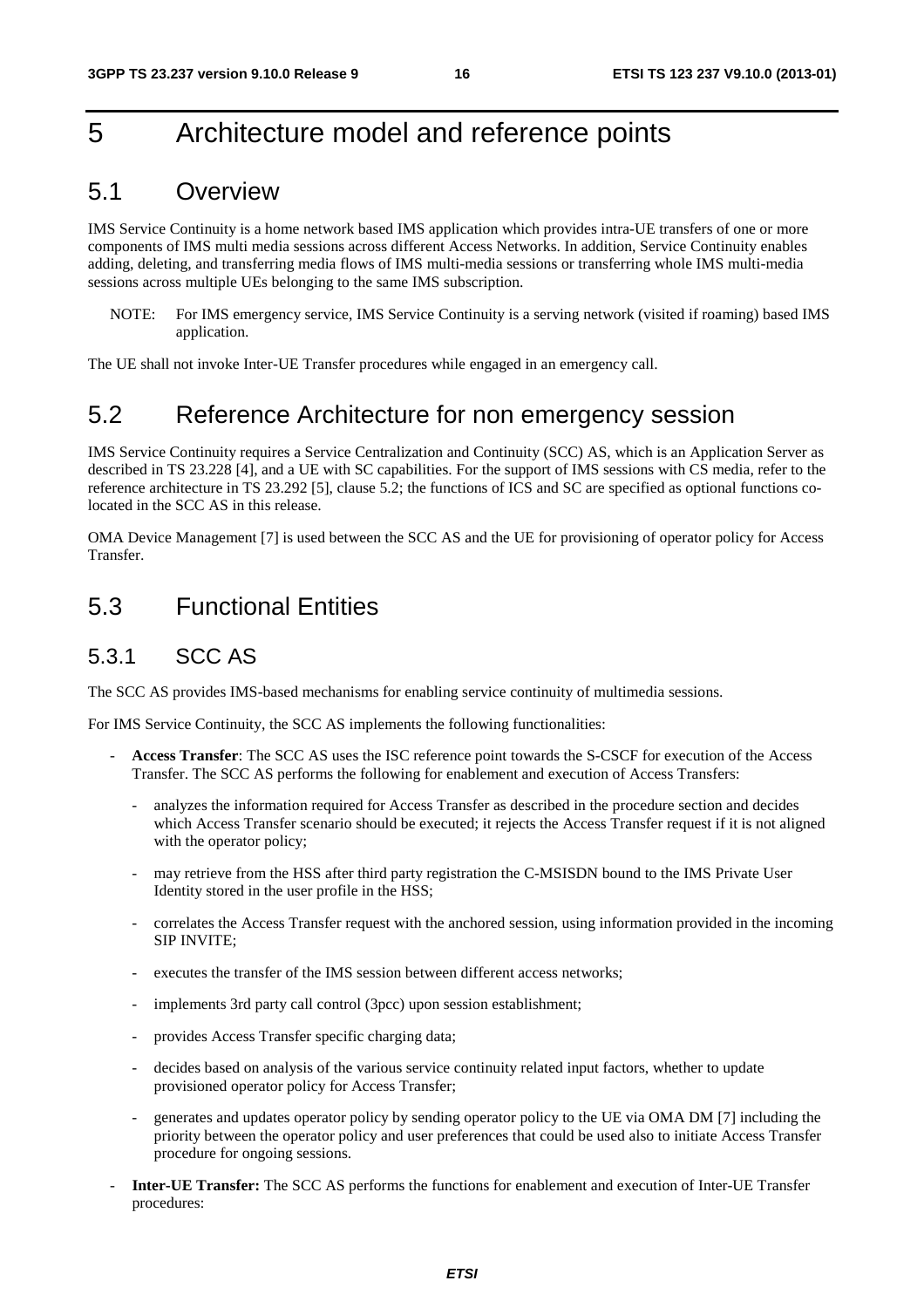- executes the IMS Inter-UE Transfer related procedures between different UEs belonging to the same IMS subscription connected via the same or different access networks;
- provides Inter-UE Transfer specific charging data.
- **Terminating Access Domain Selection (T-ADS):** In addition to T-ADS specified in TS 23.292 [5].

 For a terminating session, the SCC AS may select more than one contact amongst multiple registered contacts for each selected UE of the SC User and may split the session into sessions directed to the selected contacts.

 For multiple contacts in the PS domain, the SCC AS shall be able to select one or more types of access networks through which the session shall be terminated. In this case, the SCC AS includes additional information within the session request(s) to ensure that the corresponding session is terminated via the selected access network  $type(s)$ .

 For Inter-UE Transfer procedures to a target UE, the SCC AS shall execute T-ADS to select one or more contacts to establish one or more access legs or to reuse one or more access legs belonging to the same Collaborative Session towards the target UE for the transferred media flow(s).

 T-ADS in SCC AS may be used in order to enforce user preferences between 3GPP and non-3GPP access networks.

 UE assisted T-ADS (UE T-ADS) may be used in order to enforce user preferences for CS bearer or PS bearer for voice/video on 3GPP accesses.

- **Handling of multiple media flows:** The SCC AS provides functionality to combine and/or split media flows over one or more Access Networks as needed for Session Transfers, session termination, or upon request by the UE to add media flows over an additional Access Network during the setup of a session, or upon request by the UE to add and/or delete media flows over one or more Access Networks to existing sessions.

 When handling media flows of an IMS session, the SCC AS takes into account the services associated with the session.

### 5.3.2 IMS Service Continuity UE

#### 5.3.2.1 Access Transfer Functions

For supporting Access Transfer, the UE provides the following functions:

- Stores and applies operator policy for Access Transfer.
- Initiates Access Transfer procedure based on trigger criteria including the current operator policy, user preferences and the Local Operating Environment Information, providing the necessary details for conducting an Access Transfer operation to the SCC AS.

### 5.3.2.2 IUT Functions and Roles

#### 5.3.2.2.1 Functions

For supporting Inter-UE Transfer, the UE may provide the following functions:

- Discovers the target UE(s) for Inter-UE Transfer;
- Initiates Inter-UE Transfer procedures based on user input.
- Takes the role of a Controller UE within a Collaborative Session.

Any IMS UE can take the role of a Controllee UE.

#### 5.3.2.2.2 Controller UE Role

The Controller UE can initiate the addition of a media flow to a Collaborative Session, on any of the Controllee UEs already involved in the collaborative session.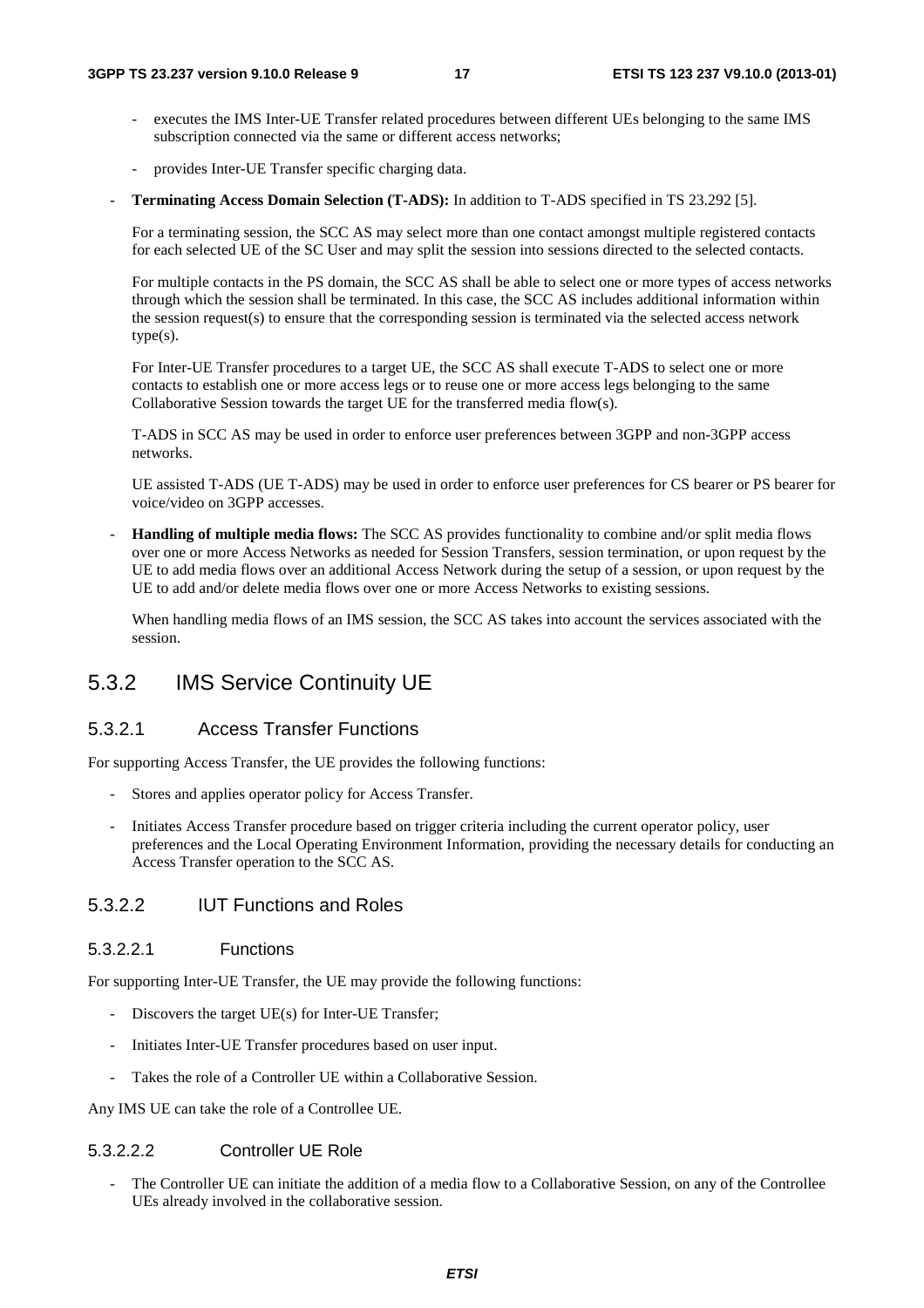- The Controller UE can initiate the modification of a media flow that is part of a Collaborative Session it controls.
- The Controller UE can initiate the release of a media flow that is part of a Collaborative Session it controls.
- The Controller UE keeps track of all the UEs and about the state of the media flows which are part of a Collaborative Session it controls. That means it remains aware about the media flows that are established, as well as about the media used for those.
- The Controller UE is the one to accept or refuse requests for media additions initiated by the remote party for a Collaborative Session it controls. In case it accepts a remote party initiated media addition, the controller decides on which terminal the media shall be added.
- The Controller UE for a Collaborative Session can initiate Inter-UE transfer of one or more of the media flows of the Collaborative Session.
- The Controller UE can initiate the release of a Collaborative Session.
- The Controller UE can add into a Collaborative Session it controls a UE not yet involved in this Collaborative Session.

### 5.3.2.2.3 Controllee UE

Any IMS UE can take the role of a Controllee UE. In this role the Controllee UE can:

- initiate the modification of a media flow which terminates on it.
- initiate the release of a media flow which terminates on it.
- accept or refuse:
	- media modifications initiated by the remote party or by the Controller UE, for media flow(s) it terminates;
	- media additions initiated by the Controller UE or by a remote party (in the latter case, this assumes that the Controller UE has accepted the addition and selected the Controllee UE);
	- media transfers initiated by the Controller UE, for which the Controllee UE is the target.

# 5.3.3 Emergency Access Transfer Function (EATF)

The Emergency Access Transfer Function (EATF) provides IMS-based mechanisms for enabling service continuity of IMS emergency sessions. It is a function in the serving (visited if roaming) IMS network, providing the procedures for IMS emergency session anchoring and PS to CS Access Transfer. The EATF acts as a routing B2BUA which invokes third party call control (3pcc) for enablement of Access Transfer.

The EATF performs the session continuity when the Access Transfer request indicated by the E-STN-SR is received.

# 5.4 Signalling and bearer paths for IMS Service Continuity

### 5.4.1 General

The SCC AS is inserted in the signalling path of all the IMS user's sessions; the SCC AS behaves as a SIP-AS as described in TS 23.228 [4] to set up a 3pcc to control the bearer path of the session for enablement and execution of Session Transfer.

### 5.4.2 Sessions with PS media flow(s)

Figure 5.4.2-1 shows 3pcc at the SCC AS, for enablement and execution of Session Transfers, when the media flow(s) for the Access Leg is established via IP-CAN.

The figure is for illustration of the 3pcc at the SCC AS and its use for Session Transfer; hence it only shows the signalling and bearer components relevant to the enablement and execution of Session Transfers.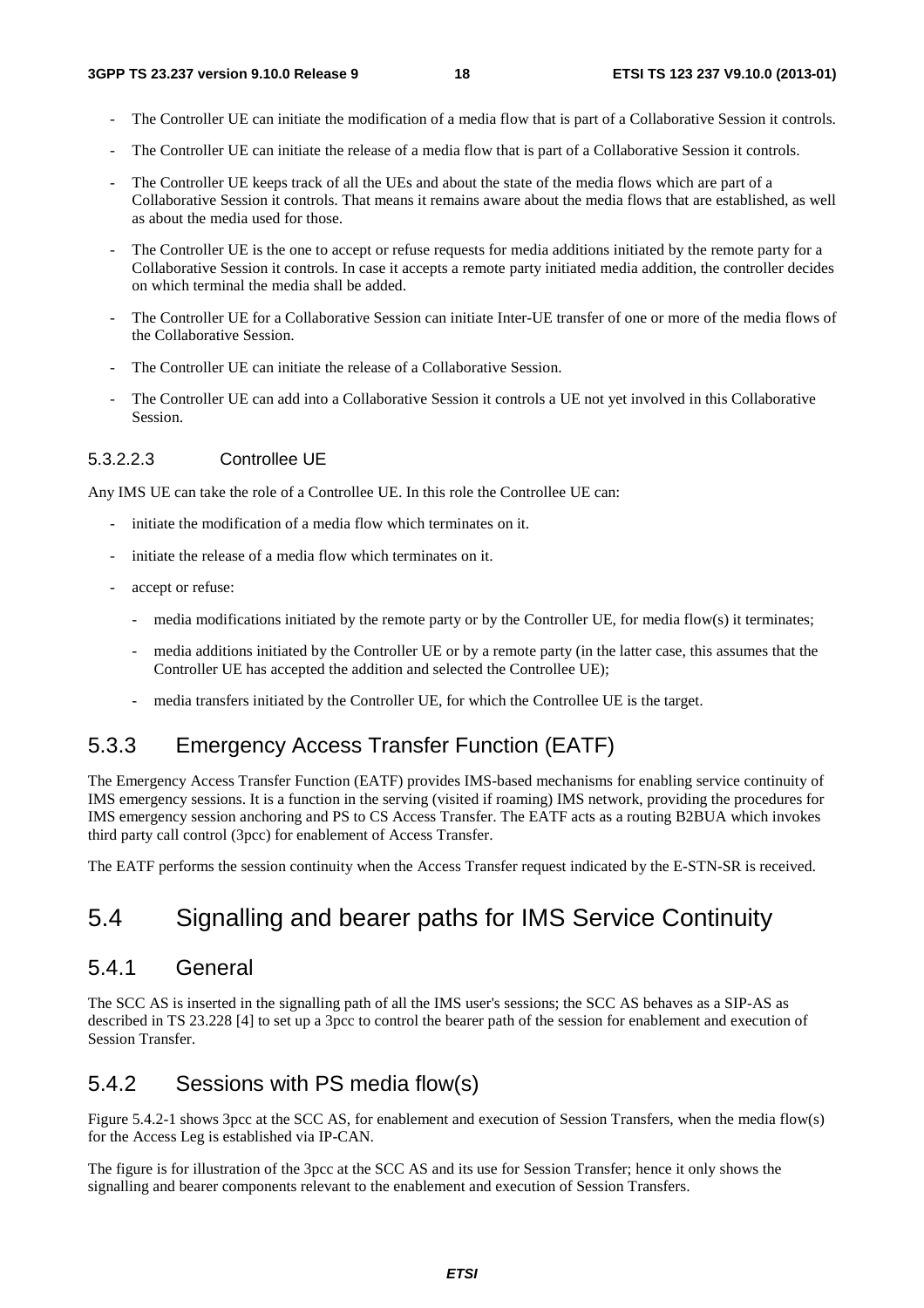

**Figure 5.4.2-1: Signalling and bearer paths for sessions with PS media** 

### 5.4.3 Sessions with CS media

For details of signalling and bearer paths when the media for the Access Leg is established via the CS access, see TS 23.292 [5], clause 7.1.1. For illustration of 3pcc at the SCC AS, for enablement and execution of Session Transfers, with use of the Gm reference point, the I1 reference point and when not using Gm or I1 for service control signalling respectively, refer to figures 7.1.1-1, 7.1.1-2 and 7.1.2-1, in TS 23.292 [5], clause 7.1.

# 5.5 IUT Collaborative Sessions

IUT for service continuity allows a multi media session to be split on the local end across two or more UEs that are part of a Collaborative Session. Figure 5.5-1: Collaborative Session Signalling and Bearer architecture provides signalling and bearer architecture for a Collaborative Session.





NOTE: The media in Controller UE is optional.

The Controller UE provides the control for a Collaborative Session using IMS signalling on an Access Leg between Controller UE and the SCC AS. The Controller UE may transfer one or more media flow(s) to one or more target UEs (including itself), by using Collaborative Session control (e.g. in the SDP).

Controllee UE provides the control for the media established on the Controllee UE using IMS signalling on the Access Leg associated for the media. For simplicity only one Controllee UE is shown but there can be multiple Controllee UEs.

The SCC AS combines the media descriptions and Collaborative Session control on the Access Legs and presents one Remote Leg towards the remote end.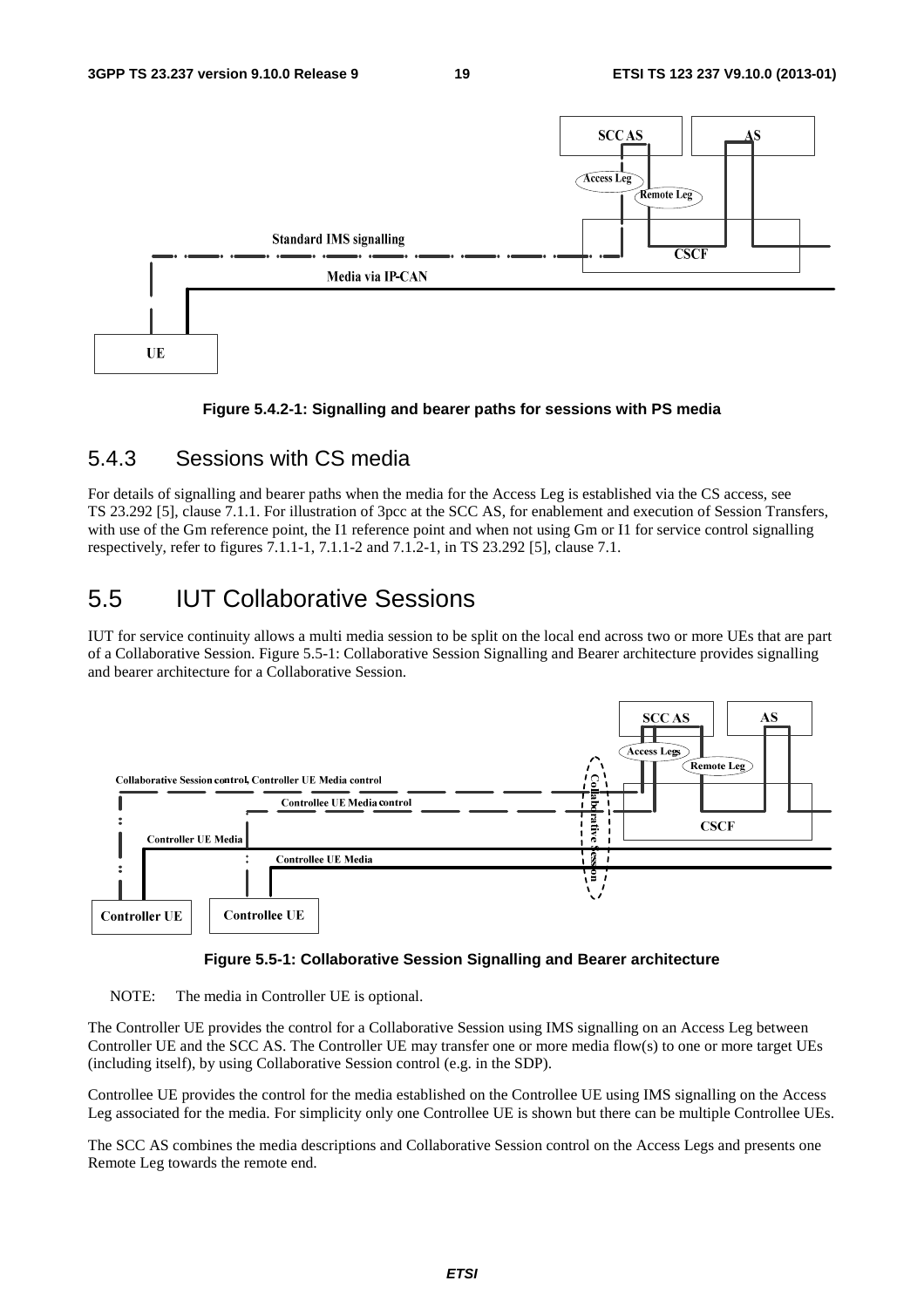# 5.6 Reference Architecture for SRVCC emergency session

To allow SRVCC for IMS emergency session, an EATF is used for emergency sessions anchoring and transferring. For the overall IMS emergency reference architecture with EATF, refer to the reference architecture in TS 23.167 [23].

# 6 Procedures and flows for Access Transfer

# 6.0 Introduction

Some of the following figures contain a box labelled CS/IMS Intermediate Nodes. This is abstraction for CS/IMS functional elements that exist between the UE and the SCC AS which could include amongst others MSC Server enhanced for ICS, MSC Server enhanced for SRVCC or an MGCF and an MSC Server not enhanced for ICS.

# 6.1 Registration

Whenever the UE acquires IP connectivity via an IP-CAN, the UE registers in the IMS as defined in TS 23.228 [4]. The user profile contains a C-MSISDN which is bound to the IMS Private User Identity. The S-CSCF follows the procedures defined in TS 23.218 [13] for performing 3rd party registration towards the SCC AS.

When using CS access for media, the UE may be registered in IMS as specified in TS 23.292 [5].

When the SCC AS receives a 3rd party registration per procedures defined in TS 23.218 [13], the SCC AS shall obtain the C-MSISDN from the HSS. If the C-MSISDN is associated with any ongoing session(s), the SCC AS shall bind all the unique identities associated with the SIP Registration e.g. GRUUs, contact address, etc with the session identifier of the ongoing session.

# 6.2 Origination and Termination

### 6.2.1 Origination

### 6.2.1.1 Origination Procedures

UE initiated multimedia sessions are anchored at the SCC AS in order to enable IMS Service Continuity. Originating iFC for the SC subscriber results in routing of the session to the SCC AS in the home IMS network, where the SCC AS uses 3rd party call control as per TS 23.228 [4] to initiate a session to the remote party on behalf of the subscriber.

The SCC AS shall be the first Application Server of any Application Servers that need to remain in the path of the call after Session Origination.

### 6.2.1.2 Originating sessions that use CS media

The UE originates sessions that use CS media by following the procedures specified in TS 23.292 [5], clause 7.3.2 Originating sessions that use CS media.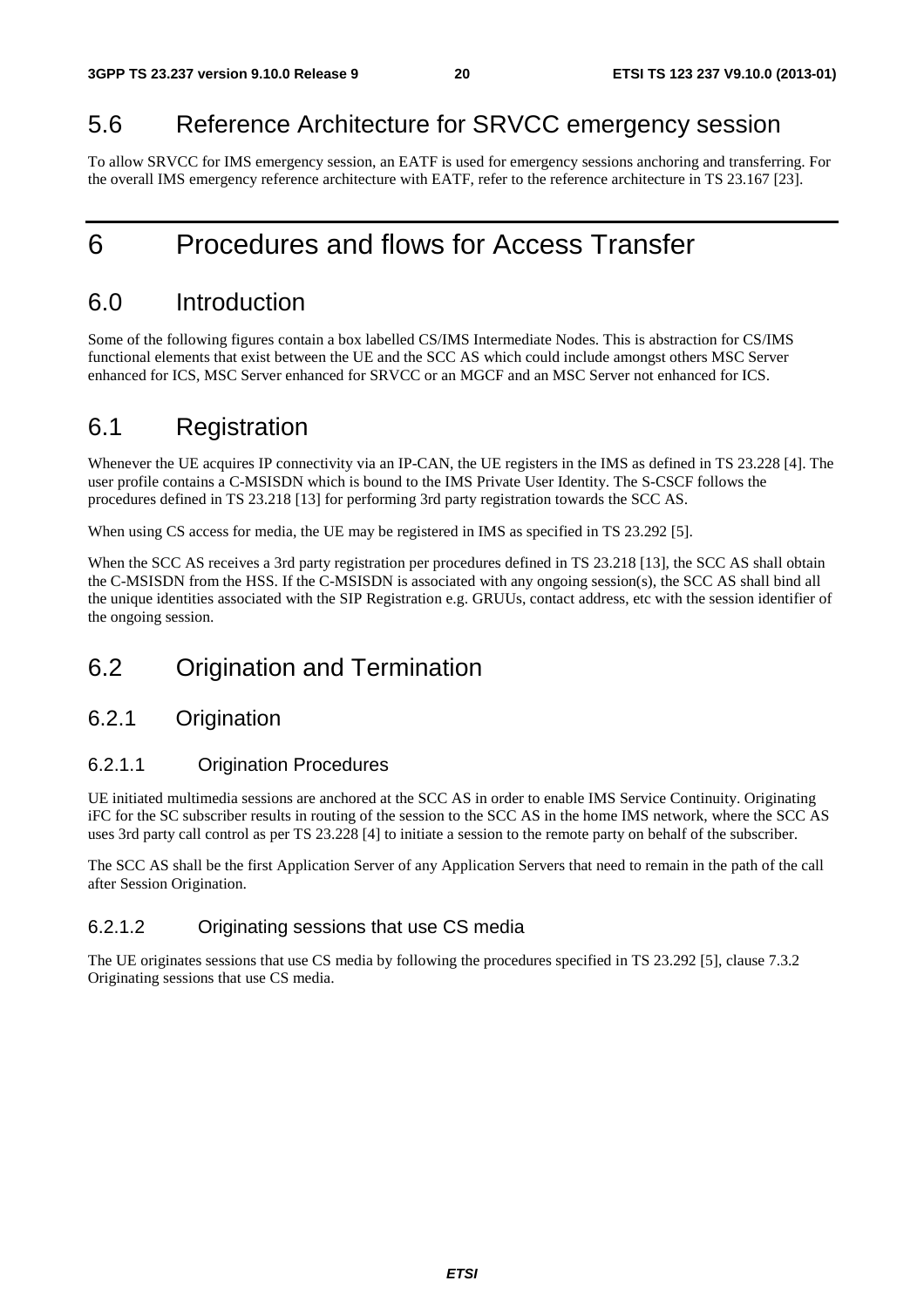

**Figure 6.2.1.2-1: Originating session that uses CS media** 

- 1. UE-1 initiates a multimedia session to UE-2 and makes use of CS media. UE-1 sends the request to the SCC AS following the procedures specified in TS 23.292 [5], clause 7.3.2 Originating sessions that use CS media, for setting up CS bearer, anchoring the session at the SCC AS, merging multiples legs if necessary, and forwarding the combined session request to UE-2.
- 2. The SCC AS anchors the session. A dynamic STI is assigned for the anchored session.
- 3. The SCC AS completes session setup to UE-2 and sends a response to UE-1 based on the procedures specified in TS 23.292 [5]. The dynamic STI is communicated between the SCC AS and UE-1 if possible.

The session is set up with CS media. The session may also include PS media flow(s).

### 6.2.1.3 Originating sessions that use only PS media flow(s)

Existing Mobile Origination procedures described in TS 23.228 [4] are used to establish a session.



**Figure 6.2.1.3-1: Originating session that uses only PS media**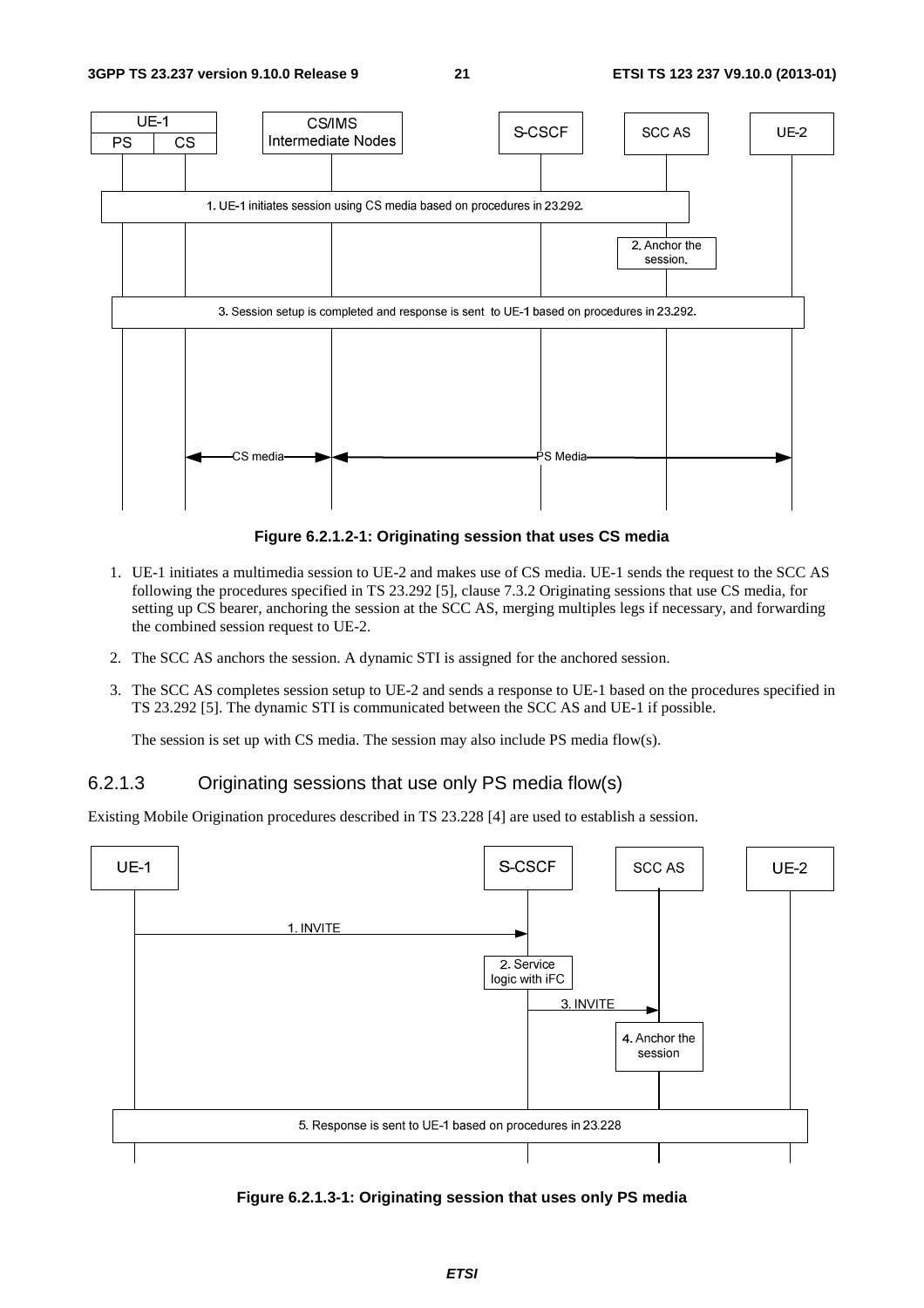- 1. UE-1 initiates an IMS multimedia session to UE-2 and uses only PS media flow(s). The request is forwarded to S-CSCF following normal IMS session set up procedures.
- 2~3. The service logic with iFC causes the request to be forwarded to the SCC AS for anchoring the sessions to enable Session Transfer.
- 4. The SCC AS anchors the session. An STI is assigned for the anchored session.
- 5. The SCC AS completes the session setup to UE-2 and sends a response to UE-1.

### 6.2.2 Termination

#### 6.2.2.1 Termination Procedures

IMS multimedia sessions towards SC subscribers in the PS or in the CS domain are anchored at the SCC AS to enable IMS Service Continuity. The execution of terminating iFC results in routing of the sessions to the SCC AS in the home IMS network, where the SCC AS uses 3rd party call control as per TS 23.228 [4] to terminate the session to the SC subscriber. The sessions may be delivered to the UE via the PS or CS access.

The SCC AS shall be the last Application Server of any Application Servers that need to remain in the path of the call after Session Termination.

### 6.2.2.2 Terminating sessions that use CS media

The procedures specified in TS 23.292 [5], clause 7.4.2 Terminating sessions that use CS media shall be followed to terminate sessions that use CS media to the SC subscriber.



**Figure 6.2.2.2-1: Terminating session that uses CS media** 

- 1. A request is received at S-CSCF serving UE-1 following standard IMS session set up procedures.
- $2 \sim 3$ . The service logic with iFC causes the request to be forwarded to the SCC AS so that the session is anchored for enabling Session Transfer.
- 4. The SCC AS anchors the incoming session. A dynamic STI is assigned for the anchored session.
- 5. The SCC AS forwards the request to UE-1 based on the procedures specified in TS 23.292 [5] for setting up CS bearer and splitting the media flow(s) if necessary. The dynamic STI is communicated between the SCC AS and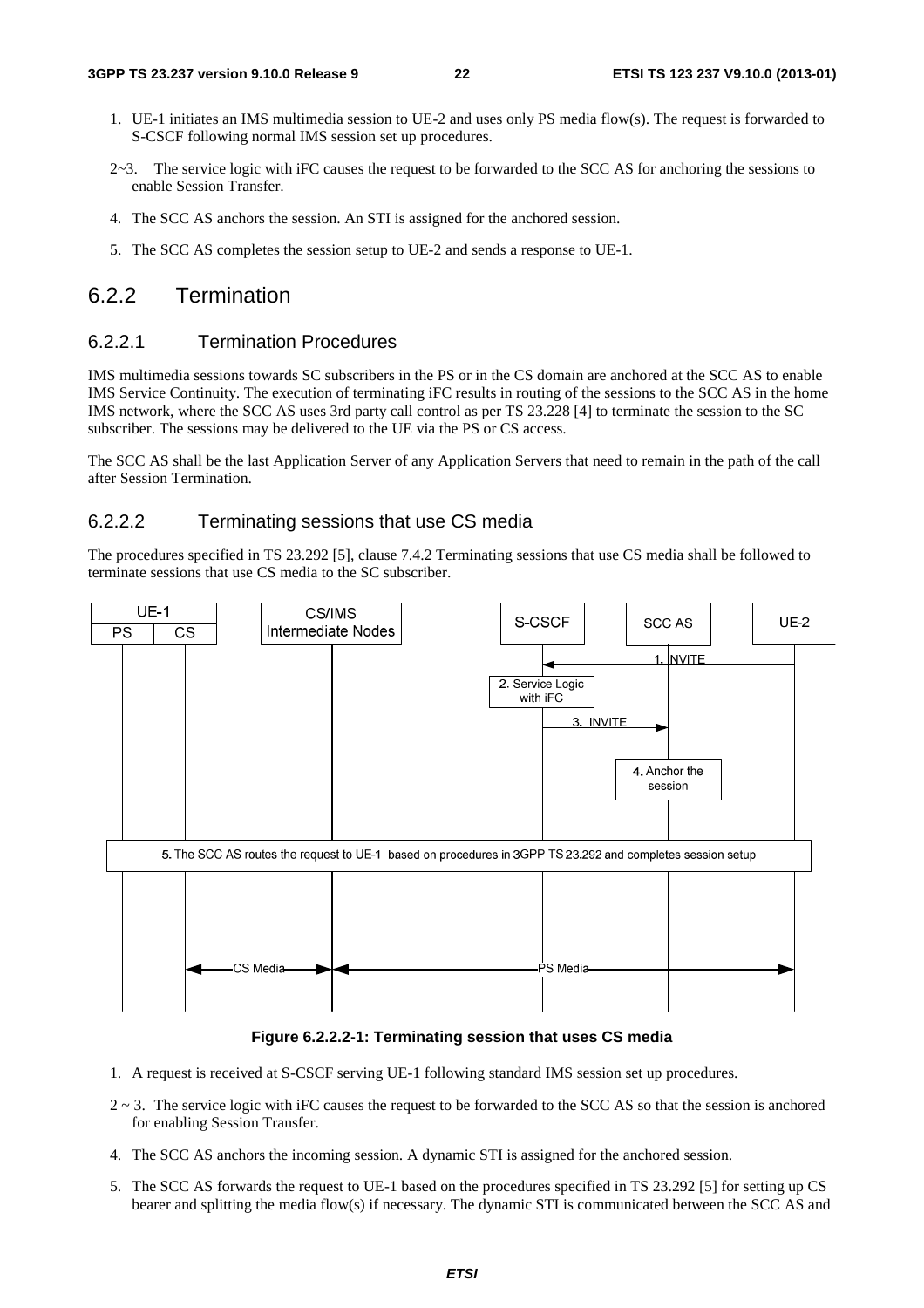the UE if possible. If the SCC AS decided to split the non-speech media and speech media for a certain UE, the T-ADS in the SCC AS delivers the split session only to this particular UE. The SCC AS uses the C-MSISDN for correlation.

The session is set up with CS media. The session may also include PS media flow(s).

#### 6.2.2.3 Terminating sessions that use only PS media flow(s)

Existing Mobile Termination procedures described in TS 23.228 [4] are used to establish a session towards a SC subscriber.



#### **Figure 6.2.2.3-1: Terminating session that uses only PS media**

- 1. The request is received at S-CSCF following normal IMS session set up procedures.
- $2 \sim 3$ . The service logic with iFC causes the request to be forwarded to the SCC AS so that the session can be anchored for potential session transfer.
- 4. The SCC AS anchors the session. An STI is assigned for the anchored session.
- 5. The SCC AS determines that the session is terminated to UE-1 with PS media flow(s) only and routes the request to UE-1.

#### 6.2.2.4 Terminating sessions over Gm where speech media is not accepted by the UE

If the SCC AS includes only bi-directional speech media, the procedures specified in TS 23.292 [5], clause 7.4.3 shall be followed.

If the SCC AS includes non-speech media in the request, in addition to bi-directional speech or CS media and if the UE decides to only accept the non-speech media, the UE returns a response to IMS that only bi-directional speech or CS media is rejected. The SCC AS, upon reception of the response, splits the non speech media from the bi-directional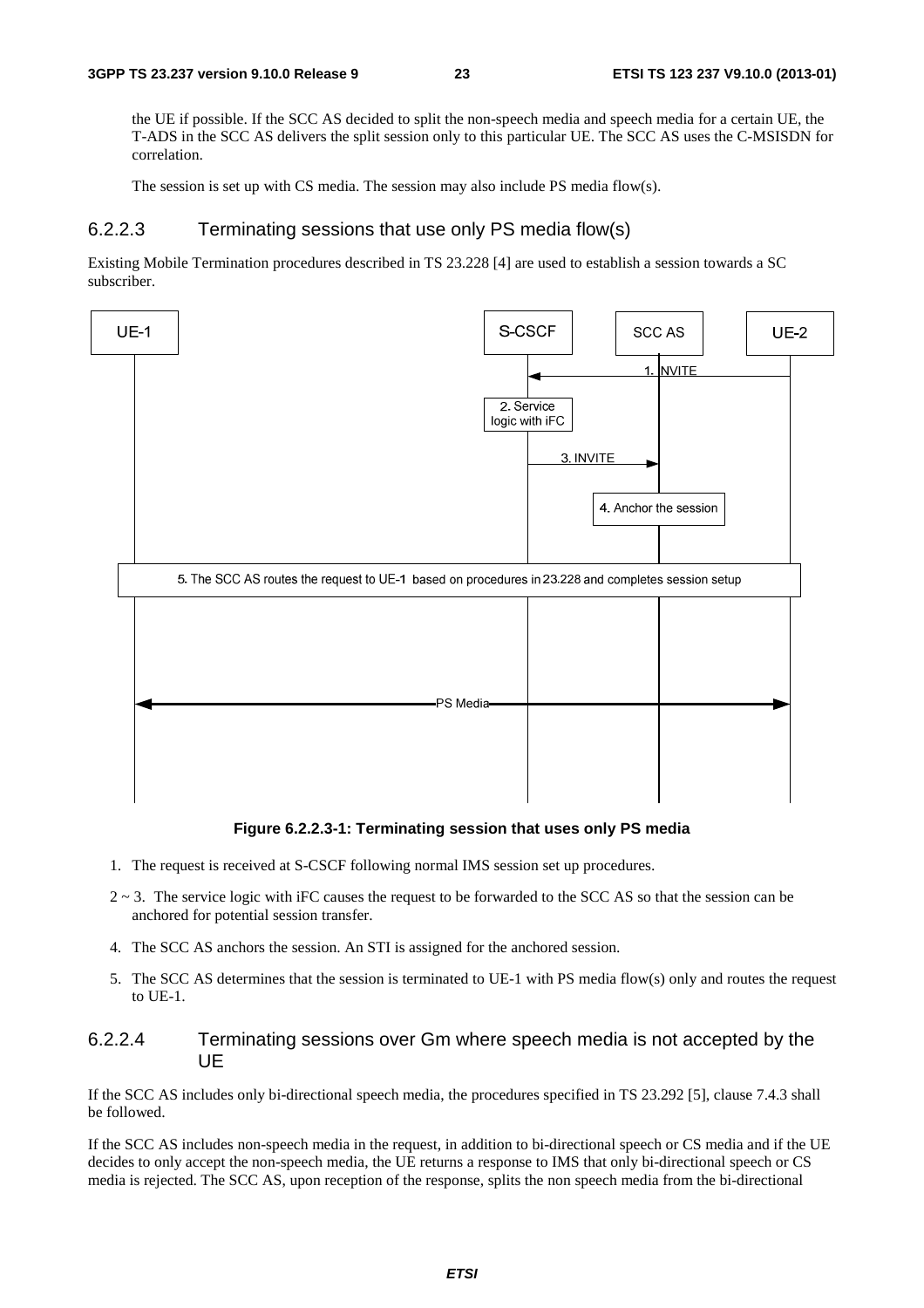speech or CS media for this UE. The T-ADS in the SCC AS re-attempts the terminating call setup directly towards the same UE over CS domain if possible. The SCC AS uses the C-MSISDN for correlation.

# 6.3 Access Transfer

### 6.3.1 Access Transfer Procedure

#### 6.3.1.1 Introduction

Access Transfer procedures enable service continuity between Access Networks. All Access Transfer procedures associated with a session, including initial and subsequent transfers, are executed and controlled in the user's home IMS network by the SCC AS upon the UE's request.

NOTE: In order to support Access Transfer and Media Adding/Deleting procedures that involve the use of the Gm reference point on two IP-CANs, the UE and IMS network both have to support multiple simultaneous registrations of the UE and the UE has to be able to establish and maintain simultaneous connections to both IP-CANs at least for the duration of the Access Transfers or Media Adding/Deleting procedures.

The STN and STI are used during the execution of Access Transfers. The STN and STI are stored in the UE.

### 6.3.1.2 Access Transfer Procedures

When the UE determines that Access Transfer is desirable and possible, a registration in IMS is performed by the UE via the transferring-in Access Network if the user is not already registered via that network.

If the UE does not have or is unable to use its ICS capabilities, then prior to dual-radio Access Transfer:

- If the MSC assisted mid-call feature is not used then the UE releases all but the most recently active bidirectional sessions.
- If the MSC assisted mid-call feature is used then:
	- if the UE has more than one active bi-directional session, selects the second most recently active bidirectional session and it releases all remaining sessions except for the two most recently active bi-directional sessions;
	- if the UE has one active bi-directional session and more than one inactive bi-directional session, it releases all sessions except for the active session and the inactive session which became inactive most recently.
- NOTE: For the single-radio case the above applies but the UE locally releases the sessions based on the aforementioned priority.

A new Access Leg is established by the UE toward the SCC AS, if needed. Signalling and bearer resources are allocated in the transferring-in Access Network and the user's sessions are transferred from the transferring-out Access Network. The SCC AS executes Access Transfer procedures. Resources in the transferring-out Access Network are subsequently released.

When the UE wants to perform Access Transfer and determines that there is a PS Access Leg in the transferring-in Access Network for the same session, the UE can use the existing PS Access Leg in the transferring-in Access Network, instead of establishing a new Target Access Leg, to execute Access Transfer. No new signalling resources need to be allocated in the transferring-in Access Network.

Based on UE and Access Network capabilities, the UE may also maintain some of the media flows in the transferringout Access Network while transferring the other media flows to the transferring-in Access Network.

### 6.3.1.3 Enablement of Access Transfer procedures

A 3pcc (3rd party call control) function is employed to anchor IMS sessions at the SCC AS upon session establishment for enablement of Access Transfer. The SCC AS is invoked as part of originating or terminating iFC execution at the subscriber's S-CSCF. The SCC AS inserts itself in the signalling path of the SC subscriber's IMS sessions by implementing a 3pcc (3rd party call control) function. For an originating IMS session, the SCC AS terminates an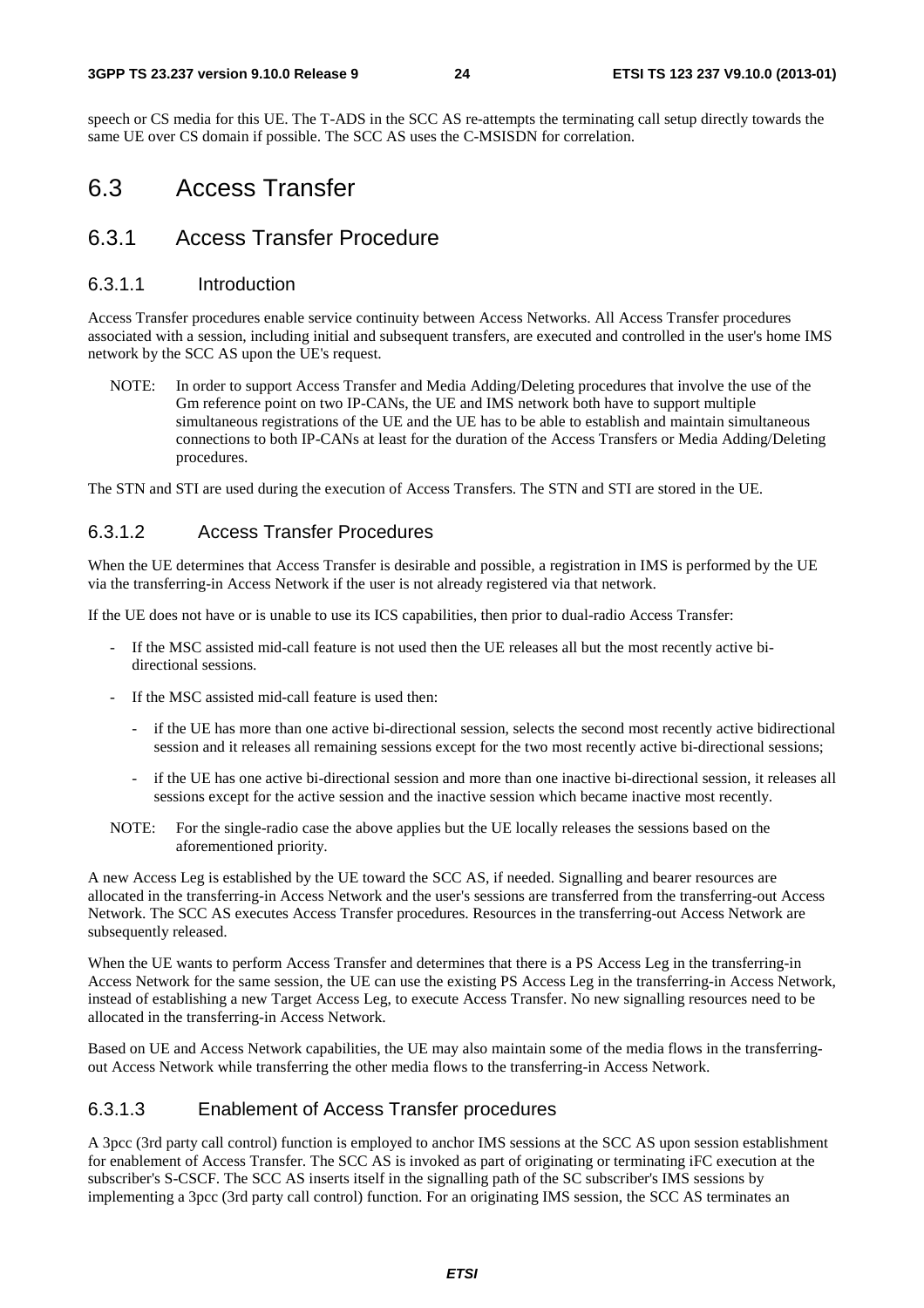Access Leg from the user and establishes a Remote Leg toward the remote end. For a terminating IMS session, the SCC AS terminates a Remote Leg from the remote end and establishes an Access Leg toward the user. The SCC AS subsequently coordinates the session control signalling exchange between the Access Leg and the Remote Leg associated with the anchored IMS session.

For 3pcc at the SCC AS when the Access Leg is established with CS media, refer to clause 5.4.3. For 3pcc at the SCC AS when the Access Leg is established with media flow over IP-CAN to illustrate its use as preparation for Access Transfer procedures, refer to clause 5.4.2.

An STI and STN for Access Transfer between CS and PS access shall be statically configured on the UE regardless of its ICS capabilities.

If the Gm or I1 reference point is used for the originating or terminating session, an STI is dynamically assigned for the Access Leg. An STI shall also be dynamically assigned for each new Access Leg established during Access Transfer.

NOTE: The dynamically assigned STI needs to be different from the STI and STN that are statically configured on the UE.

The statically configured STI shall be used for CS to PS Access Transfers only when no dynamically assigned STI was provided to the UE.

The STN is used for PS to CS Access Transfers when no Gm or I1 reference point is available.

The STN-SR as specified in TS 23.216 [10] is used for PS to CS Access Transfer using Single Radio VCC.

#### 6.3.1.4 Execution of Access Transfer procedures

Upon detection of conditions requiring Access Transfer, the UE establishes a Target Access Leg with the SCC AS via the transferred-in Access Network to request Access Transfer to the transferred-in Access Network. When the UE initiates a Access Transfer request, it includes the STI and/or the STN.

The SCC AS executes the Access Transfer procedure by replacing the Source Access Leg currently communicating to the Remote Leg with the Target Access Leg. If no media flow is retained in the transferred-out access, the Source Access Leg is released as specified in clause 6.3.1.6. If the UE chooses to retain some media flow(s) in the transferredout access, the Source Access Leg is updated to indicate which media flow(s) is retained in the transferred-out access. If such update is not done, the SCC AS releases the Source Access Leg as specified in clause 6.3.1.6 and updates the Remote Leg if necessary. When the switch of the Source Access Leg to the Target Access Leg is executed, the Remote Leg is also updated in order to forward the media flow(s) to the transferred-in Access Network.

### 6.3.1.5 Remote Leg Update

Upon receiving a request for execution of Access Transfer, the SCC AS performs the Remote Leg Update by switching the Access Leg communicating with the Remote Leg from Source Access Leg to Target Access Leg.



**Figure 6.3.1.5-1: Remote Leg Update** 

The remote end in figure 6.3.1.5-1 represents a UE supporting terminations per TS 23.228 [4] (i.e. including NI-T).

1-2. The SCC AS updates the Remote Leg by communicating the SDP of the Target Access Leg established to the remote end via the user's S-CSCF. Remote Leg Update happens according to SIP session modification procedures (see RFC 3261 [8]).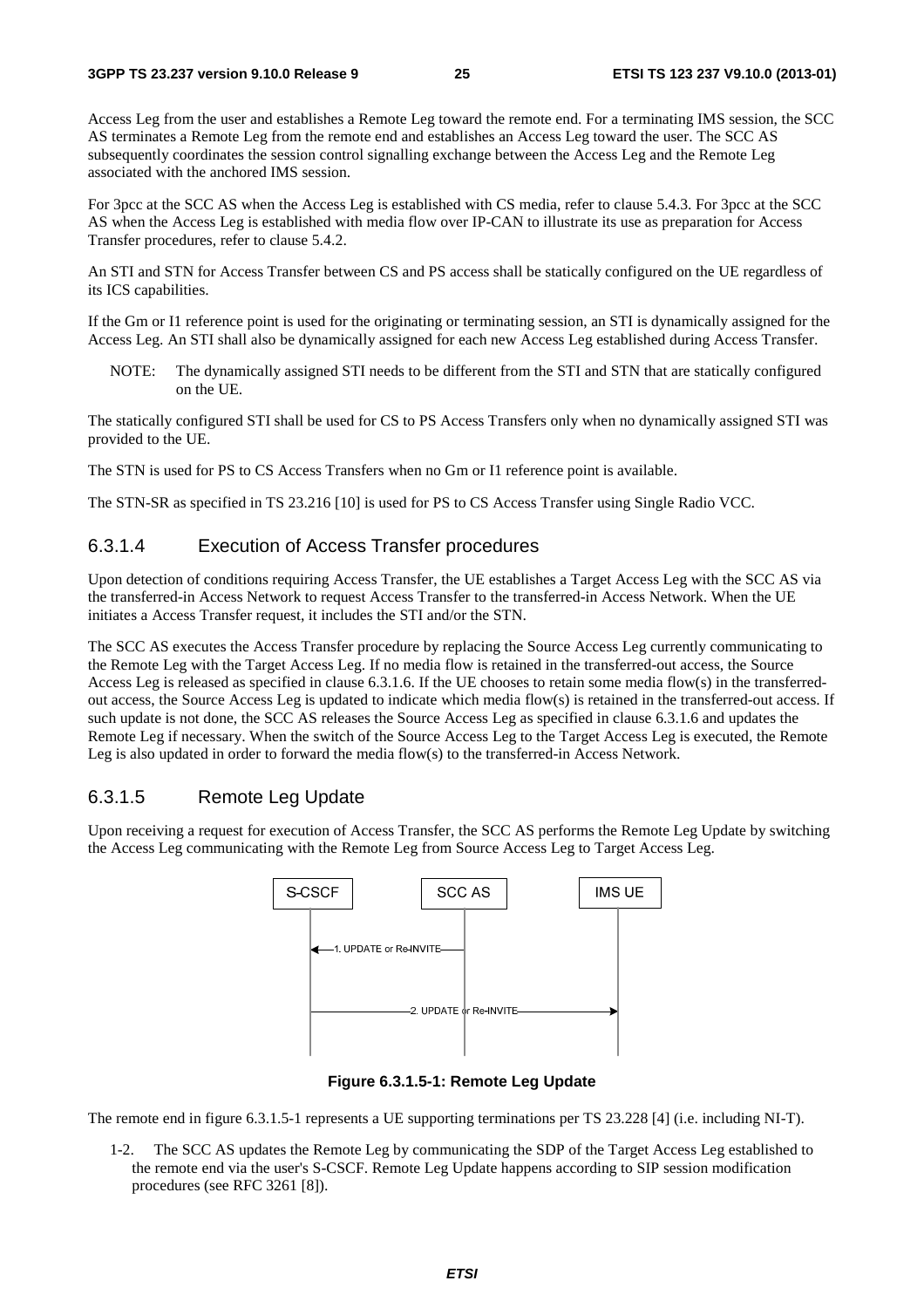The remote end in figure 6.3.1.5-2 represents an MGCF for CS/PSTN Remote Party.



**Figure 6.3.1.5-2: Remote Leg Update**

- 1-2. These steps are the same procedures described in figure 6.3.1.5-1.
- 3. MGCF instructs MGW to update a termination towards the Target Access Leg to the context, and to release the termination for the Source Access Leg from the context.

#### 6.3.1.6 Source Access Leg Release

When the session modification procedures are complete, the Source Access Leg Release is executed by initiating a session release. This is done for the Source Access Leg using the AS/UE session release procedures per TS 23.228 [4]. The UE and the SCC AS shall initiate the Session Release procedure when the switch to the Target Access Leg is complete.

### 6.3.2 Access Transfer Information flows

### 6.3.2.0 General

This clause details the procedures and flows for Access Transfers. In the flows that pertain to I1, the assumptions specified in clause 7.0 of TS 23.292 [5] apply.

6.3.2.1 PS – CS Access Transfer

#### 6.3.2.1.1 PS – CS Access Transfer: PS to CS - Dual Radio

Figure 6.3.2.1.1-1 PS – CS Access Transfer: PS to CS - Dual Radio, provides an information flow for Access Transfer of an IMS session in PS to CS direction. The flow requires that the user has an IMS originating or terminating session using PS media flow(s) at the time of initiation of Access Transfer to CS.

NOTE 1: This flow assumes the PS domain does not have any non real time media flow(s). If the PS domain has other non real time media flow(s), then the call flow in clause 6.3.2.3.1 applies.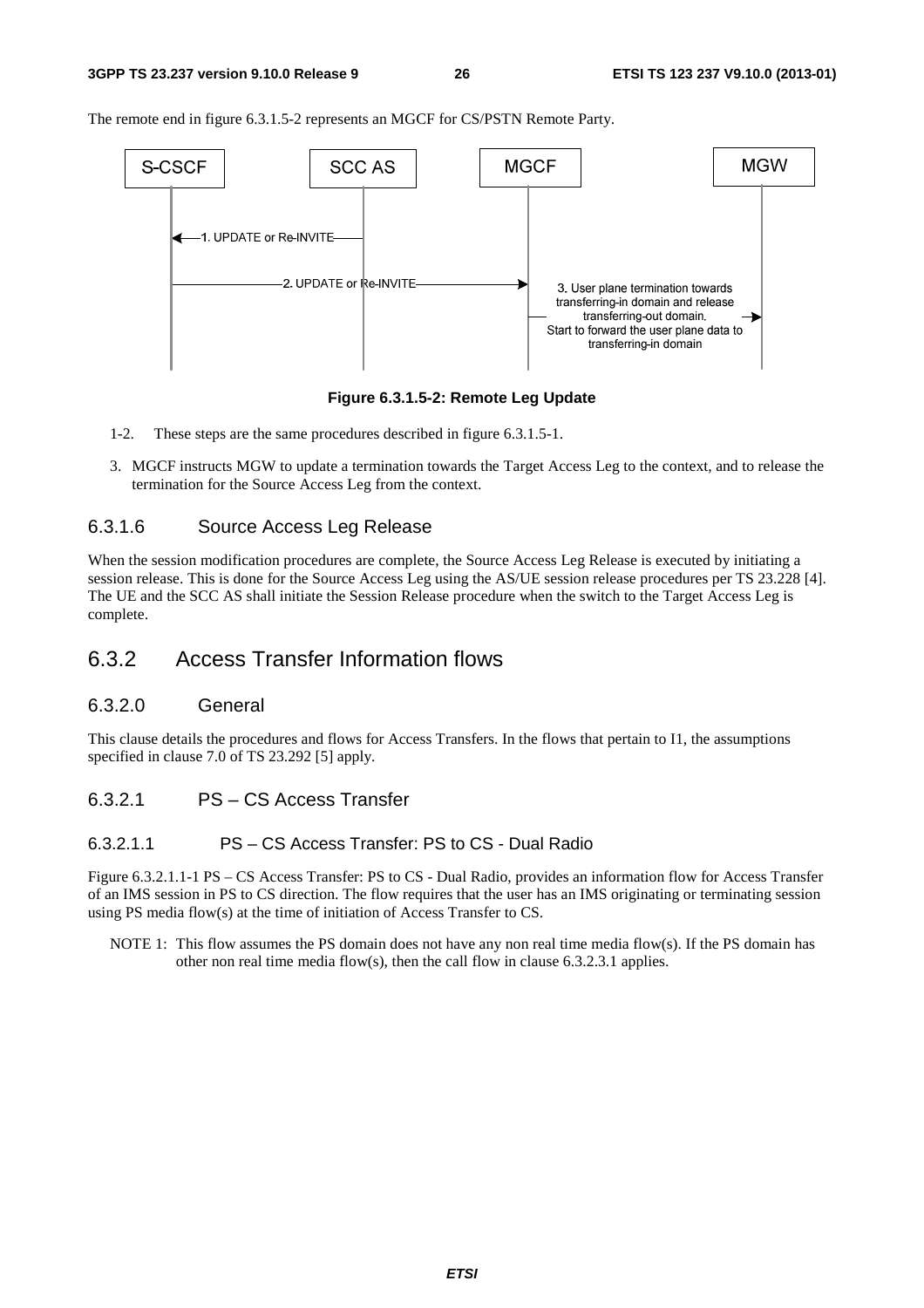

**Figure 6.3.2.1.1-1: PS – CS Access Transfer: PS to CS - Dual Radio** 

- 1. If the user is not attached to the CS domain at the time when the UE determines a need for Access Transfer to CS, the UE performs a CS Attach as specified in TS 23.292 [5], clause 7.2.1. It subsequently originates a session that uses CS media using the STN to establish an Access Leg via the CS access and requests Access Transfer of the IMS session to CS access using the procedures described in TS 23.292 [5], clause 7.3.2 Originating Sessions that use CS media.
- 2. Standard procedures as specified in TS 23.292 [5], clause 7.3.2 Originating Sessions that use CS media are used in CS and IMS intermediate nodes which results in routing of the INVITE with the STN or an IMRN to the I/S-CSCF. The MSC Server enhanced for ICS includes the GRUU into the Access Transfer request if the user is registered in the IMS by the MSC Server enhanced for ICS as specified in TS 23.292 [5]. If the user is not registered in IMS then CS/IMS Interworking Nodes includes the C-MSISDN as calling party number into the Access Transfer request.
- 3. Standard procedures are used at I/S-CSCF for routing of the INVITE to the SCC AS.
- 4. The SCC AS completes the establishment of the Access Leg via the CS access. The SCC AS is able to identify the correct anchored session using either the C-MSISDN or the GRUU for session identification. The SCC AS determines if the state of the session to be transferred is active or inactive based on the session state information in the source Access Leg. The SCC AS performs the Access Transfer by updating the Remote Leg with the connection information of the newly established Access Leg using the Remote Leg Update procedure as specified in clause 6.3.1.5. The SCC AS completes the session setup towards UE according to procedures defined in TS 23.228 [4].
- 5. The Source Access Leg (which is the Access Leg previously established over PS access) is released as specified in clause 6.3.1.6

NOTE 2: Steps 4 and 5 consist of a sequence of messages, some of which may occur in parallel.

6.3.2.1.1a Void

#### 6.3.2.1.2 PS – CS Access Transfer: CS to PS - Dual Radio

Figure 6.3.2.1.2-1 PS – CS Access Transfer: CS to PS - Dual Radio, provides an information flow for Access Transfer of an IMS session in the CS to PS direction. The flow requires that the user has an IMS originating or terminating session that uses CS media at the time of initiation of Access Transfer to PS.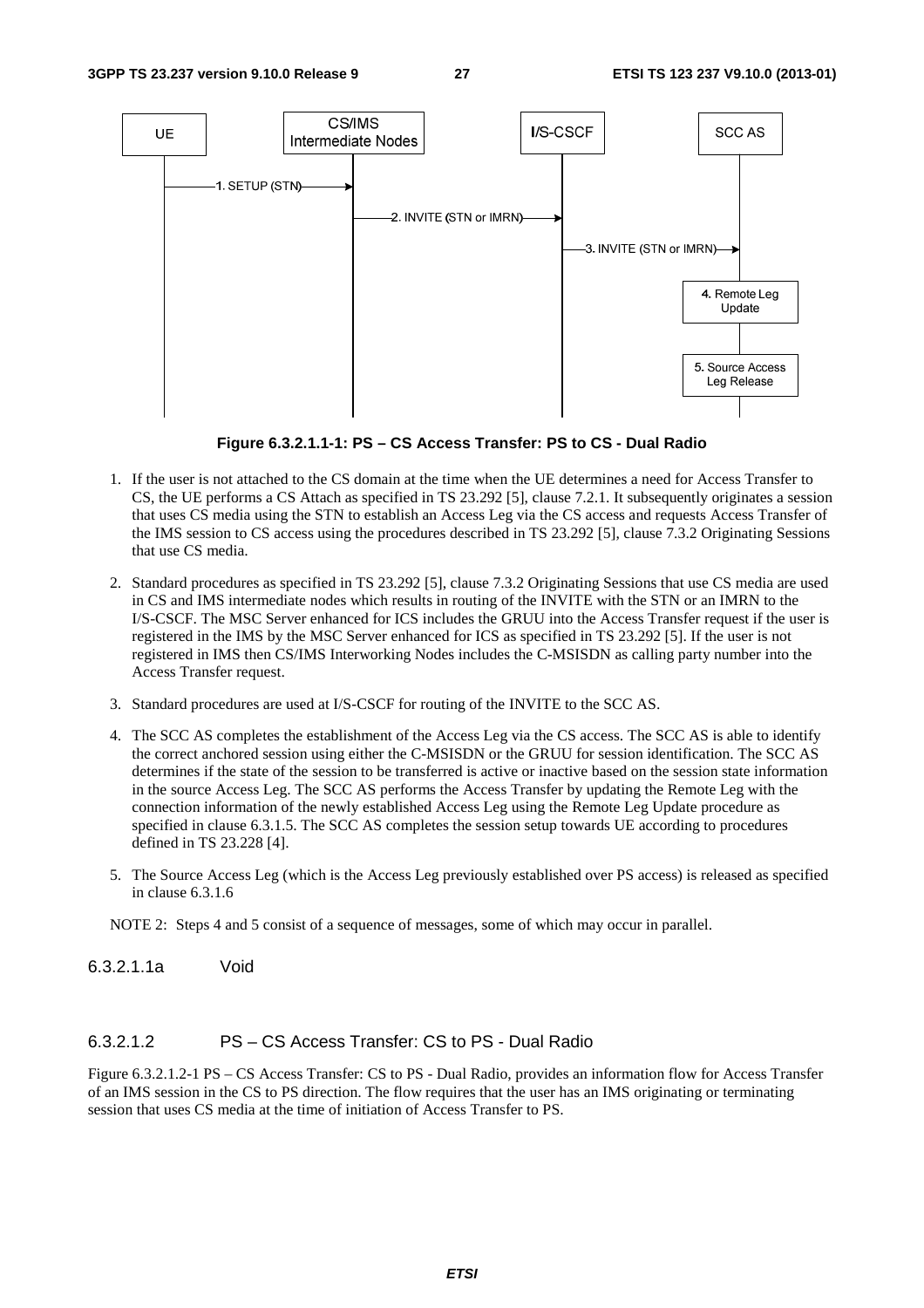

**Figure 6.3.2.1.2-1: PS – CS Access Transfer: CS to PS - Dual Radio** 

- 1. When the UE determines a need for Access Transfer, the UE initiates registration with IMS (if not already registered in IMS) as specified in clause 6.1. It subsequently initiates an IMS originated session toward the SCC AS using a STI to establish an Access Leg via PS access and requests Access Transfer of the IMS session that is using CS media to PS access. The statically configured STI is used if no dynamically assigned STI has been provided to the UE during session establishment. Please refer to clause 6.2.1 - IMS Originating Sessions for details on IMS origination procedure.
- 2. Standard procedures are used at S-CSCF for routing of the INVITE to the SCC AS.
- 3. The SCC AS performs the Access Transfer by updating the Remote Leg with the session information, including session state and connection information, of the newly established Access Leg (see the Remote Leg Update procedure, clause 6.3.1.5). The SCC AS completes the establishment of the Access Leg according to procedures defined in TS 23.228 [4].
- 4. The source Access Leg which is the Access leg previously established over CS is subsequently released (see clause 6.3.1.6).
- NOTE: Steps 3 and 4 consist of a sequence of messages, some of which may occur in parallel.

6.3.2.1.2a Void

#### 6.3.2.1.3 Subsequent Access Transfers

Procedures for subsequent Access Transfers to CS and PS access are the same as procedures for initial Access Transfers specified in clause 6.3.2.1.1 for PS to CS access and clause 6.3.2.1.2 for CS to PS access.

#### 6.3.2.1.4 PS - CS Access Transfer: PS to CS - Single Radio

Figure 6.3.2.1.4-1 PS-CS: PS to CS - Single Radio, provides an information flow for Access Transfer of media flow(s) of an IMS session in PS to CS direction for Access Transfers within 3GPP access networks as specified in TS 23.216 [10].

The flow requires that the user is active or inactive in an IMS originating or terminating session; procedures and capabilities specified in TS 23.216 [10], clause 6.2.1 are used for the switching of access networks at the transport layer.

NOTE 1: See TS 23.216 [10] for initiation of handover of only one voice PS bearer at EPC.

NOTE 2: The UE capable of procedures as specified in TS 23.216 [10] does not need to support session and access transfer procedures as specified in clauses 6.3.2.1.1 and 6.3.2.3 to support PS to CS Access Transfer.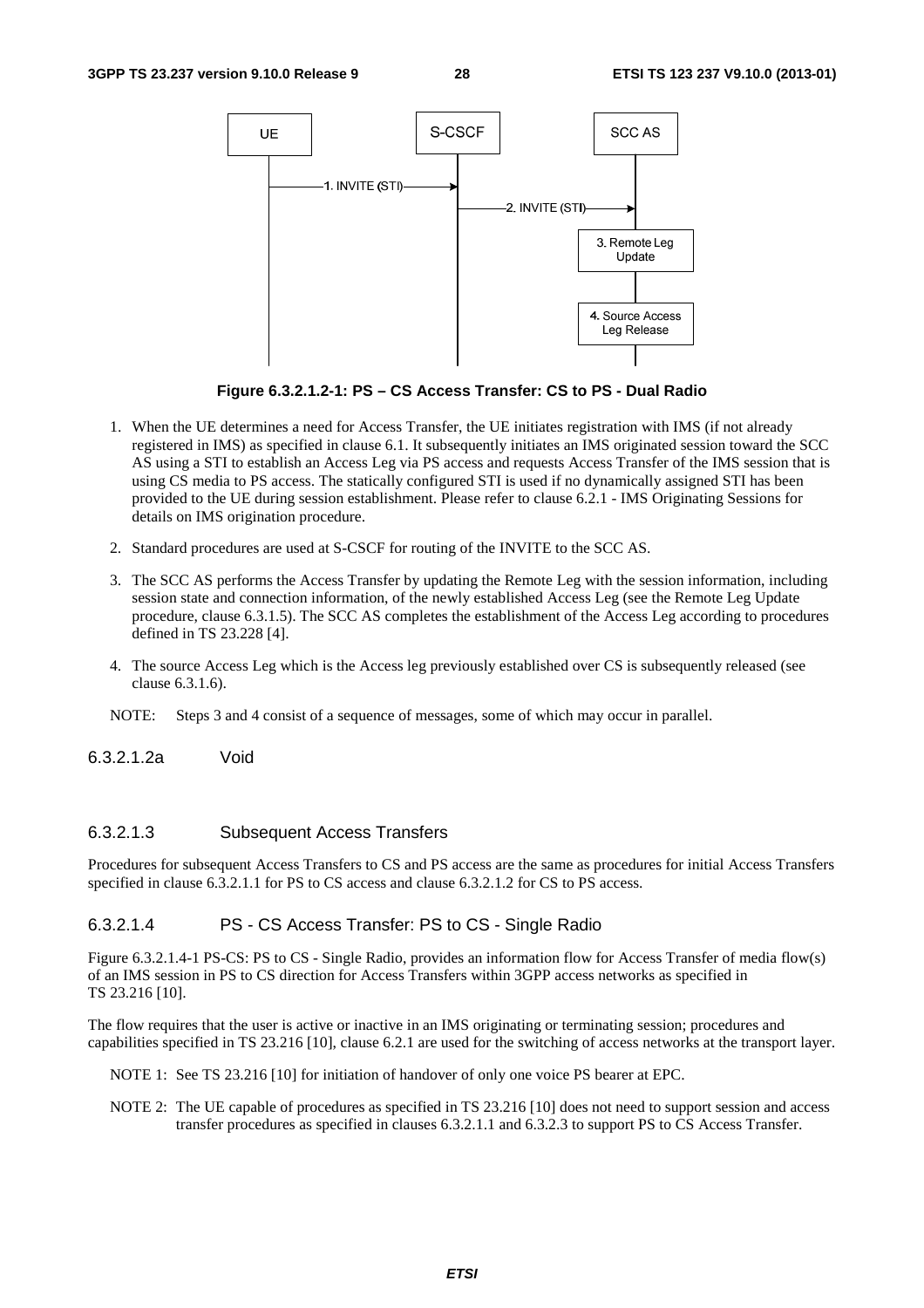

**Figure 6.3.2.1.4-1: PS-CS: PS to CS - Single Radio** 

- 1. Procedures specified in TS 23.216 [10], clause 6.2.2.1 result in an INVITE to be sent with an STN-SR indicating use of SRVCC procedures for Access Transfer to CS access. The MSC Server enhanced for SRVCC includes the C MSISDN as calling party number.
- 2. Standard procedures are used at S-CSCF for routing of the INVITE to the SCC AS.
- 3. The SCC AS uses the STN-SR to determine that Access Transfer using SRVCC is requested. The SCC AS may retrieve the C MSISDN from the HSS. The SCC AS is able to identify the correct anchored session. The SCC AS determines if the state of the session to be transferred is active or inactive based on the session state information in the source Access Leg. The SCC AS proceeds with the Access Transfer of the session with bidirectional speech for the UE by updating the Remote Leg with the media description and other information using the Remote Leg Update procedure as specified in clause 6.3.1.5.
- NOTE 3: Please refer to clause 4.3.1.2.2 for the behaviour of the SCC AS when the SCC AS finds multiple active sessions with bi-directional speech anchored for the UE.
- 4a. If the Gm reference point is retained upon PS handover procedure then
	- 4a-1. The UE sends a Re-INVITE via the PS access to update the remaining non-voice media flow(s) associated with the recently added active session. If the UE is using ICS capabilities, this Re-INVITE also adds Gm service control to the active session and the UE subsequently sends Re-INVITEs for any remaining inactive bi-directional speech sessions that are to be transferred.
	- 4a-2. Standard procedures are used at S-CSCF for routing of the Re-INVITE(s) to the SCC AS.
	- 4a-3. The SCC AS processes the Re-INVITE(s) and updates the Remote Leg if needed.
- 4b. If the Gm reference point is not retained upon PS handover procedure, or if there was no other non-voice media flow(s) in the IMS session than the voice which was transferred to the target access, then the Source Access Leg is released as specified in clause 6.3.1.6.
- NOTE 4: Some or all of the steps between steps 3 and 4b may consist of a sequence of messages, some of which may occur in parallel.

If the MSC Server above (located in the box labelled "CS/IMS Intermediate Nodes") is enhanced for ICS as defined in TS 23.292 [5], then it performs IMS registration after the transfer of the session is completed successfully i.e. after step 3. Registration is performed only if the ICS flag is received via the Sv reference point as specified in TS 23.216 [10] or as determined to by the procedure specified in clause 7.2.1.1 in TS 23.292 [5].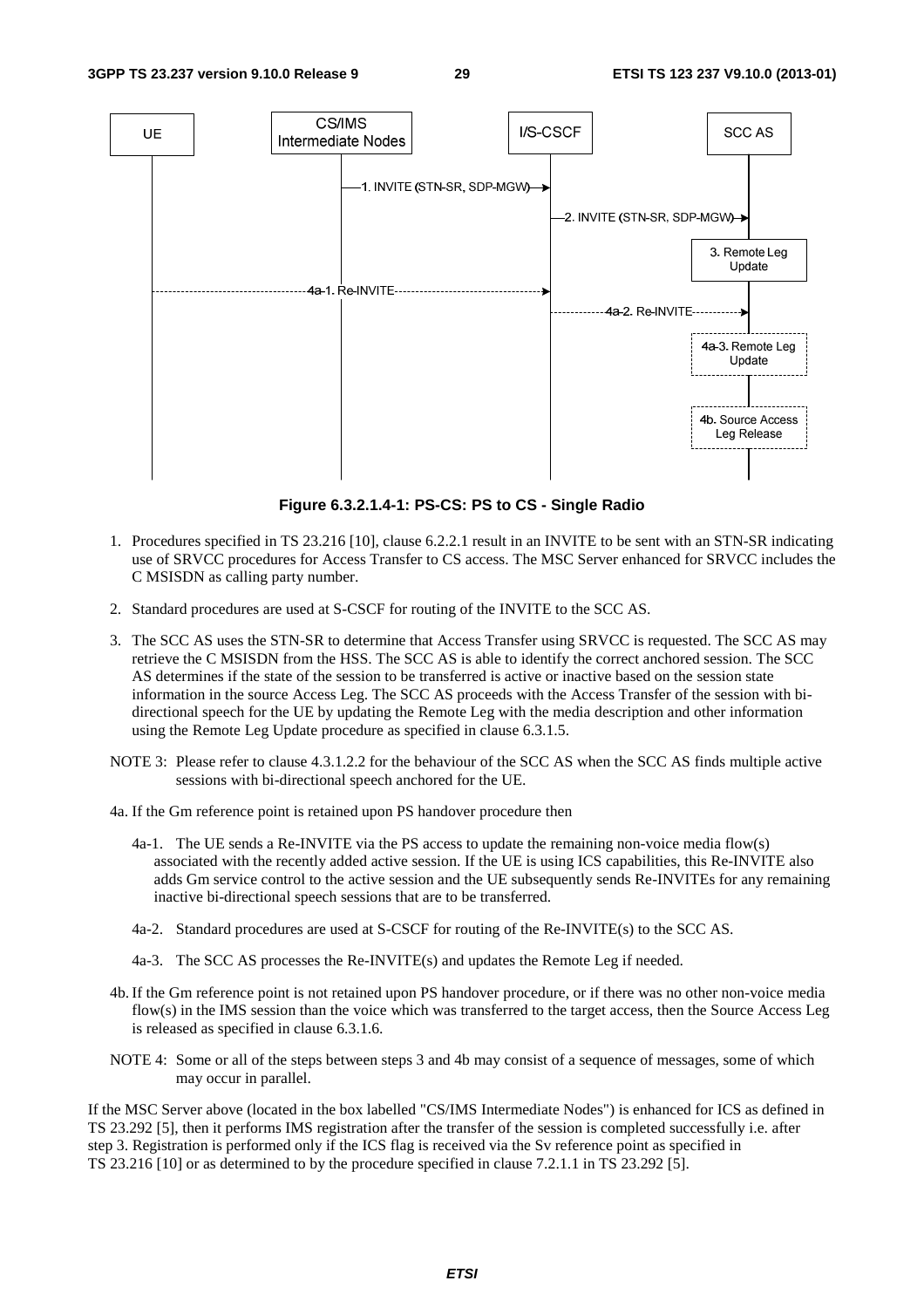6.3.2.1.4a Void

6.3.2.1.4b PS to CS Access Transfer: PS to CS – Single Radio; using I1 reference point

Figure 6.3.2.1.4b PS-CS: PS to CS – Single Radio; using I1 reference point, provides an information flow for Access Transfer of media flow(s) of an IMS session in the PS to CS direction for Access Transfers within 3GPP access networks as specified in TS 23.216 [10], and with the use of I1 reference point for service control post transfer to CS.

The flow requires that the UE has indicated ICS capabilities and that the user is active in an IMS originating or terminating session; procedures specified in TS 23.216 [10], clause 6.2.1 are used for the switching of access networks at the transport layer. The I1 reference point of ICS is used for control of IMS sessions established using CS media and a dynamically assigned STI is associated with each session.

NOTE 1: See TS 23.216 [10] for initiation of handover of only one voice PS bearer at EPC.

NOTE 2: The UE capable of procedures as specified in TS 23.216 [10] does not need to support session and access transfer procedures as specified in clauses 6.3.2.1.1 and 6.3.2.3 to support PS to CS Access Transfer.



#### **Figure 6.3.2.1.4b-1: PS-CS: PS to CS – Single Radio; using I1 reference point**

- 1. Access Transfer of the active session with bi-directional speech is performed as defined in clause 6.3.2.1.4, steps 1-3.
- 2. The UE sends an I1: ICS Call Initiation via the CS access as specified in TS 23.292 [5] including an STI for continuation of establishment of the Access Leg using Single Radio VCC for the active session.
- 3. The SCC AS uses the STI to correlate the Access Transfer request received via the PS access with the Access Transfer request for the active session received via the CS access.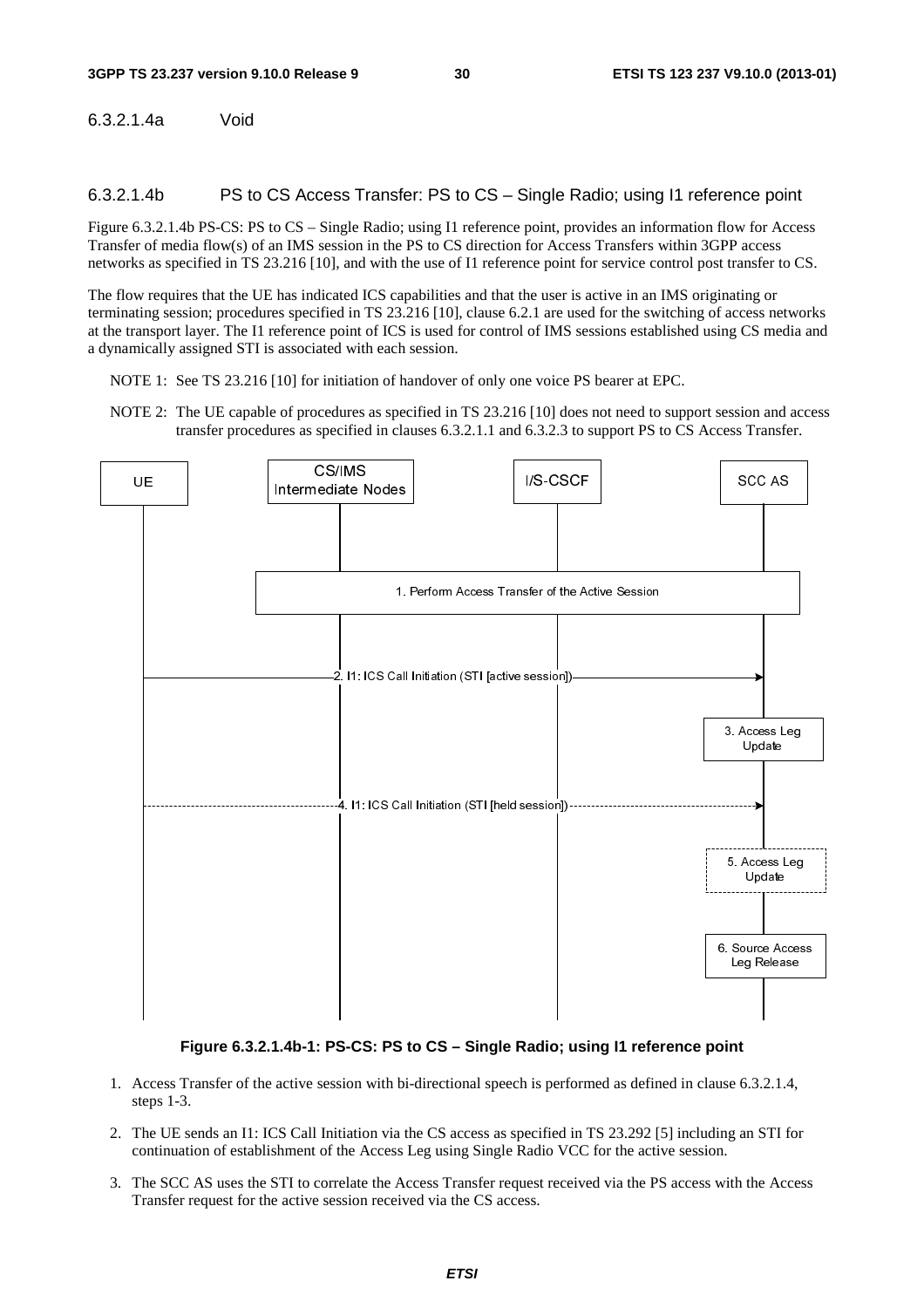- 4. If there are any held sessions present at the time of Access Transfer, the UE proceeds with the Access Transfer of the first held session by sending an I1: ICS Call Initiation via the CS access (as described in TS 23.292 [5]) including an STI that identifies the held session.
- 5. The SCC AS uses the STI to identify the held session and updates the session information on the Access Leg.
- NOTE 3: CS media is not established for the held session. The media established upon the transfer of the currently active session is reused for the held session when it is resumed.

Steps 4 and 5 are repeated for the remaining held sessions.

6. The Source Access Leg is released as specified in clause 6.3.1.6.

#### 6.3.2.1.5 PS – CS Access Transfer for voice and video

Figure 6.3.2.1.5-1 describes the information flows for transferring voice and video from PS to CS access.

In this flow, the SCC AS waits for the H245 negotiation completion before updating Remote Leg.



**Figure 6.3.2.1.5-1: Information flow for voice and video transfer from PS to CS** 

- 1-3. UE-1 starts Access Transfer of multimedia session from PS to CS as specified in steps 1-3 of clause 6.3.2.1.1. The media types of voice and video, included in the INVITE message with STN in step 3, instruct the SCC AS to wait for H.245 negotiation complete to perform the Remote Leg update in step 8.
- 4. The SCC AS completes the CS leg establishment with UE-1.
- 5. UE-1 and CS/IMS intermediate node starts in band H.245 negotiation.
- 6-7. After the H.245 negotiation is done, CS/IMS intermediate node sends H.245 negotiation completion indication towards SCC AS.
- 8. On receipt of the H.245 negotiation complete indication, the SCC AS updates the Remote Leg as specified in step 4 of clause 6.3.2.1.1
- 9. The SCC AS may release the Source Access Leg as specified in step 5 of clause 6.3.2.1.1.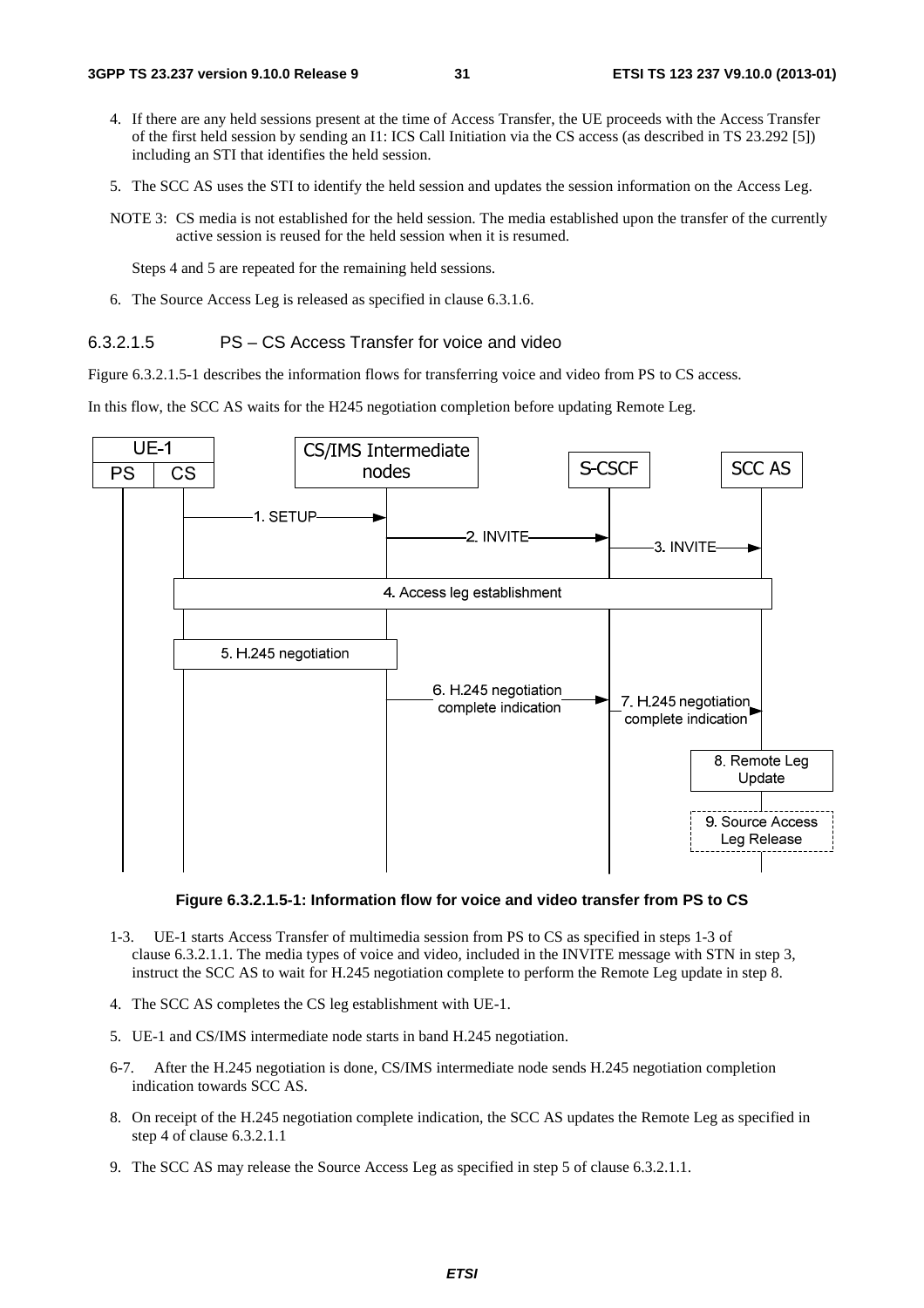#### **3GPP TS 23.237 version 9.10.0 Release 9 32 ETSI TS 123 237 V9.10.0 (2013-01)**

- NOTE 1: If the non voice and video media flow is retained, the Source Access Leg may be updated by session renegotiation.
- NOTE 2: When using the MSC server enhanced for ICS, the H.245 negotiation with UE-1 shall be executed by the MSC server enhanced for ICS, and the H.245 negotiation complete indication shall be sent by the MSC server enhanced for ICS towards SCC AS.

6.3.2.1.6 PS – CS Access Transfer: PS to CS – Dual Radio, mid-call service with an active speech and video session

Figure 6.3.2.1.6-1 PS to CS with one active speech and video session, using SCUDIF, provides an information flow for Access Transfer of multiple IMS sessions in PS to CS direction. The flow requires that the user is active in an IMS originating or terminating speech and video session using PS media at the time of initiation of Access Transfer to CS and that the use of network capabilities to support mid-call services during session transfer is possible. It further requires that the MSC Server supports I2 reference point. It also requires that SCUDIF feature is supported by the UE and the CS network.



#### **Figure 6.3.2.1.6-1: PS to CS with one active speech and video session, using SCUDIF**

- 1. Standard procedure as specified in clause 6.3.2.1.5 PS CS Access Transfer for voice and video is used for transferring the active speech and video session. The UE indicates SCUDIF support and provides two bearer capabilities (voice and multimedia) with multimedia preferred when initiating the transfer. Also, the SCC AS provides session state information on the inactive voice session including needed STI on the transferring-in leg to the MSC Server.
- 2. The MSC Server enhanced for ICS initiates session transfer towards SCC AS for the additional inactive voice session on behalf the UE.
- 3. The Source Access Leg associated with the inactive voice session is released as specified in clause 6.3.1.6.

Subsequently, the UE can switch between the speech and video session and the voice session with different bearer capabilities activated using SCUDIF feature as specified in TS 23.292 [5].

If SCUDIF is not supported, the transfer can be performed as Figure 6.3.2.1.6-1 with the differences that in step 1 the UE initiates Access Transfer not using SCUDIF, and after the transfer video channel is closed via H.245 negotiation if the voice session is to be activated.

#### 6.3.2.1.7 PS – CS Access Transfer: PS to CS – Dual Radio, mid-call service with one inactive speech and video session

Figure 6.3.2.1.7-1 PS to CS with one inactive speech and video session, using SCUDIF, provides an information flow for Access Transfer of multiple IMS sessions in PS to CS direction. The flow requires that the user is inactive in an IMS originating or terminating speech and video session using PS media at the time of initiation of Access Transfer to CS and that the use of network capabilities to support mid-call services during session transfer is possible. It further requires that the MSC Server supports I2 reference point. It also requires that SCUDIF feature is supported by the UE and the CS network.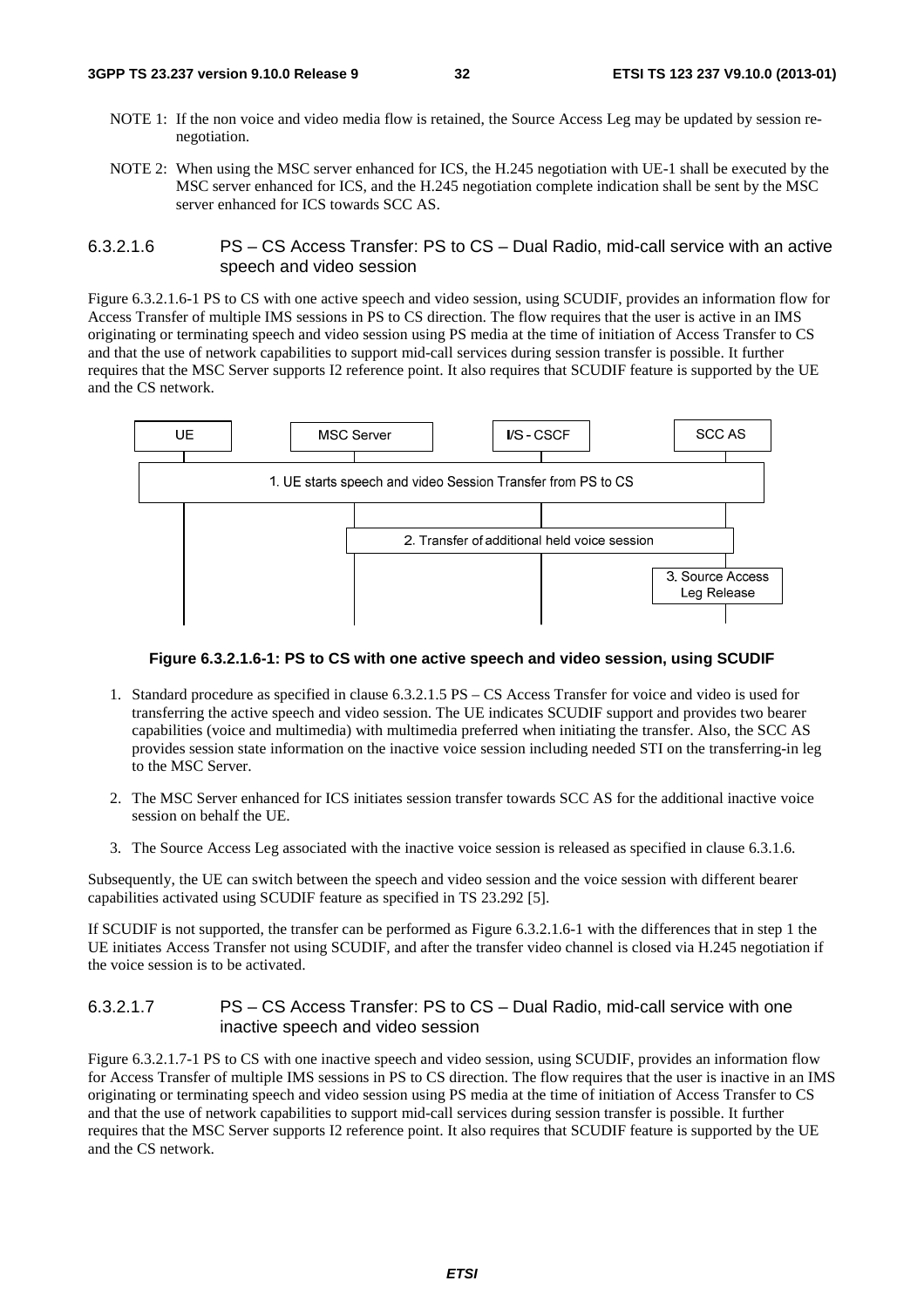

#### **Figure 6.3.2.1.7-1: PS to CS with one inactive speech and video session, using SCUDIF**

- 1. Standard procedure as specified in clause 6.3.2.1.1 PS CS Access Transfer: PS to CS is used for transferring the active voice session. The UE indicates SCUDIF support and provides two bearer capabilities (voice and multimedia) with voice preferred when initiating the transfer. Also, the SCC AS provides session state information on the inactive speech and video session including needed STI on the transferring-in leg to the MSC Server.
- 2. The MSC Server enhanced for ICS initiates session transfer towards SCC AS for the additional inactive speech and video session on behalf the UE.
- 3. The Source Access Leg associated with the inactive speech and video session is released as specified in clause 6.3.1.6.

Subsequently, the UE can switch between the speech and video session and the voice session with different bearer capabilities activated using SCUDIF feature as specified in TS 23.292 [5].

If SCUDIF is not supported, the transfer can be performed as Figure 6.3.2.1.7-1 with the differences that in step 1 the UE initiates Access Transfer not using SCUDIF, and after the transfer redial mechanism can be used to switch between the speech and video call and the voice call as specified in TS 23.292 [5].

6.3.2.1.8 Void

### 6.3.2.2 PS – PS Access Transfer

NOTE: If a PS-PS session transfer occurs and there is a change in IP address, TCP-based media flow(s) using transferring-out access will break. Recovery procedures from broken TCP connections are application specific.

#### 6.3.2.2.1 PS-PS Access Transfer with full media transfer

UE-1 is attached to one IP-CAN and it registers to the S-CSCF. UE-1 establishes an active multimedia session with UE-2 via this IP-CAN. After changing to a new IP-CAN, obtaining new signalling and media addresses, and completing the Access Transfer procedures, UE-1 continues the multimedia session with UE-2 via the new IP-CAN.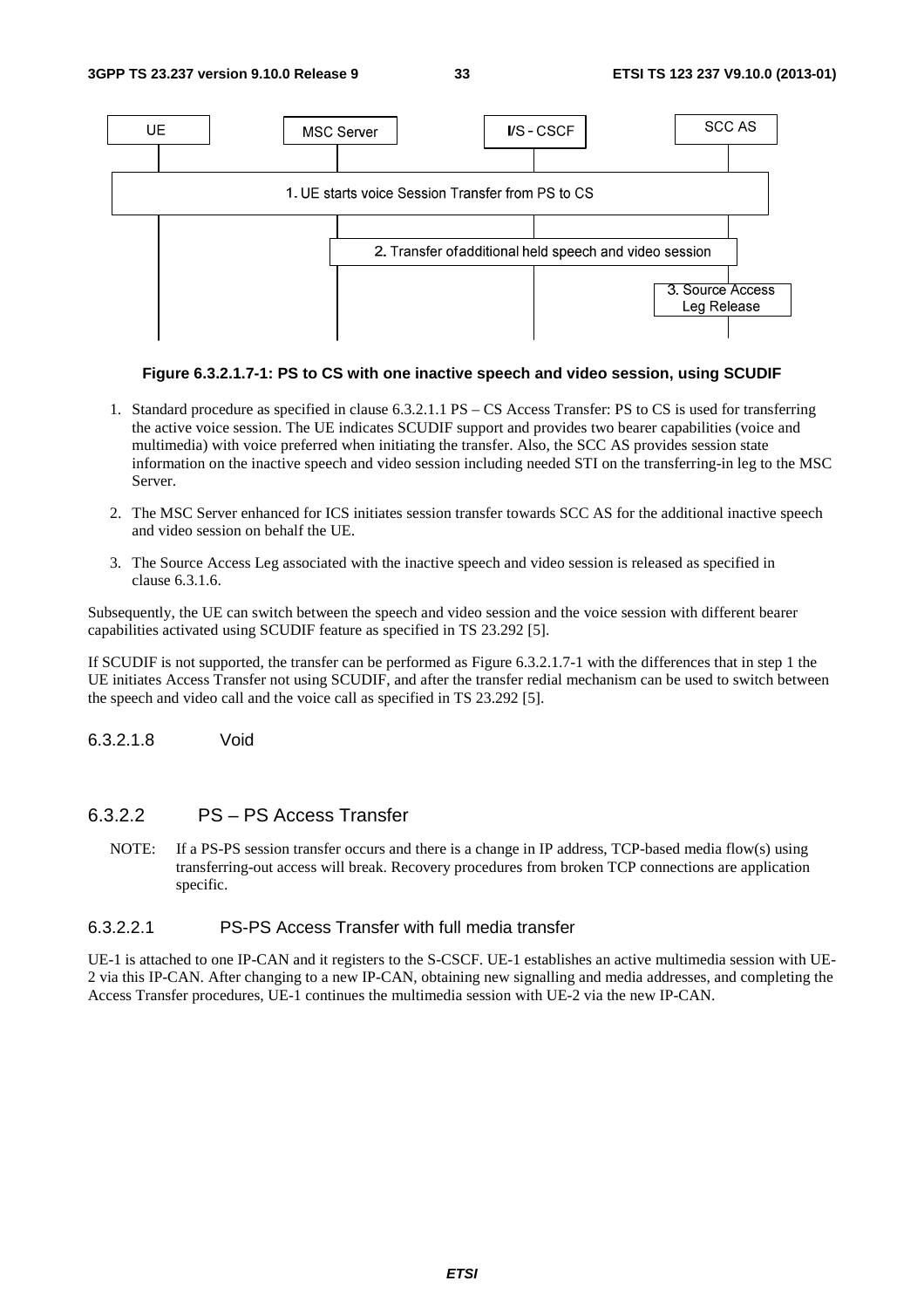

**Figure 6.3.2.2.1-1: Information flow for PS-PS Access Transfer** 

- 1. UE-1 connects to a new IP-CAN and receives new IP address(es). UE-1 decides to perform PS to PS Access Transfer based on SC policy information.
- 2. UE-1 registers to the S-CSCF via the new IP-CAN. This registration may go through the same P-CSCF or a different P-CSCF.
- 3 ~ 5. UE-1 sends an INVITE message on the new IP-CAN towards the SCC AS. The INVITE message includes the STI identifying the session to be transferred. The INVITE message also indicates to the SCC AS that it performs Access Transfer with full media transfer.
- 6. The SCC AS identifies the session based on STI and updates the session over the remote access leg (see clause 6.3.1.5).
- 7. The SCC AS completes session setup with UE-1 on the new access leg and releases old session based on the standard IMS procedures.

#### 6.3.2.2.2 PS-PS Access Transfer with partial media transfer

UE-1 is on an active multimedia session with UE-2 via one IP-CAN. After changing to a new IP-CAN and obtaining new signalling and media addresses, UE-1 transfers part of the multimedia session with UE-2 to the new IP-CAN and keeps the remaining part on the original IP-CAN. UE-1 is attached to both the new and old IP-CANs after the Access Transfer procedures. The call flow is the same as shown in clause 6.3.2.2.1. The only difference is that in Step 3, the INVITE needs to indicate that the request is for a partial transfer and instead of releasing the old session in step 7, the UE updates session information over the old access leg. In this case, the INVITE message sent in step 3 shall indicate the media flow(s) which need to be transferred to the new IP-CAN.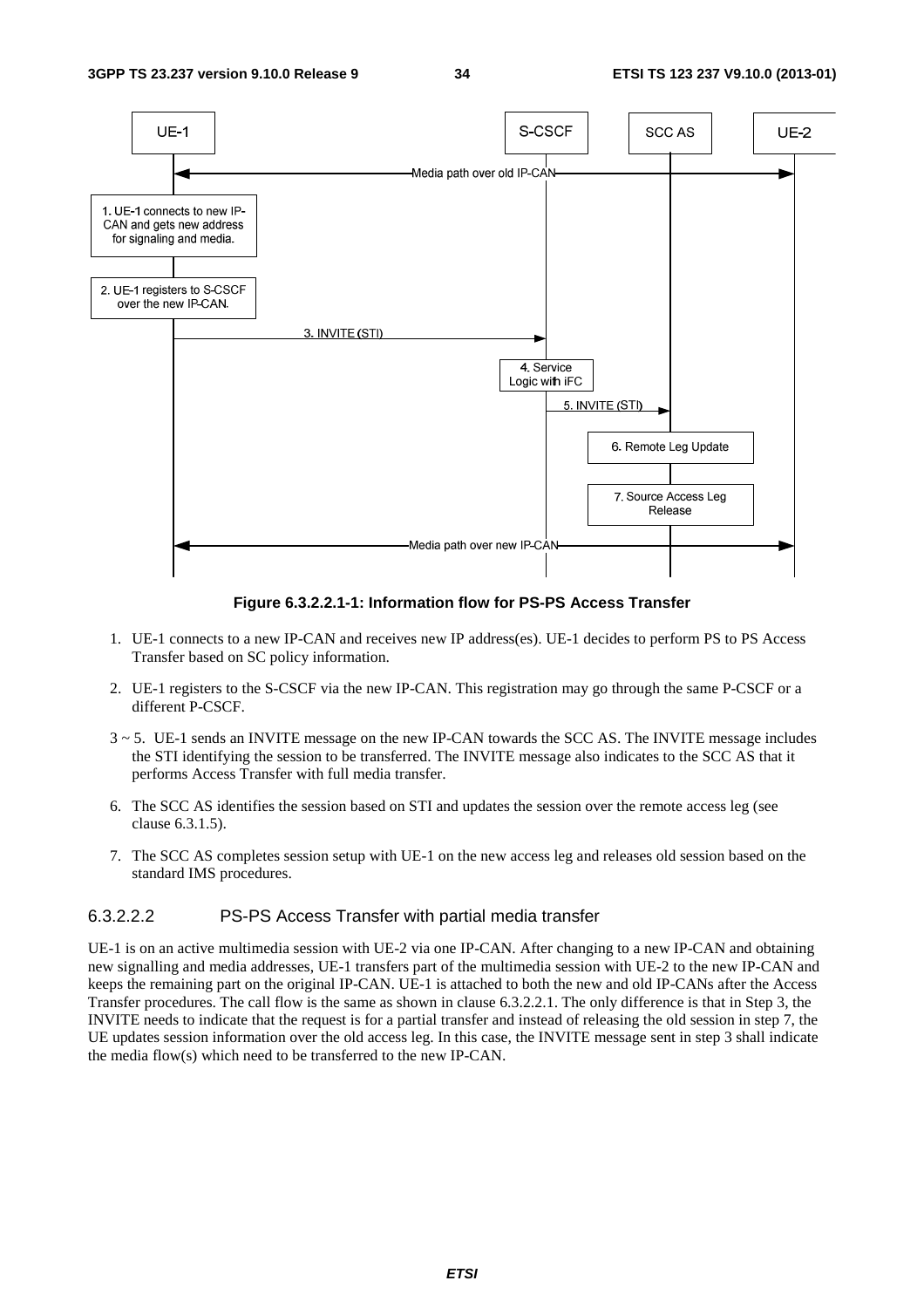### 6.3.2.3 PS - PS in conjunction with PS - CS Access Transfer

6.3.2.3.1 PS - PS in conjunction with PS - CS Access Transfer: PS to CS for UEs not using ICS capabilities

It is required that the UE has a single ongoing IMS session containing speech or speech and video and other media with the remote end. After the Access Transfer, the two sessions are treated as independent sessions on the transferring-in Access Legs for mid-call service (e.g. hold of PS or CS media).



#### **Figure 6.3.2.3.1-1: PS-PS in conjunction with PS-CS Access Transfer: PS to CS**

- 1. When the UE determines a need for Access Transfer, the UE attaches to CS (if not already attached). It subsequently initiates the PS–CS Access Transfer by sending a CS call setup including the STN to establish the Access Leg via the CS access. A static STN preconfigured to the UE is used.
- 2. An INVITE is routed to the S-CSCF.
- 3. An INVITE is routed to the SCC AS.
- 4. The SCC AS performs the Remote Leg update by using procedures defined in clause 6.3.1.5. The SCC AS updates the speech or speech and video media being transferred in the session towards the Remote Leg.
- 5. The SCC AS completes the session setup towards UE according to procedures defined in TS 23.228 [4].
- 6. The UE initiates registration with IMS via the new PS access (if not already registered) as specified in clause 6.1. It subsequently initiates the PS–PS Access Transfer by sending an INVITE including the SDP for the non-realtime media flow(s) and STI to establish the Access Leg via the PS access. A dynamic STI allocated at the time of IMS session creation is used.
- 7. An INVITE is routed to the SCC AS.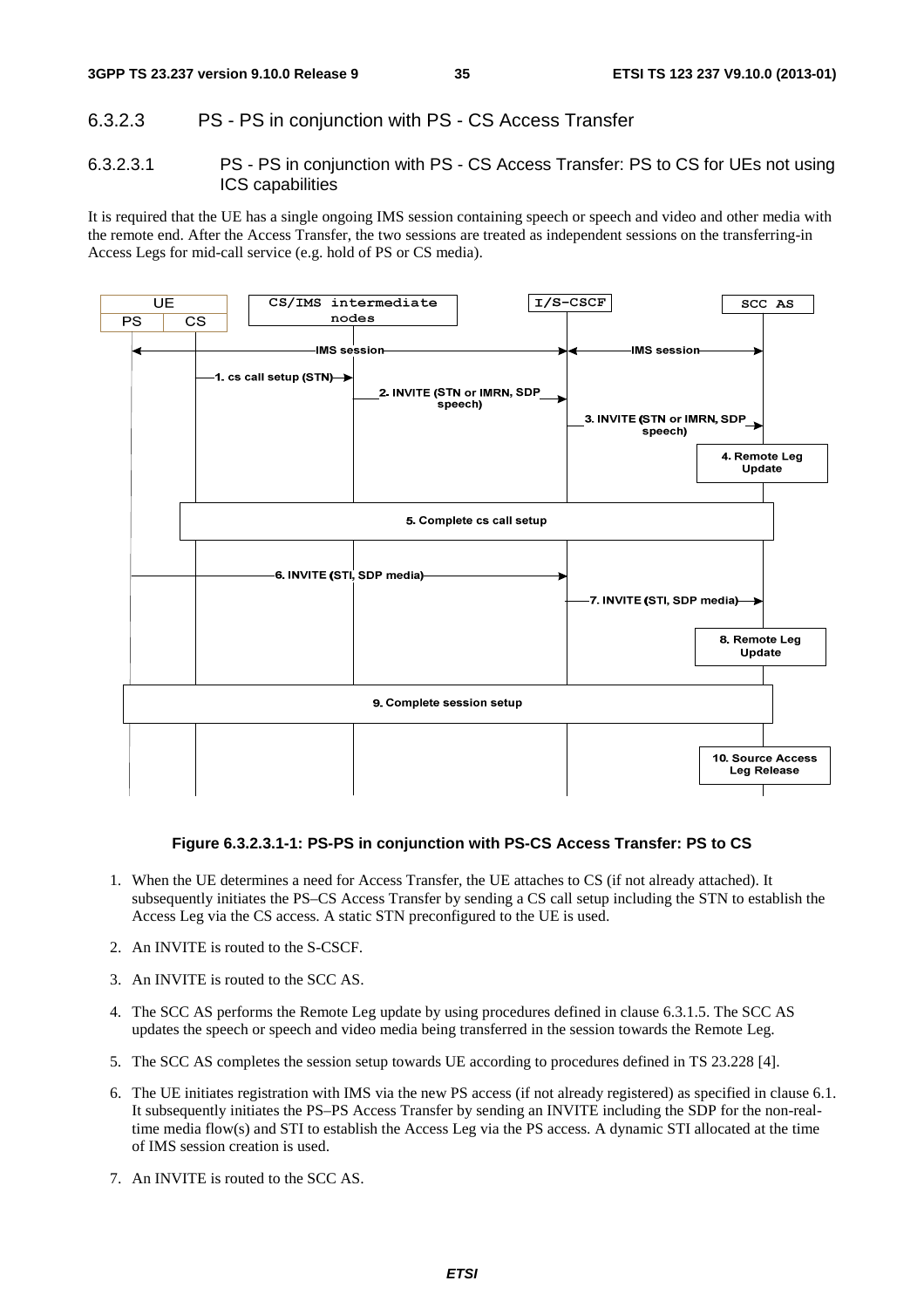- 8. The SCC AS identifies the session to be transferred using the STI. The SCC AS performs the Remote Leg update by using procedures defined in clause 6.3.1.5. The SCC AS updates the non-real-time media flow(s) in the session towards the Remote Leg.
- 9. The SCC AS completes the session setup towards UE according to procedures defined in TS 23.228 [4].

10. Source Access Leg Release is performed according to the procedures defined in clause 6.3.1.6.

NOTE: Steps 1-5 can be performed in reversed order with steps 6-8.

#### 6.3.2.3.2 PS - PS in conjunction with PS - CS Access Transfer: CS to PS for UEs not using ICS capabilities

It is required that the UE has an ongoing CS call and a related IMS session with the remote end.



#### **Figure 6.3.2.3.2-1: PS-PS in conjunction with PS-CS Access transfer: CS to PS**

- 1. When the UE determines a need for Access Transfer, the UE initiates registration with IMS via the new PS access (if not already registered) as specified in clause 6.1. It subsequently initiates the Access Transfer by sending an INVITE to establish the Access Leg via the PS access. The INVITE includes the SDP for speech or speech and video and non-real-time media flow(s) and STI-1 and STI-2 respectively for the IMS session using CS and the IMS session using PS to be transferred. For STI-1 a static STI preconfigured to the UE is used. For STI-2 a dynamic STI allocated at the time of IMS session creation is used. STI-1 and STI-2 are never the same.
- 2. Standard procedures are used at S-CSCF for routing of the INVITE to the SCC AS.
- 3. The SCC AS identifies the session to be transferred using the STI-1 and STI-2. The SCC AS performs the Remote Leg Update by using procedures defined in clause 6.3.1.5. The SCC AS updates the combined session towards the Remote Leg.
- 4. The SCC AS completes the session setup towards UE-1 according to procedures defined in TS 23.228 [4].
- 5. Source Access Leg Release is performed according to the procedures defined in clause 6.3.1.6.

#### 6.3.2.3.3 PS – PS in conjunction with PS - CS Access Transfer: PS to CS for UEs with ICS capabilities - Using Gm reference point

Figure 6.3.2.3.3-1 PS-PS in conjunction with PS–CS Access Transfer: PS to CS for UEs with ICS capabilities, provides an information flow for Access Transfer of real time media flow(s) of an IMS session in PS to CS direction and zero or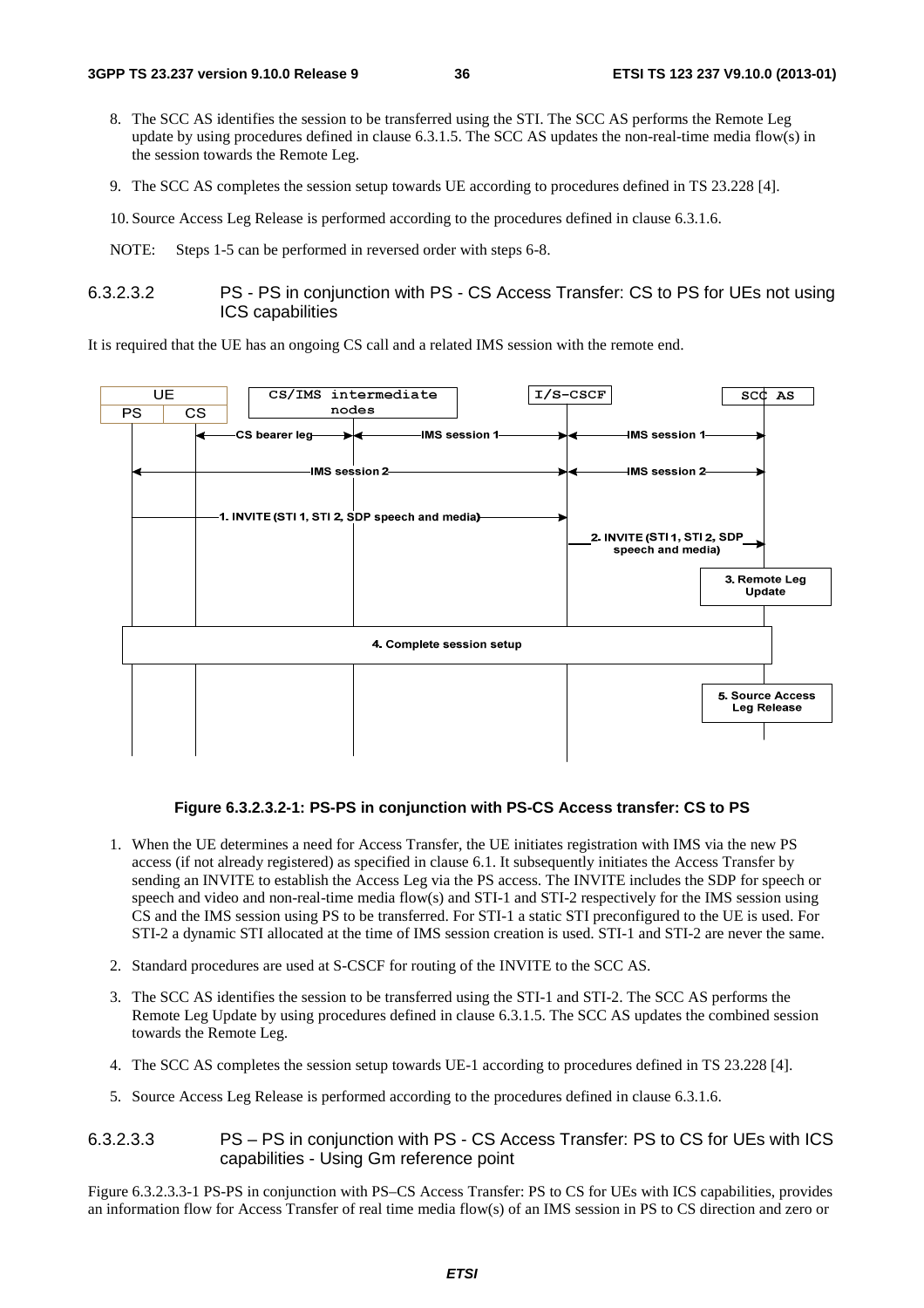more non real time media flow(s) in PS to PS direction. The UE may choose to retain some of the non real time media flow(s) in the original PS access.

The flow requires that the user is in an active or inactive IMS originating or terminating session; the Gm reference point of ICS is used for control of IMS sessions that use CS media.



#### **Figure 6.3.2.3.3-1: PS-PS in conjunction with PS-CS Access transfer: PS to CS for UEs with ICS capabilities**

- 1. When the UE determines a need for Access Transfer, the UE initiates registration with IMS via the new PS access (if not already registered) as specified in clause 6.1. It subsequently initiates the "Originations with CS media using the Gm reference point" procedure as specified in TS 23.292 [5], clause 7.3.2.2.4 by sending an INVITE including the STI to establish the Access Leg via the PS access. The INVITE also includes an indication to use a CS bearer for the real time media and a description of non real time media flow(s) that are to be transferred to the new PS access if any non real time media is present at the time of initiation of Access Transfer.
- 2. Standard procedures are used at S-CSCF for routing of the INVITE to the SCC AS.
- 3. The SCC AS identifies the session to be transferred using the STI and the media flow(s), and continues the "Originations with CS media using the Gm reference point" procedure for completion of the setup of CS media for the Access Leg by allocating a SCC AS PSI DN and sending it in a reliable provisional response to the S-CSCF (see TS 23.292 [5] for SCC AS PSI DN).
- 4. The S-CSCF forwards the provisional response (containing the SCC AS PSI DN) to the UE.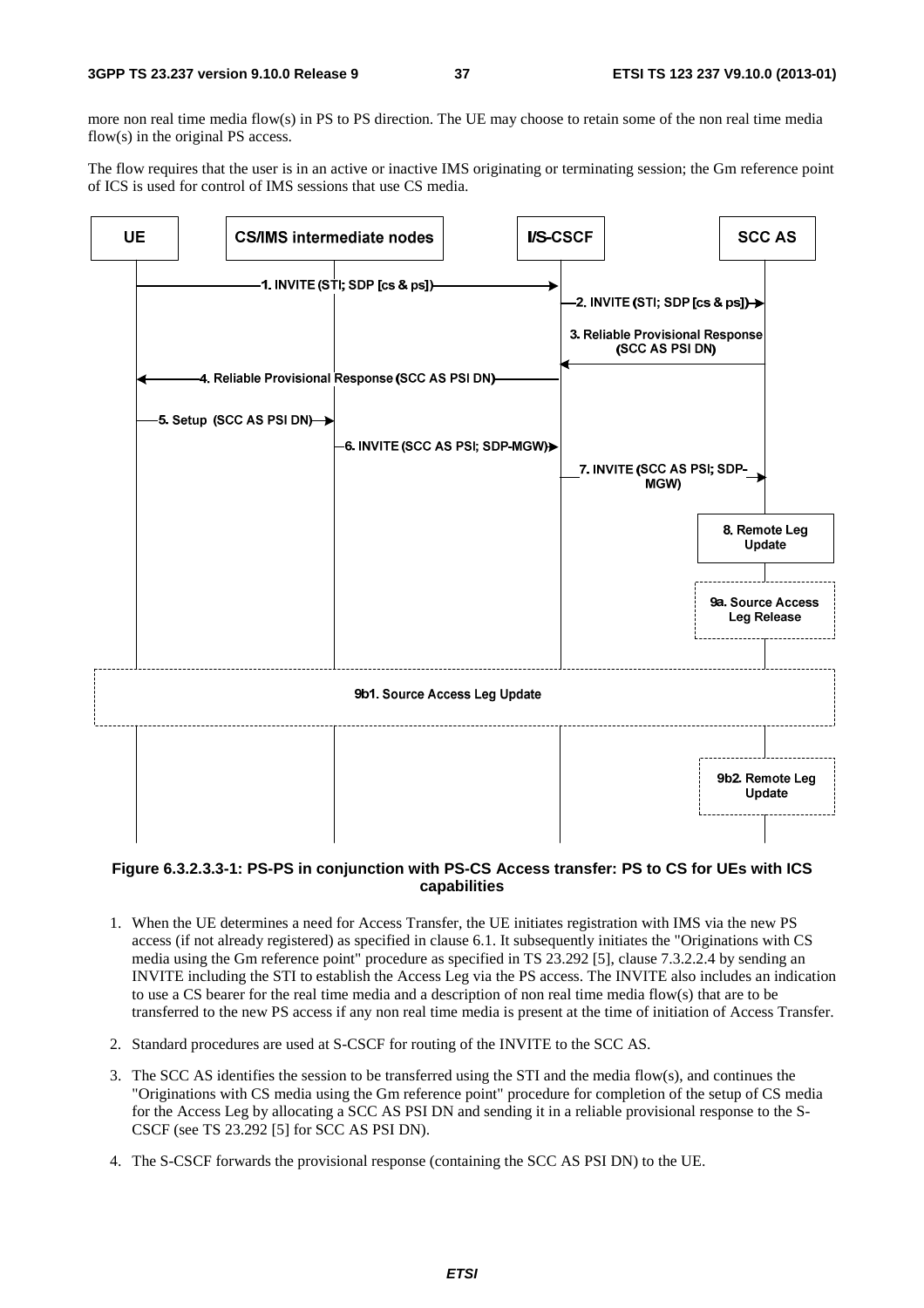- 5. The UE continues the "Originations with CS media using the Gm reference point" procedure by sending a Setup message including the SCC AS PSI DN to establish the CS media for the Access Leg.
- 6. The "Originations with CS media using Gm reference point procedure" is used at the CS and IMS intermediate nodes, resulting in routing of an INVITE to the I/S-CSCF.
- 7. The I/S-CSCF extends the INVITE with the SCC AS PSI and SDP of the MGW as part of the "Originations with CS media using the Gm reference point" procedure.
- 8. The SCC AS uses the SCC AS PSI to correlate the incoming session via the CS access with the Access Transfer request previously received via the PS access.

 The SCC AS completes the establishment of the Access Leg by combining the description of the media established via the CS access with the description of the media flow(s) established via the PS access for the signalling associated with the Access Leg.

 The SCC AS performs the Access Transfer by updating the Remote Leg with the media description and other information of the newly established Access Leg using the Remote Leg Update procedure as specified in clause 6.3.1.5.

- 9a. If the UE transfers all the non real time media flow(s) to the new PS access, the Source Access Leg (which is the Access Leg previously established over PS access) is released as specified in clause 6.3.1.6.
- 9b. If the UE chooses to retain some media flow(s) in the original PS access, then:
	- 9b1. the UE sends an INVITE to the SCC AS (as part of the existing dialog) to update the session information over the Source Access Leg; and
	- 9b2. the SCC AS performs the Remote Leg update (if necessary) by using procedures defined in clause 6.3.1.5. The Source Access Leg is not released in this case.
- NOTE: Steps 8 and 9 consist of a sequence of messages, some of which may occur in parallel.

### 6.3.2.3.4 PS - PS in conjunction with PS - CS Access Transfer: CS to PS for UEs with ICS capabilities - Using Gm reference point

The information flow for Access Transfer of real time media of an IMS session in CS to PS direction, and zero or more non real time media flow(s) in PS to PS direction is the same as the information flow for PS–CS Access Transfer: CS to PS access, as specified in clause 6.3.2.1.2.

The flow requires that the user is in an active or inactive IMS originating or terminating session; the Gm reference point of ICS is used for control of IMS sessions that use CS media; and a dynamic STI is associated with each session.

### 6.3.2.3.5 PS – PS in conjunction with PS – CS Access Transfer: Active/Held sessions - Using Gm reference point

Figure 6.3.2.3.5-1 PS–PS in conjunction with PS–CS Access Transfer: Active/Held sessions, provides an information flow for Access Transfer of real time media flow(s) of one active and one or more held sessions between PS and CS, any of which may have zero or more non real time media flow(s) which is transferred within the PS access.

The flow requires that the user is in an active IMS originating and/or terminating sessions; the Gm reference point of ICS is used for control of IMS sessions that use CS media; and a dynamic STI is associated with each session.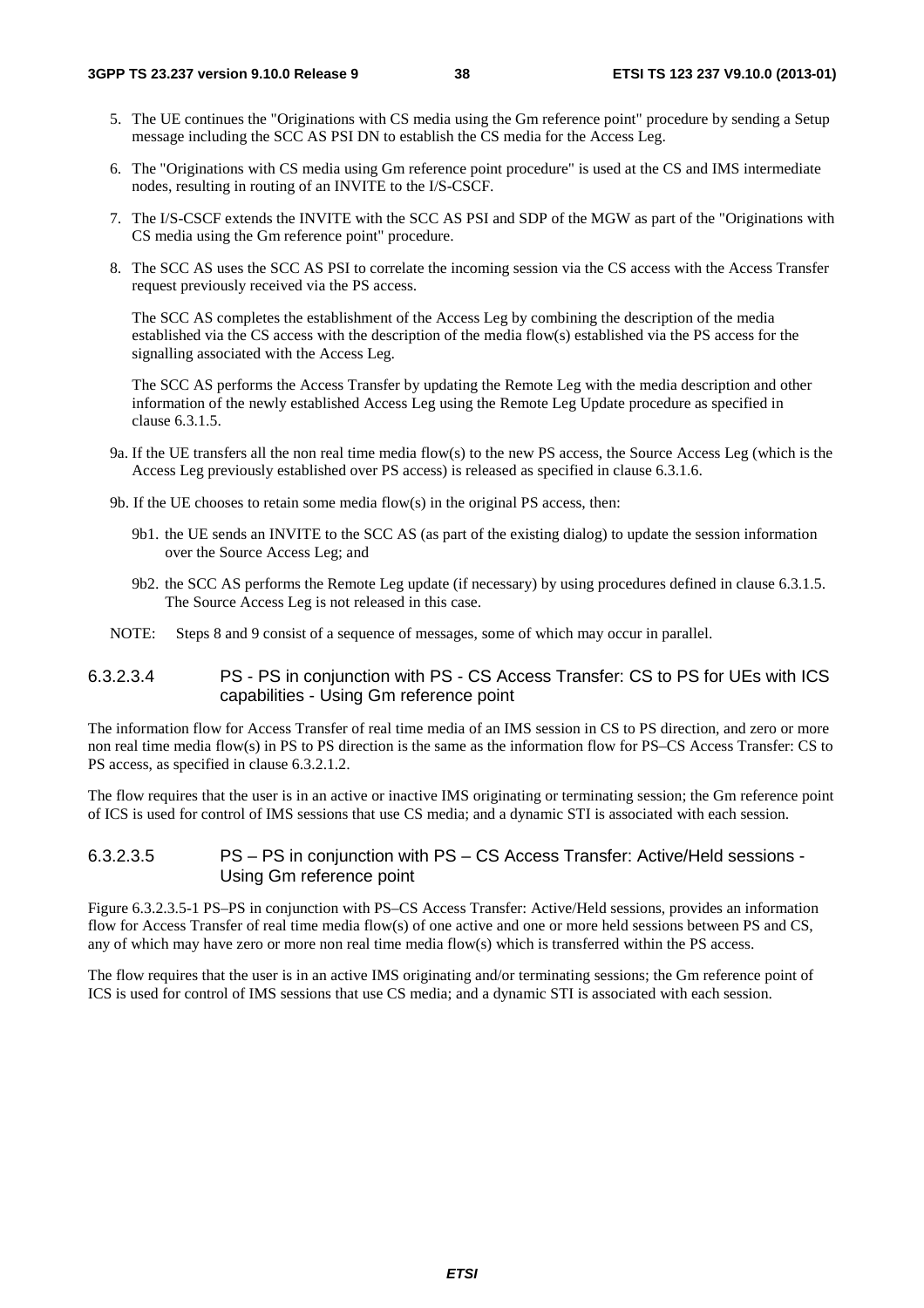

#### **Figure 6.3.2.3.5-1: PS-PS in conjunction with PS-CS Access transfer: Active/Held sessions**

- 1a, 1b. When the UE determines a need for Access Transfer, the UE initiates the Access Transfer of the active session as specified in clause 6.3.2.3.3 PS–PS in conjunction with PS–CS Access Transfer: PS to CS for UEs with ICS capabilities, or clause 6.3.2.3.4 PS–PS in conjunction with PS-CS Access Transfer: CS to PS for UEs with ICS capabilities, based on the direction of the Access Transfer of the real time media. The STI of the active session is used by SCC AS to identify the active session.
- 1c. The UE and the SCC AS complete the Access Transfer of the active session.
- 2a, 2b. The UE initiates the Access Transfer of the first held session using the same procedures as identified in steps 1a and 1b with a difference that for transfer to CS access, the CS media is not established for the held session; the media established upon the transfer of the currently active session is reused for the held session when it is resumed. The STI of the held session is used by SCC AS to identify the held session.
- 2c. The UE and the SCC AS complete the Access Transfer of the held session.

Steps 2a, 2b and 2c are repeated for the remaining held sessions.

- NOTE 1: Steps 1c and 2c consist of a sequence of messages, which may occur in parallel.
- NOTE 2: Another supported scenario is when there are no active sessions, i.e. the session in 1a and 1b may also be a held session.

### 6.3.2.3.6 PS – PS in conjunction with PS – CS Access Transfer: Explicit Communication Transfer - Using Gm reference point

Prior to consultative transfer, the transferor UE may have one session with the transferee UE and one session with the transfer target UE. If the transferor UE performs Access Transfer in this case, the information flow for PS–PS in conjunction with PS–CS Access Transfer: Explicit Communication Transfer is the same as the information flow in clause 6.3.2.3.5 PS–PS in conjunction with PS–CS Access Transfer: Active/held sessions.

For all other cases in ECT service, there is only one session at the UE. Depending on the direction of the Access transfer, the following information flows apply:

- the information flow in clause 6.3.2.3.3 for PS-PS in conjunction with PS-CS Access Transfer: PS to CS; or,
- the information flow in clause 6.3.2.3.4 for PS-PS in conjunction with PS-CS Access Transfer: CS to PS.

The flow requires that the user is active in IMS originating and/or terminating sessions with the Explicit Communication Transfer service; the Gm reference point of ICS is used for control of IMS sessions that use CS media; and a dynamic STI is associated with each session.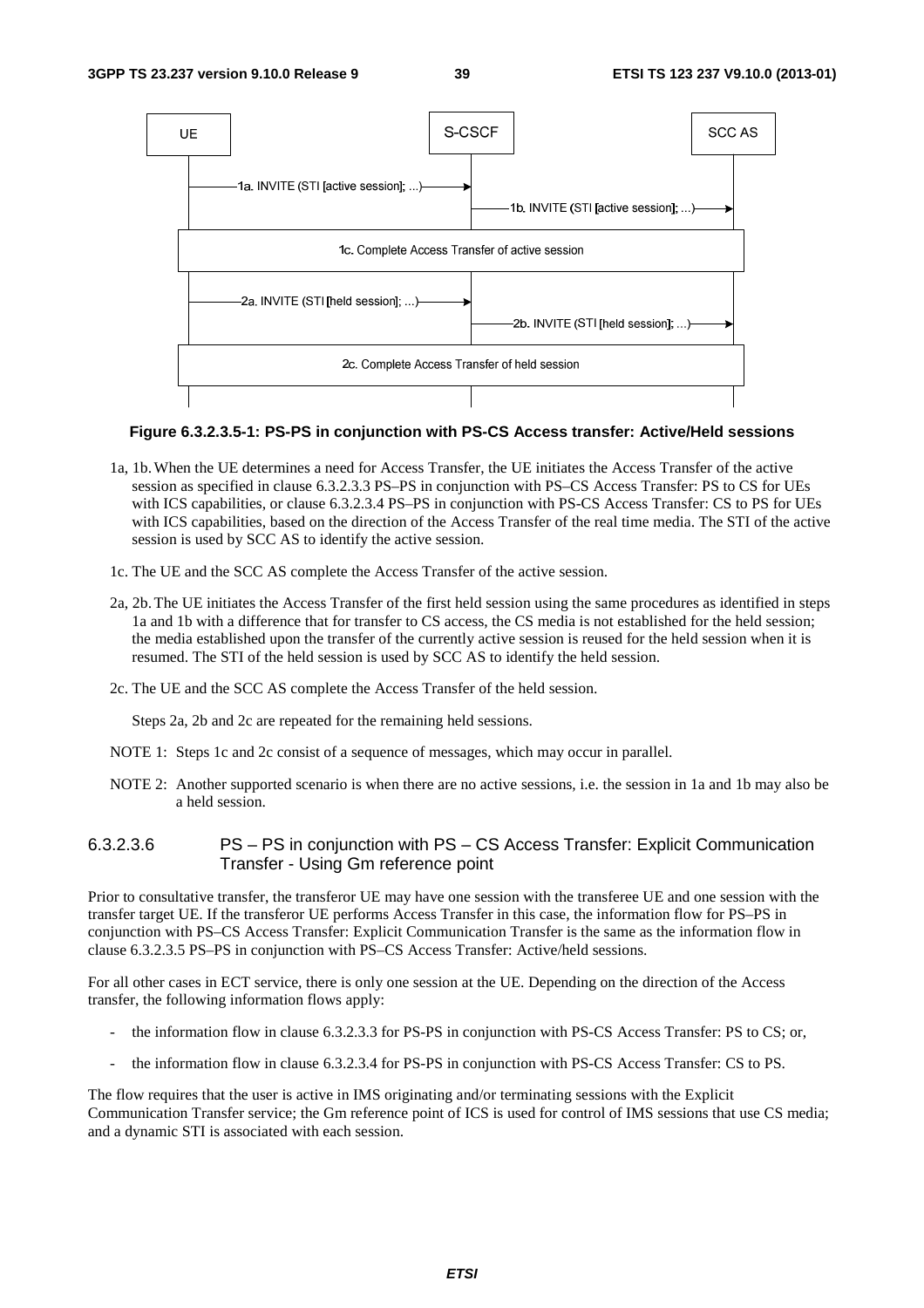### 6.3.2.3.7 PS – PS in conjunction with PS – CS Access Transfer: Conferencing - Using Gm reference point

The information flows for PS–PS in conjunction with PS–CS Access Transfer: Conferencing in PS to CS and CS to PS directions, are the same as the information flows in clause 6.3.2.3.3 PS–PS in conjunction with PS–CS Access Transfer: PS to CS for UEs with ICS capabilities, and clause 6.3.2.3.4 PS–PS in conjunction with PS–CS Access Transfer: CS to PS for UEs with ICS capabilities respectively.

The flow requires that the user is in an active or inactive IMS originating and/or terminating sessions with the Conferencing service; the Gm reference point of ICS is used for control of IMS sessions that use CS media.

### 6.3.2.3.8 PS – PS in conjunction with PS – CS Access Transfer: PS to CS – using I1 reference point

Figure 6.3.2.3.8-1 PS-CS in conjunction with PS-CS Access Transfer: PS to CS access - using I1 reference point, provides an information flow for Access Transfer of real time media flow(s) of an IMS session in PS to CS direction.

The flow requires that the user is in an active or inactive IMS originating or terminating session; the I1 reference point of ICS is used for control of IMS sessions that use CS media; and a unique STI is associated with each session.



#### **Figure 6.3.2.3.8-1: PS–CS in conjunction with PS–CS Access Transfer: PS to CS access - using I1 reference point**

- 1. When the UE determines a need for Access Transfer, the UE initiates registration with IMS via the new PS access (if not already registered) as specified in clause 6.1. It subsequently initiates the "Originations to a SIP URI" procedure as specified in TS 23.292 [5], clause 7.3.2.2.2.1 by sending an I1, ICS Call Initiation including the STI to establish the Access Leg via the PS access.
- 2. The SCC AS identifies the session to be transferred using the STI, and continues the "Originations to a SIP URI" procedure for completion of the setup of CS media for the Access Leg by allocating a SCC AS PSI DN and sending it in an I1, ICS Call Initiation Result; see TS 23.292 [5] for SCC AS PSI DN.
- 3. The UE continues the "Originations to a SIP URI" procedure by sending a Setup message including the SCC AS PSI DN to establish the CS media for the Access Leg.
- 4. The "Originations to a SIP URI" procedure is used at the CS and IMS intermediate nodes, resulting in routeing of an INVITE with the SCC AS PSI to the I/S-CSCF.
- 5. The I/S-CSCF forwards the INVITE with the SCC AS PSI and SDP of the MGW as part of the "Originations with CS media using the Gm reference point" procedure.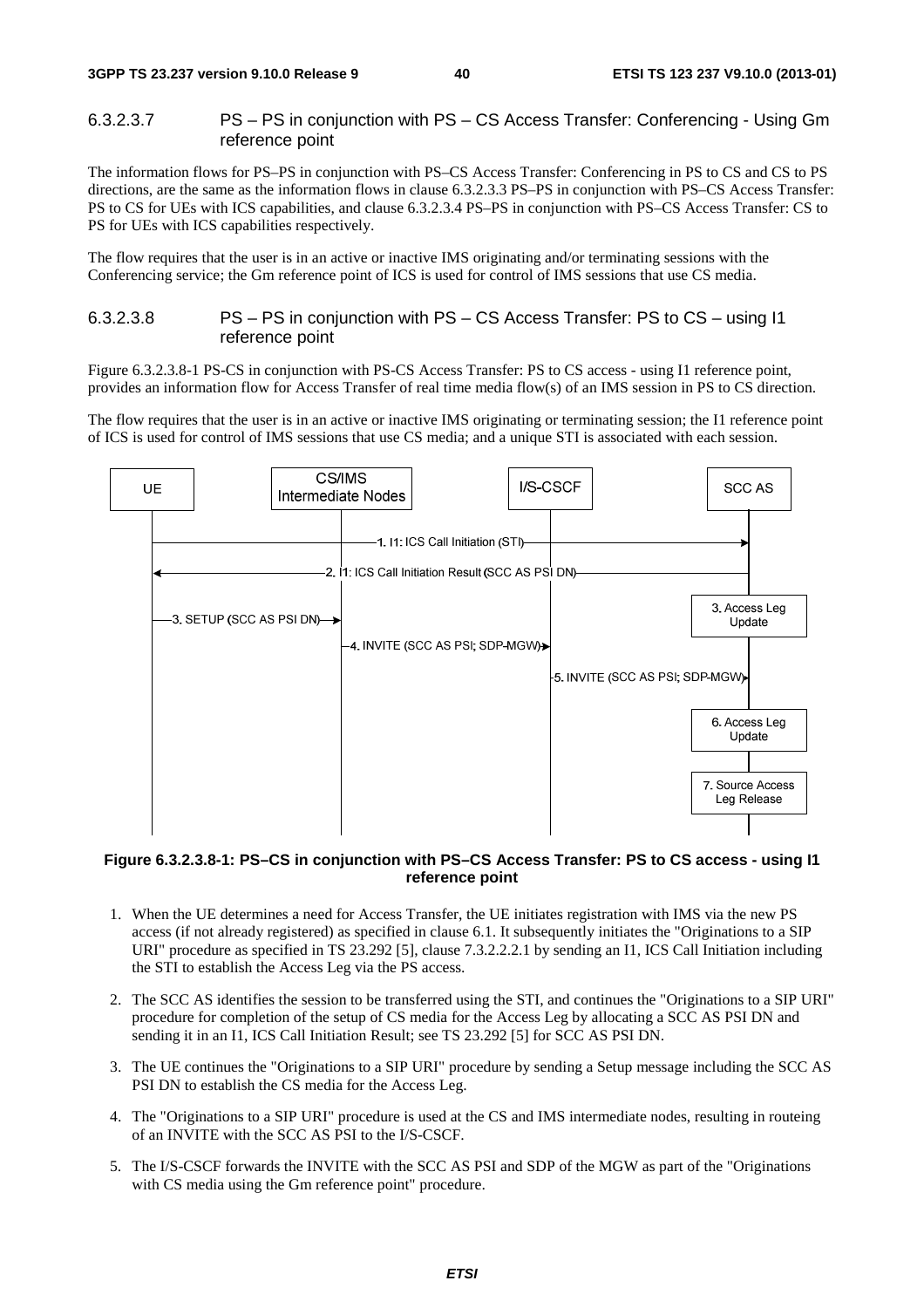6. The SCC AS uses the SCC AS PSI to correlate the CS bearer control signalling request received via the CS access with the Access Transfer request previously received via the PS access.

 The SCC AS completes the establishment of the Access Leg by combining the description of the media established via the CS access with the description of the media flow(s) established via the PS access for the signalling associated with the Access Leg.

 The SCC AS performs the Access Transfer by updating the Remote Leg with the media description and other information of the newly established Access Leg using the Remote Leg Update procedure as specified in clause 6.3.5.

7. The Source Access Leg (which is the Access Leg previously established over PS access) is released as specified in clause 6.3.6.

NOTE: Steps 6 and 7 consist of a sequence of messages, some of which may occur in parallel.

### 6.3.2.3.9 PS - PS in conjunction with PS - CS Access Transfer: CS to PS - using I1 reference point

The information flow for Access Transfer of real time media of an IMS session in CS to PS direction when the I1 reference point is used for service control of sessions that use CS media, is the same as the information flow PS–CS Access Transfer: CS to PS access, as specified in clause 6.3.2.1.2.

The flow requires that the user is in an active or inactive IMS originating or terminating session; the I1 reference point of ICS is used for control of IMS sessions that use CS media; and a unique STI is associated with each session.

### 6.3.2.3.10 PS - PS in conjunction with PS - CS Access Transfer: PS to CS for Active/Held sessions - using I1 reference point

Figure 6.3.2.3.10-1 PS – PS in conjunction with PS – CS Access Transfer: PS to CS for Active/Held sessions – using I1 reference point, provides an information flow for Access Transfer of real time media of one active and one or more held sessions from PS to CS when the I1 reference point is used for service control of sessions that use CS media.

The flow requires that the user is active in IMS originating and/or terminating sessions; the I1 reference point of ICS is used for control of IMS sessions that use CS media; and a unique STI is associated with each session.



#### **Figure 6.3.2.3.10-1: PS – PS in conjunction with PS – CS Access Transfer: PS to CS for Active/Held sessions – using I1 reference point**

- 1a. When the UE determines a need for Access Transfer, the UE initiates the Access Transfer of the active session as specified in clause 6.3.2.3.8 PS – PS in conjunction with PS – CS Access Transfer: PS to CS – using I1 reference point The STI of the active session is used by SCC AS to identify the active session.
- 1b. The UE and the SCC AS complete the Access Transfer of the active session.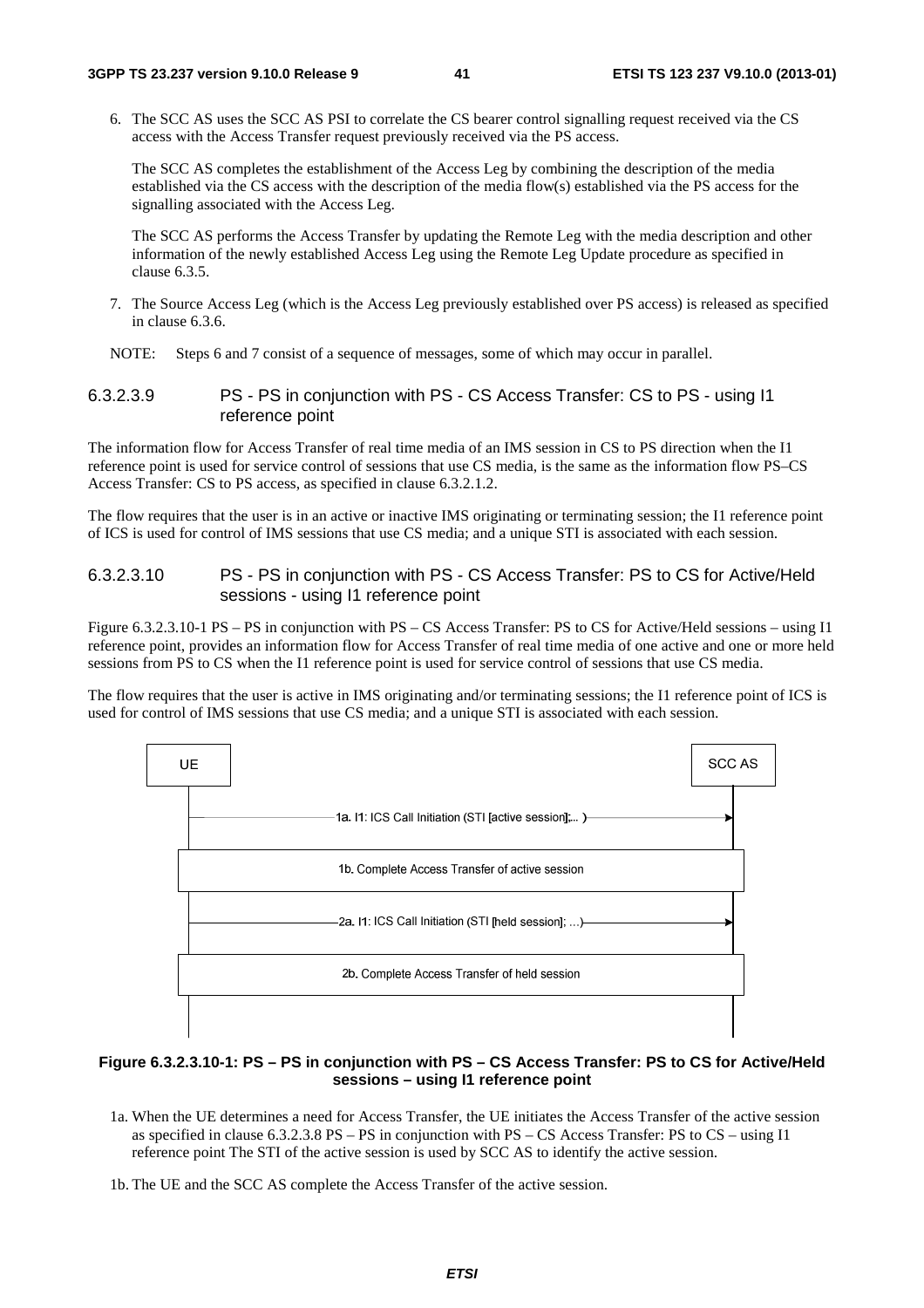- 2a. The UE initiates the Access Transfer of the first held session using the same procedures as identified in steps 1a and 1b with a difference that the CS media is not established for the held session; the media path established upon transfer of the currently active session is reused for the held session when it is resumed. The STI of the held session is used by SCC AS to identify the held session.
- 2b. The UE and the SCC AS complete the Access Transfer of the held session.

Steps 2a and 2b are repeated for the remaining held sessions.

- NOTE 1: Steps 1b and 2b consist of a sequence of messages, which may occur in parallel.
- NOTE 2: Another supported scenario is when there are no active sessions, i.e. the session in 1a and 1b may also be a held session.

#### 6.3.2.3.11 PS - PS in conjunction with PS - CS Access Transfer: CS to PS for Active/Held sessions - using I1 reference point

Figure 6.3.2.3.11-1 PS – PS in conjunction with PS – CS Access Transfer: CS to PS for Active/Held sessions – using I1 reference point, provides an information flow for Access Transfer of real time media of one active and one or more held sessions from CS to PS when the I1 reference point is used for service control of sessions that use CS media.

The flow requires that the user is active in IMS originating and/or terminating sessions; the I1 reference point of ICS is used for control of IMS sessions that use CS media; and a unique STI is associated with each session.



**Figure 6.3.2.3.11-1: PS – PS in conjunction with PS – CS Access Transfer: CS to PS for Active/Held sessions - using I1 reference point** 

- 1a, 1b. When the UE determines a need for Access Transfer, the UE initiates the Access Transfer of the active session as specified in clause 6.3.2.3.9 PS – PS in conjunction with PS – CS Access Transfer: CS to PS - using I1 reference point. The STI of the active session is used by SCC AS to identify the active session.
- 1c. The UE and the SCC AS complete the Access Transfer of the active session.
- 2a, 2b. The UE initiates the Access Transfer of the first held session using the same procedures as identified in steps 1a, 1b and 1c. The STI of the held session is used by SCC AS to identify the held session.
- 2c. The UE and the SCC AS complete the Access Transfer of the held session.

Steps 2a, 2b and 2c are repeated for the remaining held sessions.

NOTE: Steps 1c and 2c consist of a sequence of messages, which may occur in parallel.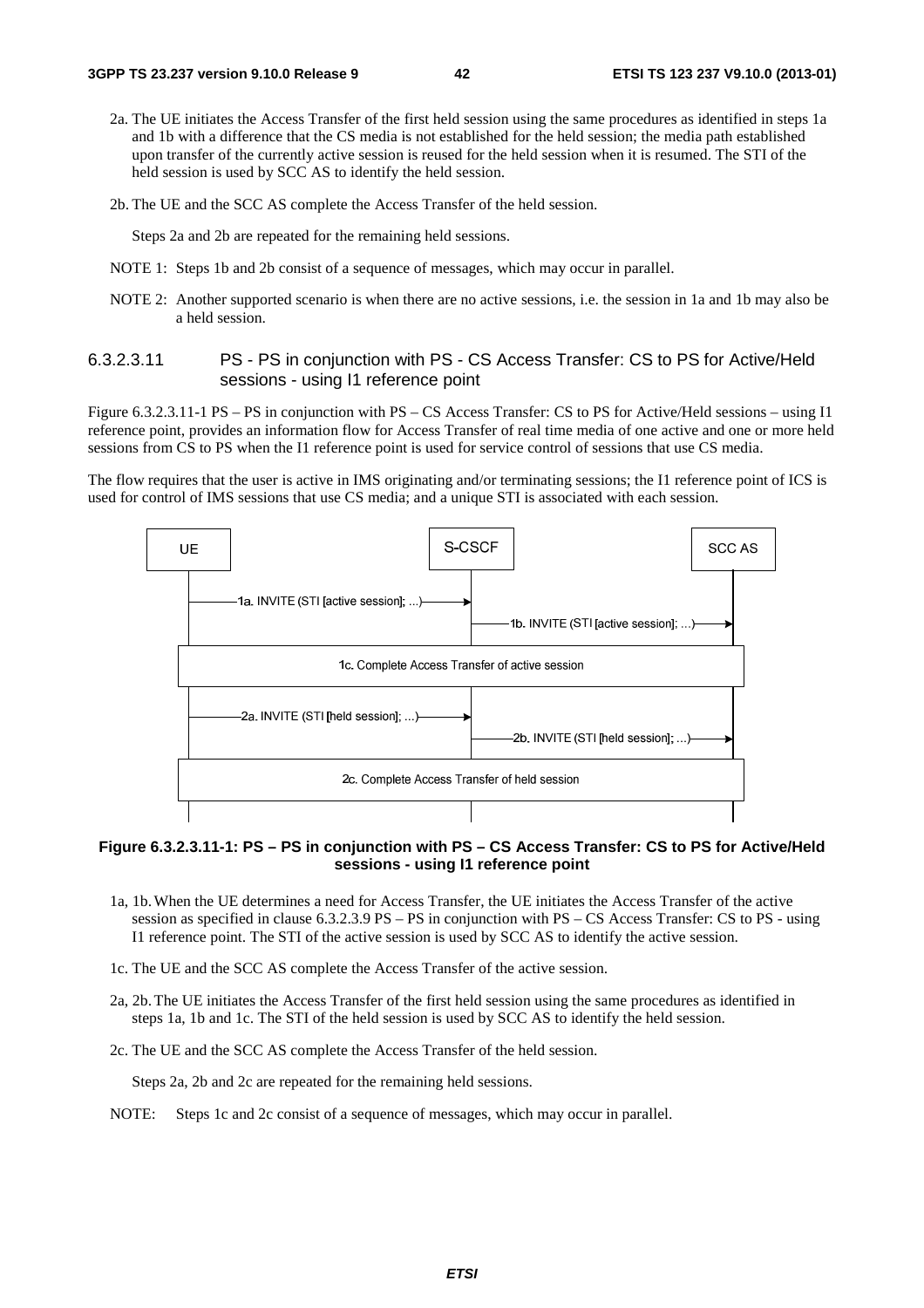### 6.3.3 Media Adding/Deleting

### 6.3.3.1 Local End Initiation case: Adding new PS media to existing CS session

The call flow in figure 6.3.3.1-1 presents a scenario where UE-1 adds PS media flow(s) (e.g. video) to an existing multimedia session that only contains CS media. As a post condition the UE-1 has an ongoing CS call and a related IMS session with the remote end.



### **Figure 6.3.3.1-1: Local End Initiation case: Adding new PS media to existing CS session**

- 1. A multimedia session between UE-1 and UE-2 is established as either originated or terminated session with CS media as described in TS 23.292 [5] clauses 7.3.2.1 and 7.4.2.1, respectively i.e. UE-1 is not using the ICS capability and therefore not using the Gm reference point during the session establishment.
- 2. UE-1 requests to add one or more PS media component(s) to the existing CS Call by sending an INVITE containing description of the new PS media towards SCC AS to establish a new Access Leg. UE-1 provides description of the new media and the information necessary for the SCC AS to identify the existing session.
- 3. The S-CSCF executes any service logic as appropriate.
- 4. The S-CSCF sends the INVITE to the SCC AS.
- 5. The SCC AS determines that the INVITE is related to an existing session using the information provided by UE-1 and decides to add the new media flow to the session.
- NOTE: If SCC AS decides that the request is not related to an existing session, it handles the INVITE as a new session as described in clause 6.2.1.3 Session origination using PS media flow(s) only.
- 6. The SCC AS performs the Remote Leg Update using procedures defined in clause 6.3.1.5.
- 7. The SCC AS completes the session setup towards UE-1 according to procedures defined in TS 23.228 [4].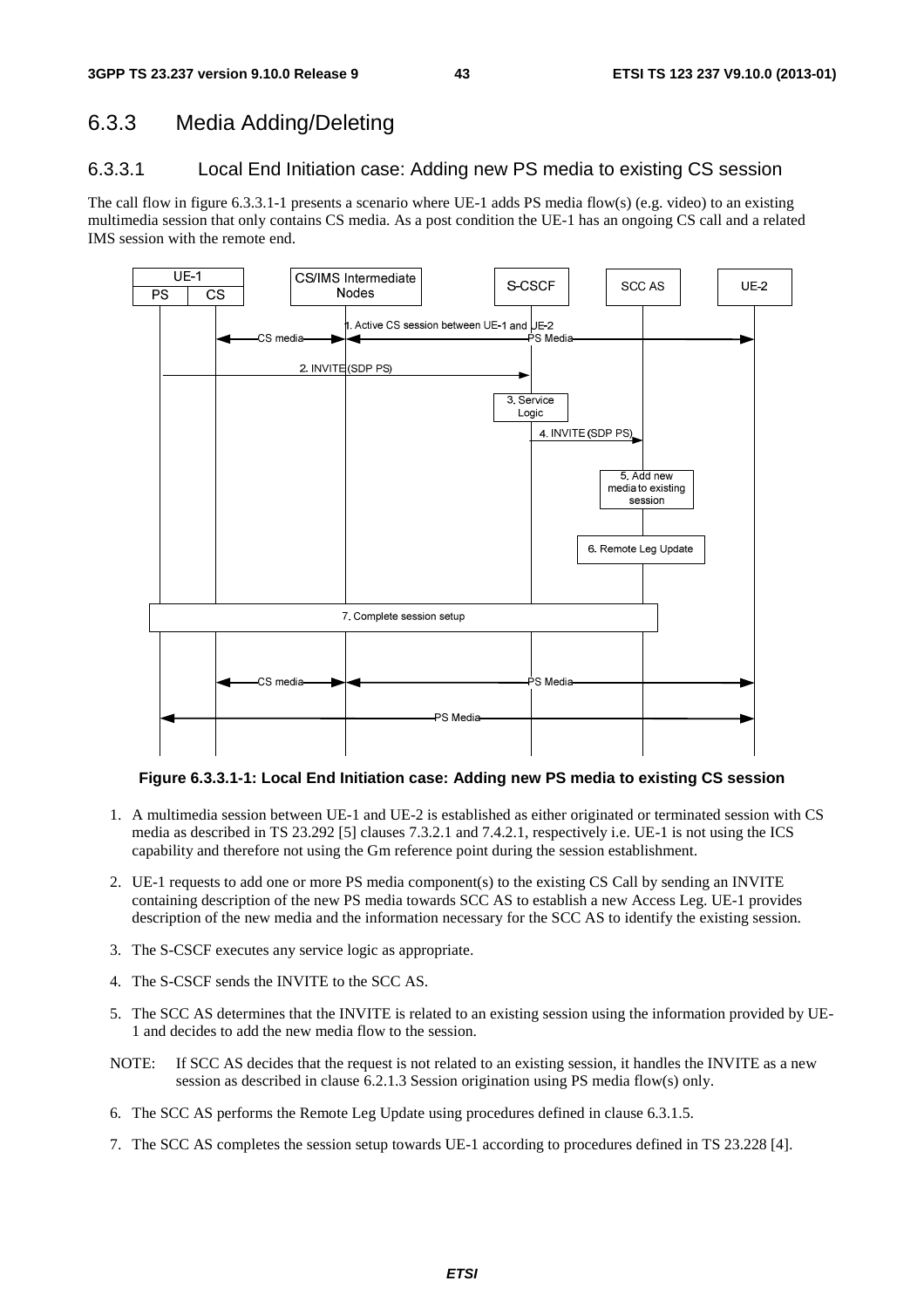### 6.3.3.2 Local End Initiation case: Incorporating existing CS media in new IMS Session and Gm Service Control

The call flow in figure 6.3.3.2-1 presents a scenario where UE-1 adds PS media component(s) (e.g. video) and Gm Service Control Signalling Path to an existing multimedia session that only contains CS media. Following this scenario the session is controlled using ICS capability.



#### **Figure 6.3.3.2-1: Local End Initiation case: Incorporating existing CS media in new IMS Session and Gm Service Control Signalling Path**

- 1. A multimedia session between UE-1 and UE-2 is established as either originated or terminated session with CS media as described in TS 23.292 [5] clauses 7.3.2.1 and 7.4.2.1, respectively i.e. UE-1 is not using the ICS capability and therefore not using the Gm reference point during the session establishment.
- 2. UE-1 requests to add one or more PS media component(s) and to control the CS media using ICS capabilities by an INVITE towards SCC AS to establish a new session. The request contains the description of the new PS media and indicates that control of the existing CS media is transferred to the new session. UE-1 provides information necessary for the SCC AS to identify the existing session and to request addition of the media flow to the existing session.
- 3. The S-CSCF executes any service logic as appropriate.
- 4. The S-CSCF sends the INVITE to the SCC AS.
- 5. The SCC AS determines that the INVITE is related to an existing session using the information provided by UE-1 and adds the new media flow to the session.
- 6. The SCC AS performs the Remote Leg update using procedures defined in clause 6.3.1.5.
- 7. The SCC AS completes the session setup towards UE-1 according to procedures defined in TS 23.228 [4].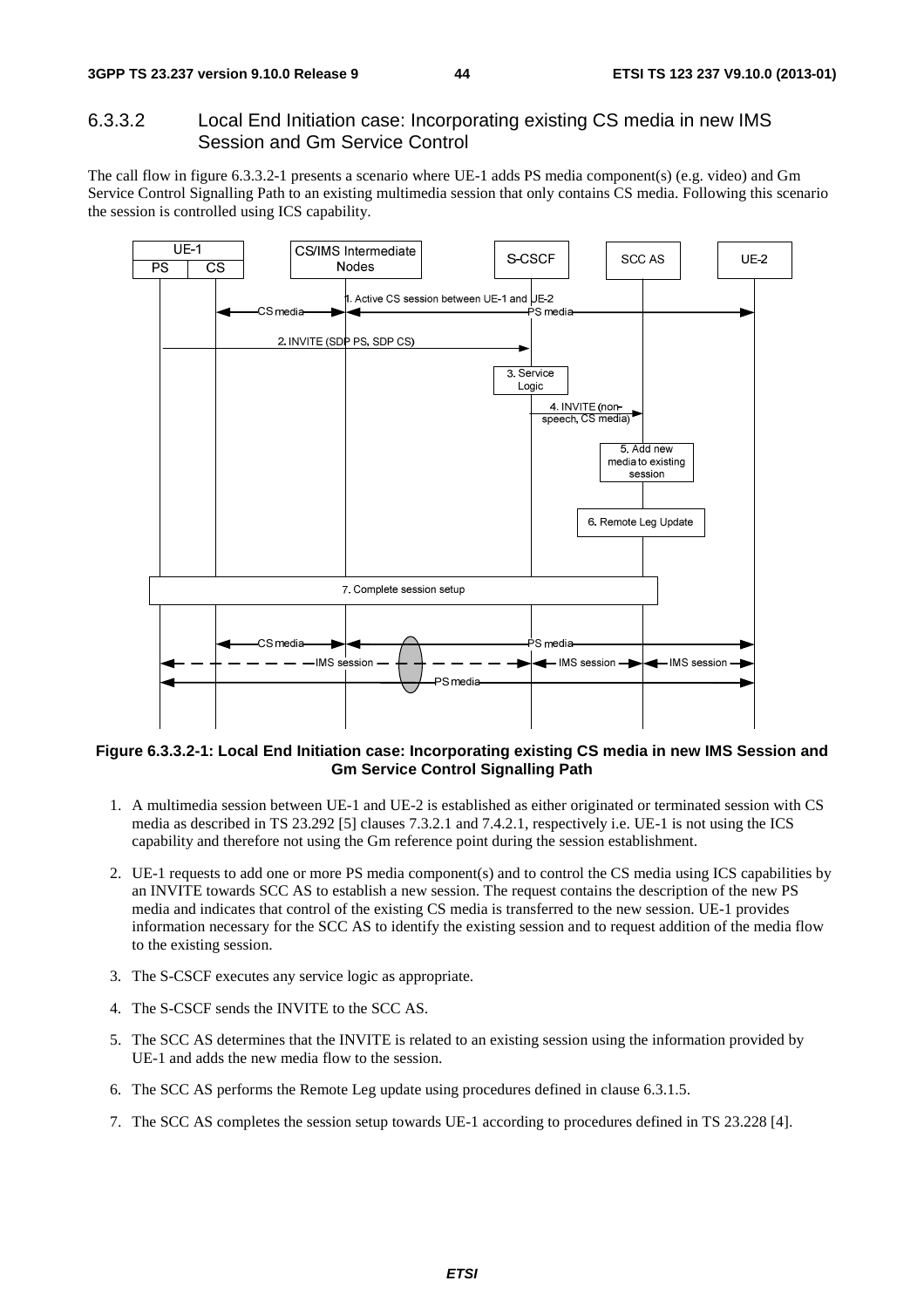### 6.3.3.3 Local End Initiation case: Adding PS media to IMS session with CS media

The call flow in figure 6.3.3.3-1 presents a scenario where UE-1 adds PS media component(s) (e.g. video) to an existing multimedia session that contains CS media and is controlled using ICS capability.



**Figure 6.3.3.3-1: Local End Initiation case: Adding PS media to IMS session with CS media** 

- 1. An IMS session between UE-1 and UE-2 is established as either originated or terminated session with CS media as described in TS 23.292 [5] clauses 7.3.2.2.4 and 7.4.2.2.2.2, respectively i.e. UE-1 is using the ICS capability and therefore the Gm reference point during the session establishment.
- 2. UE-1 initiates a request to add the PS media flow(s) to the existing IMS session.
- 3. The S-CSCF executes any service logic as appropriate.
- 4. The S-CSCF sends the INVITE to the SCC AS.
- 5. The SCC AS performs the Remote Leg Update using procedures defined in clause 6.3.1.5.
- 6. The SCC AS completes the session setup towards UE-1 according to procedures defined in TS 23.228 [4].

### 6.3.3.4 Remote End Initiation case: Adding new PS media to existing CS session

The call flow in figure 6.3.3.4-1 presents a scenario where UE-1 has an existing CS session with UE-2 and UE-2 adds new media flow(s) to the session and the new media flow is delivered via PS access towards UE-1.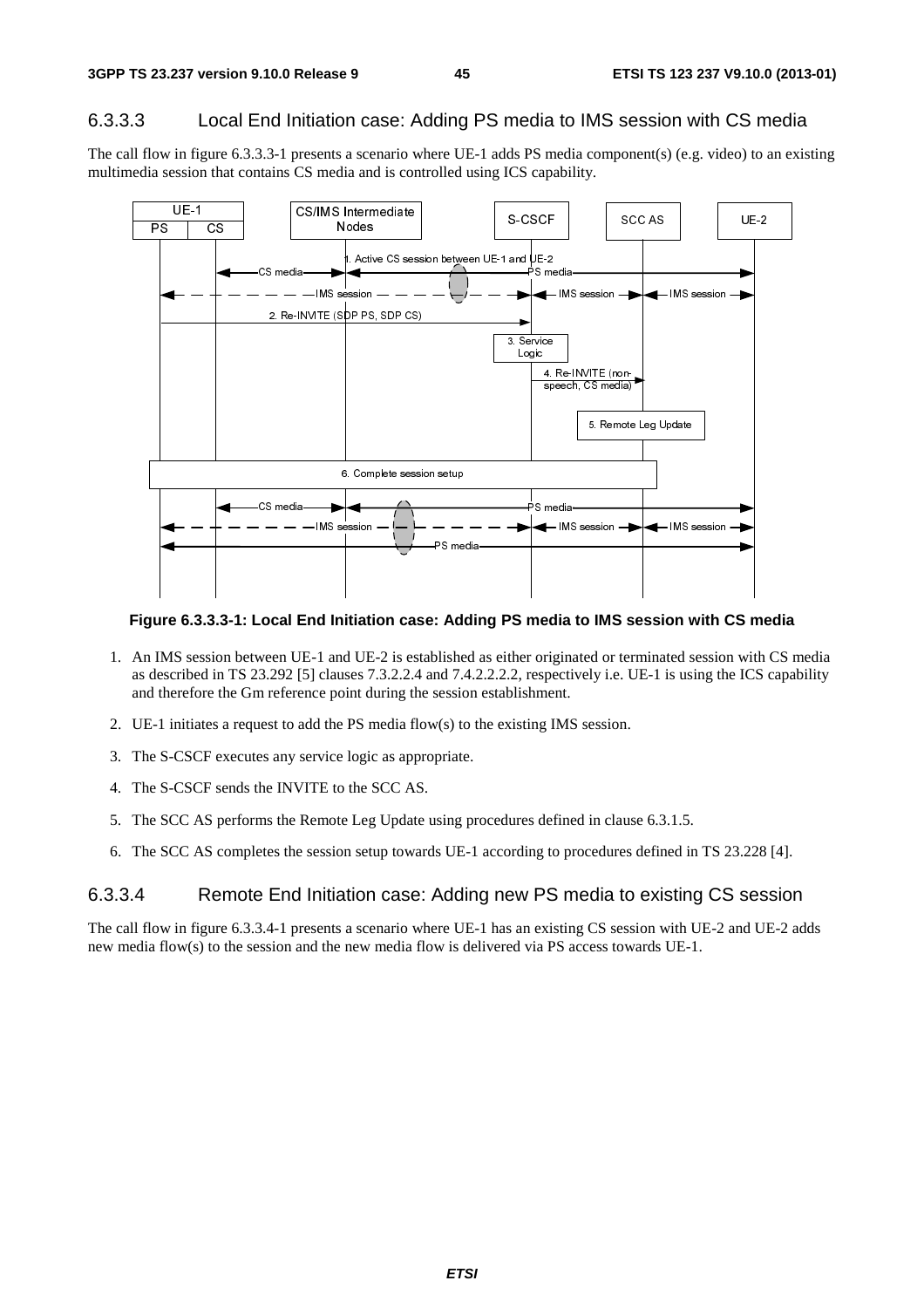

#### **Figure 6.3.3.4-1: Remote End Initiation case: Adding new PS media to existing CS session**

- 1. A CS session between UE-1 and UE-2 is established as either originated or terminated session with CS media as described in TS 23.292 [5] clauses 7.3.2.1 and 7.4.2.1, respectively, i.e. UE-1 is not using the ICS capability and therefore not using the Gm reference point during the session establishment.
- 2. S-CSCF receives a request from UE-2 to add new PS media flow(s) (e.g. video) to the existing session.
- 3. S-CSCF forwards the request to SCC AS, which is anchored on the session path.
- 4. The T-ADS function in the SCC AS decides that the new media flow is delivered to UE-1 via PS access and therefore splits the session. T-ADS in the SCC AS uses the C-MSISDN for correlation, and then ensures the split session is delivered only to UE-1, and not delivered to other UEs of the user.
- 5-6. SCC AS initiates a new session towards UE-1. The request includes the new PS media flow. The SCC AS includes enough information within the session request to allow UE-1 to correlate this new session with the existing CS session.
- 7. UE-1 accepts the new session and completes the session setup via PS access.
- 8. The SCC AS completes the Remote Leg towards UE-2 according to procedures defined in TS 23.228 [4].

### 6.3.3.5 Remote End Initiation case: Incorporating existing CS media in new IMS Session and Gm Service Control

The call flow in figure 6.3.3.5-1 presents a scenario where UE-1 has an existing CS session with UE-2 and UE-2 adds new media flow(s) to the session. The new media flow(s) is delivered via PS access towards UE-1 and Gm Service Control Signalling Path is added. Following this scenario the session is controlled using ICS capability.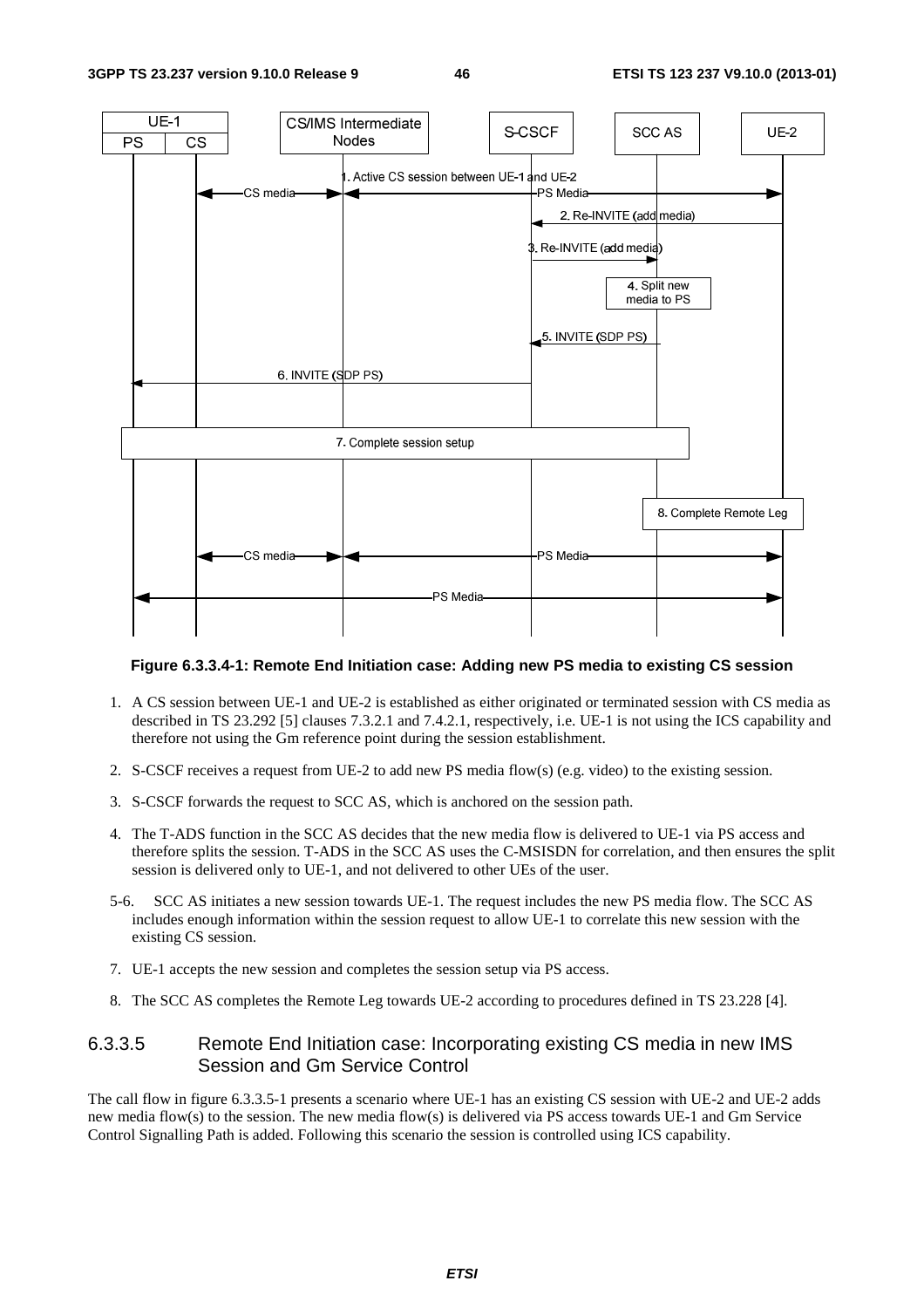

#### **Figure 6.3.3.5-1: Remote End Initiation case: Incorporating existing CS media in new IMS Session and Gm Service Control Signalling Path**

- 1. A CS session between UE-1 and UE-2 is established as either originated or terminated session with CS media as described in TS 23.292 [5] sections 7.3.2.1 and 7.4.2.1, respectively i.e. UE-1 is not using the ICS capability and therefore not using the Gm reference point during the session establishment.
- 2. S-CSCF receives a request from UE-2 to add new PS media flow (e.g. video) to the existing session.
- 3. S-CSCF forwards the request to SCC AS, which is anchored on the session path.
- 4. The T-ADS function in the SCC AS decides that the new media flow is delivered to UE-1 via PS access and therefore initiates a new session using the Gm reference point using ICS capabilities as specified in TS 23.292 [5]. SCC AS decides to establish the Gm Service Control Signalling Path together with the media addition using the ICS capability. T-ADS in the SCC AS uses the C-MSISDN for correlation, and then ensures the new session is delivered only to UE-1, and not delivered to other UEs of the user.
- 5-6. SCC AS initiates a new session towards UE-1. The request includes the new PS media and indicates that the existing CS media is moved to and controlled over this session.
- 7. UE-1 accepts the new session and completes the session setup via PS access.
- 8. The SCC AS completes the Remote Leg towards UE-2 according to procedures defined in TS 23.228 [4].

### 6.3.3.6 Remote End Initiation case: Adding PS media to IMS session with CS media

The call flow in figure 6.3.3.6-1 presents a scenario where UE-1 has an existing session that contains CS media and Gm Service Control Signalling Path with UE-2 and UE-2 adds new media to the session. The new media is delivered together with the Gm Service Control Signalling Path towards UE-1.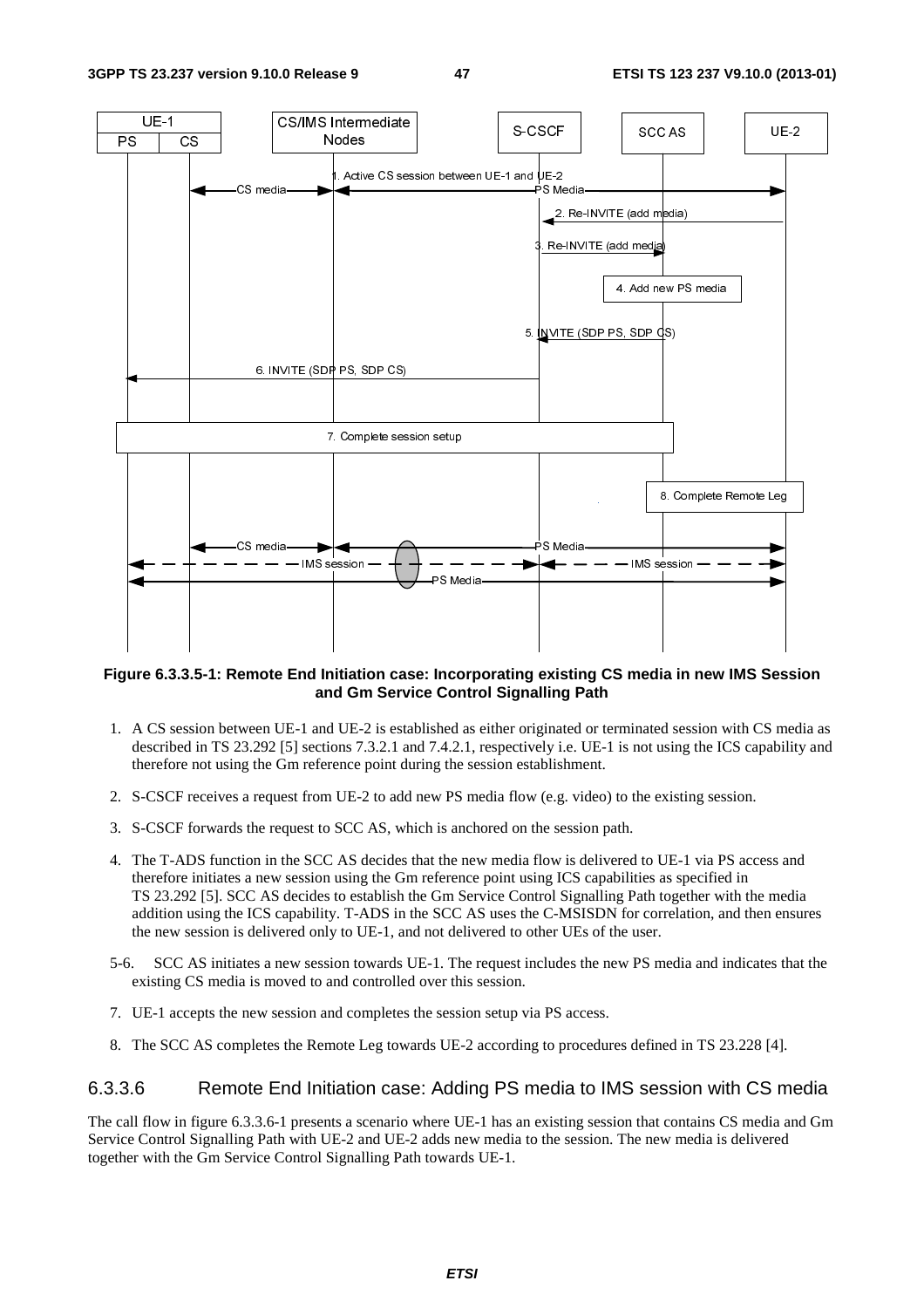

#### **Figure 6.3.3.6-1: Remote End Initiation case: adding PS media to IMS session with CS media**

- 1. A CS session between UE-1 and UE-2 is established as either originated or terminated session with CS media as described in TS 23.292 [5] clauses 7.3.2.2.4 and 7.4.2.2.2.2, respectively i.e. UE-1 is using the ICS capability and therefore the Gm reference point during the session establishment.
- 2. S-CSCF receives a request from UE-2 to add new PS media flow(s) (e.g. video) to the existing session.
- 3. S-CSCF forwards the request to SCC AS, which is anchored on the session path.
- 4. The T-ADS function in the SCC AS decides that the new media flow is delivered to UE-1 via PS access. The SCC decides to add the PS media to the existing Service Control Signalling Path that is established via Gm.
- 5-6. SCC AS initiates a request to add the PS media to the existing Service Control Signalling Path towards UE-2.
- 7. UE-1 accepts the new session and completes the session setup via PS access.
- 8. The SCC AS completes the Remote Leg towards UE-2 according to procedures defined in TS 23.228 [4].

### 6.3.3.7 Local End Initiation case – Removing media from split CS and PS sessions

The call flow in figure 6.3.3.7-1 presents a scenario where UE-1 has a CS call and an IMS multimedia session with the remote end in a manner that they are presented to UE-2 as one IMS session by the SCC AS and then removes PS media flow(s) by releasing the PS Access Leg.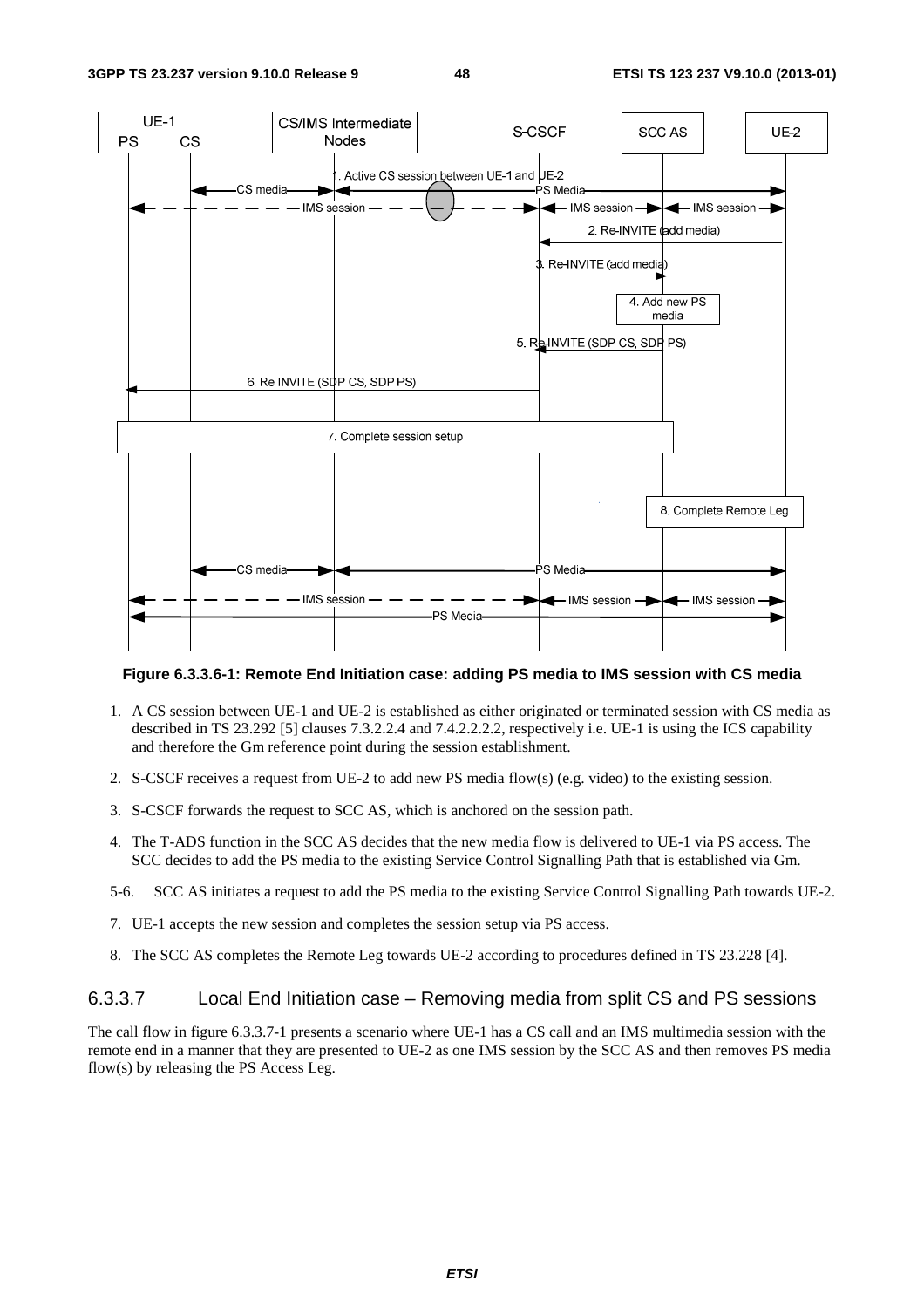

#### **Figure 6.3.3.7-1: Local End Initiation case – Removing media from split CS and PS sessions**

- 1. UE-1 uses standard IMS procedures defined in TS 23.228 [4] to remove one or more PS media flows from the session.
- 2. SCC AS sends a re-INVITE to UE-2 to remove the associated PS media flow(s) from the session. The SCC AS terminates the Source Access Leg as defined in 6.3.1.6.

### 6.3.3.8 Remote End Initiation case – Removing media from split CS and PS sessions

The call flow in figure 6.3.3.8-1 presents a scenario where UE-1 has a CS call and an IMS multimedia session with the remote end in a manner that they are presented to UE-2 as one IMS session by the SCC AS and where as a result of UE-2 requesting to remove PS media flow(s), the SCC AS terminates the Access Leg associated with the PS media flow(s).



#### **Figure 6.3.3.8-1: Remote End Initiation case – Removing media from split CS and PS sessions**

- 1. UE-2 uses standard IMS procedures defined in TS 23.228 [4] to remove one or more PS media flow(s) from the session.
- 2. SCC AS identifies the session from UE-2 as being split into two legs to UE-1. It determines the appropriate Access Leg over which to send the updated session information from UE-2. Since there is only a single PS media flow associated with the session, the SCC AS terminates the Access Leg associated with the PS media flow.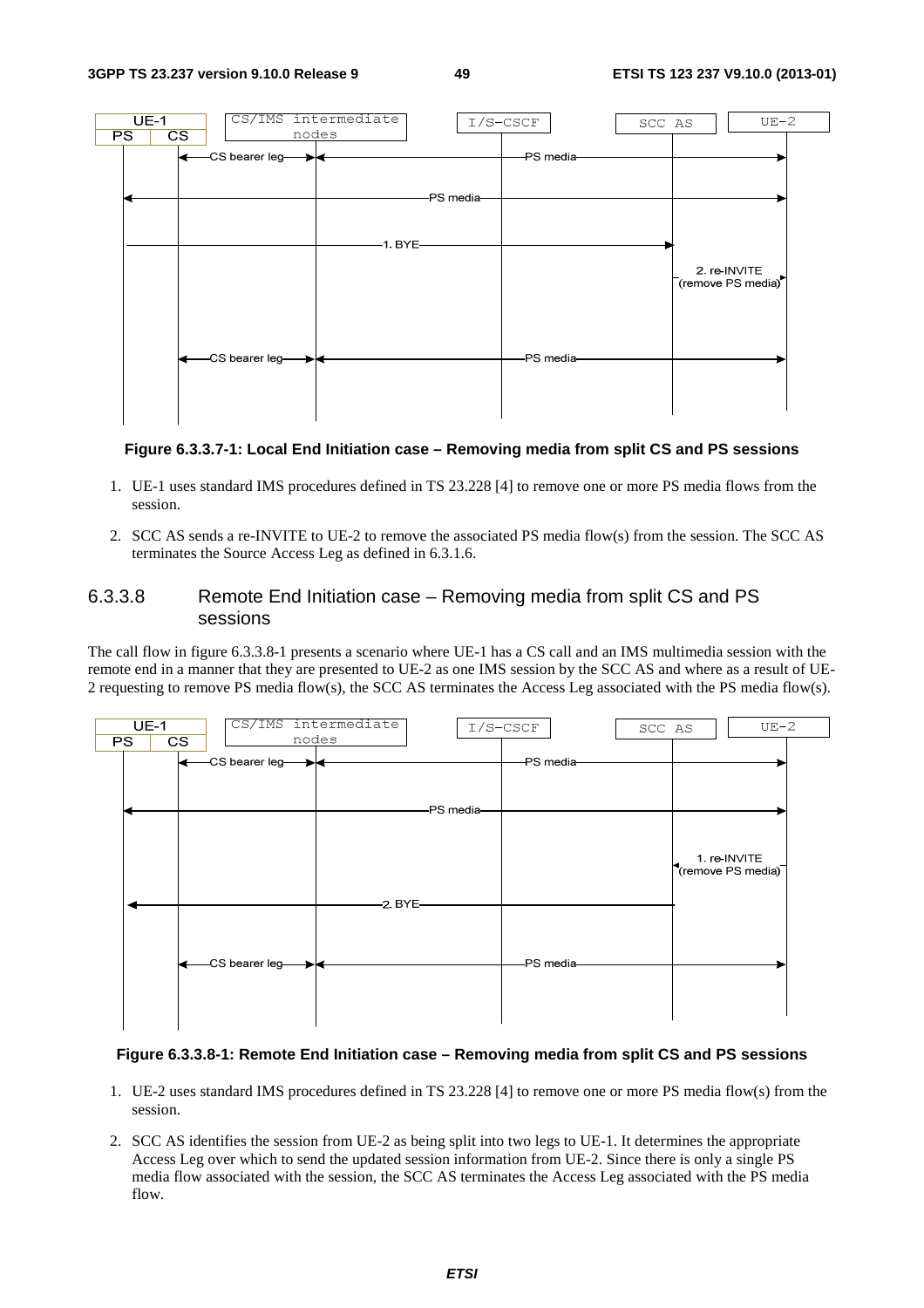### 6.3.3.9 Local End Initiation case: Adding new PS media to existing PS session

This clause covers the scenario where UE 1 adds PS media flow(s) (e.g. video) over a new IP-CAN, IP-CAN2, to an existing multimedia session that uses PS media over IP-CAN1. As a post condition the UE 1 has an ongoing multimedia session with the remote end.

The call flow is the same as in figure 6.3.3.3-1 except that both the original media and the added media are on PS accesses and no CS intermediate nodes are involved.

### 6.3.3.10 Remote End Initiation case: Adding new PS media to existing PS session

This clause covers the scenario where UE 1 has an existing PS session with UE 2 using PS media over IP-CAN1 and UE 2 adds new media to the session and the new media flow is delivered using PS media over IP-CAN2 towards UE-1.

The call flow is the same as in clause 6.3.3.4 *Remote End Initiation case: Adding new PS media to existing CS session*, except that both the original media flow and the added media flows are on PS accesses and no CS intermediate nodes are involved. Consequently:

- in step 4. of the call flow, the T-ADS function in the SCC AS decides that the new media is delivered to UE 1 via PS through the access networks type corresponding to IP-CAN2;
- in step 5. of the call flow, the SCC AS includes enough information within the session request to ensure that the S-CSCF establishes the new session via the selected access networks type.

### 6.3.3.11 Local End Initiation case: Removing media from split PS sessions

This clause covers the scenario where local end UE-1 removes media flows from split PS sessions. As a precondition, UE-1 has an IMS multimedia session with the remote end. As a post-condition, UE-1 removes the PS session over one IP-CAN and continues IMS multimedia session with the remote end over the other IP-CAN.

The call flow is the same as in figure 6.3.3.7-1 except that all the media components are on PS accesses and no CS intermediate nodes are involved.

### 6.3.3.12 Remote End Initiation case: Removing media from split PS sessions

This clause covers the scenario where remote end UE-2 removes media flow(s) from split PS sessions. As a precondition, UE-1 has an IMS multimedia session with the remote end. As a post-condition, the PS session over one IP-CAN is removed and UE-1 continues IMS multimedia session with the remote end over the other IP-CAN.

The call flow is the same as in figure 6.3.3.8-1 except that all the media components are on PS accesses and no CS intermediate nodes are involved.

### 6.3.4 Void

## 6.4 Operator Policy and User Preferences

Operator Policy is provisioned in the network by the operator, and should be communicated to the UE during initial provisioning or via OMA Device Management [7]. Operator policy should be communicated to the UE, via OMA Device Management, whenever the policy is updated by the operator.

Operator policy shall indicate, for each supported type of media or group of media:

- a list of access networks that are restricted for originating sessions and Access Transfer;
- a list of preferred access networks (in order of priority) to be used by the UE with SC capabilities for originating sessions and Access Transfer, when those access networks become available and Access Transfer is possible;
- whether the UE with SC capabilities "shall"/"should"/"may" start transferring media flow(s) to target access networks with higher priorities than the current access network, when the target access networks become available and Access Transfer is possible;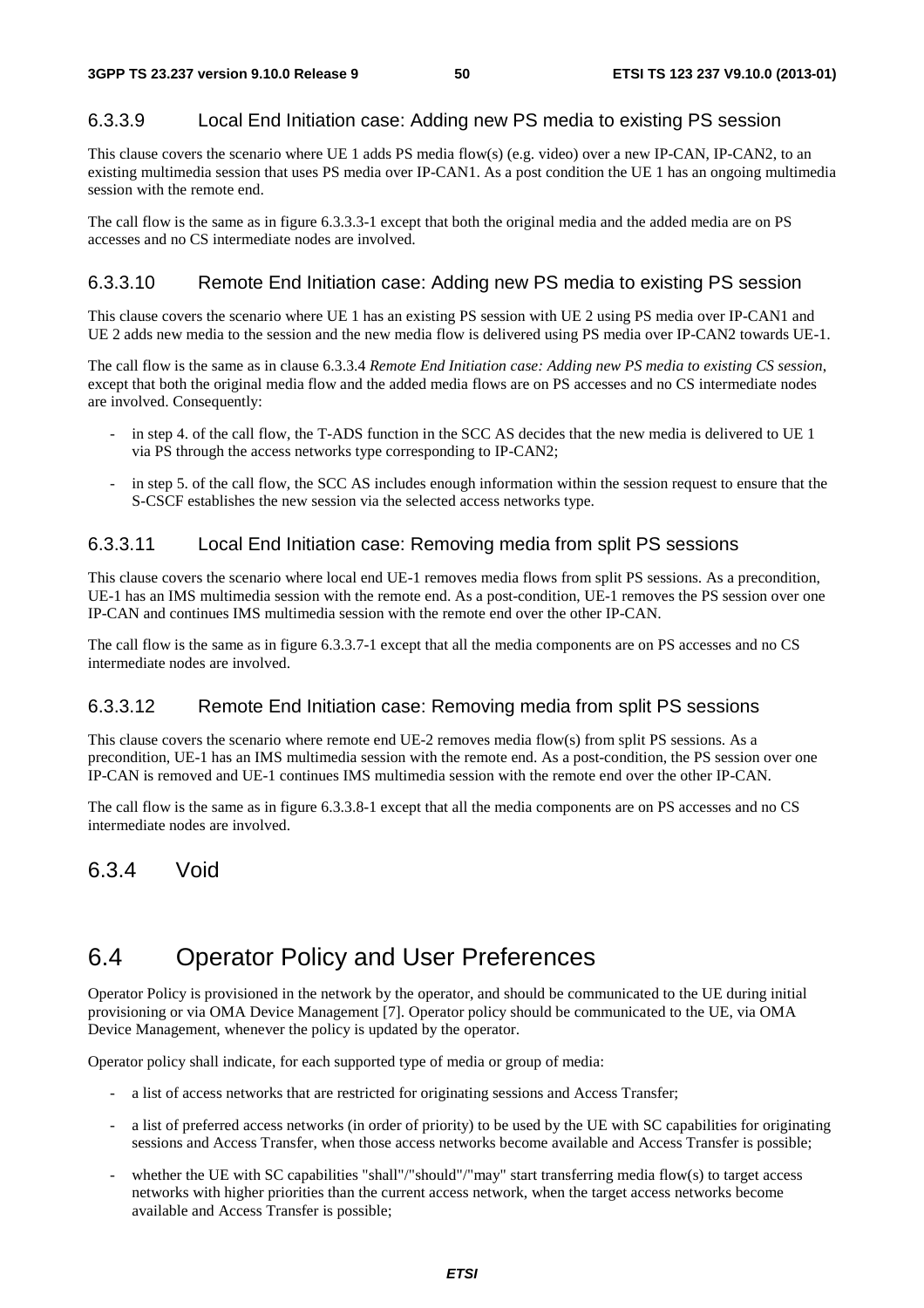- by indicating "shall" the operator mandates the UE to start Access Transfer according to the home operator's list of preferred access networks as soon as possible;
- by indicating "should" the operator recommends the UE to start Access Transfer according to the home operator's list of preferred access networks, if Access Transfer is possible and desirable after having taken into account the Local Operating Environment Information;
- by indicating "may" the operator leaves the UE free to decide whether or not to start Access Transfer in accordance with user preferences (when configured), if Access Transfer is possible and desirable after having taken into account the Local Operating Environment Information. Whenever user preferences are not configured, the UE shall to take into account the home operator's list of preferred access networks;
- whether to keep or drop non transferable media flow(s) in the case of partial Access Transfer.
- NOTE 1: Operator policy for Access Transfer needs to be consistent with operator policy for T-ADS.

User preferences may indicate for example:

preferred access/domain, i.e. CS preferred or IMS preferred, and which IP-CAN within IMS.

The Local Operating Environment Information is implementation specific and may comprise of such items as, radio environment information, quality of IP connection (jitter, delay and packet loss), application specific requirements, memory considerations, power considerations, etc.

The UE shall take in account operator policy, user preferences and the Local Operating Environment Information when deciding which access to use for outgoing sessions, performing UE assisted T-ADS, or before considering initiating Access Transfer.

NOTE 2: If the "IMS voice over PS Session Supported Indication" indicator, see TS 23.060 [27] and TS 23.401 [28], is not set for a specific 3GPP IP-CAN, this IP-CAN can not be used for voice, even if set to preferred by the user preferences.

## 6.5 Execution of supplementary services

### 6.5.1 General

This clause describes the SCC AS and UE procedures for execution of supplementary service as described in TS 22.173 [15].

The related interactions apply to scenarios when the media components for the UE are split into multiple Access Legs due to IMS Service Continuity procedures. The Remote Leg is presented with one session including all the media components.

For Access Leg where CS media is used, the interaction described in the following sections still applies and the service request should be sent via PS Access Leg. The operations on the CS media flows shall be handled based on the service request and shall follow the procedures as described in TS 23.292 [5].

When service invocation fails on one Access Leg, the UE and the SCC AS may retry on a different Access Leg.

## 6.5.2 Originating Identification Presentation (OIP)

The OIP service is not impacted.

## 6.5.3 Originating Identification Restriction (OIR)

The OIR service is not impacted.

### 6.5.4 Terminating Identification Presentation (TIP)

The TIP service is not impacted.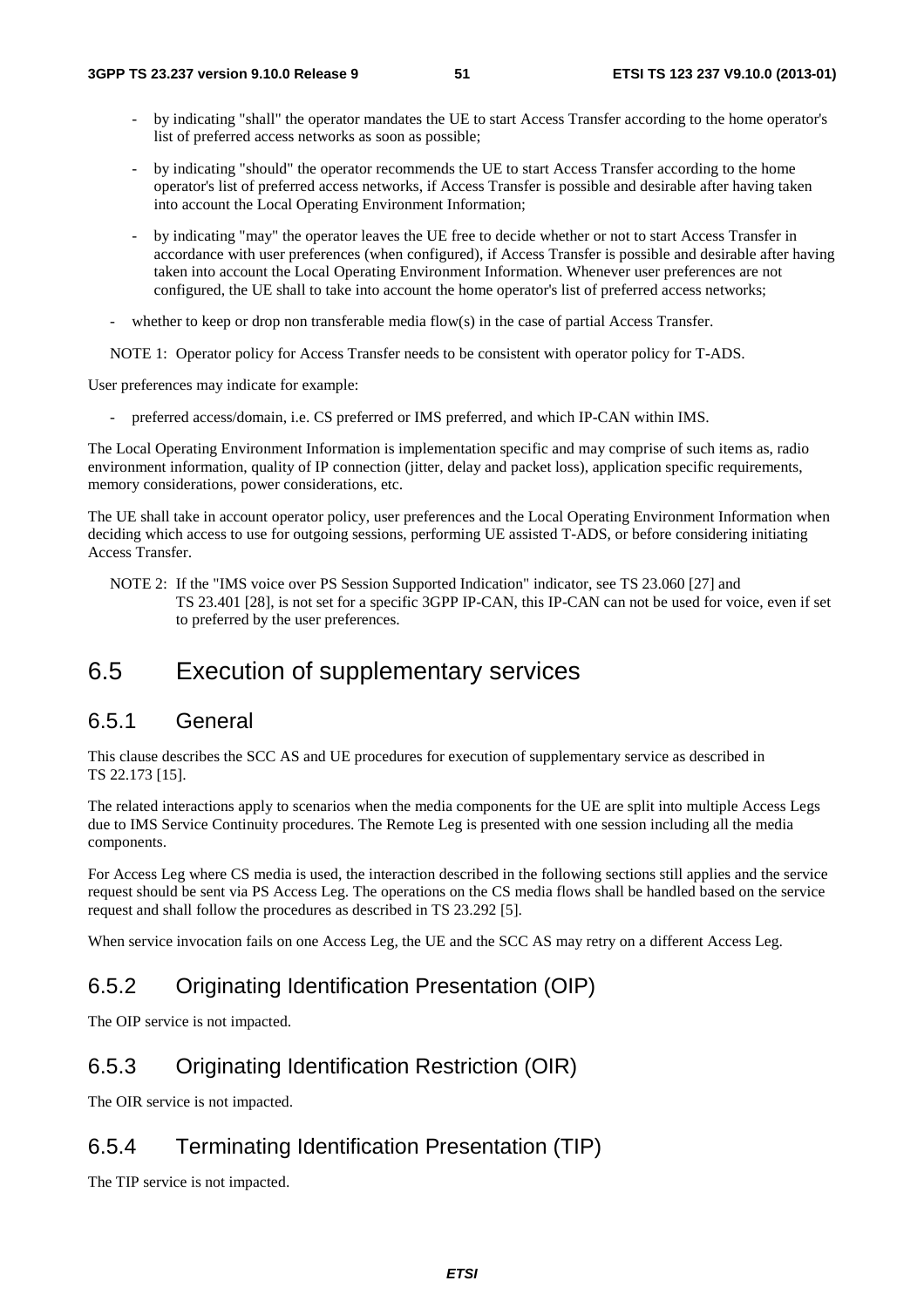## 6.5.5 Terminating Identification Restriction (TIR)

The TIR service is not impacted.

## 6.5.6 Communication Diversion (CDIV)

Upon receiving an incoming session split across multiple Access Legs, if an UE wants to invoke the CDIV service, the UE may use any of the Access Legs to invoke the CDIV service following the procedures defined in TS 24.604 [21].

When the SCC AS splits an incoming session into multiple Access Legs and receives a CDIV request from the UE on any of the Access Legs, the SCC AS shall terminate the other Access Leg(s) and shall invoke the CDIV service following the procedures defined in TS 24.604 [21].

## 6.5.7 Communication Hold (HOLD)

If the UE wants to invoke the HOLD service on one or more media component(s) and the UE has multiple Access Legs, the UE shall invoke the HOLD procedures, as defined in TS 24.610 [16] on all the Access Legs which contain the affected media component(s). The SCC AS shall update the remote Access Leg using the procedures defined in TS 24.610 [16].

If the remote end initiates the HOLD service on one or more media component(s) and the UE has multiple Access Legs, the SCC AS shall forward the HOLD request on all the Access Legs which contain the affected media component(s).

## 6.5.8 Communication Barring (CB)

The CB service is not impacted.

## 6.5.9 Message Waiting Indication (MWI)

The MWI service is not impacted.

## 6.5.10 Conference (CONF)

When the UE wants to invoke the CONF services and has multiple Access Legs, the UE may send any CONF related requests, e.g. subscribe request for conference package or refer request to the conference, as defined in TS 24.605 [17], on any of the Access Legs.

When the UE has multiple Access Legs and the remote end sends a request for the CONF service to replace an existing session within the same dialog, the SCC AS may deliver the request for CONF service on any of the Access Legs.

When the UE has multiple Access Legs and receives a request on one of the Access Legs for a CONF service to replace an existing session, the UE shall follow the procedures specified in TS 24.605 [17] to establish a new session to the conference focus.

When the UE has multiple Access Legs and receives a request for a CONF service to replace an existing session outside the dialog, the UE shall follow the procedures specified in TS 24.605 [17] to establish a new session to the conference focus.

## 6.5.11 Explicit Communication Transfer (ECT)

When the UE acts as the transferor UE and has multiple Access Legs, the UE may send the request for ECT service, as specified in TS 24.629 [18], on any of the Access Legs.

When the UE acts as the transferee UE and has multiple Access Legs, the SCC AS may deliver the request for ECT service on any of the Access Legs.

When the UE has multiple Access Legs and receives an ECT request on one of the Access Legs, the UE shall follow the procedures specified in TS 24.629 [18] to establish a new session to the Transfer Target.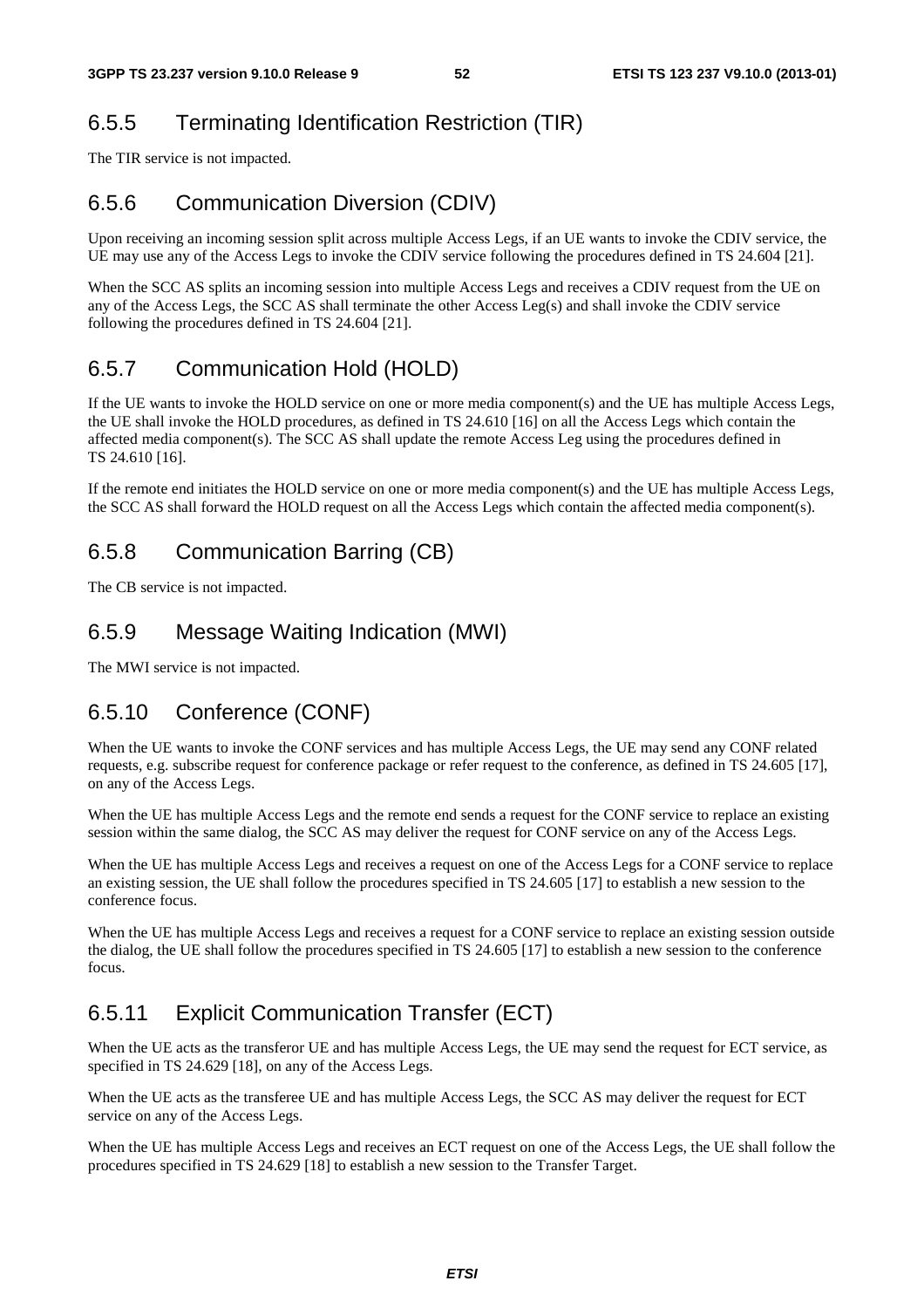## 6.5.12 Advice of Charge (AOC)

When the AOC service specified in TS 24.647 [19] is active and the UE has multiple Access Legs, the SCC AS may deliver charging information during the communication to the UE over any of the Access Legs.

## 6.5.13 Closed User Groups (CUG)

The CUG service is not impacted.

## 6.5.14 Three-Party (3PTY)

The 3PTY service in TS 24.605 [17] is considered as a special case of CONF service and the interaction with Session Transfer is the same as that specified in clause 6.5.10 for CONF service.

## 6.5.15 Flexible Alerting (FA)

The FA service is not impacted.

## 6.5.16 Communication Waiting (CW)

Upon receiving an incoming session split across multiple Access Legs, if an UE wants to invoke the CW service, the UE may use any of the Access Legs to invoke the CW service following the procedures defined in TS 24.615 [22].

When the SCC AS splits an incoming session into multiple Access Legs and receives a CW request from the UE on any of the Access Legs, the SCC AS shall invoke the CW service following the procedures defined in TS 24.615 [22].

### 6.5.17 Completion of Communications to Busy Subscriber (CCBS)/Completion of Communications by No Reply (CCNR)

The CCBS/CCNR service is not impacted.

## 6.5.18 Customized Alerting Tones (CAT)

The CAT service is not impacted.

## 6.5.19 Malicious Communication IDentification (MCID)

When invoking the MCID service in temporary subscription mode and there are multiple active Access Legs for the session, the UE may send the re-INVITE request for invoking MCID service as defined in TS 24.616 [20] on any of the Access Legs.

## 6.5.20 Reverse Charging

The Reverse Charging service is not specified.

## 6.5.21 Personal Network Management (PNM)

The PNM service is not specified.

## 6.5.22 Customized Ringing Signal (CRS)

The CRS service is not specified.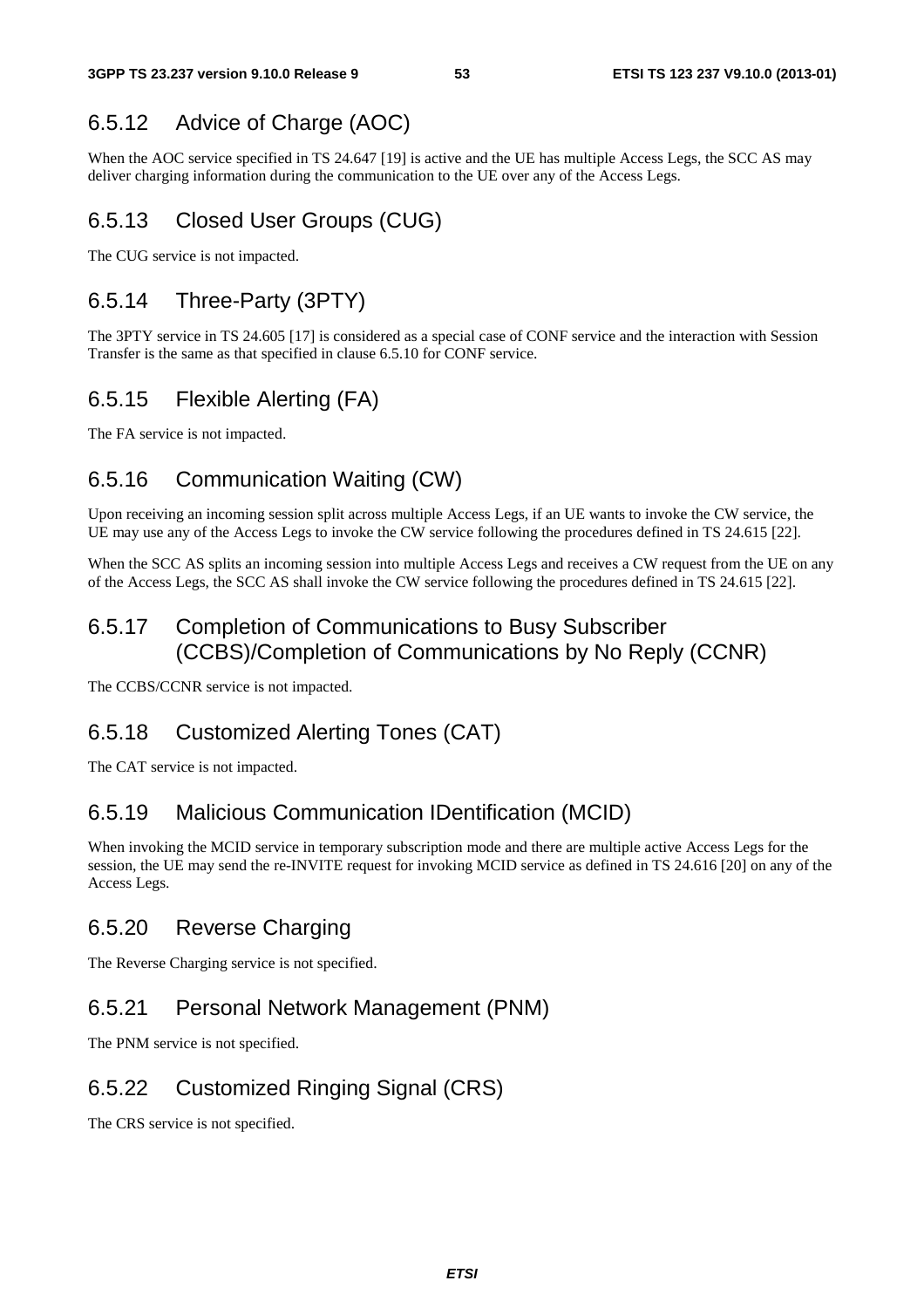# 6a Procedures and flows for Inter-UE Transfer

### 6a.0 Introduction

In the following procedures and flows the UEs involved in IUT are labelled as UE-1, UE-2, etc. while the remote endpoint of the session is labelled as Remote Party. Flows are shown for IUT procedures establishing Collaborative Sessions as well as IUT procedures without establishing a Collaborative Session.

6a.0.1 Void

# 6a.1 IUT general procedures

### 6a.1.1 General

In all general IUT procedures the sessions are anchored in an SCC AS. These procedures do not apply for emergency sessions.

### 6a.1.2 Remote Leg Update

Remote Leg Update for IUT procedures are executed as shown in figures 6.3.1.5-1 and 6.3.1.5-2, in which the media descriptions applicable after the IUT procedure are communicated to the remote UE. For an IUT procedure without establishing a Collaborative Session, the information of the new local end which continues the session with the remote end is also included.

## 6a.2 Information flows for Collaborative Session establishment

### 6a.2.1 Establish Collaborative Session by transferring media

There is an ongoing session between UE-1 and a remote party, which is anchored at the SCC AS. UE-1 transfers the media flow from UE-1 to UE-2 to establish a Collaborative Session. Following is an information flow for the Collaborative Session establishment procedure when UE-1 initiates media transfer from UE-1 to UE-2. After the transfer, the UE-1 becomes Controller UE, and UE-2 becomes Controllee UE.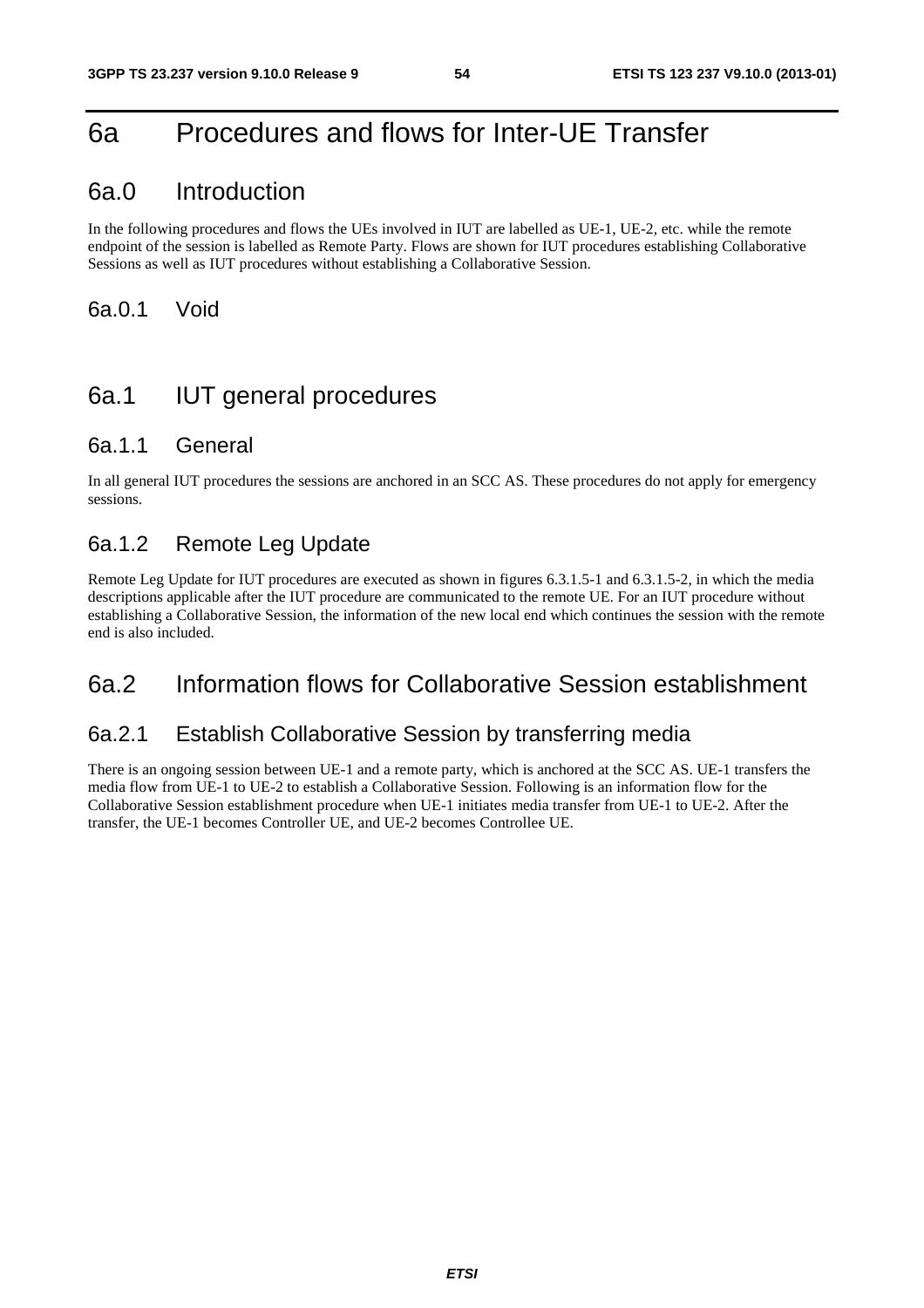

**Figure 6a.2.1-1: Establish Collaborative Session by transferring media** 

- 1. UE-1 sends an IUT media transfer request to the SCC AS to transfer Media Flow-A from UE-1 to UE-2. The IUT media transfer request shall include the enough information for the SCC AS to:
	- identify that the transferred media flow is Media Flow-A;
	- identify that the target of the transferred media flow is UE-2;
	- keep the control of the Collaborative Session in UE-1.
- 2. The SCC AS sends request to establish Access Leg at UE-2 for Media Flow-A. The SCC AS removes Media Flow-A from UE-1, and updates the Remote Leg using the Remote Leg Update procedure as specified in clause 6a.1.2.
- 3. The SCC AS sends an IUT media transfer response to UE-1. A Collaborative Session is established, for which UE-1 becomes the Controller UE and UE-2 becomes a Controllee UE.

When the above transfer is completed the SCC AS retains the service state (e.g. media flows status) of UE-1 and UE-2, and UE-1 retains the control of the Collaborative Session.

- NOTE 1: UE-1 can transfer other media flows from UE-1 by repeating the above steps 1-3.
- NOTE 2: If, besides Media Flow-A, there are other media flows between UE-1 and the remote party, these other media flows shall not be impacted by the above Inter-UE Transfer operation, i.e. these other media flows remain on UE-1.

### 6a.2.2 Establish Collaborative Session with new media

The following information flow shows the Collaborative Session establishment procedure. There is an ongoing IMS session with Media Flow-A between UE-1 and a remote party, which is anchored at the SCC AS. UE-1 wants to add a new Media Flow-B on another UE-2 to the current ongoing IMS session to establish a Collaborative Session.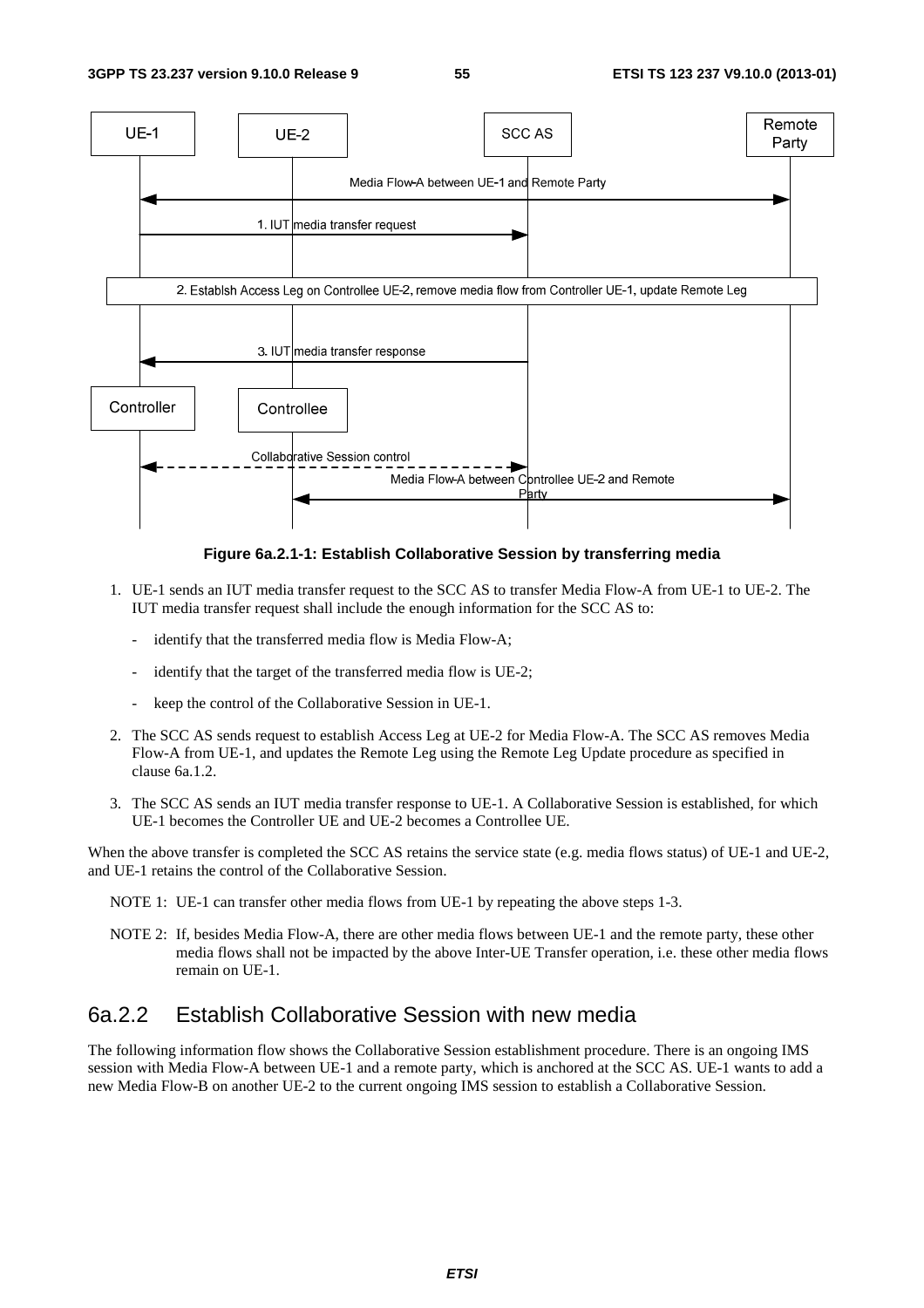

#### **Figure 6a.2.2-1: Flow for Collaborative Session establishment with new media flow on another UE**

- 1. UE-1 decides to add a new Media Flow-B to UE-2. It sends an IUT add media request to the SCC AS, indicating that a new Media Flow-B will be added to UE-2. The request shall include enough information for the SCC AS to:
	- identify that the added media flow is Media Flow-B;
	- identify that the target of the added media flow is UE-2;
	- keep the control of the Collaborative Session in UE-1;
- 2. The SCC AS sends the IUT add media request to UE-2, indicating that a new Media Flow-B will be created on UE-2. Media Flow-B between UE-2 and remote party is established. The Remote Leg is updated accordingly.
- 3. After the successful establishment of the Media Flow-B on UE-2, the SCC AS sends an IUT add media response back to UE-1. A Collaborative Session is established, for which UE-1 becomes the Controller UE and UE-2 becomes a Controllee UE and Media Flow-A and Media Flow-B become part of the Collaborative Session under the control of UE-1..

## 6a.3 Media Transfer within Collaborative Session

### 6a.3.1 Controller UE initiated media transfer from Controller UE to Controllee UE

A Collaborative Session is already established using procedures shown in clause 6a.2. Following is an information flow for UE-1 performing media transfer to UE-2; after the transfer, the UE-1 keeps the role of the Controller UE, and UE-2 is Controllee UE. If UE-2 is not involved in the Collaborative Session controlled by UE-1 before the media transfer, there is at least another Controllee UE involved in the Collaborative Session before the media transfer, which is not shown in the information flow.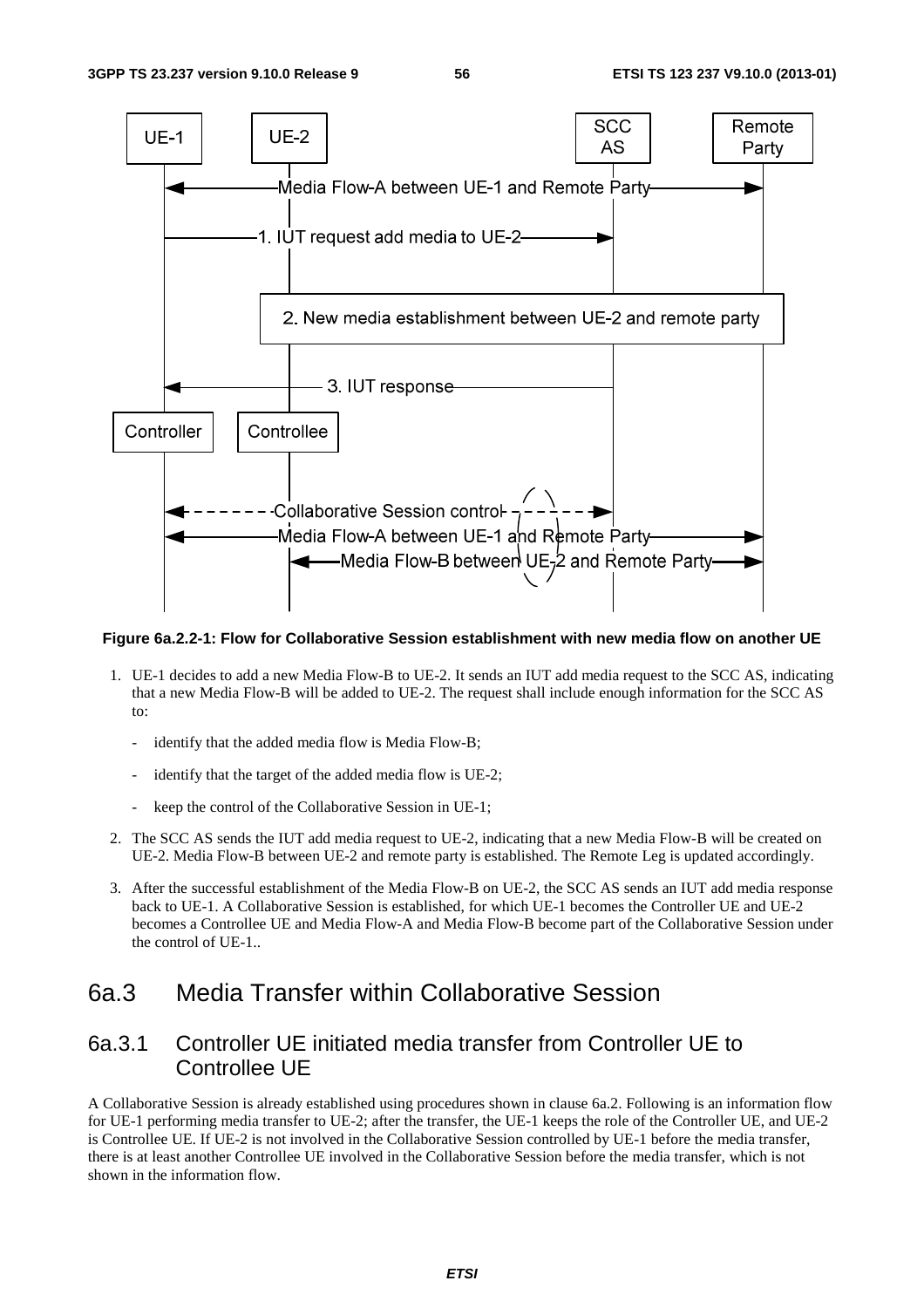

#### **Figure 6a.3.1-1: Controller UE initiated media transfer from Controller UE to Controllee UE**

- 1. UE-1 sends IUT media transfer request to the S-CSCF to transfer the Media-A from UE-1 to UE-2. The IUT media transfer request shall include the enough information for the SCC AS to:
	- identify that the transferred media flow is Media Flow-A;
	- identify that the source of the transferred media flow is UE-1;
	- identify that the target of the transferred media flow is UE-2;
	- keep the control of the Collaborative Session in UE-1.
- 2. The SCC AS sends transfer request to establish a session with UE-2 for the Media Flow-A, removes Media Flow-A from UE-1, and updates the Remote Leg using the Remote Leg Update procedure as specified in clause 6a.1.2.
- 3. The SCC AS sends media transfer response to UE-1.

When the above transfer is completed the SCC AS retains the service state (e.g. media flows status) of UE-1 and UE-2, and the UE-1 retains the control of the Collaborative Session.

NOTE 1: UE-1 can transfer other media flows from UE-1 by repeating the above steps 1-3.

NOTE 2: If, besides the Media Flow-A, there are other media flows in the Collaborative Session, these other media flows shall not be impacted by the above Inter-UE Transfer operation.

## 6a.3.2 Controller UE initiated media transfer from Controllee UE to Controller UE

A Collaborative Session is already established using procedures shown in clause 6a.2, the UE-1 keeps the role of the Controller UE, and UE-2 is Controllee UE. Following is an information flow for UE-1 initiating media transfer from UE-2 to UE-1.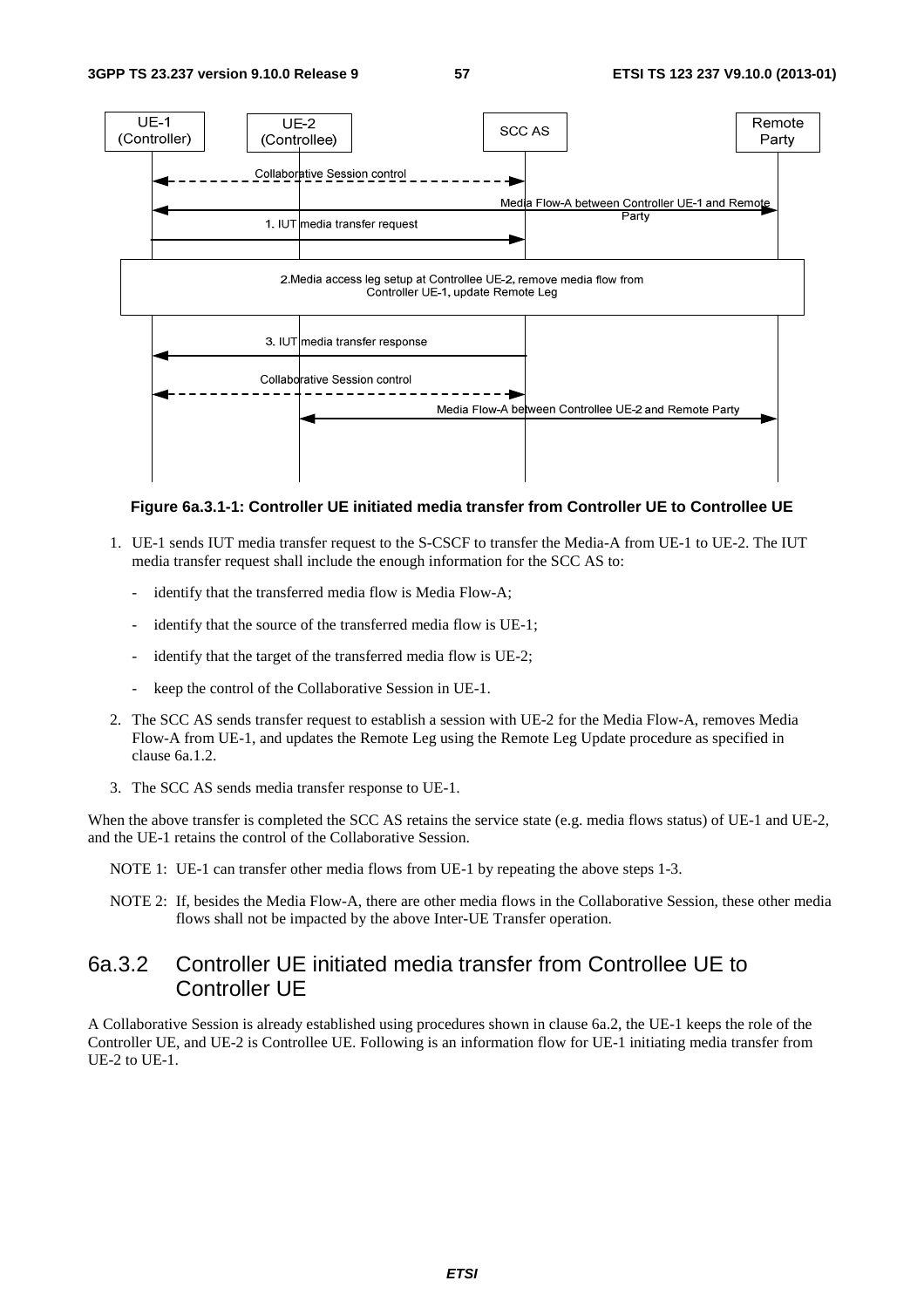

#### **Figure 6a.3.2-1: Controller UE initiated media transfer from Controllee UE to Controller UE**

- 1. UE-1 sends IUT media transfer request to the SCC-AS to transfer the Media-A from UE-2 to UE-1. The IUT media transfer request shall include the enough information for the SCC AS to:
	- identify that the transferred media flow is Media-A;
	- identify the source of the media flow is UE-2;
	- identify that the target of the transferred media flow is UE-1;
- 2. The SCC AS initiates the transfer by setting up Media-A towards Controller UE-1, removing Media-A from Controllee UE-2, and updates the Remote Leg using the Remote Leg Update procedure as specified in clause 6a.1.2. After the transfer, Media-A will be between Controller UE-1 and remote party.
- NOTE 1: If no more media flow remains on the access leg between SCC AS and Controllee UE-2, the Access Leg between UE-2 and the SCC AS is released and Controllee UE-2 will no longer be part of the Collaborative Session.
- 3. The SCC AS sends media transfer response to UE-1.

When the above transfer is completed the SCC AS retains the service state (e.g. media flows status) of UE-1 and UE-2, and the UE-1 retains the control of the Collaborative Session.

- NOTE 2: UE-1 can transfer other media flows from UE-2 by repeating the above steps 1-3.
- NOTE 3: If, besides Media-A, there are other media flows in the Collaborative Session, these other media flows shall not be impacted by the above Inter-UE Transfer operation.

### 6a.3.3 Controller UE initiated media transfer from Controllee UE to another Controllee UE

UE-1, UE-2 and UE-3 are engaged in a Collaborative Session established using procedures shown in clause 6a.2 for which UE-1 is the Controller UE and UE-2 is a Controllee UE. There is media flow, Media-A, between UE-2 and Remote Party. The following figure presents an information flow of UE-1 performing IUT media transfer from UE-2 to UE-3 after which UE-1 retains the role of the Controller UE and UE-3 becomes Controllee UE. The following information flow applies to cases in which UE-3 may or may not be part of Collaborative Session before the media transfer.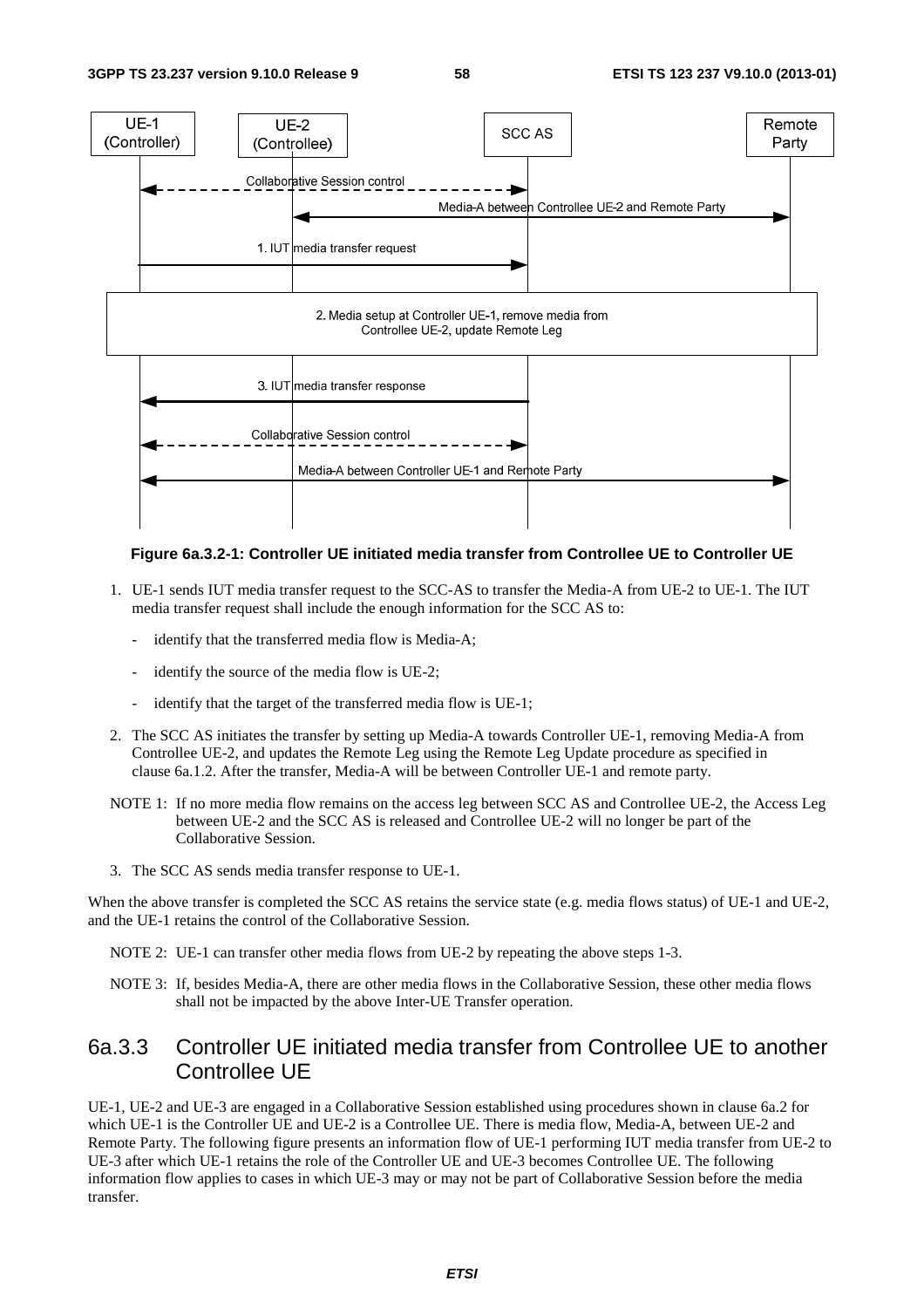

#### **Figure 6a.3.3-1: Controller UE initiated media transfer from Controllee UE to another Controllee UE**

- 1. UE-1 sends IUT media transfer request to the SCC AS to transfer the Media-A from UE-2 to UE-3. The IUT media transfer request shall include the enough information for the SCC AS to:
	- identify that the transferred media flow is Media Flow-A;
	- identify that the target of the transferred media flow is UE-3;
	- keep the control of the Collaborative Session in UE-1.
- 2. The SCC AS sends request to establish Access Leg on UE-3 for Media Flow-A, removes Media Flow-A from UE-2, and updates the Remote Leg using the Remote Leg Update procedure as specified in clause 6a.1.2.
- 3. The SCC AS sends media transfer response to UE-1.

When the Inter-UE Transfer is completed UE-1 keeps the Collaborative Session control.

- NOTE 1: UE-1 can transfer other media flows from UE-2 by repeating the above steps 1-3.
- NOTE 2: If, besides the Media Flow-A, there are other media flows in the Collaborative Session, these other media flows shall not be impacted by the above Inter-UE Transfer operation.
- 6a.3.4 Void

## 6a.4 Media adding/deleting/releasing within Collaborative Session

### 6a.4.1 Controller UE initiated add new media on Controller UE

UE-1, UE-2 are engaged in a Collaborative Session established using procedures shown in clause 6a.2 for which UE-1 is the Controller UE and UE-2 is a Controllee UE, which has a media flow-A with the remote party. The following flows shows how the Controller UE-1 adds a media flow-B to itself, which may result in a new Access Leg, or it could be an additional media flow for an already existing session for the Controller UE-1.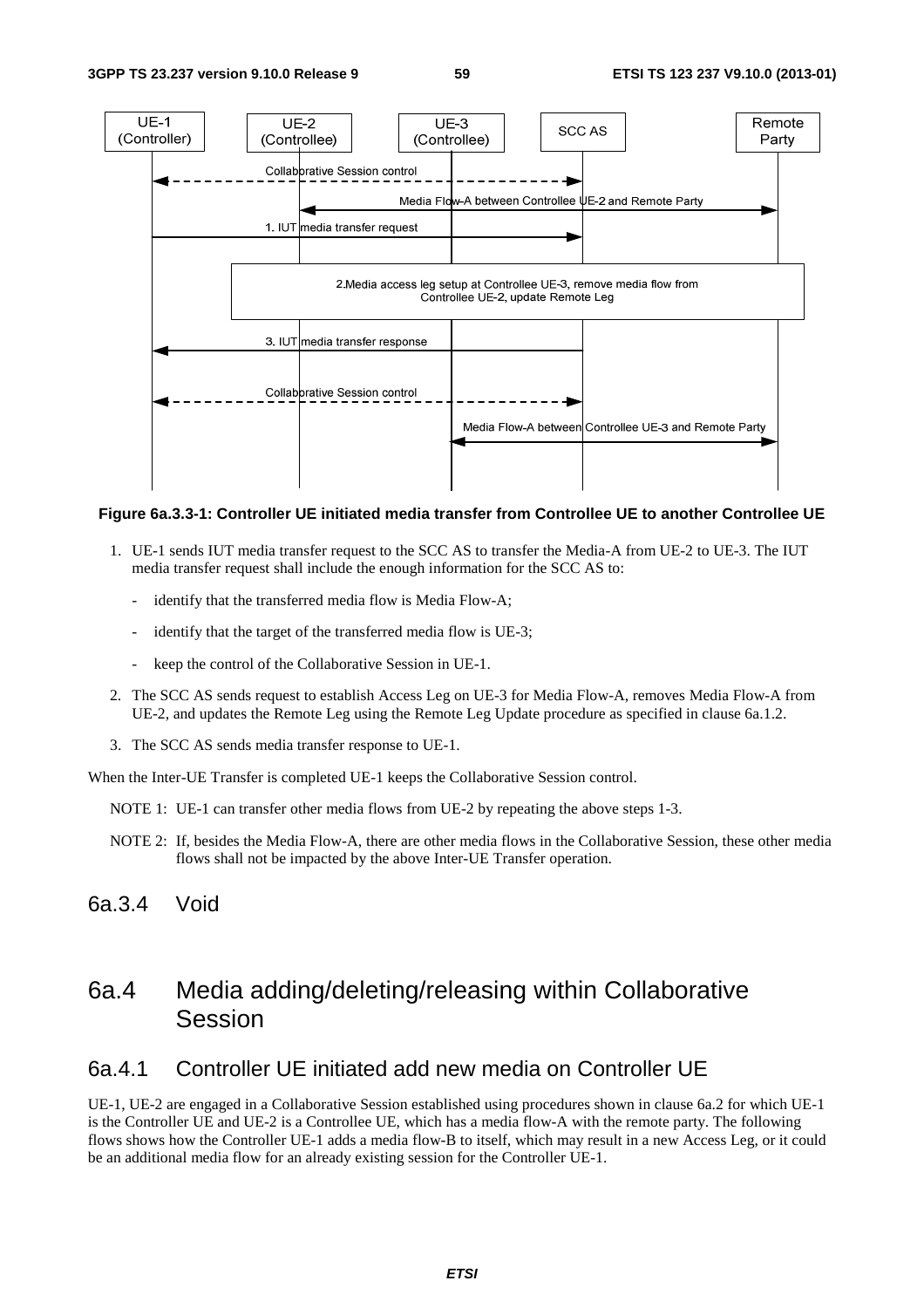

**Figure 6a.4.1-1: Controller UE initiated add new media On Controller UE** 

- 1. Controller UE-1 decides to add a new media flow-B to itself, and performs an IUT add media request for the particular media requested. The IUT media transfer request shall include enough information for the SCC AS to:
	- identify that the added media flow is media flow-B;
	- identify that the target of the added media flow is the Controller UE-1 itself;
- 2. The new media flow-B is setup for Controller UE-1, and the Remote Leg is updated as well with the newly added media flow-B using the Remote Leg Update procedure as specified in clause 6a.1.2. After this, the new media flow-B will be established between the Controller UE-1 and the Remote Party.
- 3. The IUT addition of media is completed.

### 6a.4.2 Controller UE initiated add new media on Controllee UE

UE-1, UE-2 are engaged in a Collaborative Session established using procedures shown in clause 6a.2 for which UE-1 is the Controller UE and UE-2 is a Controllee UE, the following flows shows how the Controller UE-1 adds a media flow to Controllee UE-2 which could result in a new Access Leg for the Controllee UE-2, or it could be an additional media flow for an already existing session for the Controllee UE-2. The following information flow also applies to case in which UE-2 may not be part of Collaborative Session before the media addition. In this case, there is at least another Controllee UE involved in the Collaborative Session before the media addition, which is not shown in the information flow.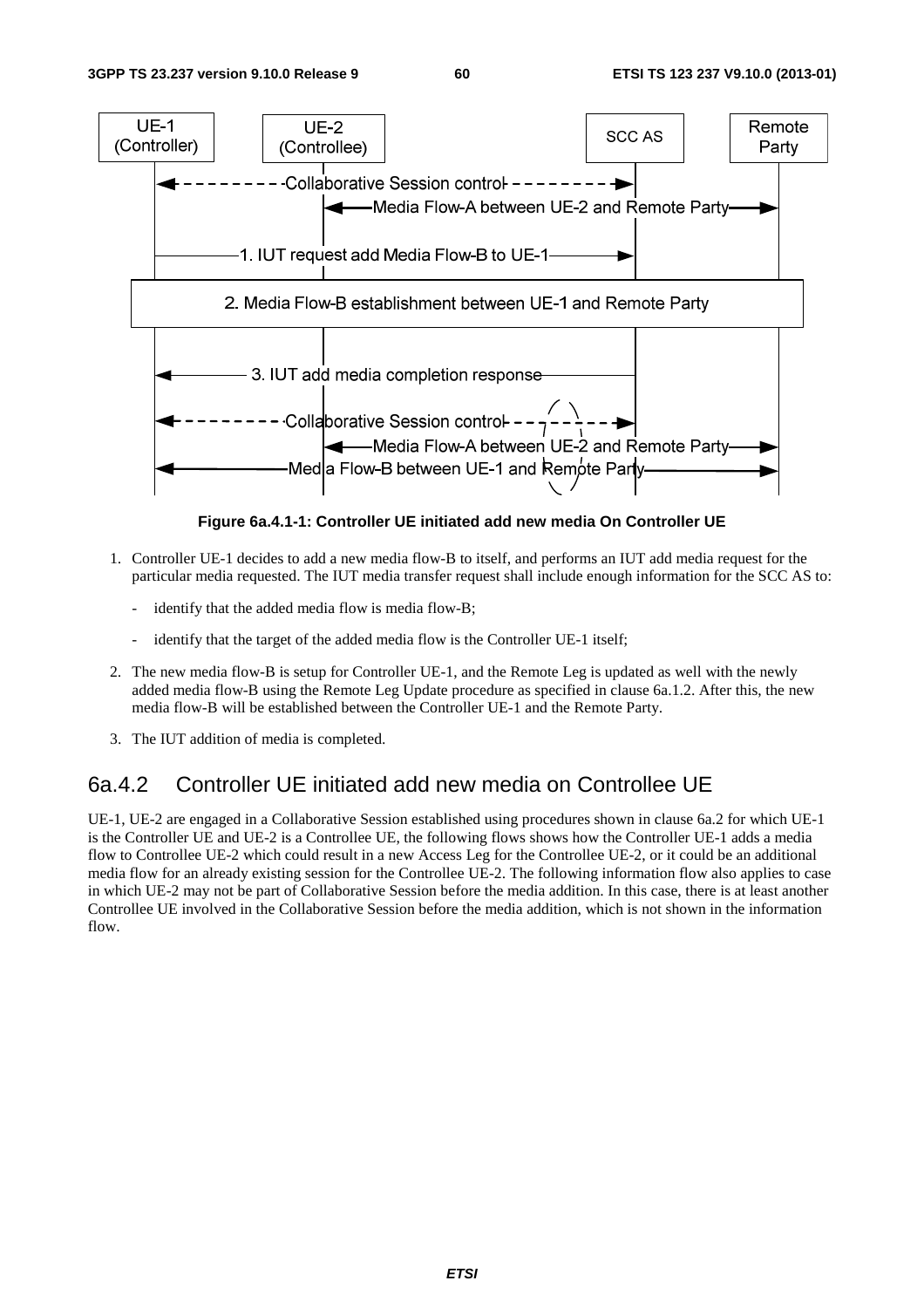

**Figure 6a.4.2-1: Controller UE initiated add new media On Controllee UE** 

- 1 Controller UE-1 decides to add a new media flow to Controllee UE-2, and performs an IUT add media request for the particular media requested. The IUT add media request shall include enough information for the SCC AS to:
	- identify that the added media flow is Media Flow-A;
	- identify that the target of the added media flow is Controllee UE-2.
- 2 The new Media Flow-A is setup for Controllee UE-2. The Remote Leg is updated as well with the newly added media flow using the Remote Leg Update procedure as specified in clause 6a.1.2. After this, the new media flow will be established between Controllee UE-2 and the Remote Party.
- 3. The IUT addition of media is completed.

### 6a.4.3 Controller UE Initiated Release Media (media flow on the Controller UE)

The information flow shows the Controller UE releasing a media flow that is originated from the Controller UE. As a pre-requisite, there exists a Collaborative Session with two media flows, flow–A on the Controller UE (UE-1) and Flow–B on the Controllee UE (UE-2).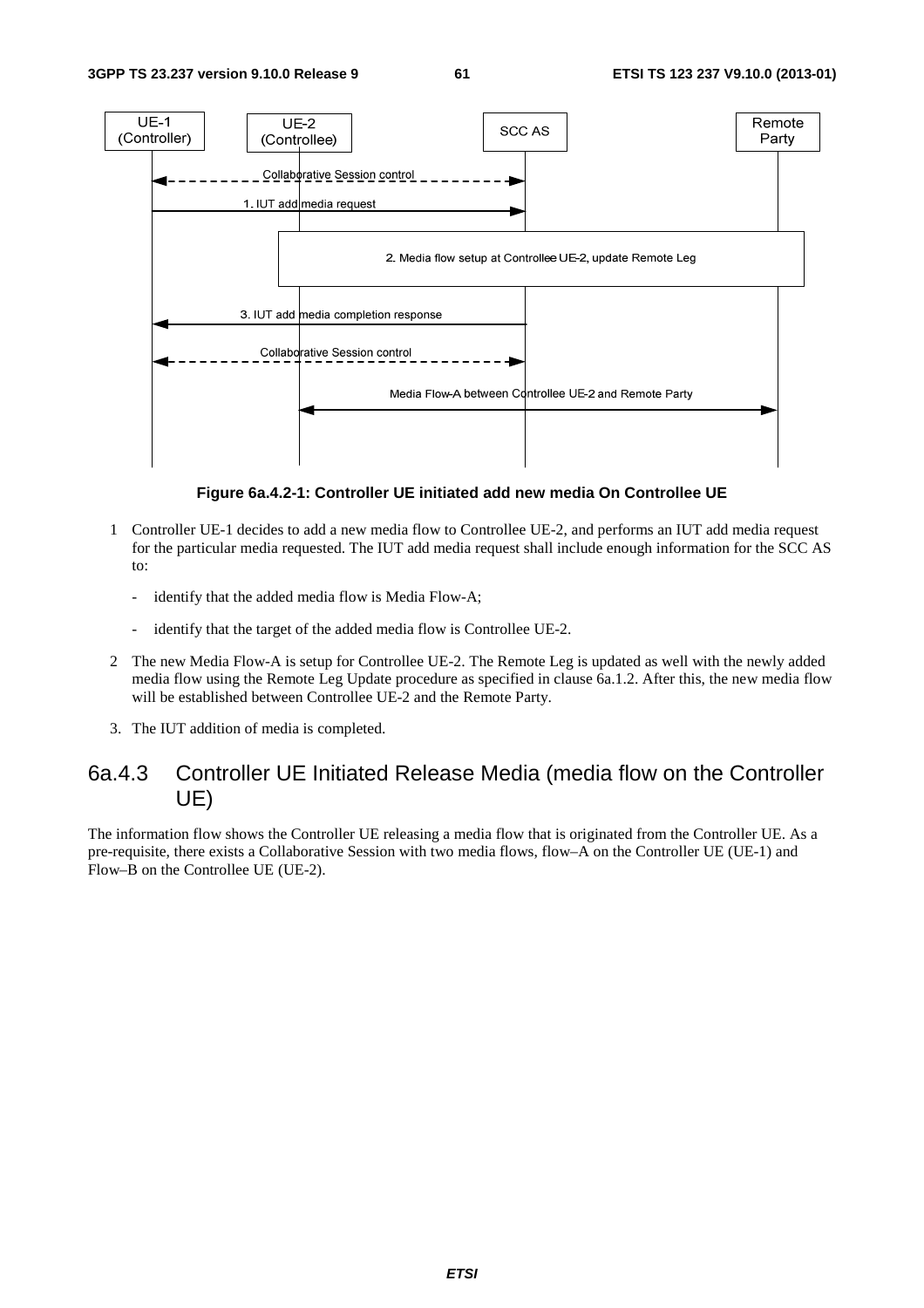

**Figure 6a.4.3-1: Controller UE Initiated Media release – media on Controller UE** 

- 1. UE-1 sends a Release Media request to the SCC AS to remove Media-A from the Collaborative Session. The IUT media release request shall include enough information for the SCC AS to:
	- identify that the media is Media Flow-A;
	- identify that the released media is on UE-1;
	- keep the control of Collaborative Session in UE-1.
- 2. The SCC AS updates the Remote Leg with media flow –A removed.
- 3. The SCC AS sends release media response to UE-1. UE-1 releases media flow A at its end.

The Collaborative Session continues to exist after the procedure is complete.

### 6a.4.4 Controller UE Initiated Release Media (media flow on the Controllee UE)

The information flow shows the Controller UE releasing a media flow from a Controllee UE. As a pre-requisite, there exists a Collaborative Session with two media flows, flow–A on the Controller UE (UE-1) and Flow–B on the Controllee UE (UE-2).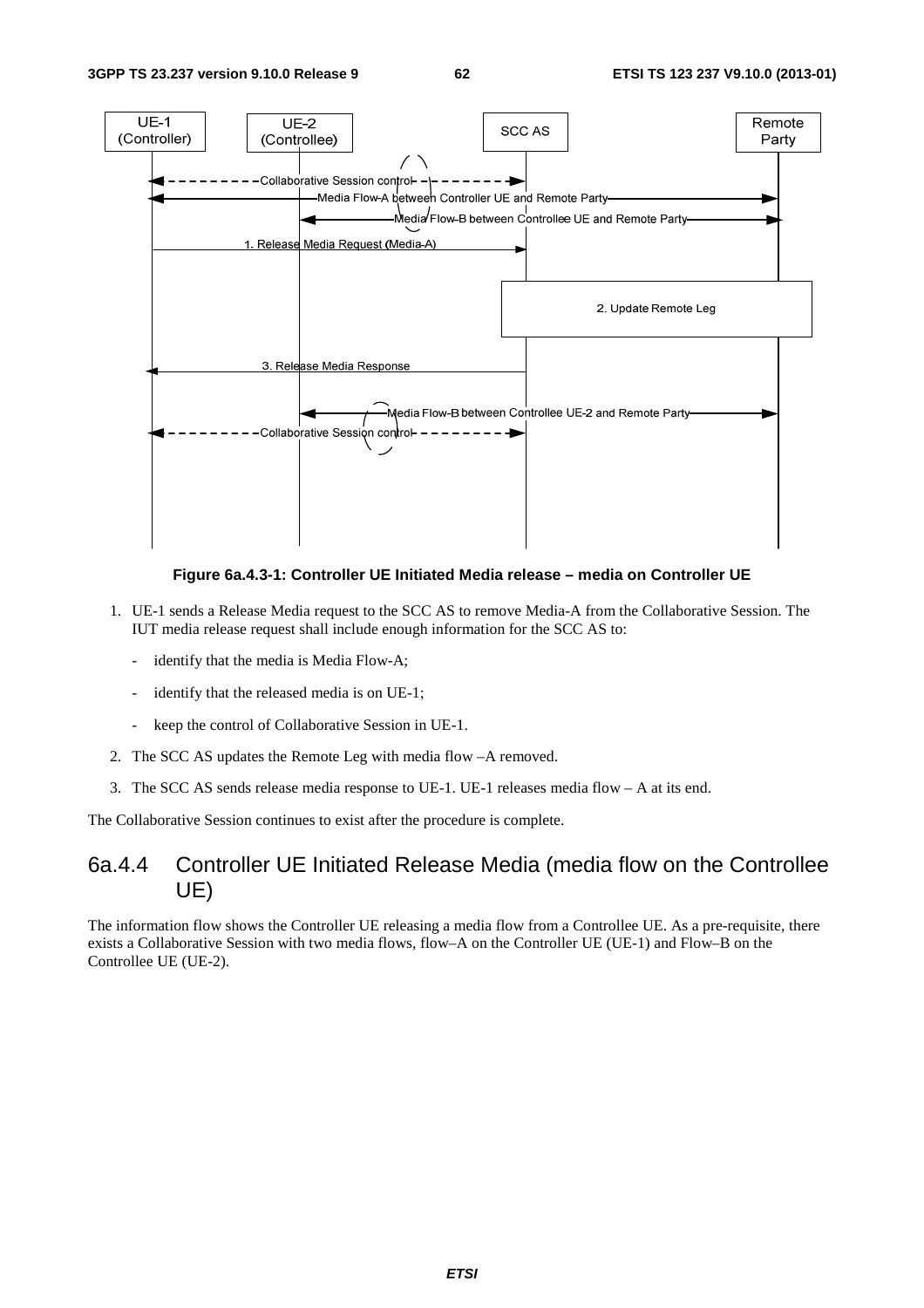

**Figure 6a.4.4-1: Controller UE Initiated Media release – media flow on Controllee UE** 

- 1. UE-1 sends a Release Media request to the SCC AS to remove Media-A from the Collaborative Session. The request includes the information pertaining to media flow -B:
	- identify that the released media is Media Flow-B;
	- identify that the released media is on UE-2:
	- keep the control of Collaborative Session in UE-1.
- 2. The SCC identifies media flow B as associated with UE-2 (controlee UE) and sends the Release Media Request to UE-2. The request identifies the media flow–B that needs to be removed and the media flow is removed. If no more media flows remain on UE-2 that are participating in the Collaborative Session, the SCC AS releases the access leg from UE-2.
- 3. UE-2 sends back Release Media response back to SCC AS.
- 4. The SCC AS updates the Remote Leg with media flow–B removed.

Step 2 and step 4 may be executed in any order.

5. The SCC AS sends release media response to UE-1.

If UE-2 has left the Collaborative Session at step 2 and no other Controllee UE remain in this Collaborative Session, this Collaborative Session becomes a normal IMS session.

### 6a.4.5 Controllee UE initiated release media on itself

As per standard IMS UE behaviour, a Controllee UE may initiate a release of a media flow that it terminates. In this case, this media release on the access leg is notified to the Controller UE, which may decide to transfer this media flow to another UE under the same subscription, or to remove it from the Collaborative Session (i.e. remove it on the remote leg).

The following information flow shows a Controllee UE initiating the release of a media flow that it terminates, and Controller UE being informed of this release by the SCC AS. As a pre-requisite, there exists a Collaborative Session of which UE-1 is the Controller UE and UE-2 is a Controllee UE terminating a media flow, Media Flow A. There may be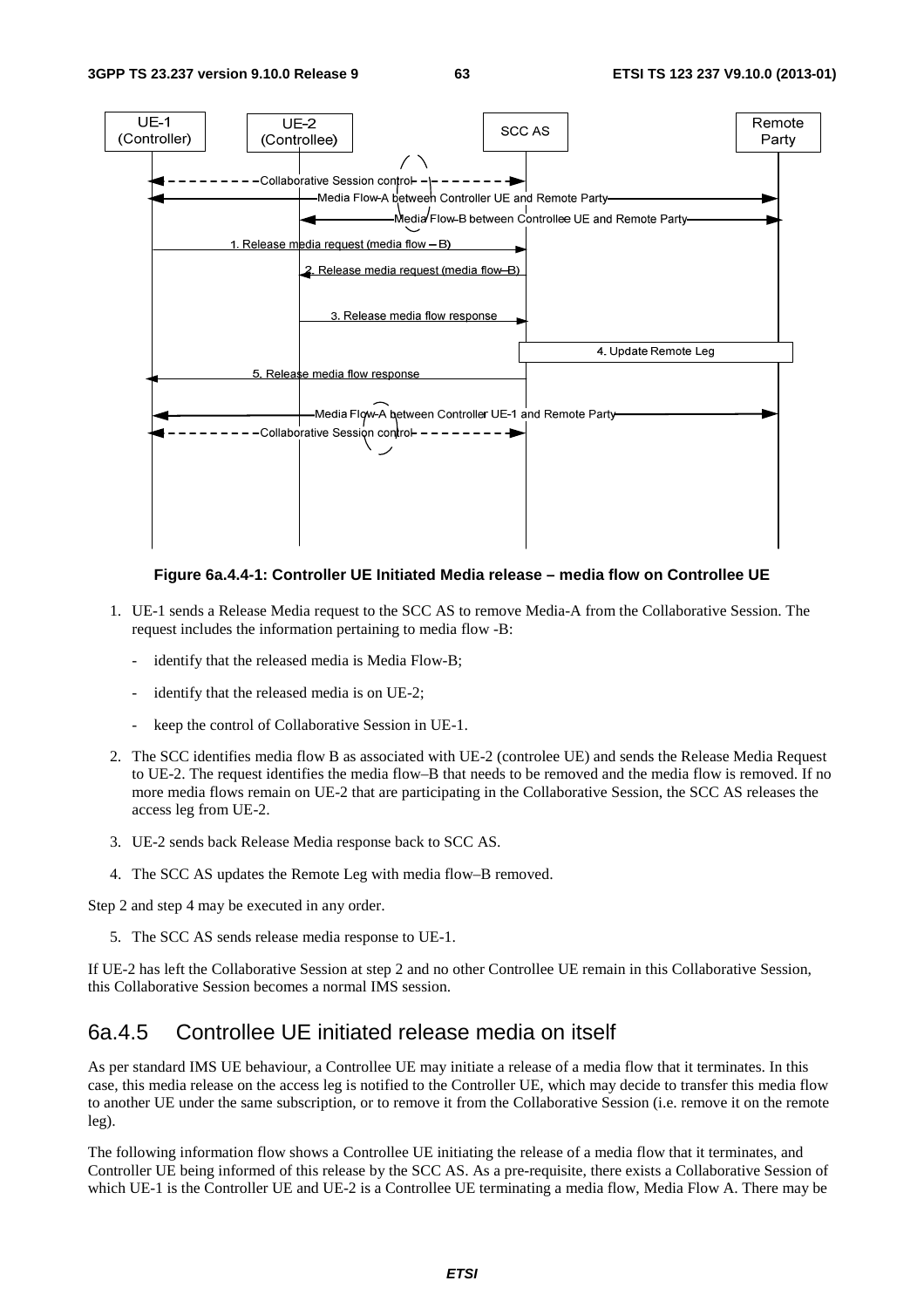other media flows (on UE 1, UE-2 or other UEs) within the Collaborative Session; such media flows and UEs are not shown on this information flow; they shall not be impacted by this operation.



**Figure 6a.4.5-1: Controllee UE initiated release media flow on itself** 

- 1. Controllee UE-2 sends a request to release Media Flow A (that it terminates), using standard IMS procedure.
- 2. The SCC AS identifies that Media Flow A is under Collaborative Session control of UE-1. The SCC AS indicates to Controller UE-1 that Controllee UE-2 has released Media Flow A.
- 3. Controller UE-1 initiates one of the following procedures, in order to transfer Media Flow A to another UE under the same subscription, or to remove it from the Collaborative Session:
	- Controller UE initiated media transfer from Controllee UE to Controller UE, specified in clause 6a.3.2;
	- Controller UE initiated media transfer from Controllee UE to another Controllee UE, specified in clause 6a.3.3;
	- Controller UE initiated release media (media flow on the Controllee UE), specified in clause 6a.4.3;
	- Controller UE initiated release Collaborative Session, specified in clause 6a.5.1.
- 4. The SCC AS updates the Remote Leg while executing the procedure initiated by Controller UE-1 at step 3.

## 6a.4.6 Controllee UE initiated modify media on itself

As per standard IMS UE behaviour, a Controllee UE may initiate a modification of a media flow that it terminates.

The following information flow shows a Controllee UE initiating the modification of a media flow that it terminates. As a pre-requisite, there exists a Collaborative Session of which UE-1 is the Controller UE and UE-2 is a Controllee UE terminating a media flow, Media Flow A. There may be other media flows (on UE-1, UE-2 or other UEs) within the Collaborative Session; such media flows and UEs are not shown on this information flow; they shall not be impacted by this operation.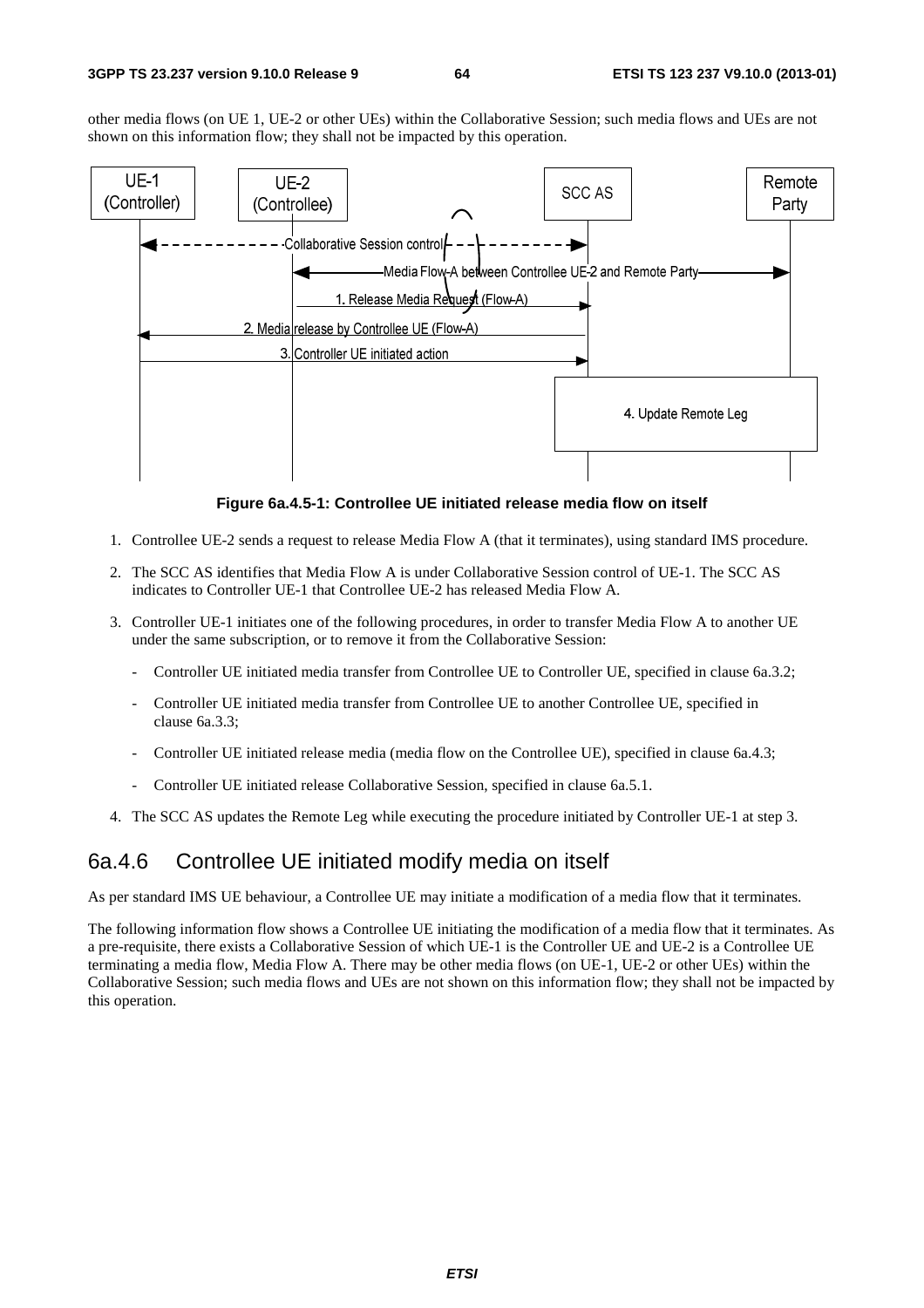

**Figure 6a.4.6-1: Controllee UE initiated modify media flow on itself** 

- 1. Controllee UE-2 sends a request to modify the characteristics of Media Flow-A (that it terminates), using standard IMS procedure.
- 2. The SCC AS updates the Remote Leg for allowed media changes, providing the new media flow characteristics from UE-2.
- 3. The SCC AS sends a successful response to the request sent by UE-2 at step 1.

## 6a.4.7 Remote party initiated add new media

The following is an example of an information flow where remote party wants to modify an existing session with UE-1 to add Media Flow-B. In this information flow, UE-1 and UE-2 belong to the same user subscription. UE-1 is the Controller UE and UE-2 is a Controllee UE. If UE-2 is not involved in the Collaborative Session controlled by UE-1 before the media addition, there is at least another Controllee UE involved in the Collaborative Session before the media addition which is not shown in the information flow.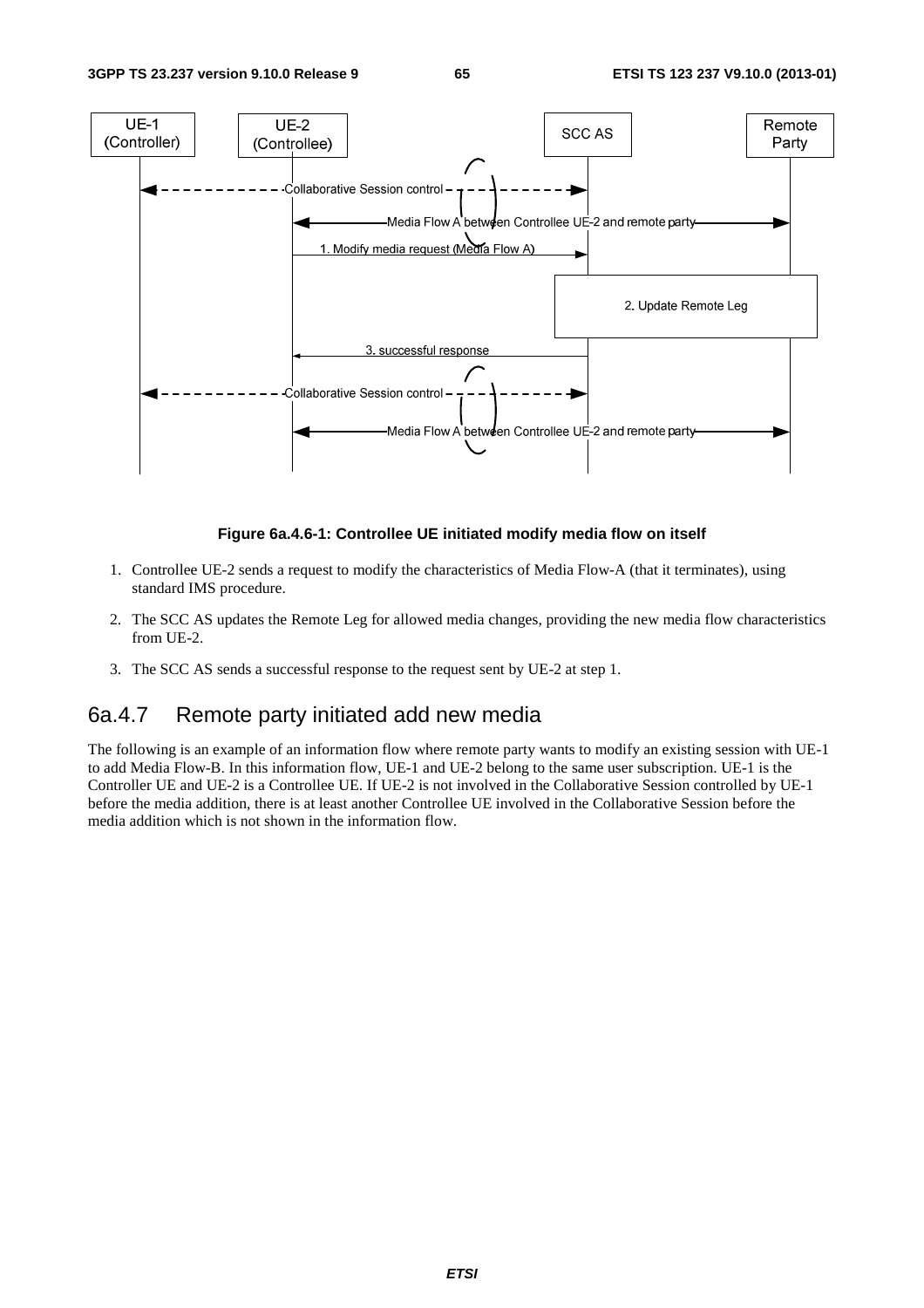

**Figure 6a.4.7-1: Remote party initiated add new media** 

- 1. Remote party sends an Add Media request to add Media Flow-B to an existing session between UE-1 and remote party as per TS 23.228 [4].
- 2. SCC AS forwards the Add Media request to UE-1 according to the procedures defined in TS 23.228 [4].

Step 3a is for the case Controller UE wants to add Media Flow-B to itself.

3a. The session setup is completed. The new Media Flow-B will after this be established between UE-1 and remote party, and be involved in the Collaborative Session controlled by UE-1.

Steps 3b and 5b are for the case Controller UE wants to add Media Flow-B to a different UE while retaining control for the added media.

- 3b. Controller UE-1 sends an IUT-Redirect-Media request to SCC AS. The IUT-Redirect-Media request needs to include at least the following information:
	- identify that Media Flow-B needs to be redirected to UE-2.
- 4b. SCC AS sends an Add Media Flow-B to UE-2.
- 5b. The session setup is completed. When the add media operation is completed, there is Media Flow-B between UE-2 and remote party. There is a Collaborative Session established between UE-1 and UE-2. The Media-B is controlled by UE-1.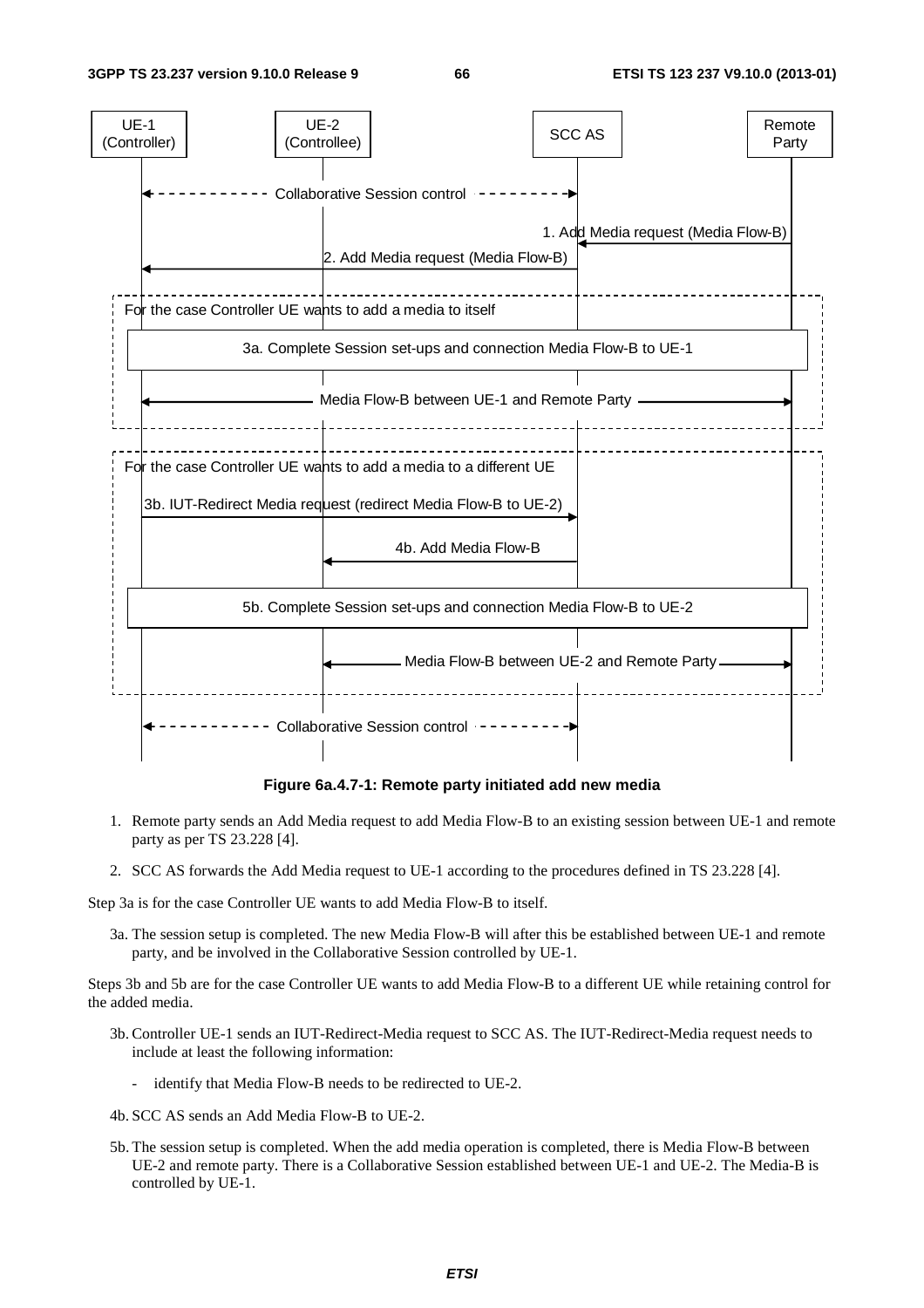- NOTE 1: If UE-2 was not involved in the Collaborative Session controlled by UE-1 before the media addition, UE-2 becomes a Controllee UE when the media addition is completed.
- NOTE 2: If remote party wants to add more than one media flows to an existing session, these media flows can be distributed to several different UEs by repeating the above steps 3b-5b.

### 6a.4.8 Remote party initiated release media

The following is an example of an information flow where remote party wants to remove one of media flows, Media Flow-B from an ongoing session. In this information flow, UE-1 and UE-2 belong to the same user subscription. UE-1 is a Controller UE and UE-2 is a Controllee UE.



**Figure 6a.4.8-1: Remote party initiated release media** 

1. Remote party uses standard IMS procedures defined in TS 23.228 [4] to remove Media Flow-B from the session.

Step 2a is for the case the released media is bound to Controller UE.

2a. The removal of Media Flow-B between Controller UE-1 and remote party is completed.

Steps 2b and 3b are for the case the released media is bound to Controllee UE.

- 2b. The removal of Media Flow-B between Controllee UE-2 and remote party is completed.
- NOTE 1: If no more media remains on the Access Leg between SCC AS and Controllee UE-2, this Access Leg is released and Controllee UE-2 will no longer be part of the Collaborative Session.
- 3b. SCC AS informs Controller UE-1 that the Media Flow-B on UE-2 was removed.
- NOTE 2: If no more Controllee UE remains after the media removal, the Collaborative Session is terminated and there will be a general IMS session between UE-1 and remote party.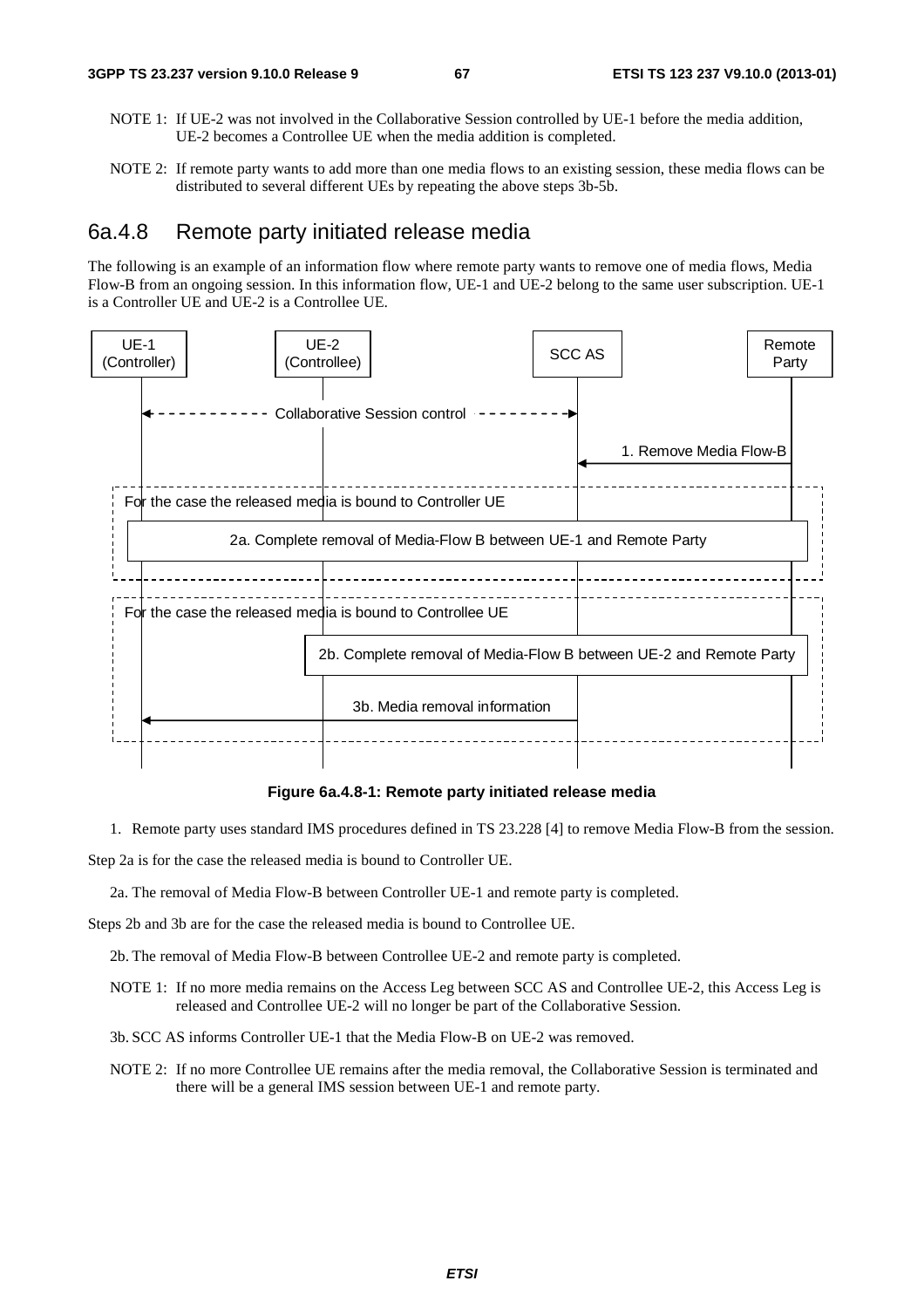## 6a.4.9 Remote party initiated media modification

A Collaborative Session is already established using procedures shown in clause 6a.2. The following is an example of an information flow where remote party wants to modify one of media flows, Media Flow-B from an ongoing session. In this information flow, UE-1 and UE-2 belong to the same user subscription. UE-1 is a Controller UE and UE-2 is a Controllee UE.



**Figure 6a.4.9-1: Remote party initiated media modification** 

1. Remote party uses standard IMS procedures defined in TS 23.228 [4] to modify Media Flow-B from the session.

Step 2a is for the case the modified media is bound to Controller UE.

2a. The modification of Media Flow-B between Controller UE-1 and remote party is completed.

Steps 2b – 3b are for the case the modified media is bound to Controllee UE.

2b. The modification of Media Flow-B between Controllee UE-2 and remote party is completed.

3b. If the media modification is hold or resume, SCC AS informs Controller UE-1 that the Media Flow-B on UE-2 was modified.

# 6a.5 Collaborative Session release

## 6a.5.1 Controller UE Initiated Release Collaborative Session

The following information flow shows the Controller UE releasing a Collaborative Session to release all the media flows with remote party. As a pre-requisite, there exists a Collaborative Session with two media flows, Media Flow–A on the Controller UE (UE-1) and Media Flow–B on the Controllee UE (UE-2).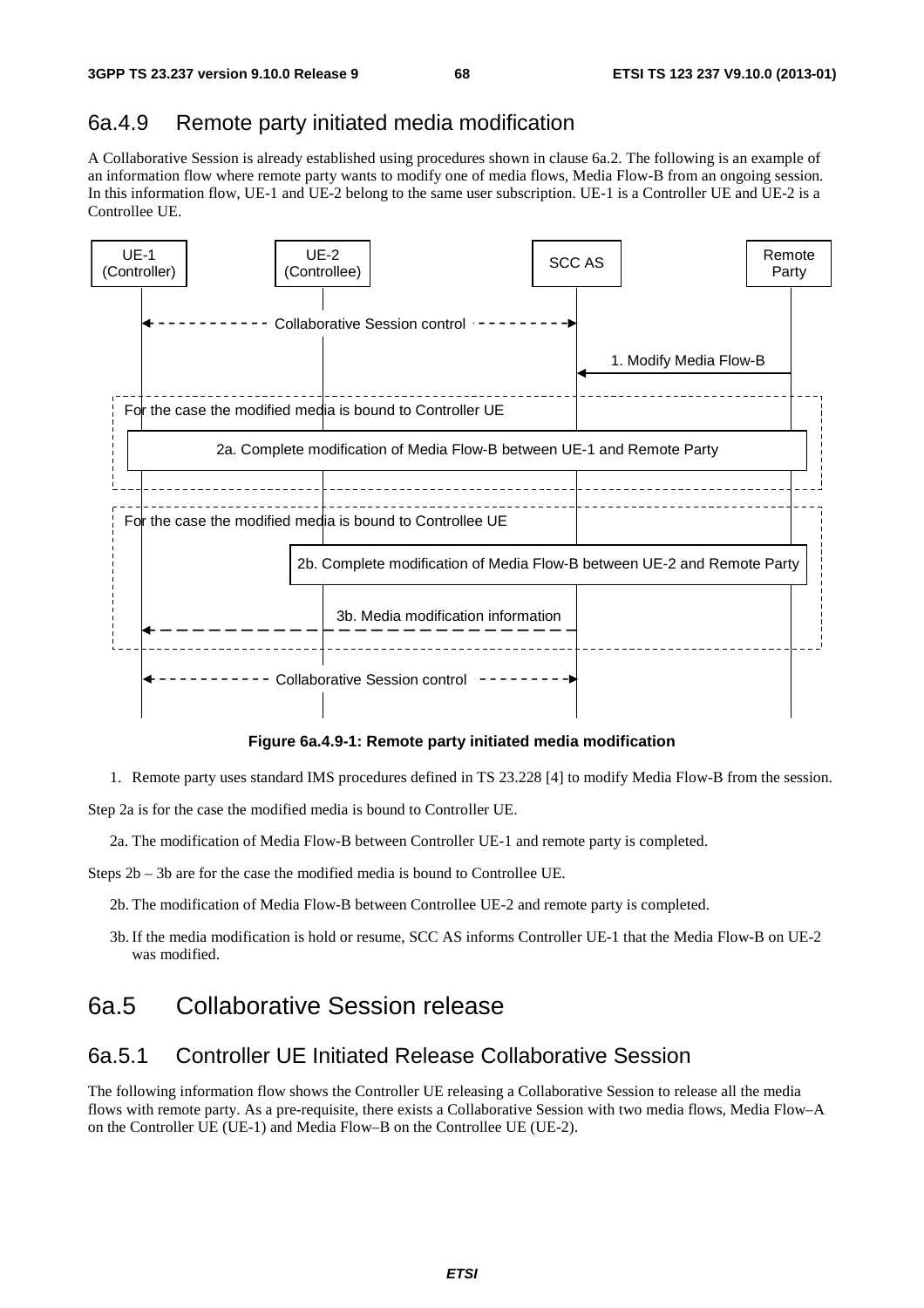

**Figure 6a.5.1-1: Controller UE initiated Collaborative Session release** 

- 1. UE-1 sends a Release Collaborative Session request to the SCC AS to release the Collaborative Session and to release the Media Flow-B on UE-2: UE-1 removes Media Flow-A that is participating in the Collaborative Session.
- 2. The SCC AS identifies the Collaborative Session and the participating Access Leg from Controllee UE. SCC AS sends the Release Access Leg request to UE-2. The request identifies the Access Leg that needs to be released.
- 3. UE-2 releases the Access Leg and sends back Release Access Leg response to SCC AS.
- 4. The SCC AS releases the Remote Leg using IMS session release procedure as specified in TS 23.228 [4].
- 5. The SCC AS sends Release Collaborative Session response to UE-1.

### 6a.5.2 Remote Party Initiated Release Collaborative Session

The following shows the information flow where the remote party initiates the release of the session, which causes the SCC-AS to release the Collaborative Session.

UE-1 is a Controller UE and the other UEs are Controllee UEs.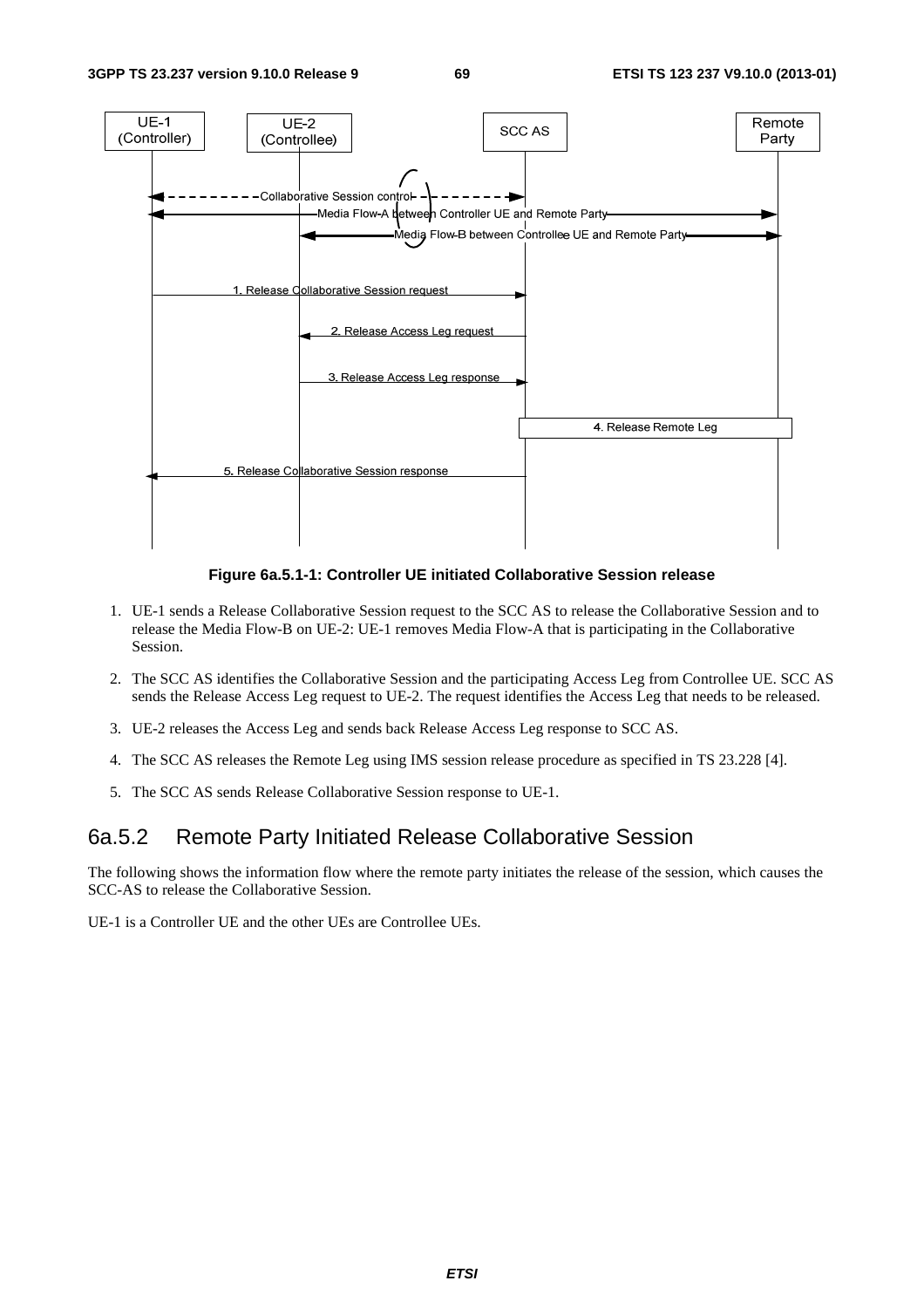

**Figure 6a.5.2-1: Remote Party Initiated Release Collaborative Session** 

- 1. The Remote Party decides to release the session, and therefore a Session Release Request is sent by the remote party to the SCC-AS.
- 2. The SCC-AS releases the Access Leg(s) towards the Controller UE-1.
- 3. The SCC-AS releases the Access Leg(s) towards the different Controllee UEs. This occurs in parallel with step 2.
- 4. When all Access Legs that belonged to the Collaborative Session have been released, the SCC-AS responds to the remote party.

## 6a.6 Inter-UE Transfer without establishing a Collaborative Session

UE-1 and UE-2 are under the same user subscription and share the same service profile. UE-1 is involved in IMS session with remote party. The information flow in Figure 6a.6-1 shows transfer of the session from UE-1 to UE-2. Since the entire session is transferred simultaneously, the roles of the Controller UE and Controllee UE are not applicable.

NOTE 1: This signalling flow does not require the UE-2 to have IUT capabilities.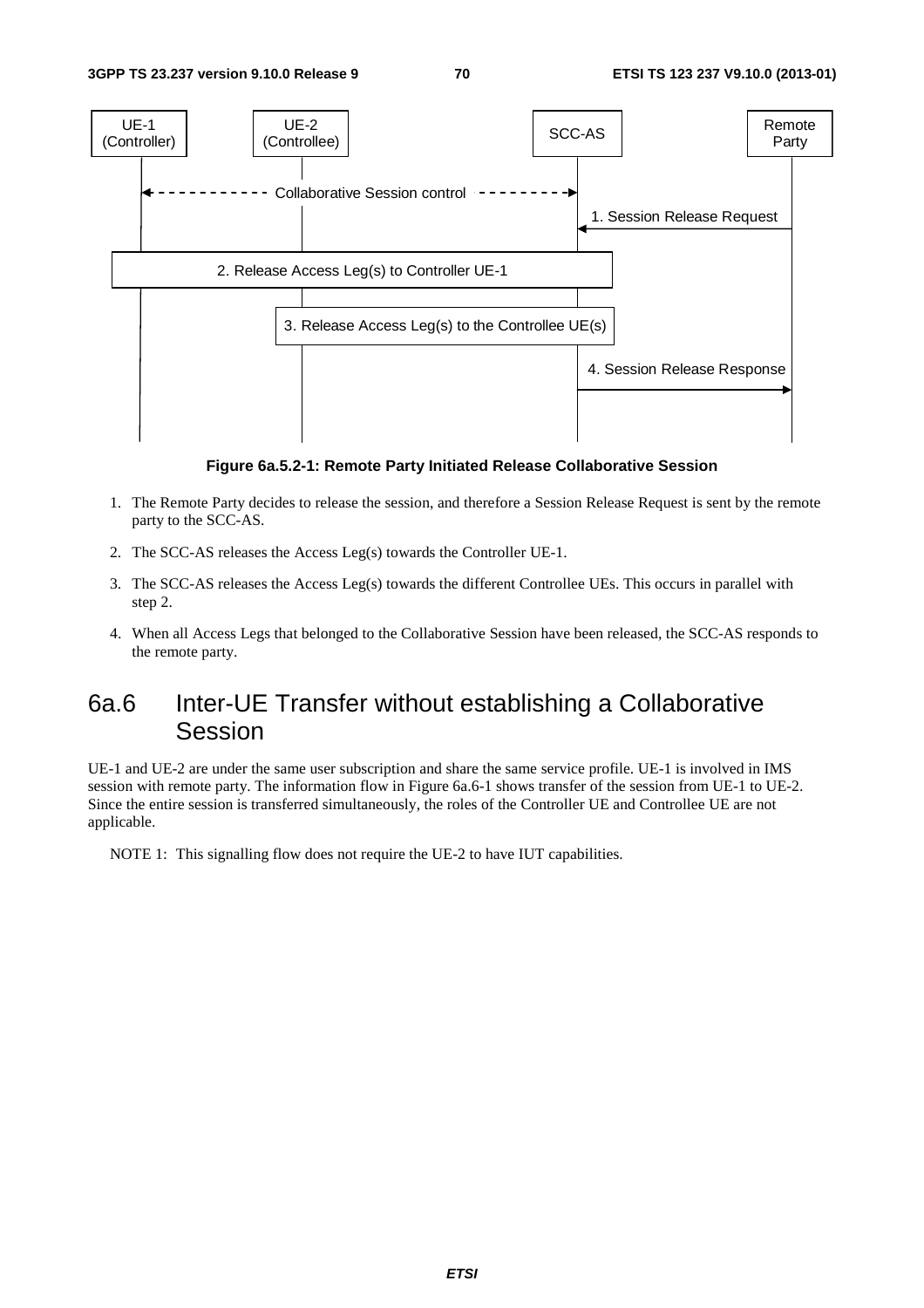

#### **Figure 6a.6-1: Inter-UE transfer without establishing Collaborative Session**

- 1. UE-1 sends IUT media and service control transfer request to the SCC AS to transfer the session that includes Media-A from UE-1 to UE-2. The IUT media and service control transfer request shall include enough information for the network to:
	- identify the transferred session;
	- identify that the target of the transferred session is UE-2;
	- identify the access leg of UE-1 to be transferred to UE-2.
- 2. The SCC AS initiates the media session setup procedure with UE-2 for the Media-A, and updates the Remote Party.
- 3. The SCC AS releases the session with UE-1.

When the above transfer is completed the SCC AS retains the service state (e.g. media flows status) of UE-2, and the UE-2 has the control of the IMS session.

- NOTE 2: If, besides the Media-A, there are other media flows in an unrelated session between UE-1 and Remote Party, the other media flows are not impacted by the above session transfer operation.
- NOTE 3: The set of Application Servers and services that are invoked for the overall session with the remote end is determined by the service profile of UE-1 and is not changed during this procedure. If UE-2 was under a different service profile than UE-1 (contrarily to what is assumed), this procedure would lead to a situation where UE-2 is involved in an IMS session for which the Application Servers and services that are invoked are those of the wrong service profile. This Release does not provide a solution to prevent this.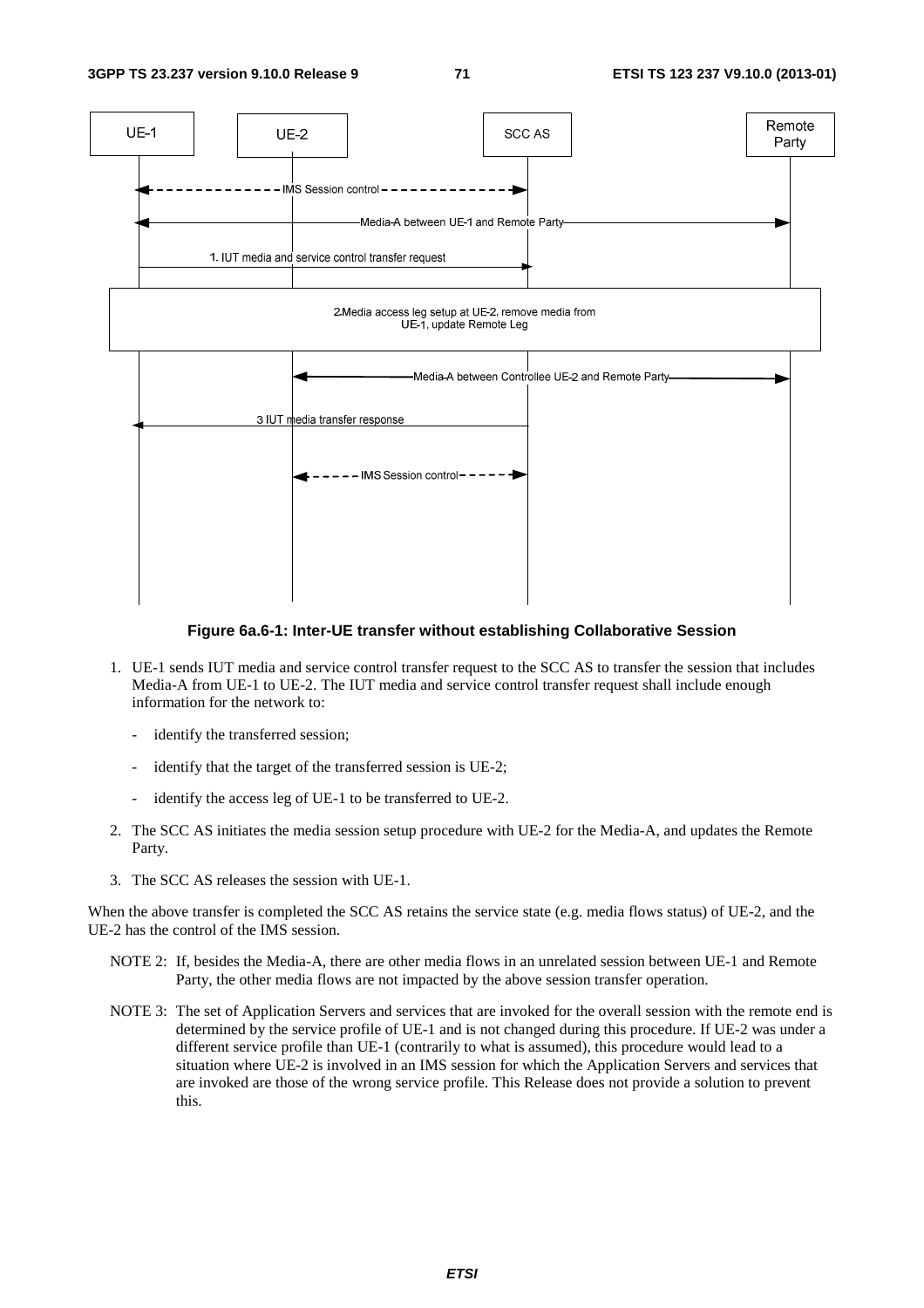## 6a.7 Execution of supplementary services

### 6a.7.1 General

Even though the media components for the Collaborative Session are split onto multiple Access Legs of different UEs, the remote end is presented with one session including all the media components. This section describes the SCC AS and IUT UE procedures for handling supplementary services as described in TS 22.173 [15].

Within a Collaborative Session, the Controllee UEs can be under a different service profile than the Controller UE. The service profile of the Controller UE shall determine the set of Application Servers and services that are invoked for the overall session with the remote end.

For a Controllee UE's Access Leg where CS media is used, the interaction described in the following sections still apply. However, the operations on the CS media follow the procedures as described in TS 23.292 [5].

### 6a.7.2 Originating Identification Presentation (OIP)

The OIP service is not impacted by IUT.

### 6a.7.3 Originating Identification Restriction (OIR)

The OIR service is not impacted by IUT.

### 6a.7.4 Terminating Identification Presentation (TIP)

The TIP service is not impacted by IUT.

### 6a.7.5 Terminating Identification Restriction (TIR)

The TIR service is not impacted by IUT.

### 6a.7.6 Communication Diversion (CDIV)

The CDIV service is not impacted by IUT.

### 6a.7.7 Communication Hold (HOLD)

If the Controller UE wants to invoke the HOLD service on one or more media component(s), the Controller UE shall invoke the HOLD procedures, as defined in TS 24.610 [16]. The SCC AS shall act on the HOLD requests by updating all the Controllee UEs whose media status are changed and shall update the remote Access Leg using the procedures defined in TS 24.610 [16].

#### 6a.7.7.1 Controller UE invoking the HOLD service on the media flow on a Controllee UE

The information flow shows a Controller UE invoking the HOLD service on the media flow that is originated from the Controllee UE. As a pre-requisite, there exists a Collaborative Session with two media flows, Media Flow–A on the Controller UE (UE-1) and Media Flow–B on the Controllee UE (UE-2). Only supplementary service execution for hold and resume is allowed for Controller UE on the media flow that is originated from the Controllee UE.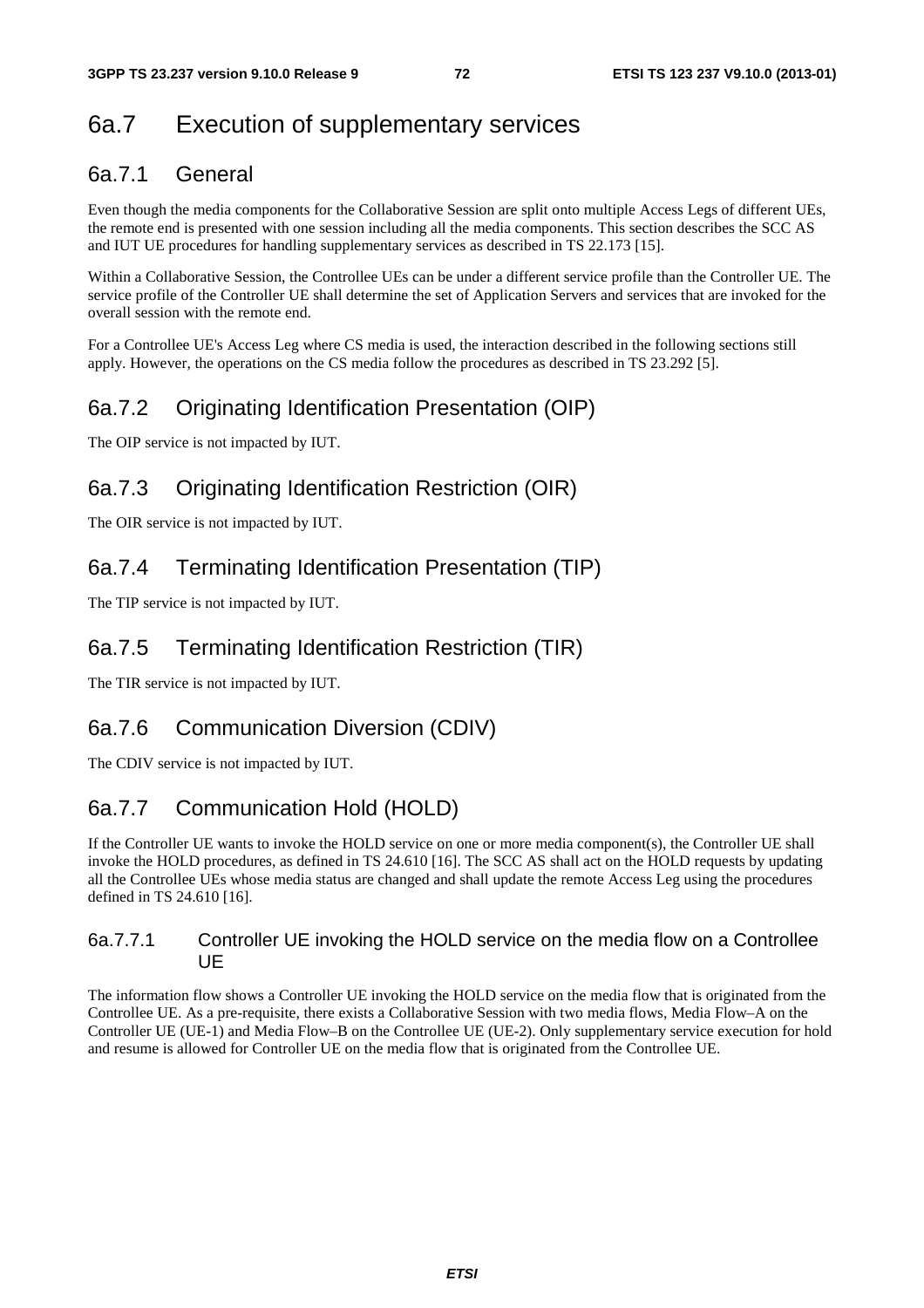

#### **Figure 6a.7.7.1-1: Controller UE invoking the HOLD service on the media flow on a Controllee UE**

- 1. UE-1 sends a Supplementary Service Execution request to invoke the HOLD service on Media Flow-B on UE-2. The IUT supplementary service execution request shall include enough information for the SCC AS to:
	- identify that the media to be held is Media Flow-B;
	- identify that the media to be held is on UE-2;
	- identify that the supplementary service to be executed on Media Flow-B is the HOLD service.
- 2. The SCC identifies Media Flow-B as associated with UE-2 and sends the Supplementary Service Execution request to UE-2. The request identifies the Media Flow–B that needs to be held.UE-2 holds the Media Flow-B. The SCC AS updates the Remote Leg with Media Flow–B held.
- 3. The SCC AS sends a Supplementary Service Execution response to UE-1.

#### 6a.7.8 Communication Barring (CB)

The CB service is not impacted by IUT.

### 6a.7.9 Message Waiting Indication (MWI)

The MWI service is not impacted by IUT.

### 6a.7.10 Conference (CONF)

Only the Controller UE can invoke the CONF service for the Collaborative Session and it shall follow the procedures as defined in TS 24.605 [17] for any CONF service related operations.

When the remote end sends a request for the CONF service to replace an existing session, the SCC AS shall deliver the request for CONF service to the Controller UE, which then sets up new session following the procedures defined in TS 24.605 [17].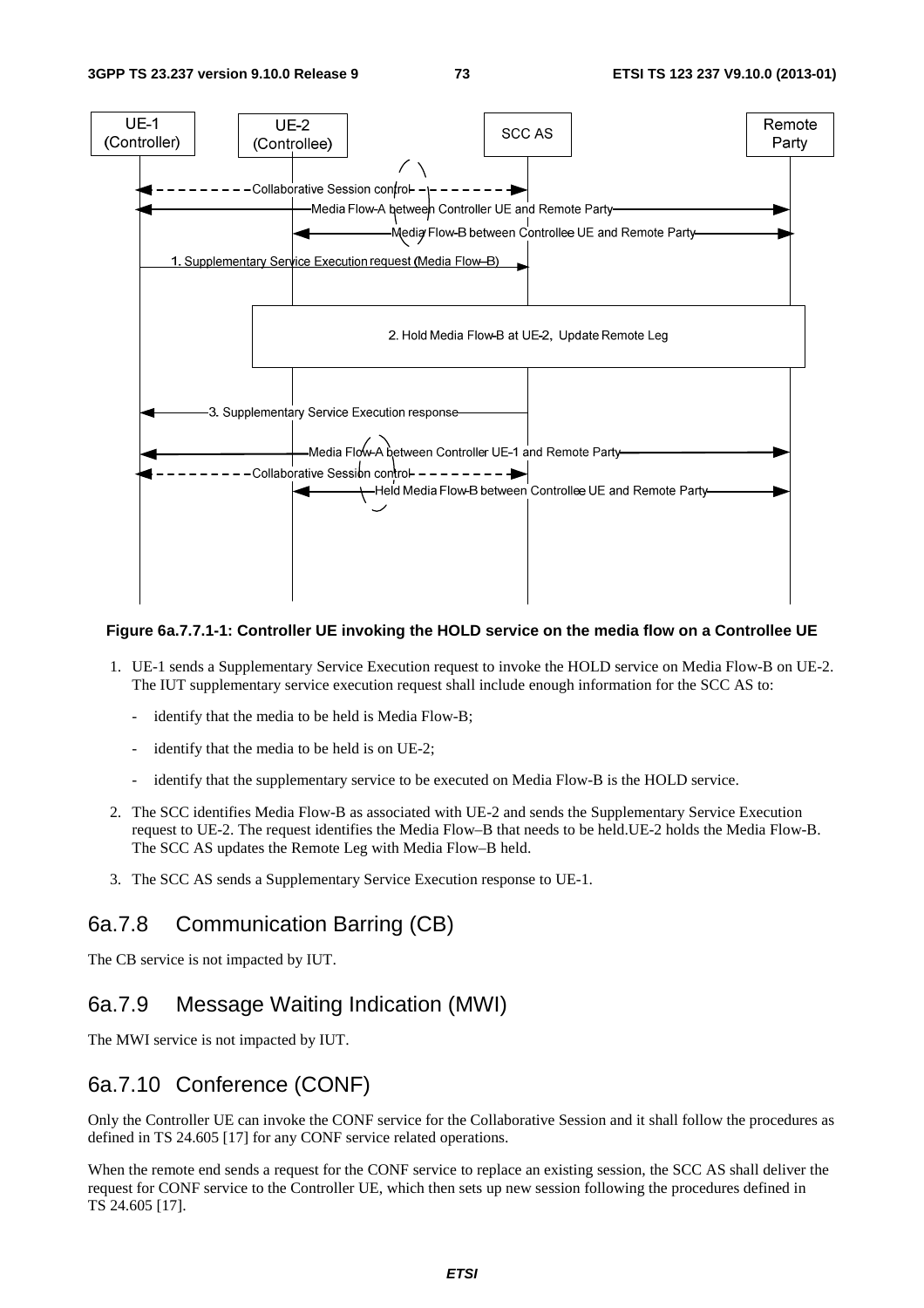### 6a.7.11 Explicit Communication Transfer (ECT)

Only the Controller UE can invoke the ECT service on behalf of the Collaborative Session and it shall follow the procedures as specified in TS 24.629 [18]. Upon receiving notification that ECT has been performed successfully, the Controller UE shall terminate the previous active session with the transferee UE by terminating all related media control sessions on the Controllee UEs.

Upon receiving an ECT transfer request from the remote end to transfer the Collaborative Session, the SCC AS shall deliver the request to the Controller UE.

Upon receiving an ECT transfer request to transfer the Collaborative Session, the Controller UE shall establish a new session towards the transfer target following the procedures defined in TS 24.629 [18].

### 6a.7.12 Advice of Charge (AOC)

When the AOC service specified in TS 24.647 [19] is active, the SCC AS shall deliver charging information during the communication to the Controller UE.

### 6a.7.13 Closed User Groups (CUG)

The CUG service is not impacted by IUT.

### 6a.7.14 Three-Party (3PTY)

The 3PTY service in TS 24.605 [17] is considered as a special case of CONF service and the interaction with IUT is the same as that specified in clause 4.8.10 for CONF service.

### 6a.7.15 Flexible Alerting (FA)

The FA service is not impacted by IUT.

#### 6a.7.16 Communication Waiting (CW)

The CW service is not impacted.

#### 6a.7.17 Completion of Communications to Busy Subscriber (CCBS)/Completion of Communications by No Reply (CCNR)

The CCBS/CCNR service is not impacted.

#### 6a.7.18 Customized Alerting Tones (CAT)

The CAT service is not impacted.

#### 6a.7.19 Malicious Communication IDentification (MCID)

The MCID service is not impacted by IUT.

#### 6a.7.20 Reverse Charging

The Reverse Charging service is not impacted by IUT.

#### 6a.7.21 Personal Network Management (PNM)

The PNM service is not impacted by IUT.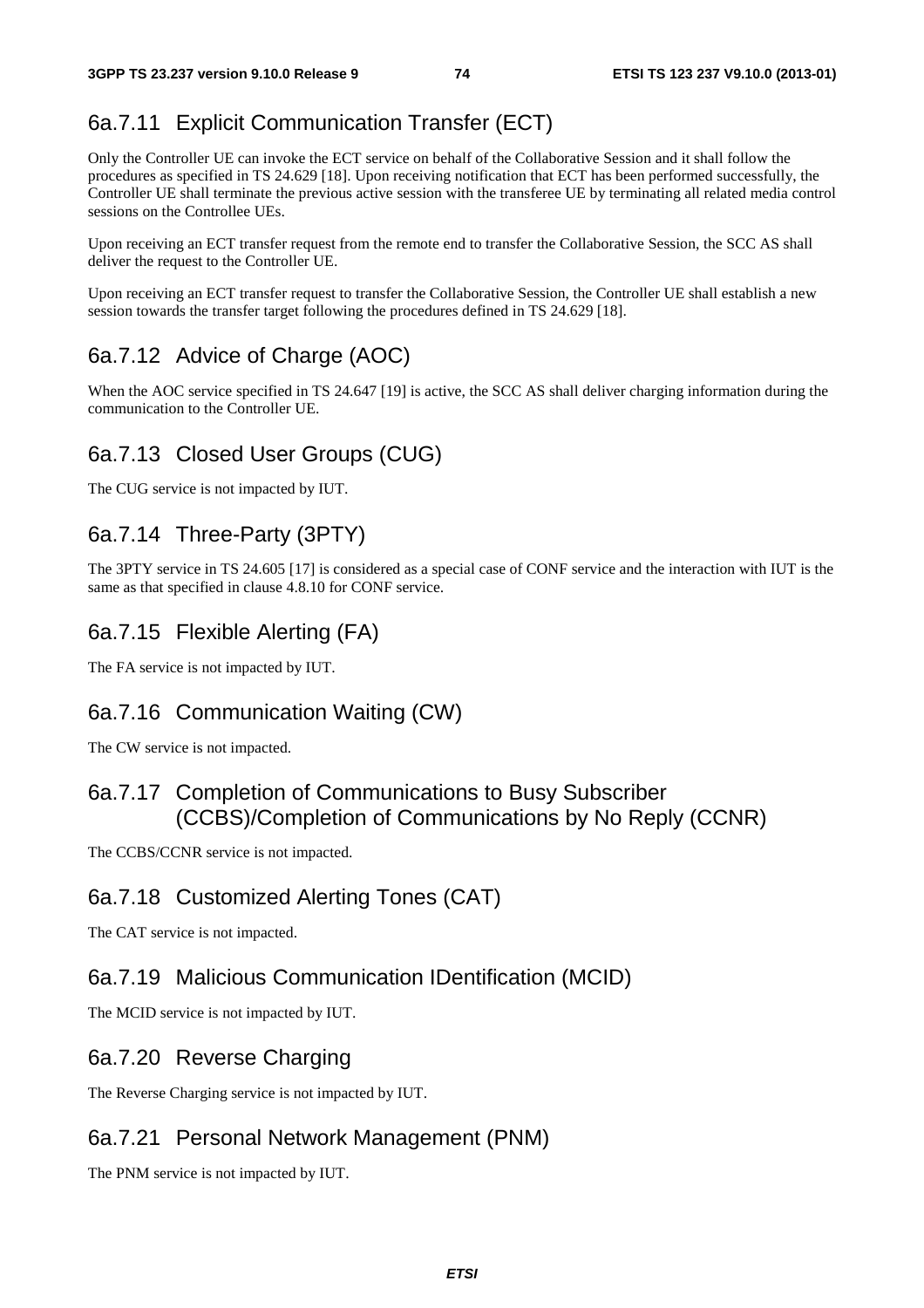## 6a.7.22 Customized Ringing Signal (CRS)

The CRS service is not impacted by IUT.

## 6a.8 IUT target discovery

### 6a.8.1 General

When initiating Inter-UE transfer procedures, the UE may use the following information:

- other UEs belonging to the same IMS subscription;
- the availability (e.g. online, offline etc) of the UEs;
- the capabilities (e.g. support of audio/video formats etc) of the UEs.

determination of UEs belonging to the same IMS subscription is based on either or both of static list stored in the UE and based on IMS registration. When based on IMS registration, the UE gets notified when other UEs under the same Implicit Registration Set become available and their capabilities and contact details. The static list, which contains a list of eligible UEs for Inter-UE Transfer, can be created manually by the user.

The availability and capabilities of the target UE(s) can be determined by the information flow described in the subsequent section.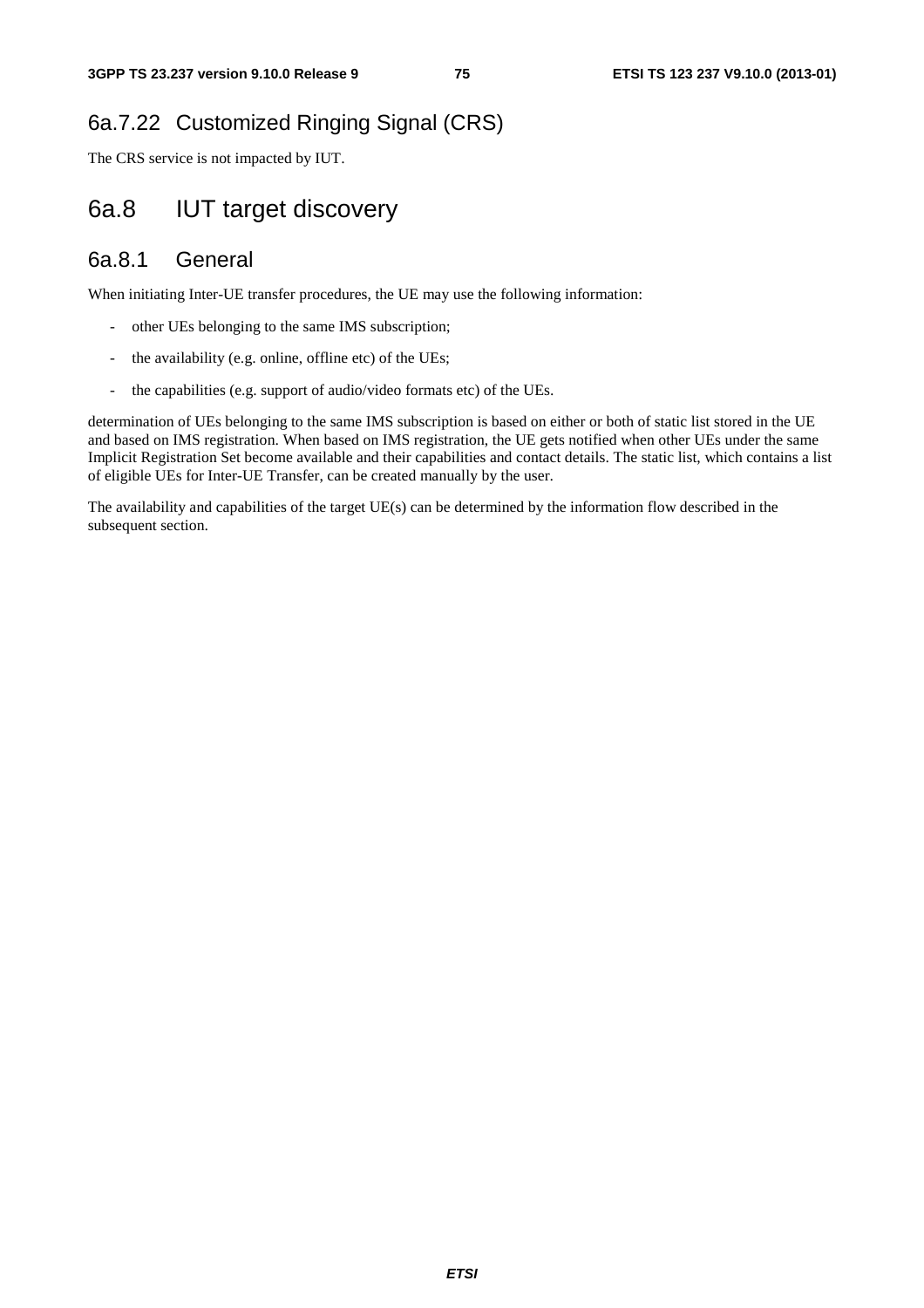

### 6a.8.2 Information flow for IUT target availability and capabilities discovery



- 1. UE-2 is IMS registered following the procedures defined in TS 23.228 [4].
- 2. UE-1 performs IMS registration following the procedures defined in TS 23.228 [4].
- $3 \sim 4$ . UE-1 is interested to discover the status and capabilities of other devices under the same subscription. It subscribes to an event package (e.g., reg-event, presence) for registration information and the capabilities information.
- 5 ~ 6. The IMS CN subsystem or presence AS notifies UE-1 of other devices (e.g. UE-2) status and, if available, capabilities information.
- 7. UE-3 performs IMS registration.
- 8 ~ 9. The IMS CN subsystem notifies UE-1 of UE-3's availability and, if available, capabilities information.

Optionally, if sufficient UE capabilities information is not included in step 8, then the following steps can be performed:

10 ~ 13. Among all the available devices, UE 1 is interested in performing Inter-UE transfer to UE-3. UE-1 performs capability query towards UE-3.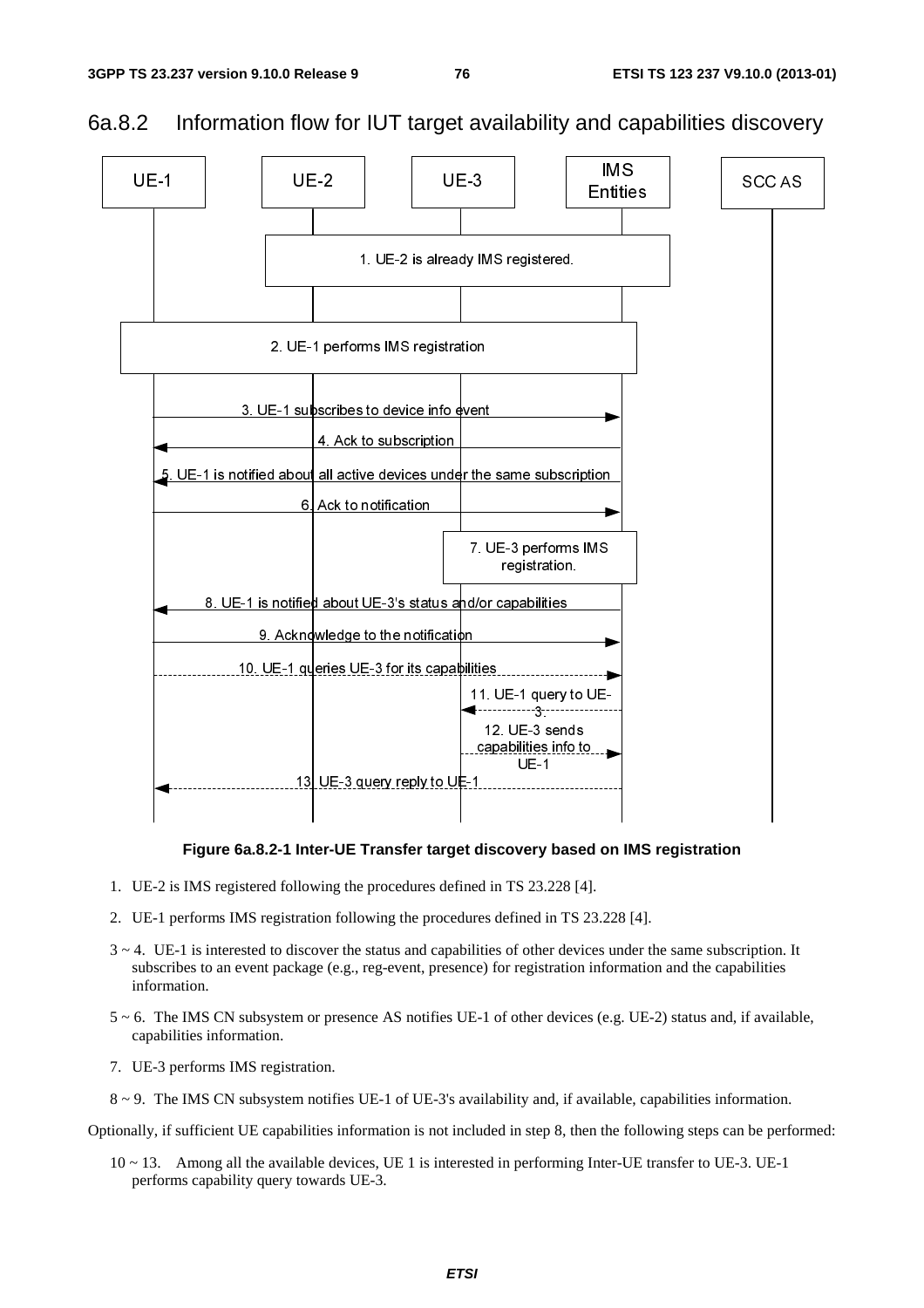6b Void

## 6c Procedures and flows for SRVCC Emergency Session

### 6c.1 IMS Emergency origination flow

Figure 6c.1-1 provides flow for an emergency session established in IMS, illustrating how the emergency session is anchored in the EATF.



**Figure 6c.1-1: UE initiating an emergency session in IMS** 

- 1. The UE initiates an IMS emergency session over EPS or GPRS and the procedures defined in TS 23.167 [23]. This involves the UE generating a SIP INVITE containing the UE's location information and the equipment identifier.
- 2. The P-CSCF selects an E-CSCF and forwards the INVITE to the E-CSCF.
- 3. The E-CSCF sends the INVITE to the EATF.
- 4. The EATF (acting as a routing B2BUA) anchors the emergency session, i.e. the EATF is inserted in the signalling path which invokes a 3pcc for enablement of Access Transfers for the call as specified in clause 6.3.1.3.
- 5. The EATF creates a new INVITE and sends it back to E-CSCF.
- 6. For this optional procedure, refer to TS 23.167 [23].
- 7. The E-CSCF uses the routing information to format the INVITE message, and it sends it directly to the PSAP, or to the PSAP via the MGCF.

*ETSI*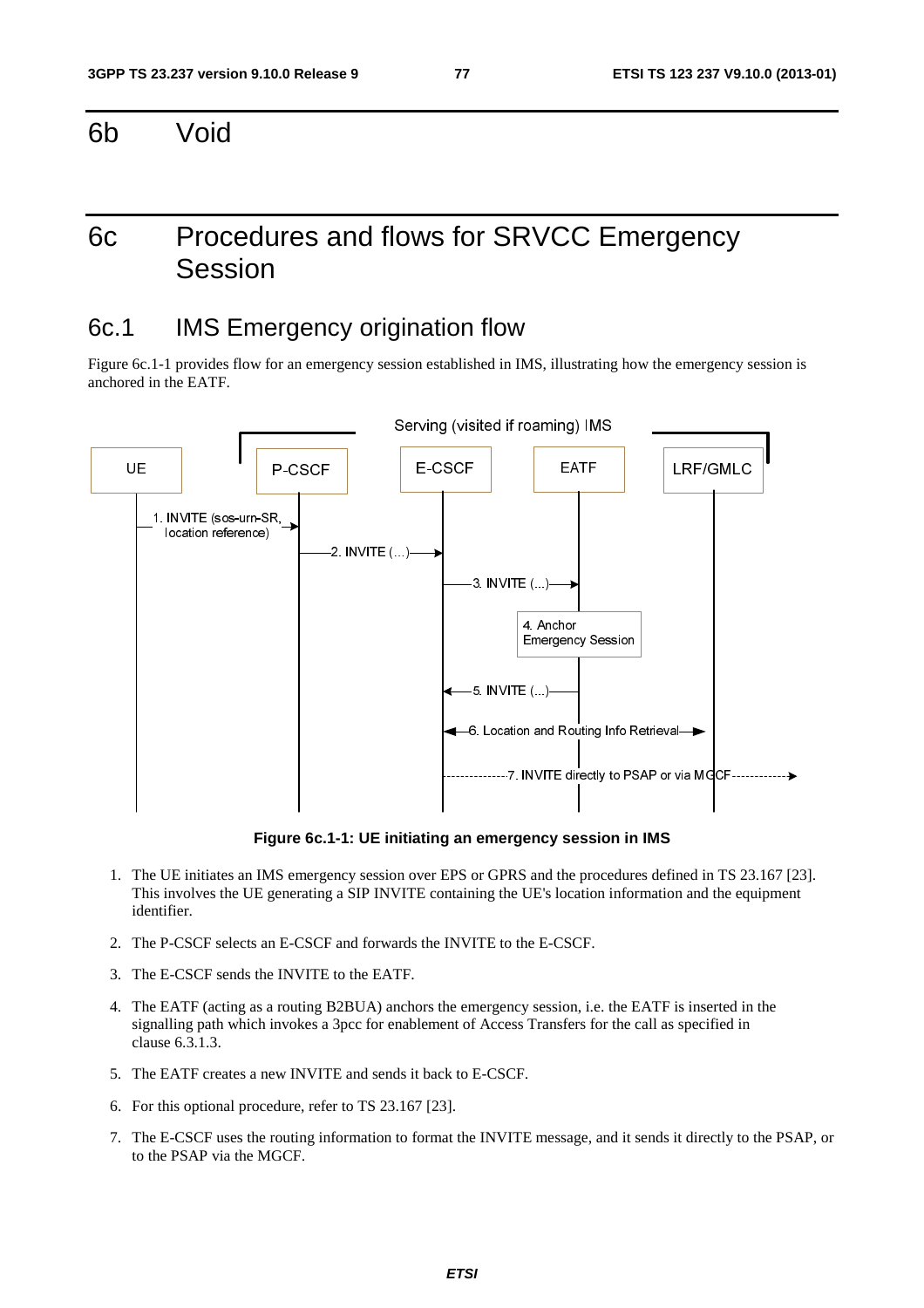## 6c.2 SRVCC session transfer of IMS emergency session

Figure 6c.2-1 provides flow for SRVCC for IMS emergency session.



#### **Figure 6c.2-1: IMS level Call flow for SRVCC for IMS emergency session with E-STN-SR**

- 1. MSC Server initiates the session transfer with the E-STN-SR and it includes the equipment identifier.
- 2. The I-CSCF routes the INVITE directly to the EATF via I5 by using similar procedures to that defined in TS 23.228 [4] for PSI based Application Server termination.
- NOTE: The use of indirect routeing for PSI based Application Server Termination as described in TS 23.228 [4] in clause 5.7.6 cannot be used for routing the INVITE to the EATF.
- 3 4. The EATF uses the E-STN-SR to determine that Access Transfer is requested. The EATF proceeds with the Access Transfer of the active session with bi-directional speech for the UE by updating the Remote Leg with the media description and other information using the Remote Leg Update procedure as specified in clause 6.3.1.5.
- 5. The E-CSCF forwards the Re-INVITE to the MGCF associated with the PSAP if the PSAP is located in the PSTN or CS Domain (the u-plane path is switched between the UE and the MGW) or the Re-INVITE is sent directly to an IP-capable PSAP (the u-plane path between the UE and the PSAP is switched end-to-end).
- 6. When session modification procedures complete, the source access leg (i.e. the access leg previously established over IMS) is released as specified in clause 6.3.1.6.

## 6c.3 SRVCC Support for UEs in Normal Mode

If the MSC enhanced for SRVCC has a SIP interface, it shall use the mechanism specified in TS 24.229 [26] additionally to carry the equipment identifier to the EATF.

If the MSC enhanced for SRVCC does not have a SIP interface, it shall convey the equipment identifier by using the IAM message to the MGCF. The MGCF shall use the mechanism specified in TS 24.229 [26] additionally to carry the equipment identifier to the EATF.

The EATF can then correlate the call legs according to the equipment identifier.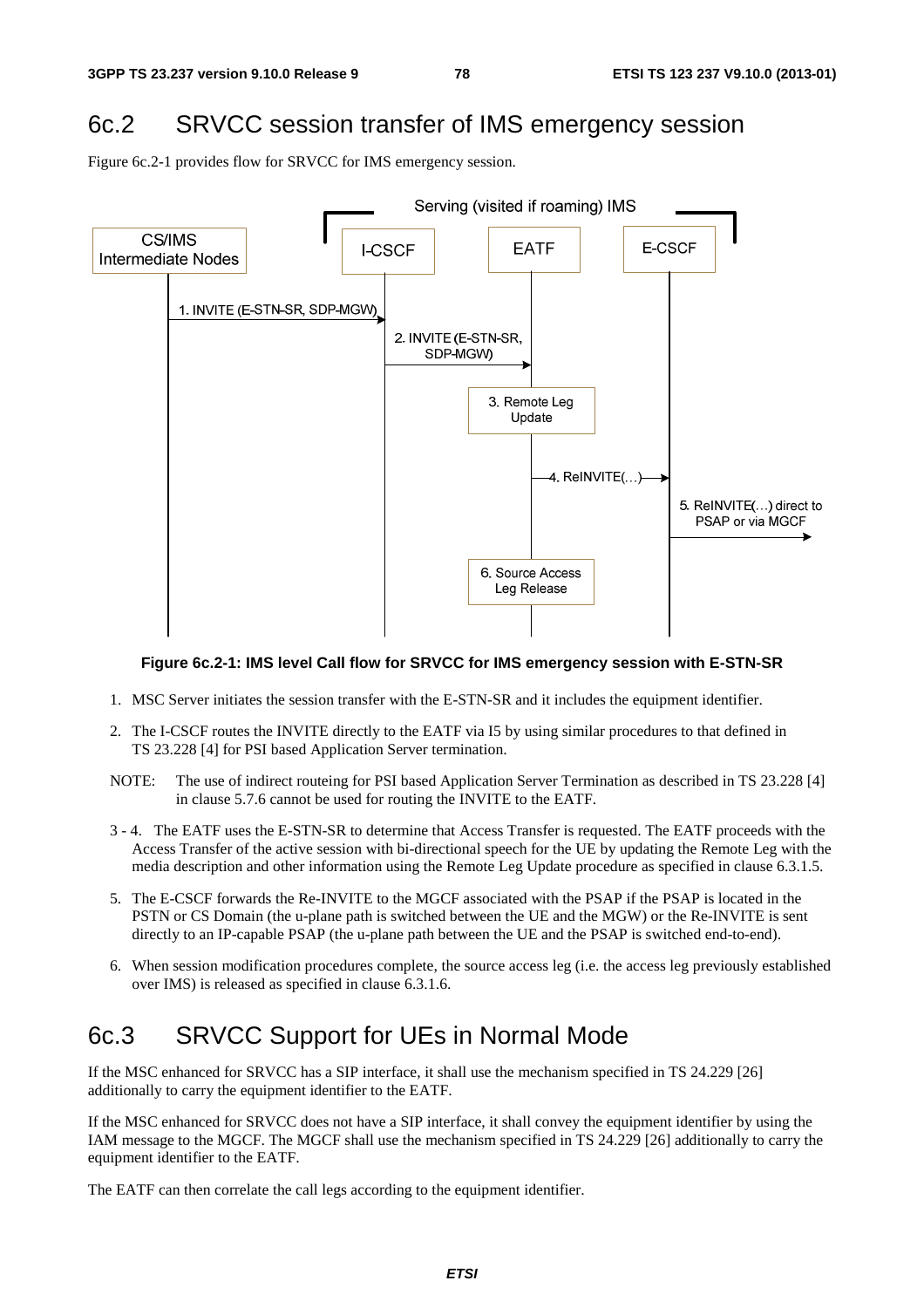NOTE: The method for correlation of the call legs at the EATF if SIP or ISUP does not provide this information is implementation and configuration dependant.

## 6c.4 SRVCC Support for UEs in Limited Service Mode

To support SRVCC procedure for UEs in Limited Service Mode, the MSC enhanced for SRVCC will setup the call leg towards the EATF with the UE's equipment identifier.

If the MSC enhanced for SRVCC has a SIP interface, it shall use the mechanism specified in TS 24.229 [26] to carry equipment identifier as a SIP URI to the EATF.

If the MSC enhanced for SRVCC does not have a SIP interface, it shall convey the equipment identifier by using the IAM message to the MGCF. The MGCF shall use the mechanism specified in TS 24.229 [26] to carry equipment identifier as a SIP URI to the EATF.

The EATF can then correlate the call legs according to the equipment identifier.

NOTE: The method for correlation of the call legs at the EATF if SIP or ISUP does not provide this information is implementation dependant.

## 7 Security

## 7.1 General

There are no impacts on existing security mechanisms for the CS Domain or for IMS as a result of Session Transfers.

### 7.2 Access security for CS Domain

TS 33.102 [11] describes the Security Architecture for GSM and UMTS subscribers, SC places no additional requirements upon the CS domain security than those already in the detailed access specific specification e.g., above those described in TS 33.102 [11].

## 7.3 Access security for IMS

TS 33.203 [12] specifies the security features and mechanisms for secure access to the IM subsystem (IMS). SC places no additional requirements upon the IMS above those described in TS 33.203 [12].

## 8 Charging

## 8.1 Charging strategy

To ensure the completeness and correctness of charging during Session Transfer procedure, and to avoid possible double billing in IMS and CS, the following strategy should be applied:

- Provide cohesive charging records with a complete service continuity history for the whole duration of a SC subscriber multimedia session by the SCC AS.
- For cases of CS origination and CS termination, correlate the charging records generated in CS and IMS for the subscriber multimedia session, to avoid double billing to the subscriber.
- Treat the charging records generated in the transferring-in access network for the call(s)/session(s) established during the Session Transfer as subsequent Access Legs, and therefore do not impact the direction of the initial call(s)/session(s) for the purpose of charging.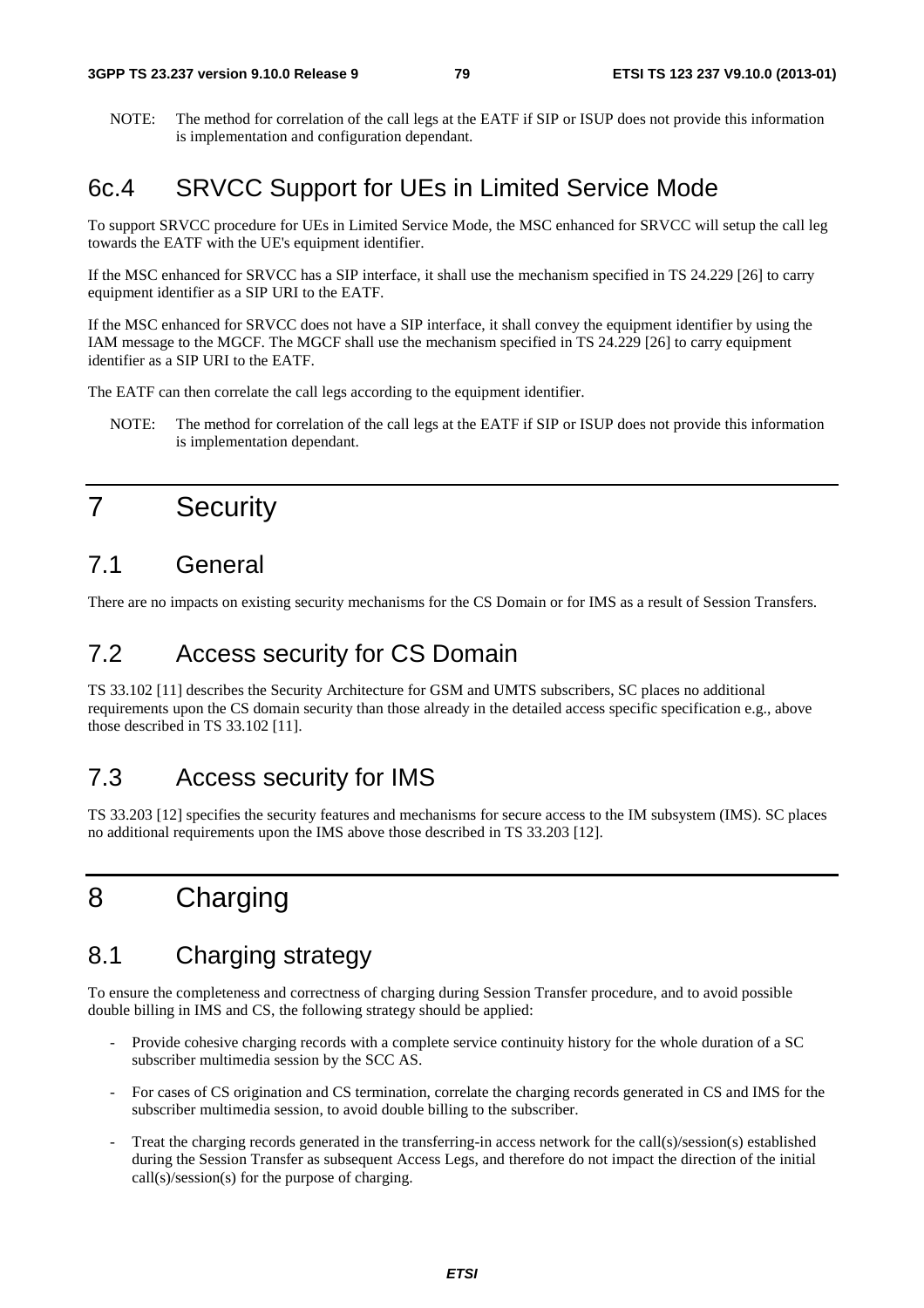- Keep the start of charging in the transferring-in access network align with the stop of charging in the transferring-out access network, to avoid double billing to the subscriber during the Session Transfer.

To avoid online charging correlation in IMS and CS domain, the SC online charging should be performed only in IMS, i.e. prepaid service logic in CS domain should not be invoked for anchored CS origination/termination call and subsequent CS origination call established for performing Session Transfer. In addition, the SCC AS should report information related to the initial multimedia session establishment as well as the information related to the Session Transfer procedure to OCS for correct credit control purpose.

## 8.2 Accounting strategy

To assist in performing the settlement between operators, the following strategy shall be applied:

- Provide cohesive charging records with a complete service continuity history for the whole duration of a SC subscriber multimedia session by the SCC AS.
- Use the charging records for subsequent Access Legs generated in CS/IMS domain and the charging records generated in MGCF performing CS-IMS interworking, taking the complete service continuity history described above as reference, to perform the settlement between the providers of CS domain and IMS.
- Use the access network information in IMS charging records, taking the complete service continuity history described above as reference, to perform the settlement between the providers of IP-CAN and IMS Core.
- Additional reconciliation for I1 flows can also be applied, due to such flows being uniquely identifiable from other flows over the same bearer (see clause 4.8 of TS 23.292 [5] for more information).
- At least in roaming scenarios, the SCC-AS returns the ICID of the original access leg to the MSC-Server for the MSC-Server to include in charging records.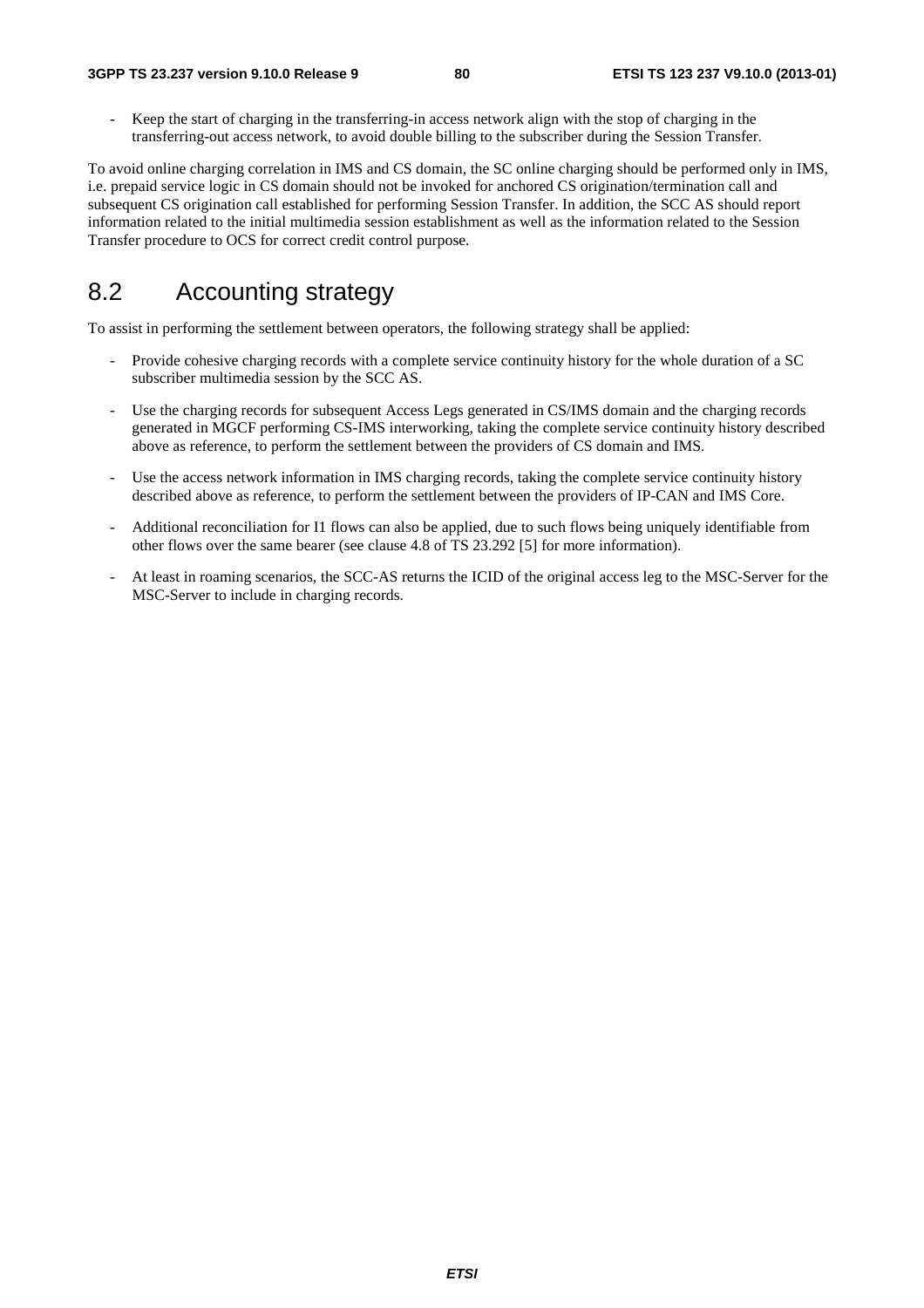## Annex A (informative): Controller UE and Controllee UE operations

## A.1 General

Table A.1-1 provides an overview of Controller UE and Controllee UE operations.

|                        | <b>Operations</b>                        | <b>Controller UE</b> | <b>Controller UE</b> | <b>Controllee</b> | <b>Controllee UE</b>                       |
|------------------------|------------------------------------------|----------------------|----------------------|-------------------|--------------------------------------------|
|                        |                                          |                      | <b>Comment</b>       | <b>UE</b>         | <b>Comment</b>                             |
|                        | Add media flow by                        | Yes                  | <b>Standard SC</b>   | No                |                                            |
|                        | creating a new Access                    |                      | procedures.          |                   |                                            |
|                        | Leg on the same UE                       |                      |                      |                   |                                            |
|                        | Add media flow by                        | Yes                  | New capability       | No                | The Controllee UE can                      |
|                        | creating a new Access                    |                      | of Inter-UE.         |                   | accept/reject media                        |
|                        | Leg on a different UE                    |                      |                      |                   | flow addition using<br><b>Standard IMS</b> |
|                        |                                          |                      |                      |                   | procedures.                                |
|                        | Add media flow to an                     | Yes                  | <b>Standard IMS</b>  | <b>No</b>         |                                            |
|                        | existing Access Leg                      |                      | procedures.          |                   |                                            |
|                        | on the same UE                           |                      |                      |                   |                                            |
| Add Media flow         | Add media flow to an                     | Yes                  | New capability       | $\overline{N}$    | The Controllee UE can                      |
| (local end             | existing Access Leg                      |                      | of Inter-UE.         |                   | accept/reject media                        |
| initiating case)       | on a different UE                        |                      |                      |                   | flow addition using                        |
|                        |                                          |                      |                      |                   | Standard IMS                               |
|                        |                                          |                      |                      |                   | procedures.                                |
|                        | Remove media flow                        | ves                  | Standard IMS         | Yes               | If all the media flows                     |
|                        | from an Access Leg                       |                      | procedures.          |                   | are removed from the                       |
|                        | on the same UE.                          |                      |                      |                   | Access Leg, the Access                     |
| Remove                 |                                          |                      |                      |                   | Leg is released.                           |
| Media flow             | Remove media flow                        | Yes                  | New capability       | <b>No</b>         |                                            |
| (local end             | an Access Leg on a                       |                      | of Inter-UE.         |                   |                                            |
| initiating case)       | different UE                             |                      |                      |                   |                                            |
|                        | <b>MMTEL</b> service                     | Yes                  | <b>Standard IMS</b>  | No                |                                            |
|                        | control with media on                    |                      | procedures.          |                   |                                            |
|                        | same UE                                  |                      |                      |                   |                                            |
|                        | (TS 22.173 [15])<br><b>MMTEL</b> service | Yes                  | New capability       | <b>No</b>         |                                            |
| Invoke                 | control with media on                    |                      | of Inter-UE.         |                   |                                            |
| Supp                   | different UE                             |                      |                      |                   |                                            |
| Services               | (TS 22.173 [15])                         |                      |                      |                   |                                            |
|                        |                                          |                      |                      |                   |                                            |
| Collaborative          |                                          | Yes                  | New capability       | <b>No</b>         |                                            |
| <b>Session Release</b> |                                          |                      | of Inter-UE.         |                   |                                            |
| <b>Transfer Media</b>  | Transfer (in/out) of the                 | Yes                  |                      | No                | Only Controller UE can                     |
| flow                   | media flow                               |                      |                      |                   | initiate the transfer.                     |

#### **Table A.1-1: Controller UE and Controllee UE operations**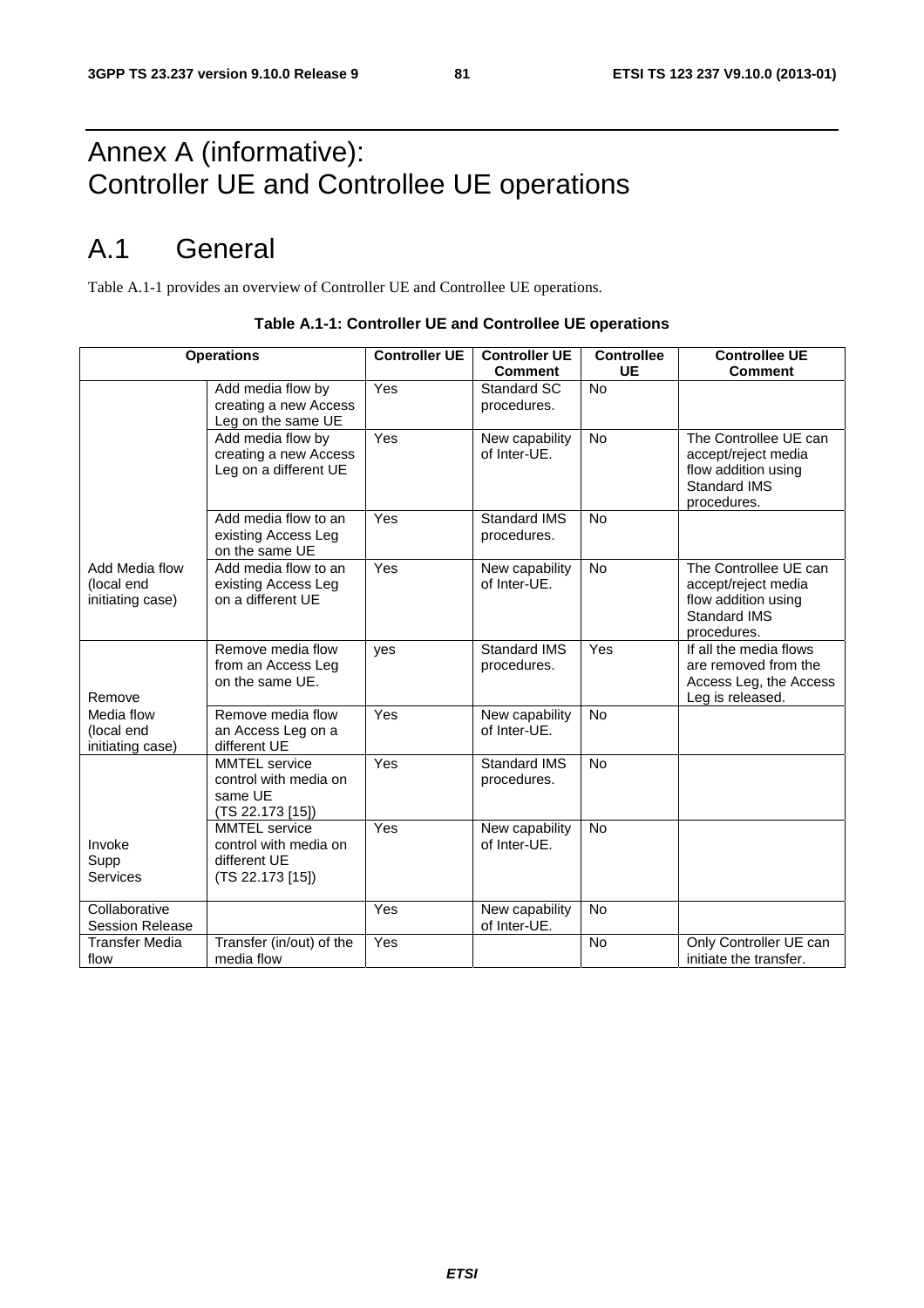## Annex B (informative): Change history

 $\mathsf{r}$ 

| <b>Change history</b> |                           |                |           |                         |                |                                                                                                                   |       |            |
|-----------------------|---------------------------|----------------|-----------|-------------------------|----------------|-------------------------------------------------------------------------------------------------------------------|-------|------------|
| <b>Date</b>           | TSG #                     | TSG Doc.       | <b>CR</b> | Rev                     | Cat            | Subject/Comment                                                                                                   | Old   | <b>New</b> |
| 2009-03               | SP-43                     | SP-090123 0091 |           | 3                       | B              | Information flow of real time media transfer from PS to the<br><b>CS</b>                                          | 8.3.0 | 9.0.0      |
| 2009-06               | SP-44                     | SP-090350 0105 |           | $\overline{4}$          | B              | Addition of IUT call flow for controller initiated release<br>9.0.0<br>collaborative session                      |       | 9.1.0      |
| 2009-06               | SP-44                     | SP-090350 0106 |           | $\mathbf{1}$            | B              | Addition of IUT call flow for Controller Initiated Release<br>9.0.0<br>Media- on a controller                     |       | 9.1.0      |
| 2009-06               | <b>SP-44</b>              | SP-090350 0107 |           | $\overline{2}$          | B              | Addition of IUT call flow for Controller Initiated Release<br>Media- on a controlee UE                            | 9.0.0 | 9.1.0      |
| 2009-06               | <b>SP-44</b>              | SP-090354 0112 |           | $\mathbf{1}$            | B              | Delete subclause 4.3.2                                                                                            | 9.0.0 | 9.1.0      |
| 2009-06               | SP-44                     | SP-090350 0113 |           | 4                       | B              | Enhance Scope for support of IUT scenarios                                                                        | 9.0.0 | 9.1.0      |
| 2009-06               | SP-44                     | SP-090350 0114 |           | $\overline{2}$          | B              | Addition of IUT definitions and abbreviations                                                                     | 9.0.0 | 9.1.0      |
| 2009-06               | SP-44                     | SP-090350 0115 |           | $\overline{5}$          | $\overline{B}$ | <b>IUT Architectural Requirements</b>                                                                             | 9.0.0 | 9.1.0      |
| 2009-06               | $\overline{SP-44}$        | SP-090350 0116 |           | 2                       | B              | IUT architecture model and reference points                                                                       | 9.0.0 | 9.1.0      |
| 2009-06               | SP-44                     | SP-090350 0117 |           | 3                       | B              | Information flow for IUT - Remote Party initiated<br>Collaborative Session termination procedure                  | 9.0.0 | 9.1.0      |
| 2009-06               | <b>SP-44</b>              | SP-090358 0119 |           | 6                       | B              | Interaction of session transfer and supplementary services                                                        | 9.0.0 | 9.1.0      |
| 2009-06               | <b>SP-44</b>              | SP-090350 0121 |           | 5                       | B              | Information flow for IUT - Remote Party initiated media<br>addition for a Collaborative Session                   | 9.0.0 | 9.1.0      |
| 2009-06               | SP-44                     | SP-090350 0122 |           | 5                       | B              | Information flow for IUT - Remote Party initiated release<br>media for a Collaborative Session                    | 9.0.0 | 9.1.0      |
| 2009-06               | SP-44                     | SP-090350 0124 |           | 5                       | B              | Procedure for Collaborative Session.                                                                              | 9.0.0 | 9.1.0      |
| 2009-06               | SP-44                     | SP-090350 0125 |           | $\overline{5}$          | $\overline{B}$ | Information flow of Controller Initiated Transfer Media:<br><b>Controller to Controllee</b>                       | 9.0.0 | 9.1.0      |
| 2009-06               | SP-44                     | SP-090350 0126 |           | 5                       | B              | Information flow of Controller Initiated Transfer Media:<br>Controllee to Controllee                              | 9.0.0 | 9.1.0      |
| 2009-06               | SP-44                     | SP-090350 0127 |           | 5                       | B              | Information flow of Controller Initiated Add New Media: On<br>Controllee                                          | 9.0.0 | 9.1.0      |
| 2009-06               | <b>SP-44</b>              | SP-090354 0130 |           | $\overline{4}$          | B              | Changes for SR VCC Emergency                                                                                      | 9.0.0 | 9.1.0      |
| 2009-06               | SP-44                     | SP-090350 0131 |           | 5                       | B              | <b>IUT without Collaborative Session flow</b><br>9.0.0                                                            |       | 9.1.0      |
| 2009-06               | SP-44                     | SP-090323 0132 |           | $\overline{2}$          | A              | Clarify terminology regarding Access Transfer and Session 9.0.0<br>Transfer                                       |       | 9.1.0      |
| 2009-06               | <b>SP-44</b>              | SP-090351 0136 |           | $\overline{5}$          | $\overline{B}$ | Information flow for Controllee Initiated Modify Media                                                            | 9.0.0 | 9.1.0      |
| 2009-06               | SP-44                     | SP-090351 0137 |           | $\mathbf{1}$            | B              | Controller/Controllee UE operations on a Collaborative<br>9.0.0<br>Session                                        |       | 9.1.0      |
| 2009-06               | <b>SP-44</b>              | SP-090351 0138 |           | $\overline{5}$          | B              | Collaborative Session establishment with new media on<br>another UE                                               | 9.0.0 | 9.1.0      |
| 2009-06               | SP-44                     | SP-090323 0142 |           | $\mathbf{1}$            | A              | Mid-call service support for Single Radio VCC where the<br>Gm reference point is retained upon PS-level handover. | 9.0.0 | 9.1.0      |
| 2009-06               | SP-44                     | SP-090323 0143 |           |                         | F              | Put I1 content back into Release 9 version of TS 23.237.                                                          | 9.0.0 | 9.1.0      |
| 2009-06               | SP-44                     | SP-090323 0145 |           |                         | Α              | Correlation CS anchored call with IMS Registration<br>9.0.0                                                       |       | 9.1.0      |
| 2009-06               | <b>SP-44</b>              | SP-090351 0146 |           | $\overline{2}$          | D              | Editorial corrections related to the use of 'Service Control'<br>9.0.0                                            |       | 9.1.0      |
| 2009-06               | SP-44                     | SP-090351 0147 |           | $\overline{\mathbf{c}}$ | $\overline{B}$ | Information flow for Controllee Initiated Release Media                                                           | 9.0.0 | 9.1.0      |
| 2009-06               | $\overline{\text{SP-44}}$ | SP-090351 0149 |           | $\overline{2}$          | B              | SCC AS and UE functions for IUT                                                                                   | 9.0.0 | 9.1.0      |
| 2009-06               | <b>SP-44</b>              | SP-090351 0155 |           | $\overline{2}$          | B              | <b>IUT interaction with MMTEL</b>                                                                                 | 9.0.0 | 9.1.0      |
| 2009-06               | SP-44                     | SP-090351 0156 |           | $\mathbf{1}$            | B              | Controller & Controllee UE operations                                                                             | 9.0.0 | 9.1.0      |
| 2009-06               | SP-44                     | SP-090351 0157 |           | 1                       | B              | Access Domain Selection for Inter-UE Transfer                                                                     | 9.0.0 | 9.1.0      |
| 2009-06               | SP-44                     | SP-090351 0159 |           | $\overline{2}$          | B              | Mid-call services with speech and video session during<br>session transfer                                        | 9.0.0 | 9.1.0      |
| 2009-06               | <b>SP-44</b>              | SP-090351 0164 |           | $\mathbf{1}$            | B              | Information flow of Establish Collaborative Session by<br>transferring media                                      | 9.0.0 | 9.1.0      |
| 2009-06               | <b>SP-44</b>              | SP-090351 0165 |           |                         | B              | Information flow of Controller Initiated Transfer Media<br>Controllee to Controller                               | 9.0.0 | 9.1.0      |
| 2009-06               | <b>SP-44</b>              | SP-090351 0166 |           | $\overline{2}$          | В              | Add Origination, termination, registration subsection for<br>IUT                                                  | 9.0.0 | 9.1.0      |
| 2009-06               | <b>SP-44</b>              | SP-090351 0167 |           | 1                       | F              | Changes for section 6 and 6.3 to make it specific to<br>Access transfer                                           | 9.0.0 | 9.1.0      |
| 2009-06               | SP-44                     | SP-090349 0170 |           | $\overline{2}$          | С              | Contents of User Preferences for T-ADS                                                                            | 9.0.0 | 9.1.0      |
| 2009-06               | <b>SP-44</b>              | SP-090351 0171 |           | $\overline{2}$          | B              | Information flow for IUT - Remote Party initiated media<br>modification for a Collaborative Session               | 9.0.0 | 9.1.0      |
| 2009-06               | SP-44                     | SP-090352 0173 |           | 1                       | B              | User preferences and IMS SC                                                                                       | 9.0.0 | 9.1.0      |
| 2009-06               | SP-44                     | SP-090352 0174 |           | 1                       | B              | MSC Server enhancement to support mid-call services                                                               | 9.0.0 | 9.1.0      |
| 2009-06               | SP-44                     | SP-090352 0177 |           | $\overline{2}$          | F              | during access transfer<br>Emergency calls out of scope for Inter-UE Transfer<br>scenarios                         | 9.0.0 | 9.1.0      |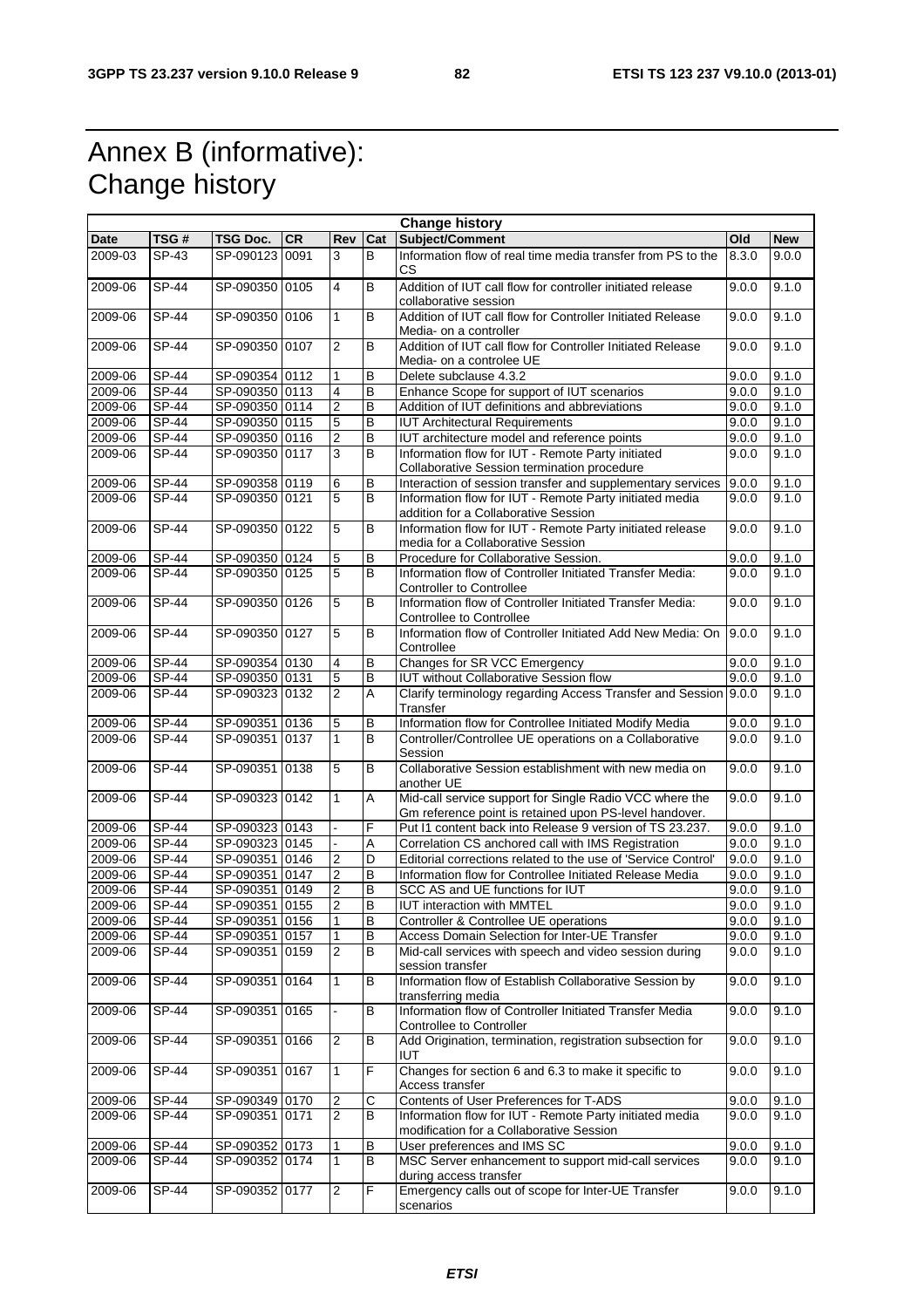| <b>Change history</b> |              |                |           |                          |     |                                                                                                                             |       |            |
|-----------------------|--------------|----------------|-----------|--------------------------|-----|-----------------------------------------------------------------------------------------------------------------------------|-------|------------|
| <b>Date</b>           | TSG#         | TSG Doc.       | <b>CR</b> | Rev                      | Cat | Subject/Comment                                                                                                             | Old   | <b>New</b> |
| 2009-06               | <b>SP-44</b> | SP-090354 0178 |           | 1                        | B   | Session Correlation for SRVCC                                                                                               | 9.0.0 | 9.1.0      |
| 2009-06               | SP-44        | SP-090352 0179 |           | $\mathbf{1}$             | B   | Adding Inter-UE Transfer related basic assumptions                                                                          | 9.0.0 | 9.1.0      |
| 2009-06               | SP-44        | SP-090352 0180 |           |                          | B   | Clarification of Session Transfer concepts to cover Inter-<br>9.0.0<br>9.1.0<br><b>UE</b> Transfer                          |       |            |
| 2009-06               | <b>SP-44</b> | SP-090352 0181 |           | $\mathbf{1}$             | B   | Modify information for Service Continuity to cover IUT<br>9.0.0                                                             |       | 9.1.0      |
| 2009-06               | <b>SP-44</b> | SP-090352 0184 |           | 1                        | B   | <b>IUT</b> target discovery                                                                                                 | 9.0.0 | 9.1.0      |
| 2009-06               | <b>SP-44</b> | SP-090352 0186 |           | $\overline{2}$           | B   | Information flow of Controller UE initiated media addition<br>9.0.0<br>on itself                                            |       | 9.1.0      |
| 2009-06               | $SP-44$      | SP-090352 0187 |           | $\overline{2}$           | B   | Addition of IUT call flow for Controller Initiated modify<br>Media- on a controllee                                         | 9.0.0 | 9.1.0      |
| 2009-06               | <b>SP-44</b> | SP-090354 0188 |           | 2                        | В   | Domain transfer procedure for SR-VCC Emergency                                                                              | 9.0.0 | 9.1.0      |
| 2009-06               | <b>SP-44</b> | SP-090354 0189 |           |                          | B   | Support Limited Service Mode for SR-VCC Emergency                                                                           | 9.0.0 | 9.1.0      |
| 2009-06               | <b>SP-44</b> | SP-090354 0191 |           | $\overline{2}$           | B   | Mid-Call Services for SR-VCC session transfer using I1                                                                      | 9.0.0 | 9.1.0      |
| $2009 - 09$           | <b>SP-45</b> | SP-090603 0192 |           | 1                        | F   | Corrections to SCC AS and UE roles                                                                                          | 9.1.0 | 9.2.0      |
| 2009-09               | $SP-45$      | SP-090603 0193 |           |                          | F   | Resolve Editor's Notes in Annex                                                                                             | 9.1.0 | 9.2.0      |
| 2009-09               | <b>SP-45</b> | SP-090603 0194 |           | 2                        | F   | <b>IUT Concepts</b>                                                                                                         | 9.1.0 | 9.2.0      |
| 2009-09               | <b>SP-45</b> | SP-090603 0195 |           | $\overline{\phantom{a}}$ | F   | <b>IUT Flow Cleanups</b>                                                                                                    | 9.1.0 | 9.2.0      |
| 2009-09               | <b>SP-45</b> | SP-090603 0196 |           | $\overline{2}$           | C   | Discovery of UEs belonging to the same subscription for<br>IUT                                                              | 9.1.0 | 9.2.0      |
| 2009-09               | <b>SP-45</b> | SP-090603 0197 |           | 1                        | F   | Enhance scope to align with Rel-9 added functionality                                                                       | 9.1.0 | 9.2.0      |
| 2009-09               | SP-45        | SP-090603 0198 |           | $\mathbf{1}$             | D   | <b>Editorial corrections</b>                                                                                                | 9.1.0 | 9.2.0      |
| 2009-09               | SP-45        | SP-090603 0199 |           | $\mathbf{1}$             | F   | Existing media treatment during Collaborative Session<br>establishment                                                      | 9.1.0 | 9.2.0      |
| 2009-09               | <b>SP-45</b> | SP-090603 0205 |           |                          | F   | Requirements of session transfer                                                                                            | 9.1.0 | 9.2.0      |
| 2009-09               | <b>SP-45</b> | SP-090603 0207 |           | $\mathbf{1}$             | F   | Remote Leg Update procedures for IUT                                                                                        | 9.1.0 | 9.2.0      |
| 2009-09               | SP-45        | SP-090603 0208 |           |                          | F   | Correcting a reference in "PS - CS Access Transfer:<br>Conferencing - for UEs not using ICS capabilities"                   | 9.1.0 | 9.2.0      |
| 2009-09               | $SP-45$      | SP-090603 0209 |           | 1                        | D   | Editorial corrections: SRVCC, etc.                                                                                          | 9.1.0 | 9.2.0      |
| 2009-09               | <b>SP-45</b> | SP-090604 0212 |           | $\overline{2}$           | F   | Corrections on co-existence of ICS UE and mid-call<br>assisted MSC-S                                                        | 9.1.0 | 9.2.0      |
| 2009-09               | SP-45        | SP-090604 0213 |           |                          | F   | Session Continuity for ICS UEs when multiple active voice<br>sessions exist                                                 | 9.1.0 | 9.2.0      |
| 2009-09               | SP-45        | SP-090604 0215 |           | $\overline{2}$           | F   | Clarifications on UE release of sessions prior to session<br>transfer for non ICS UE                                        | 9.1.0 | 9.2.0      |
| 2009-09               | $SP-45$      | SP-090604 0216 |           | $\mathbf{1}$             | F   | Session Transfer for ICS UE when no session with active<br>voice media exists.                                              | 9.1.0 | 9.2.0      |
| 2009-09               | SP-45        | SP-090601 0217 |           |                          | F   | Renaming of E-SCC AS to EATF                                                                                                | 9.1.0 | 9.2.0      |
| 2009-09               | SP-45        | SP-090604 0218 |           | $\mathbf{1}$             | F   | Restriction on TCP usage for inter-UE transfer<br>NOT IMLEMENTED as Clause 6a.0.1 was deleted by<br>CR0194R2.               | 9.1.0 | 9.2.0      |
| 2009-09               | <b>SP-45</b> | SP-090604 0219 |           | 1                        | F   | Alignment of User Preferences                                                                                               | 9.1.0 | 9.2.0      |
| 2009-09               | SP-45        | SP-090604 0221 |           |                          | F   | Registration in IMS when performing SRVCC                                                                                   | 9.1.0 | 9.2.0      |
| 2009-09               | SP-45        | SP-090604 0222 |           |                          | F   | Inconsistent description of access transfer procedures:<br>9.1.0<br>MSC Server assisted mid-call feature                    |       | 9.2.0      |
| 2009-09               | SP-45        | SP-090604 0225 |           |                          | F   | Deleting transfer of Collaborative Session control in the<br>table describing Controller UE and Controllee UE<br>operations | 9.1.0 | 9.2.0      |
| 2009-09               | SP-45        | SP-090604 0226 |           |                          | F   | Correcting and Clarifying description of Controller UE<br>initiated add new media on Controllee UE                          | 9.1.0 | 9.2.0      |
| 2009-09               | $SP-45$      | SP-090604 0227 |           |                          | F   | Clarifying description of Controller UE Initiated Release<br><b>Collaborative Session</b>                                   | 9.1.0 | 9.2.0      |
| 2009-12               | SP-46        | SP-090768 0235 |           | 3                        | Α   | Correcting terminations section inline with TS 23.292                                                                       | 9.2.0 | 9.3.0      |
| 2009-12               | SP-46        | SP-090791 0230 |           |                          | F   | Corrections to SCC AS functionalities                                                                                       | 9.2.0 | 9.3.0      |
| 2009-12               | SP-46        | SP-090791 0232 |           |                          | F   | General corrections to indicate support of Access Transfer<br>of video session                                              | 9.2.0 | 9.3.0      |
| 2009-12               | SP-46        | SP-090791 0233 |           | ÷.                       | F   | A correction to the 'Basic Assumptions' of PS-CS Service<br>Continuity                                                      | 9.2.0 | 9.3.0      |
| 2009-12               | SP-46        | SP-090791 0236 |           | 1                        | F   | Clarifications to the support of I1                                                                                         | 9.2.0 | 9.3.0      |
| 2009-12               | $SP-46$      | SP-090791 0237 |           | $\mathbf{1}$             | F   | Support for single held sessions in SRVCC                                                                                   | 9.2.0 | 9.3.0      |
| 2009-12               | SP-46        | SP-090791 0242 |           | 1                        | F   | Information provided when sending IUT request                                                                               | 9.2.0 | 9.3.0      |
| 2009-12               | SP-46        | SP-090791 0243 |           |                          | F   | Updates of the references to IUT 'Remote Leg Update'<br>section                                                             | 9.2.0 | 9.3.0      |
| 2009-12               | SP-46        | SP-090791 0244 |           | 1                        | F   | Clarifying terminology and requirement regarding Service<br>Continuity and Access Transfer                                  | 9.2.0 | 9.3.0      |
| 2009-12               | SP-46        | SP-090791 0245 |           | 1                        | F   | Clarifying the PS-CS Access Transfer for voice and video                                                                    | 9.2.0 | 9.3.0      |
| 2009-12               | SP-46        | SP-090790 0247 |           | $\mathbf{1}$             | F   | IMS emergency session continuity related architecture<br>update                                                             | 9.2.0 | 9.3.0      |
| 2010-03               | SP-47        | SP-100142 0251 |           | $\mathbf{1}$             | F   | Correcting mismatched descriptions of IUT operation<br>related to supplementary service execution                           | 9.3.0 | 9.4.0      |
| 2010-03               | SP-47        | SP-100124 0255 |           | 1                        | Α   | Correction on media splitting case                                                                                          | 9.3.0 | 9.4.0      |
| 2010-03               | SP-47        | SP-100142 0257 |           | 1                        | F   | Correction on media splitting case                                                                                          | 9.3.0 | 9.4.0      |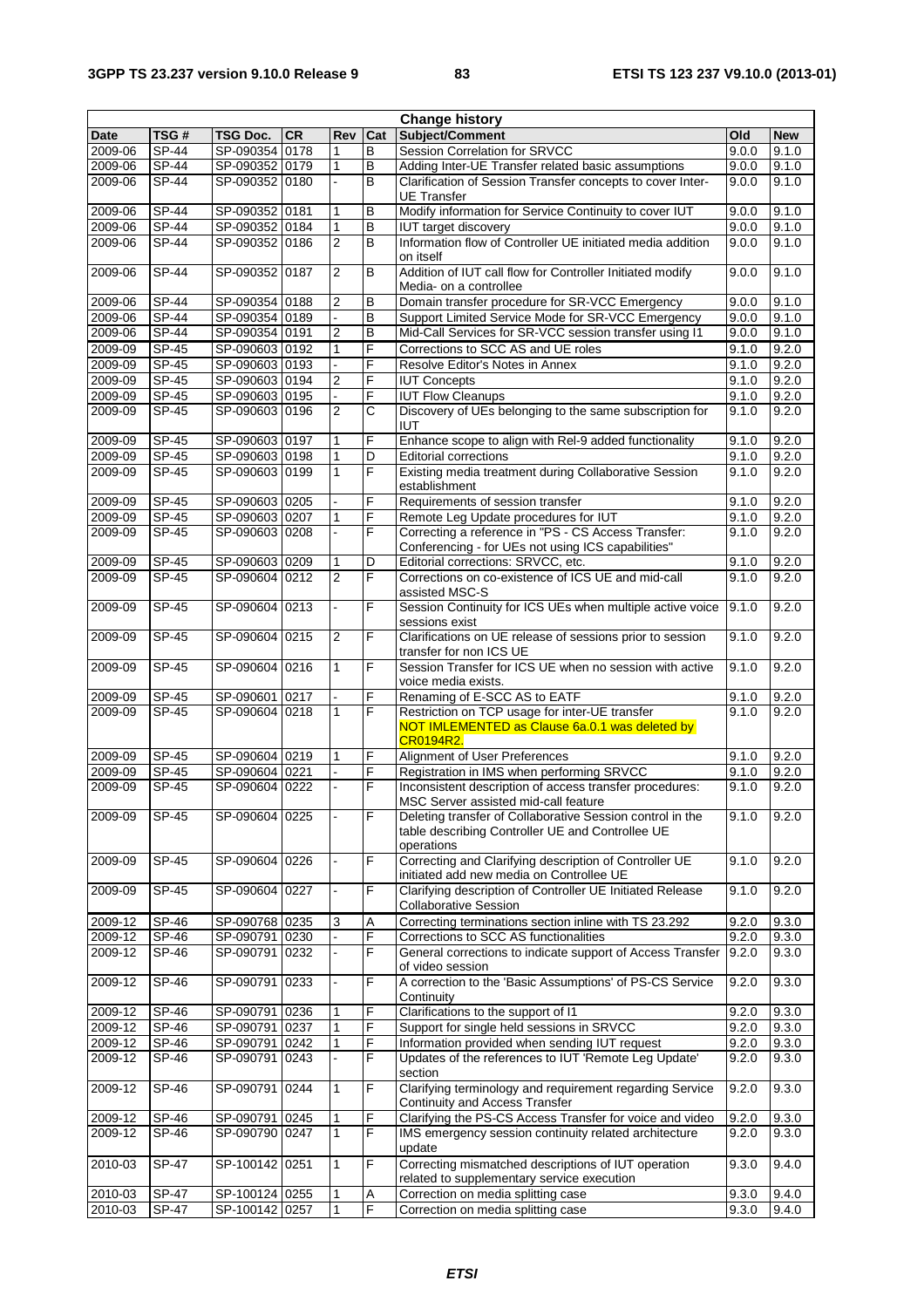| <b>Change history</b> |              |                 |           |            |     |                                                                                                          |       |            |
|-----------------------|--------------|-----------------|-----------|------------|-----|----------------------------------------------------------------------------------------------------------|-------|------------|
| <b>Date</b>           | TSG#         | <b>TSG Doc.</b> | <b>CR</b> | <b>Rev</b> | Cat | Subject/Comment                                                                                          | Old   | <b>New</b> |
| 2010-03               | <b>SP-47</b> | SP-100142 0259  |           |            | F   | MSC assisted mid-call feature corrections                                                                | 9.3.0 | 9.4.0      |
| 2010-03               | SP-47        | SP-100152 0261  |           | 3          | F   | Support for held session in Dual-Radio                                                                   | 9.3.0 | 9.4.0      |
| 2010-06               | SP-48        | SP-100322 0271  |           |            | F   | Merging content of clause 6b into clause 6c and renaming<br>of leftover 'E-SCC AS' to 'EATF'             | 9.4.0 | 9.5.0      |
| 2010-07               |              |                 |           |            |     | Editorial correction to previous entry in history table                                                  | 9.5.0 | 9.5.1      |
| 2010-09               | SP-49        | SP-10053710285  |           |            | F   | Corrections and clarifications related to IUT service<br>profiles                                        | 9.5.1 | 9.6.0      |
| 2010-09               | SP-49        | SP-100541 0297  |           |            | F   | <b>Clarification on STN-SR</b>                                                                           | 9.5.1 | 9.6.0      |
| 2010-09               | SP-49        | SP-100541 0300  |           |            | F   | Modification the usage for instance ID in session transfer                                               | 9.5.1 | 9.6.0      |
| 2010-09               | SP-49        | SP-100536 0312  |           |            | F   | SRVCC for emergency call and use of equipment identifier                                                 | 9.5.1 | 9.6.0      |
| 2010-09               | SP-49        | SP-100539 0329  |           |            | F   | Revised scope clause for alignment                                                                       | 9.5.1 | 9.6.0      |
| 2010-12               | SP-50        | SP-100677 0332  |           |            | F   | Removing a note that is no long valid according to stage 3                                               | 9.6.0 | 9.7.0      |
| 2011-03               | SP-51        | SP-110063 0362  |           | 2          | F   | Correction to correlation of charging information collected<br>at the MSC for SRVCC in roaming scenarios | 9.7.0 | 9.8.0      |
| 2012-09               | SP-57        | SP-120476 0433  |           |            | F   | Removal of the MSC server assisted mid-call feature from<br>Rel-9                                        | 9.8.0 | 9.9.0      |
| 2012-12               | SP-58        | SP-120712 0437  |           |            | F   | Bring back normal SRVCC procedure 6.3.2.1.4 which was<br>mis-removed                                     | 9.9.0 | 9.10.0     |